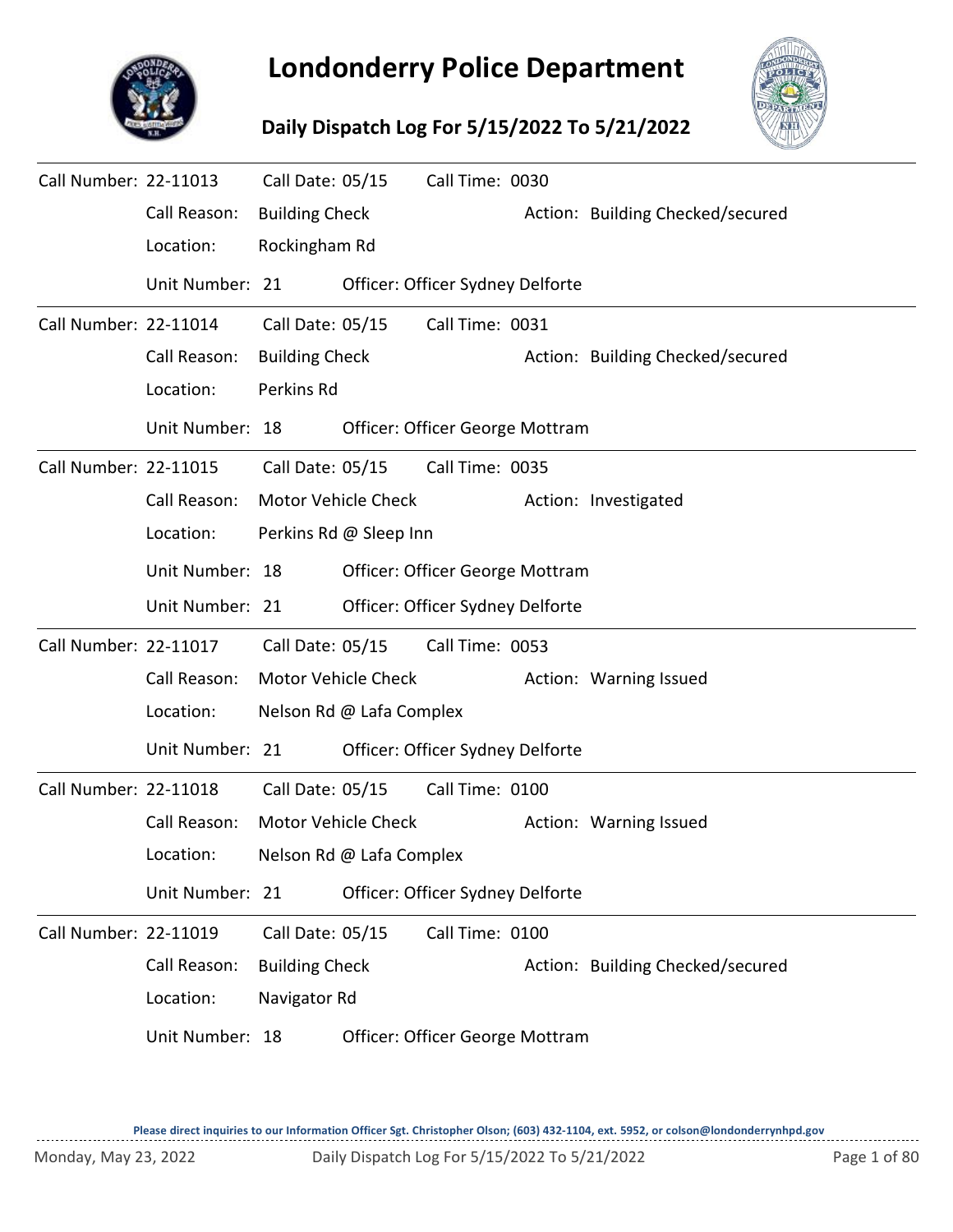| Call Number: 22-11020 |                 | Call Date: 05/15      |                            | Call Time: 0106                  |                                  |
|-----------------------|-----------------|-----------------------|----------------------------|----------------------------------|----------------------------------|
|                       | Call Reason:    | <b>Building Check</b> |                            |                                  | Action: Building Checked/secured |
|                       | Location:       | Planeview Dr          |                            |                                  |                                  |
|                       | Unit Number: 18 |                       |                            | Officer: Officer George Mottram  |                                  |
| Call Number: 22-11023 |                 | Call Date: 05/15      |                            | Call Time: 0128                  |                                  |
|                       | Call Reason:    | <b>Building Check</b> |                            |                                  | Action: Building Checked/secured |
|                       | Location:       | Garden Ln             |                            |                                  |                                  |
|                       | Unit Number: 17 |                       |                            | Officer: Officer Trevor Guay     |                                  |
| Call Number: 22-11025 |                 | Call Date: 05/15      |                            | Call Time: 0244                  |                                  |
|                       | Call Reason:    | <b>Welfare Check</b>  |                            |                                  | Action: Could Not Locate         |
|                       | Location:       | Verani Wy             |                            |                                  |                                  |
|                       | Unit Number: 17 |                       |                            | Officer: Officer Trevor Guay     |                                  |
|                       | Unit Number: 17 |                       |                            | Officer: Officer Trevor Guay     |                                  |
|                       | Unit Number: 18 |                       |                            | Officer: Officer George Mottram  |                                  |
|                       | Unit Number: 21 |                       |                            | Officer: Officer Sydney Delforte |                                  |
|                       | Unit Number: 4  |                       |                            | Officer: Sergeant James Freda    |                                  |
| Call Number: 22-11026 |                 | Call Date: 05/15      |                            | Call Time: 0308                  |                                  |
|                       | Call Reason:    |                       | <b>Motor Vehicle Check</b> |                                  | Action: Investigated             |
|                       | Location:       |                       |                            | Symmes Dr @ Park And Ride North  |                                  |
|                       | Unit Number: 17 |                       |                            | Officer: Officer Trevor Guay     |                                  |
| Call Number: 22-11027 |                 | Call Date: 05/15      |                            | Call Time: 0352                  |                                  |
|                       | Call Reason:    | Motor Vehicle Check   |                            |                                  | Action: Investigated             |
|                       | Location:       |                       |                            | Nashua Rd @ O'shea's Caife & Tae |                                  |
|                       | Unit Number: 17 |                       |                            | Officer: Officer Trevor Guay     |                                  |
|                       | Unit Number: 21 |                       |                            | Officer: Officer Sydney Delforte |                                  |
| Call Number: 22-11028 |                 | Call Date: 05/15      |                            | Call Time: 0355                  |                                  |
|                       | Call Reason:    | <b>Building Check</b> |                            |                                  | Action: Building Checked/secured |
|                       | Location:       | Nelson Rd             |                            |                                  |                                  |
|                       | Unit Number: 4  |                       |                            | Officer: Sergeant James Freda    |                                  |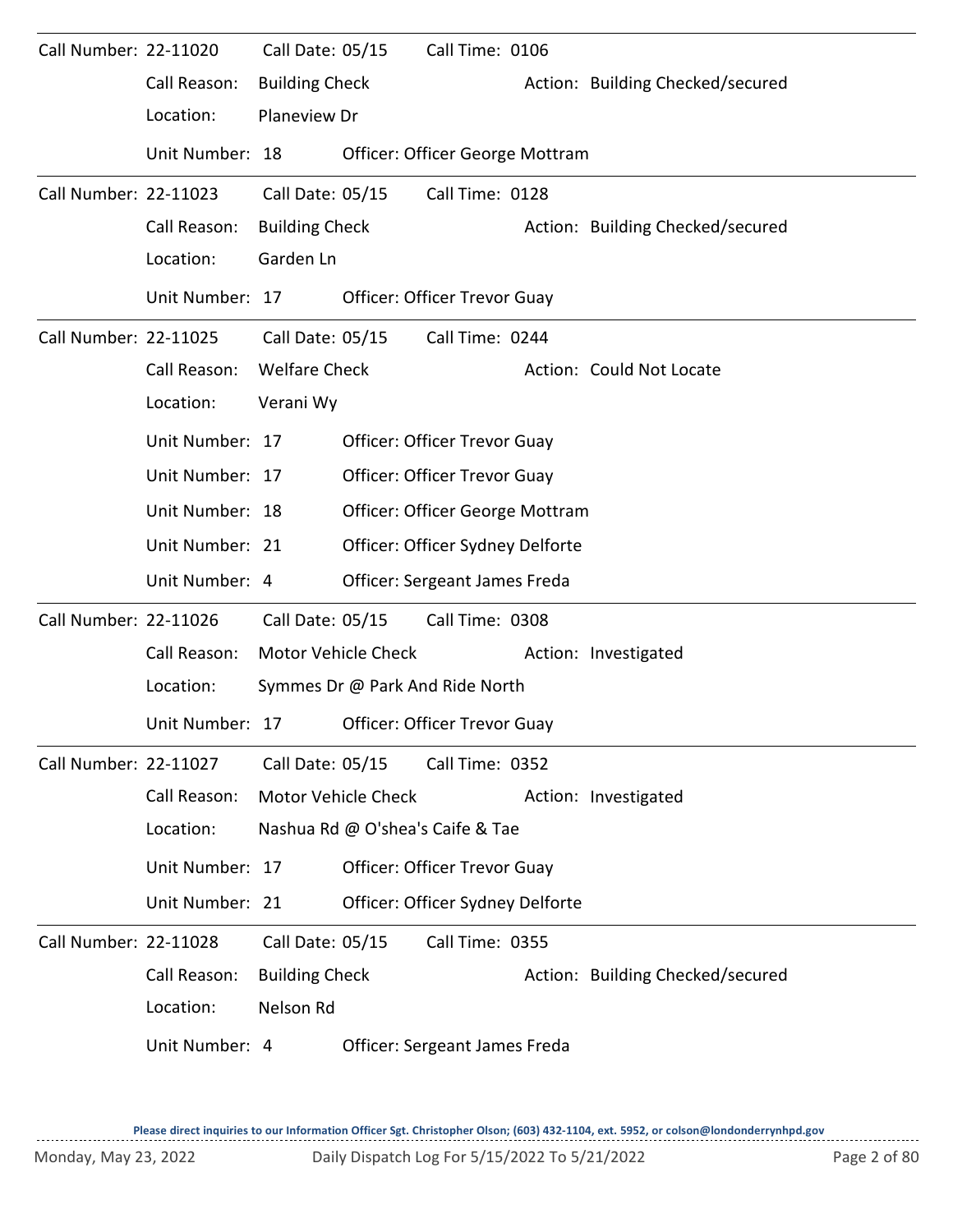| Call Number: 22-11029 |                 | Call Date: 05/15      |                         | Call Time: 0510                          |                                                        |
|-----------------------|-----------------|-----------------------|-------------------------|------------------------------------------|--------------------------------------------------------|
|                       | Call Reason:    | <b>Building Check</b> |                         |                                          | Action: Building Checked/secured                       |
|                       | Location:       | Mammoth Rd            |                         |                                          |                                                        |
|                       | Unit Number: 21 |                       |                         | Officer: Officer Sydney Delforte         |                                                        |
| Call Number: 22-11030 |                 | Call Date: 05/15      |                         | Call Time: 0712                          |                                                        |
|                       | Call Reason:    |                       |                         |                                          | Assist Londonderry Fire Dept Action: Services Rendered |
|                       | Location:       | Griffin Rd            |                         |                                          |                                                        |
|                       | Unit Number: 16 |                       |                         | Officer: Officer Keeley Bartolini        |                                                        |
|                       | Unit Number: 19 |                       |                         | <b>Officer: Detective Narciso Garcia</b> |                                                        |
| Call Number: 22-11032 |                 |                       |                         | Call Date: 05/15 Call Time: 0831         |                                                        |
|                       | Call Reason:    |                       | Domestic Disturbance    |                                          | Action: Services Rendered                              |
|                       | Location:       | Karen Ln              |                         |                                          |                                                        |
|                       | Unit Number: 16 |                       |                         | Officer: Officer Keeley Bartolini        |                                                        |
|                       | Unit Number: 19 |                       |                         | <b>Officer: Detective Narciso Garcia</b> |                                                        |
| Call Number: 22-11033 |                 | Call Date: 05/15      |                         | Call Time: 0849                          |                                                        |
|                       | Call Reason:    | <b>Building Check</b> |                         |                                          | Action: Services Rendered                              |
|                       | Location:       | Shasta Dr             |                         |                                          |                                                        |
|                       | Unit Number: 16 |                       |                         | Officer: Officer Keeley Bartolini        |                                                        |
| Call Number: 22-11034 |                 | Call Date: 05/15      |                         | Call Time: 0849                          |                                                        |
|                       | Call Reason:    |                       | Motor Vehicle Complaint |                                          | Action: Could Not Locate                               |
|                       | Location:       |                       | Rockingham Rd @ Rt 93   |                                          |                                                        |
|                       | Unit Number: 18 |                       |                         | Officer: Officer George Mottram          |                                                        |
| Call Number: 22-11036 |                 | Call Date: 05/15      |                         | Call Time: 1031                          |                                                        |
|                       | Call Reason:    | <b>Animal Control</b> |                         |                                          | Action: Services Rendered                              |
|                       | Location:       |                       | Mammoth Rd @ Chase Rd   |                                          |                                                        |
|                       | Unit Number: 16 |                       |                         | Officer: Officer Keeley Bartolini        |                                                        |
| Call Number: 22-11038 |                 | Call Date: 05/15      |                         | Call Time: 1157                          |                                                        |
|                       | Call Reason:    |                       | Larceny /forgery/ Fraud |                                          | Action: Services Rendered                              |
|                       | Location:       |                       |                         | Avery Rd @ Londonderry Flea Market       |                                                        |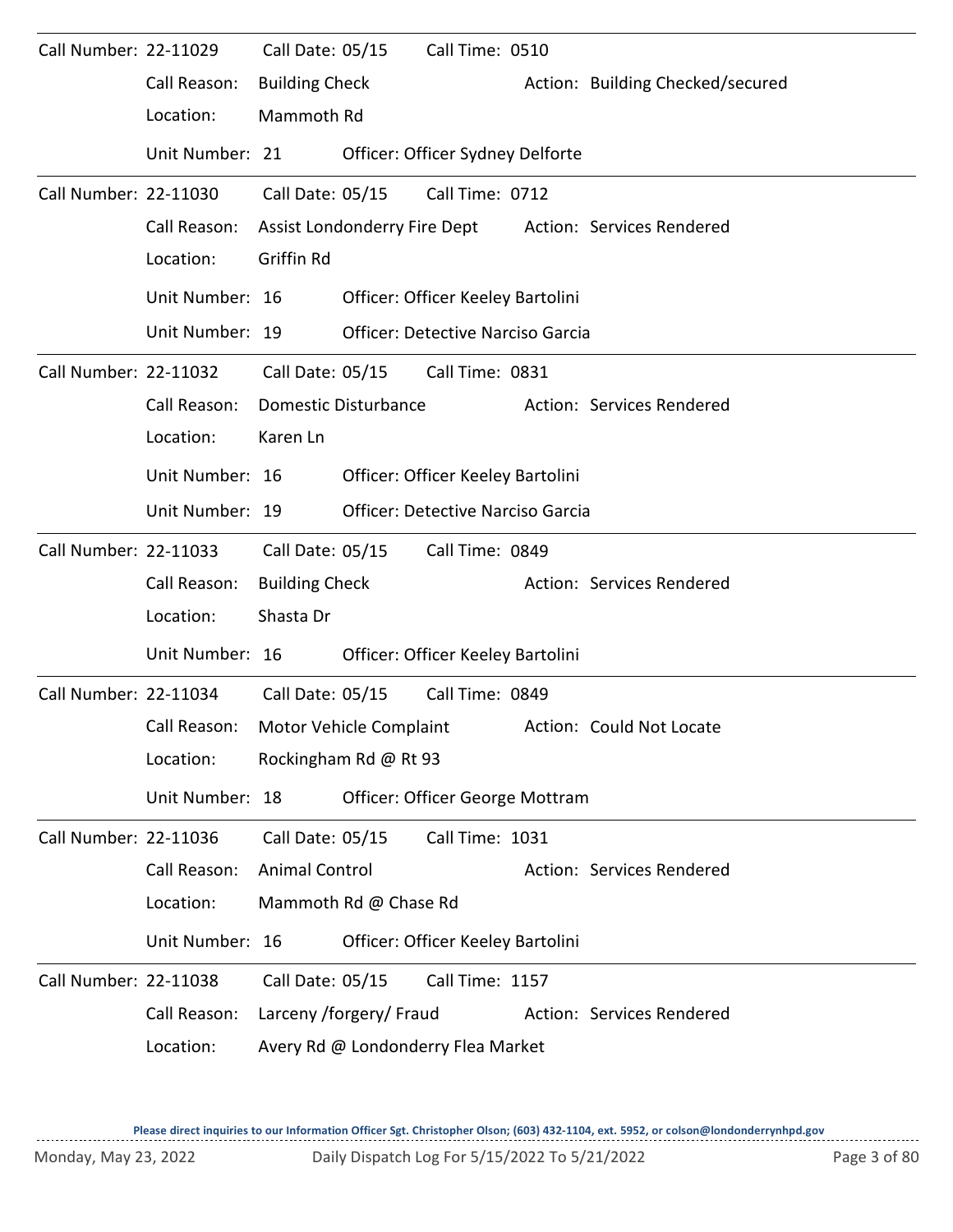|                       | Unit Number: 16 |                                     |                                | Officer: Officer Keeley Bartolini        |  |                                                             |  |  |  |  |
|-----------------------|-----------------|-------------------------------------|--------------------------------|------------------------------------------|--|-------------------------------------------------------------|--|--|--|--|
|                       | Unit Number: 21 |                                     |                                | Officer: Officer Sarah Sabella           |  |                                                             |  |  |  |  |
| Call Number: 22-11039 |                 | Call Date: 05/15                    |                                | Call Time: 1232                          |  |                                                             |  |  |  |  |
|                       | Call Reason:    | Follow-up                           |                                |                                          |  | Action: No Action Required                                  |  |  |  |  |
|                       | Location:       |                                     | Nashua Rd @ Mcdonalds          |                                          |  |                                                             |  |  |  |  |
|                       | Unit Number: 16 |                                     |                                | Officer: Officer Keeley Bartolini        |  |                                                             |  |  |  |  |
| Call Number: 22-11041 |                 | Call Date: 05/15                    |                                | Call Time: 1300                          |  |                                                             |  |  |  |  |
|                       | Call Reason:    | <b>Building Check</b>               |                                |                                          |  | Action: Building Checked/secured                            |  |  |  |  |
|                       | Location:       | Rockingham Rd                       |                                |                                          |  |                                                             |  |  |  |  |
|                       | Unit Number: 16 |                                     |                                | Officer: Officer Keeley Bartolini        |  |                                                             |  |  |  |  |
| Call Number: 22-11042 |                 | Call Date: 05/15                    |                                | Call Time: 1302                          |  |                                                             |  |  |  |  |
|                       | Call Reason:    | Parking Violation/complaint         |                                |                                          |  | Action: Services Rendered                                   |  |  |  |  |
|                       | Location:       |                                     | Michels Wy @ Market Basket #42 |                                          |  |                                                             |  |  |  |  |
|                       | Unit Number: 19 |                                     |                                | <b>Officer: Detective Narciso Garcia</b> |  |                                                             |  |  |  |  |
| Call Number: 22-11043 |                 | Call Date: 05/15                    |                                | Call Time: 1451                          |  |                                                             |  |  |  |  |
|                       | Call Reason:    | Disabled Mv                         |                                |                                          |  | Action: Services Rendered                                   |  |  |  |  |
|                       | Location:       |                                     | Litchfield Rd @ Mammoth Rd     |                                          |  |                                                             |  |  |  |  |
|                       | Unit Number: 17 |                                     |                                |                                          |  | Officers: Officer Brandon Gauthier & Officer Cameron Verrie |  |  |  |  |
|                       |                 | Refer to Incident Number: 22-718-OF |                                |                                          |  |                                                             |  |  |  |  |
| Call Number: 22-11044 |                 | Call Date: 05/15                    |                                | Call Time: 1516                          |  |                                                             |  |  |  |  |
|                       | Call Reason:    | Assist Citizen                      |                                |                                          |  | Action: Services Rendered                                   |  |  |  |  |
|                       | Location:       |                                     | Nashua Rd @ Mcdonalds          |                                          |  |                                                             |  |  |  |  |
|                       | Unit Number: 16 |                                     |                                | Officer: Officer Keeley Bartolini        |  |                                                             |  |  |  |  |
| Call Number: 22-11045 |                 | Call Date: 05/15                    |                                | Call Time: 1532                          |  |                                                             |  |  |  |  |
|                       | Call Reason:    | Ohrv - Complaint/violation          |                                |                                          |  | Action: Services Rendered                                   |  |  |  |  |
|                       | Location:       |                                     |                                | Mammoth Rd @ Whittemore Rd               |  |                                                             |  |  |  |  |
|                       | Unit Number: 21 |                                     |                                | Officer: Officer Sarah Sabella           |  |                                                             |  |  |  |  |
| Call Number: 22-11046 |                 | Call Date: 05/15                    |                                | Call Time: 1539                          |  |                                                             |  |  |  |  |
|                       | Call Reason:    | Follow-up                           |                                |                                          |  | Action: Services Rendered                                   |  |  |  |  |
|                       | Location:       | Orchard View Dr @ Shaws             |                                |                                          |  |                                                             |  |  |  |  |
|                       |                 |                                     |                                |                                          |  |                                                             |  |  |  |  |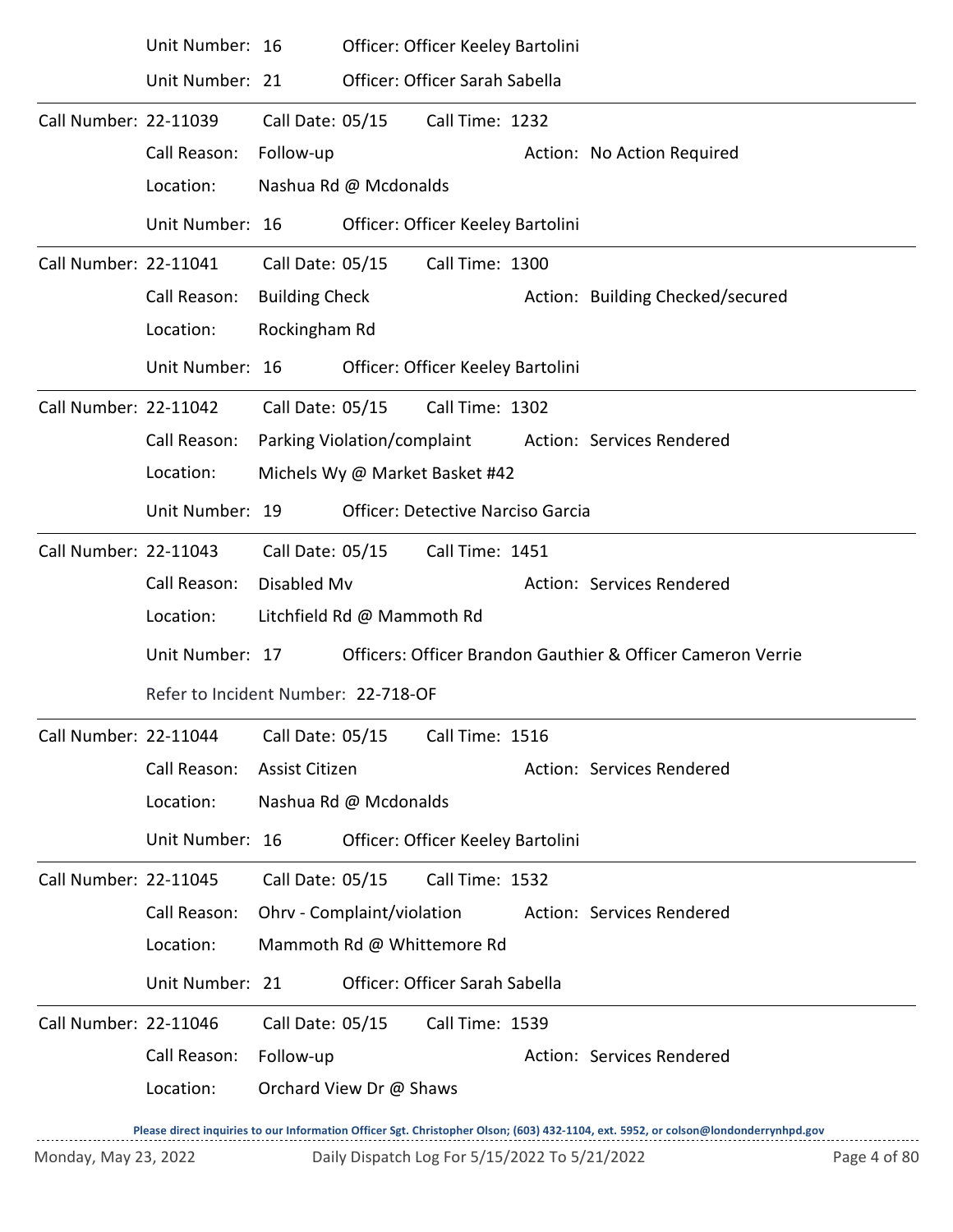|                       | Unit Number: 16 |                       | Officer: Officer Keeley Bartolini   |                                  |
|-----------------------|-----------------|-----------------------|-------------------------------------|----------------------------------|
| Call Number: 22-11047 |                 | Call Date: 05/15      | Call Time: 1602                     |                                  |
|                       | Call Reason:    | <b>Building Check</b> |                                     | Action: Services Rendered        |
|                       | Location:       | <b>Memorial Dr</b>    |                                     |                                  |
|                       | Unit Number: 18 |                       | Officer: Officer Tyler Macdonald    |                                  |
| Call Number: 22-11048 |                 | Call Date: 05/15      | Call Time: 1603                     |                                  |
|                       | Call Reason:    | <b>Building Check</b> |                                     | Action: Building Checked/secured |
|                       | Location:       | Delta Dr              |                                     |                                  |
|                       | Unit Number: 18 |                       | Officer: Officer Tyler Macdonald    |                                  |
| Call Number: 22-11051 |                 | Call Date: 05/15      | Call Time: 1609                     |                                  |
|                       | Call Reason:    | <b>Building Check</b> |                                     | Action: Services Rendered        |
|                       | Location:       | Nashua Rd             |                                     |                                  |
|                       | Unit Number: 21 |                       | Officer: Officer Sarah Sabella      |                                  |
| Call Number: 22-11054 |                 | Call Date: 05/15      | Call Time: 1619                     |                                  |
|                       | Call Reason:    | <b>Building Check</b> |                                     | Action: Building Checked/secured |
|                       | Location:       | Perkins Rd            |                                     |                                  |
|                       | Unit Number: 18 |                       | Officer: Officer Tyler Macdonald    |                                  |
| Call Number: 22-11055 |                 | Call Date: 05/15      | Call Time: 1620                     |                                  |
|                       | Call Reason:    | Abandoned 911         |                                     | Action: Building Checked/secured |
|                       | Location:       |                       | Continental Dr @ Continental Paving |                                  |
|                       | Unit Number: 21 |                       | Officer: Officer Sarah Sabella      |                                  |
| Call Number: 22-11056 |                 | Call Date: 05/15      | Call Time: 1622                     |                                  |
|                       | Call Reason:    | Assist Citizen        |                                     | Action: Services Rendered        |
|                       | Location:       | Gordon Dr             |                                     |                                  |
|                       | Unit Number: 21 |                       | Officer: Officer Sarah Sabella      |                                  |
| Call Number: 22-11057 |                 | Call Date: 05/15      | Call Time: 1625                     |                                  |
|                       | Call Reason:    | <b>Building Check</b> |                                     | Action: Building Checked/secured |
|                       | Location:       | Nashua Rd             |                                     |                                  |
|                       | Unit Number: 18 |                       | Officer: Officer Tyler Macdonald    |                                  |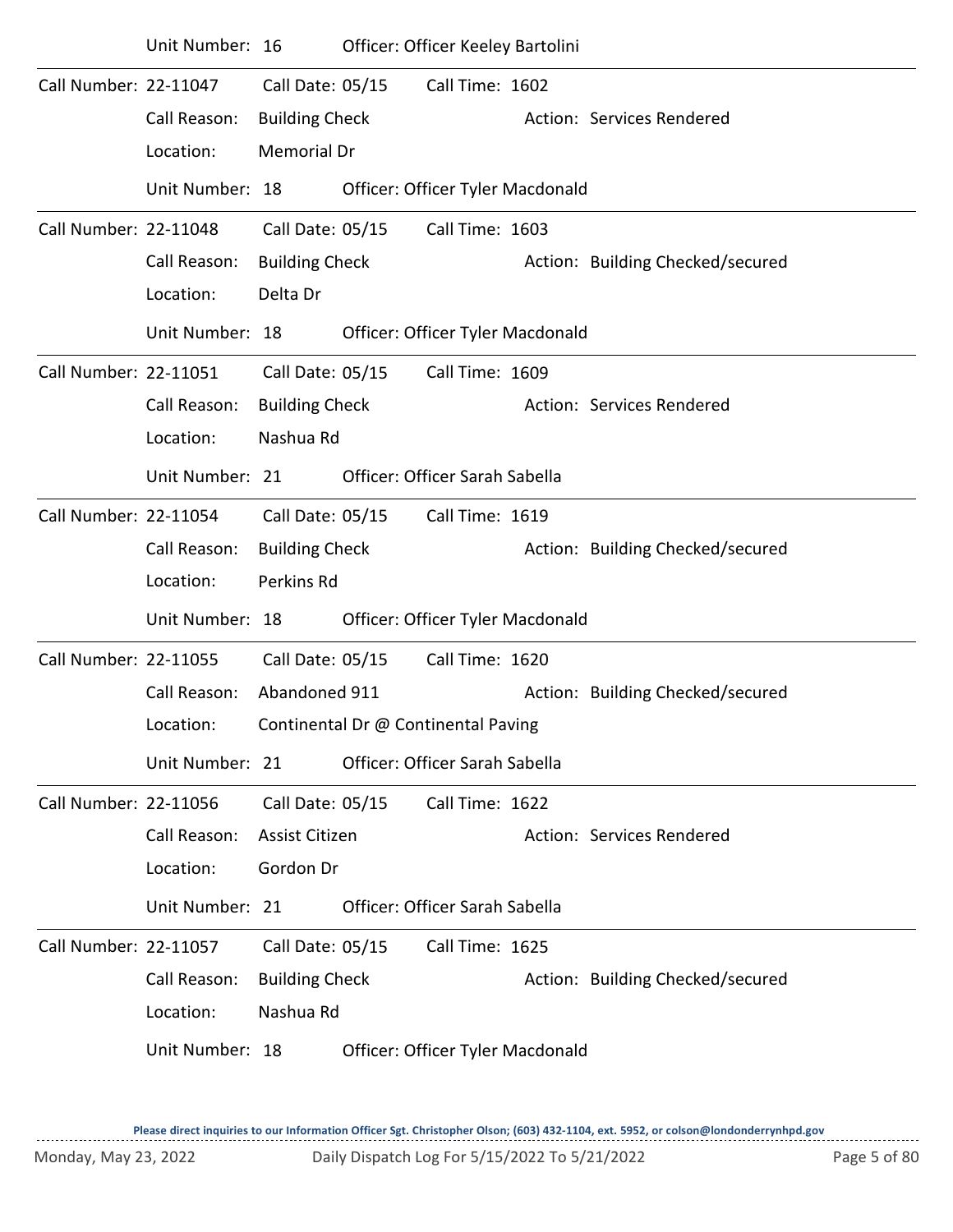| Call Number: 22-11061 |                                       | Call Date: 05/15      |                                | Call Time: 1719                     |                                             |                                                             |  |  |  |  |  |
|-----------------------|---------------------------------------|-----------------------|--------------------------------|-------------------------------------|---------------------------------------------|-------------------------------------------------------------|--|--|--|--|--|
|                       | Call Reason:                          | <b>Building Check</b> |                                |                                     |                                             | Action: Building Checked/secured                            |  |  |  |  |  |
|                       | Location:                             | Nelson Rd             |                                |                                     |                                             |                                                             |  |  |  |  |  |
|                       | Unit Number: 21                       |                       |                                | Officer: Officer Sarah Sabella      |                                             |                                                             |  |  |  |  |  |
| Call Number: 22-11062 |                                       | Call Date: 05/15      |                                | Call Time: 1724                     |                                             |                                                             |  |  |  |  |  |
|                       | Call Reason:                          |                       | Motor Vehicle Stop Arrest      |                                     |                                             | Action: Arrest(s) Made                                      |  |  |  |  |  |
|                       | Location:                             |                       |                                | South Rd @ Londonderry South School |                                             |                                                             |  |  |  |  |  |
|                       | Unit Number: 18                       |                       |                                | Officer: Officer Tyler Macdonald    |                                             |                                                             |  |  |  |  |  |
|                       | Unit Number: 21                       |                       | Officer: Officer Sarah Sabella |                                     |                                             |                                                             |  |  |  |  |  |
|                       | Arrest Number: 22-209-AR              |                       |                                |                                     |                                             |                                                             |  |  |  |  |  |
|                       |                                       |                       |                                | Date: 05/15                         |                                             |                                                             |  |  |  |  |  |
|                       |                                       |                       |                                |                                     | Time: 1740<br>Name: Santana, Kenneth Manuel |                                                             |  |  |  |  |  |
|                       |                                       |                       |                                |                                     |                                             |                                                             |  |  |  |  |  |
|                       |                                       |                       |                                |                                     |                                             | Address: 10 Matthew Dr, Apt. R                              |  |  |  |  |  |
|                       |                                       |                       |                                |                                     | <b>Derry, NH</b>                            |                                                             |  |  |  |  |  |
|                       |                                       |                       |                                | Age: 35                             |                                             |                                                             |  |  |  |  |  |
|                       | Charge #1: Drive After Rev/suspension |                       |                                |                                     |                                             |                                                             |  |  |  |  |  |
| Call Number: 22-11063 |                                       | Call Date: 05/15      |                                | Call Time: 1749                     |                                             |                                                             |  |  |  |  |  |
|                       | Call Reason:                          | Alarm, Residence      |                                |                                     |                                             | Action: Building Checked/secured                            |  |  |  |  |  |
|                       | Location:                             | Cross Rd              |                                |                                     |                                             |                                                             |  |  |  |  |  |
|                       | Unit Number: 16                       |                       |                                | Officer: Officer Keeley Bartolini   |                                             |                                                             |  |  |  |  |  |
|                       | Unit Number: 17                       |                       |                                |                                     |                                             | Officers: Officer Brandon Gauthier & Officer Cameron Verrie |  |  |  |  |  |
| Call Number: 22-11064 |                                       | Call Date: 05/15      |                                | Call Time: 1800                     |                                             |                                                             |  |  |  |  |  |
|                       | Call Reason:                          | <b>Building Check</b> |                                |                                     |                                             | Action: Building Checked/secured                            |  |  |  |  |  |
|                       | Location:                             | Nashua Rd             |                                |                                     |                                             |                                                             |  |  |  |  |  |
|                       | Unit Number: 21                       |                       |                                | Officer: Officer Sarah Sabella      |                                             |                                                             |  |  |  |  |  |
| Call Number: 22-11065 |                                       | Call Date: 05/15      |                                | Call Time: 1801                     |                                             |                                                             |  |  |  |  |  |
|                       | Call Reason:                          | <b>Building Check</b> |                                |                                     |                                             | Action: Building Checked/secured                            |  |  |  |  |  |
|                       | Location:                             | Nashua Rd             |                                |                                     |                                             |                                                             |  |  |  |  |  |
|                       | Unit Number: 21                       |                       |                                | Officer: Officer Sarah Sabella      |                                             |                                                             |  |  |  |  |  |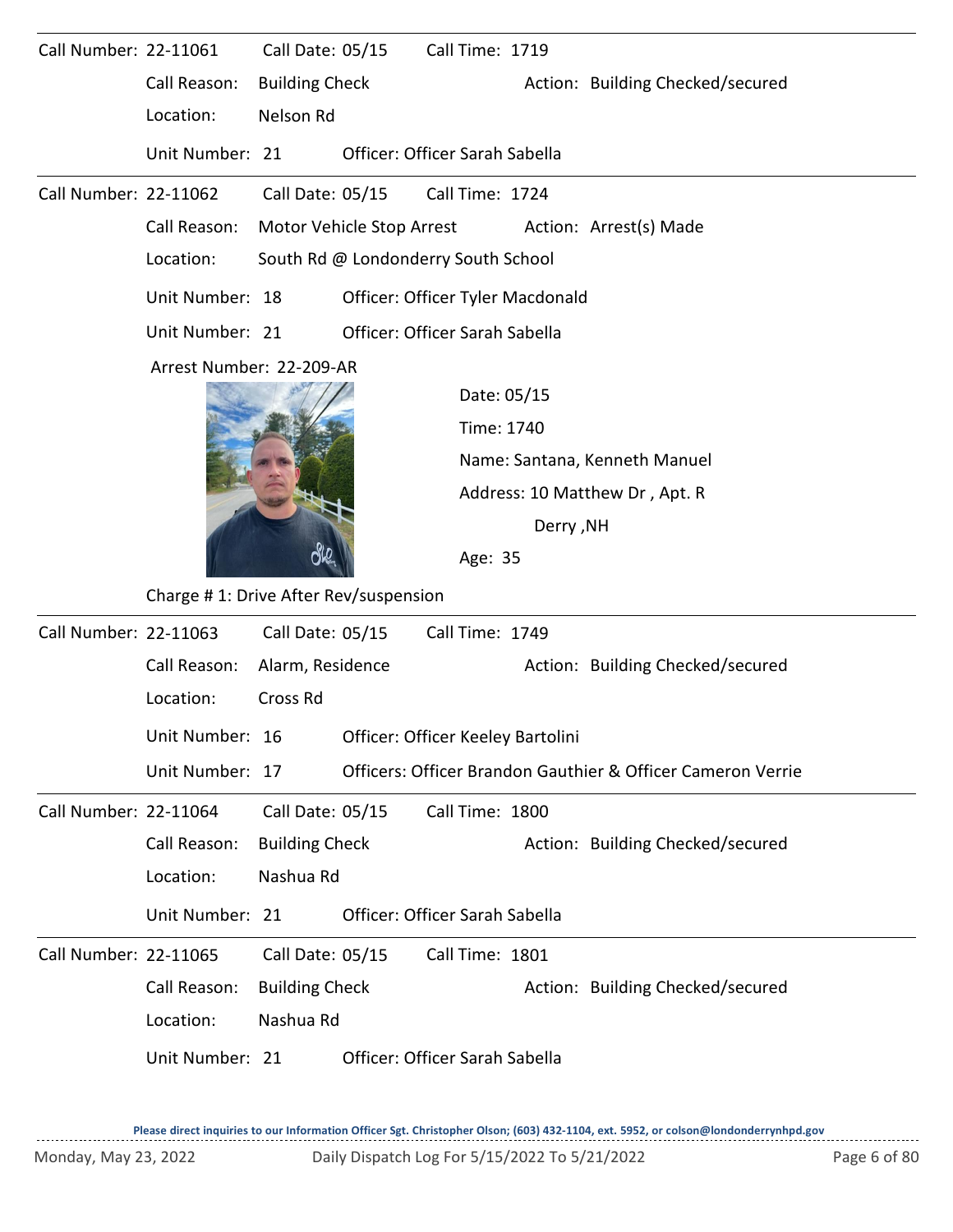| Call Number: 22-11066 |                                     | Call Date: 05/15           |                             | Call Time: 1812                   |                                                             |
|-----------------------|-------------------------------------|----------------------------|-----------------------------|-----------------------------------|-------------------------------------------------------------|
|                       | Call Reason:                        | <b>Building Check</b>      |                             |                                   | Action: Building Checked/secured                            |
|                       | Location:                           | Nelson Rd                  |                             |                                   |                                                             |
|                       | Unit Number: 4                      |                            |                             | Officer: Sergeant Justin Hallock  |                                                             |
| Call Number: 22-11067 |                                     | Call Date: 05/15           |                             | Call Time: 1830                   |                                                             |
|                       | Call Reason:                        | <b>Building Check</b>      |                             |                                   | Action: Building Checked/secured                            |
|                       | Location:                           | West Rd                    |                             |                                   |                                                             |
|                       | Unit Number: 21                     |                            |                             | Officer: Officer Sarah Sabella    |                                                             |
| Call Number: 22-11068 |                                     |                            | Call Date: 05/15            | Call Time: 1839                   |                                                             |
|                       | Call Reason:                        | <b>Fireworks Complaint</b> |                             |                                   | Action: Peace Restored                                      |
|                       | Location:                           |                            | South Rd @ Morningside Dr   |                                   |                                                             |
|                       | Unit Number: 16                     |                            |                             | Officer: Officer Keeley Bartolini |                                                             |
|                       | Unit Number: 17                     |                            |                             |                                   | Officers: Officer Brandon Gauthier & Officer Cameron Verrie |
|                       | Unit Number: 18                     |                            |                             | Officer: Officer Tyler Macdonald  |                                                             |
| Call Number: 22-11069 |                                     | Call Date: 05/15           |                             | Call Time: 1843                   |                                                             |
|                       | Call Reason:                        |                            | Motor Vehicle Accident      |                                   | Action: Services Rendered                                   |
|                       | Location:                           | Nashua Rd @ Rt 93          |                             |                                   |                                                             |
|                       | Unit Number: 17                     |                            |                             |                                   | Officers: Officer Brandon Gauthier & Officer Cameron Verrie |
|                       | Unit Number: 18                     |                            |                             | Officer: Officer Tyler Macdonald  |                                                             |
|                       | Unit Number: 21                     |                            |                             | Officer: Officer Sarah Sabella    |                                                             |
| Call Number: 22-11070 |                                     | Call Date: 05/15           |                             | Call Time: 1912                   |                                                             |
|                       | Call Reason:                        | <b>Building Check</b>      |                             |                                   | Action: Building Checked/secured                            |
|                       | Location:                           | Nelson Rd                  |                             |                                   |                                                             |
|                       | Unit Number: 21                     |                            |                             | Officer: Officer Sarah Sabella    |                                                             |
| Call Number: 22-11071 |                                     | Call Date: 05/15           |                             | Call Time: 1915                   |                                                             |
|                       | Call Reason:                        |                            | <b>Criminal Threatening</b> |                                   | Action: Services Rendered                                   |
|                       | Location:                           | Vista Ridge Dr             |                             |                                   |                                                             |
|                       | Unit Number: 17                     |                            |                             |                                   | Officers: Officer Brandon Gauthier & Officer Cameron Verrie |
|                       | Refer to Incident Number: 22-719-OF |                            |                             |                                   |                                                             |
|                       |                                     |                            |                             |                                   |                                                             |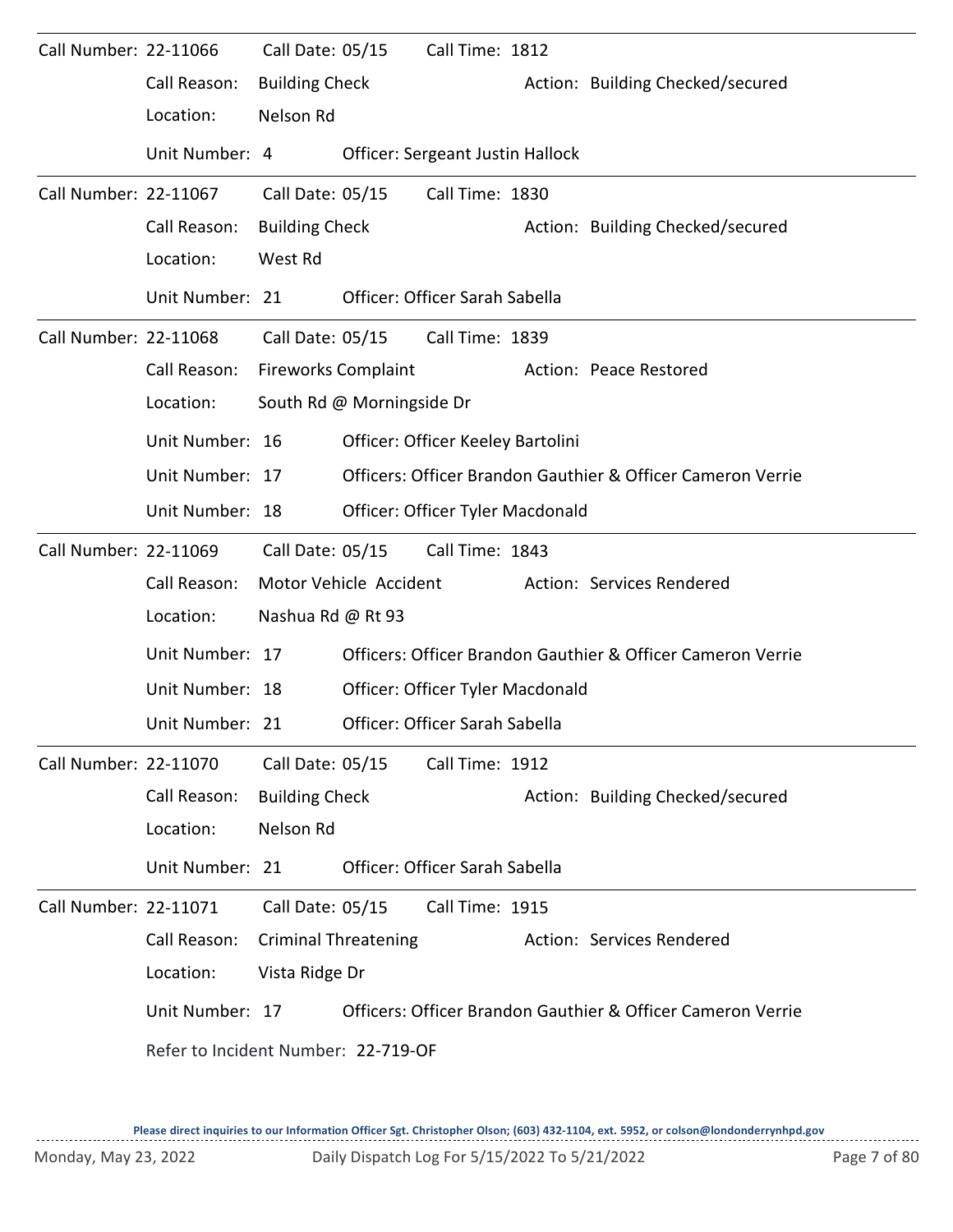| Call Number: 22-11072 |                 | Call Date: 05/15      |                                                       | Call Time: 1948                     |  |                                  |  |  |  |  |
|-----------------------|-----------------|-----------------------|-------------------------------------------------------|-------------------------------------|--|----------------------------------|--|--|--|--|
|                       | Call Reason:    |                       | Animal Control - Found Dog                            |                                     |  | Action: Services Rendered        |  |  |  |  |
|                       | Location:       | Macgregor Ct          |                                                       |                                     |  |                                  |  |  |  |  |
|                       | Unit Number: 21 |                       |                                                       | Officer: Officer Sarah Sabella      |  |                                  |  |  |  |  |
| Call Number: 22-11073 |                 | Call Date: 05/15      |                                                       | Call Time: 2053                     |  |                                  |  |  |  |  |
|                       | Call Reason:    | <b>Building Check</b> |                                                       |                                     |  | Action: Services Rendered        |  |  |  |  |
|                       | Location:       | Nashua Rd             |                                                       |                                     |  |                                  |  |  |  |  |
|                       | Unit Number: 16 |                       |                                                       | Officer: Officer Keeley Bartolini   |  |                                  |  |  |  |  |
| Call Number: 22-11074 |                 | Call Date: 05/15      |                                                       | Call Time: 2139                     |  |                                  |  |  |  |  |
|                       | Call Reason:    | <b>Assist Nhsp</b>    |                                                       |                                     |  | Action: Services Rendered        |  |  |  |  |
|                       | Location:       |                       | Rt 93 @ North, Mile Marker 11.4, Just South Of Exit 4 |                                     |  |                                  |  |  |  |  |
|                       | Unit Number: 16 |                       |                                                       | Officer: Officer Keeley Bartolini   |  |                                  |  |  |  |  |
| Call Number: 22-11075 |                 | Call Date: 05/15      |                                                       | Call Time: 2227                     |  |                                  |  |  |  |  |
|                       | Call Reason:    | Alarm, Business       |                                                       |                                     |  | Action: Building Checked/secured |  |  |  |  |
|                       | Location:       | Crosby Ln             |                                                       |                                     |  |                                  |  |  |  |  |
|                       | Unit Number: 16 |                       |                                                       | Officer: Officer Joanna Phan        |  |                                  |  |  |  |  |
|                       | Unit Number: 17 |                       |                                                       | Officer: Officer Muzafer Aku        |  |                                  |  |  |  |  |
| Call Number: 22-11076 |                 | Call Date: 05/15      |                                                       | Call Time: 2236                     |  |                                  |  |  |  |  |
|                       | Call Reason:    | <b>Building Check</b> |                                                       |                                     |  | Action: Building Checked/secured |  |  |  |  |
|                       | Location:       | Rockingham Rd         |                                                       |                                     |  |                                  |  |  |  |  |
|                       | Unit Number: 18 |                       |                                                       | <b>Officer: Officer Trevor Guay</b> |  |                                  |  |  |  |  |
| Call Number: 22-11077 |                 | Call Date: 05/15      |                                                       | Call Time: 2238                     |  |                                  |  |  |  |  |
|                       | Call Reason:    | <b>Building Check</b> |                                                       |                                     |  | Action: Building Checked/secured |  |  |  |  |
|                       | Location:       | Perkins Rd            |                                                       |                                     |  |                                  |  |  |  |  |
|                       | Unit Number: 18 |                       |                                                       | <b>Officer: Officer Trevor Guay</b> |  |                                  |  |  |  |  |
| Call Number: 22-11078 |                 | Call Date: 05/15      |                                                       | Call Time: 2240                     |  |                                  |  |  |  |  |
|                       | Call Reason:    | <b>Building Check</b> |                                                       |                                     |  | Action: Building Checked/secured |  |  |  |  |
|                       | Location:       | Nashua Rd             |                                                       |                                     |  |                                  |  |  |  |  |
|                       | Unit Number: 17 |                       |                                                       | Officer: Officer Muzafer Aku        |  |                                  |  |  |  |  |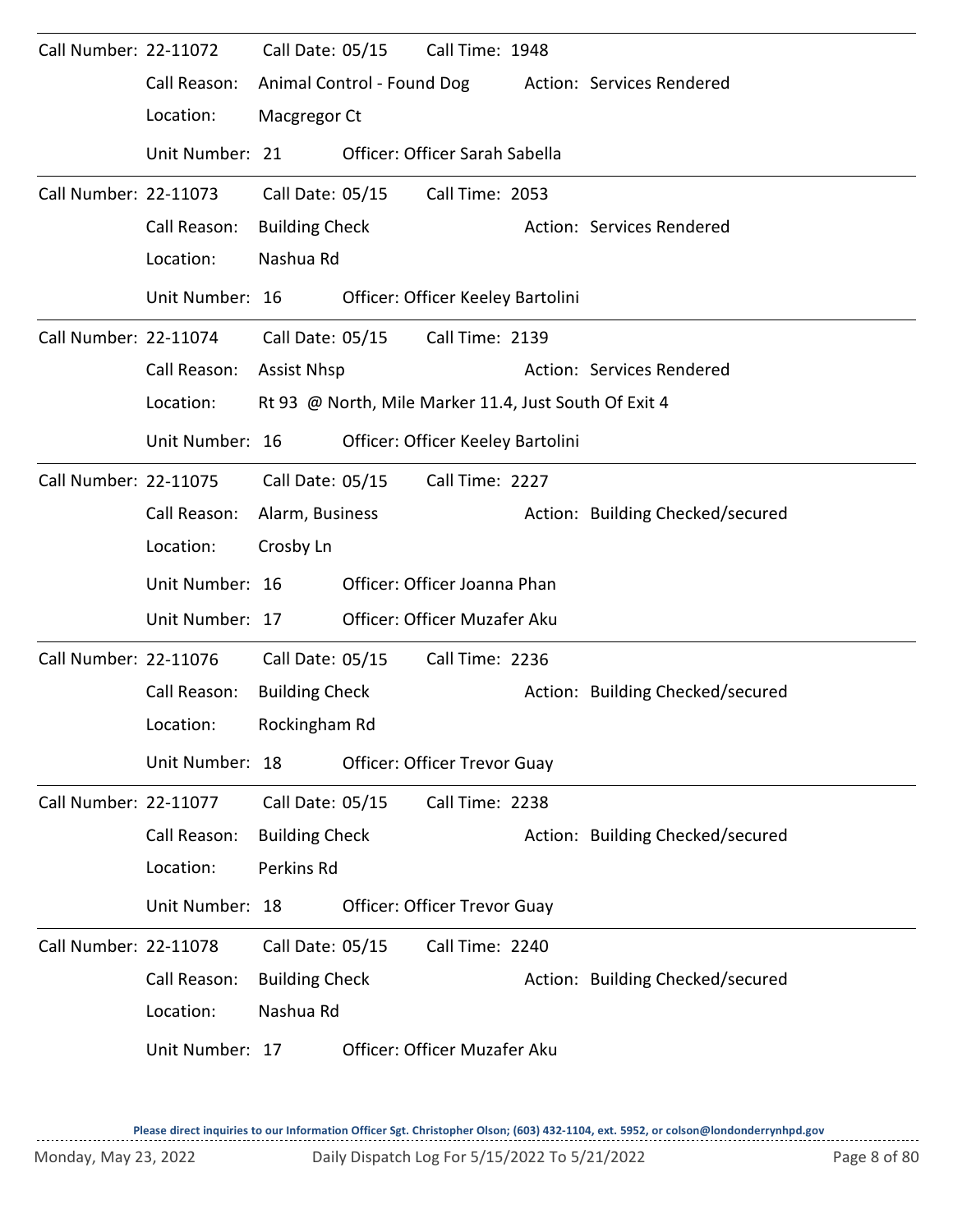| Call Number: 22-11079 |                 | Call Date: 05/15      |                     | Call Time: 2244                     |                                  |
|-----------------------|-----------------|-----------------------|---------------------|-------------------------------------|----------------------------------|
|                       | Call Reason:    | <b>Building Check</b> |                     |                                     | Action: Building Checked/secured |
|                       | Location:       | Rockingham Rd         |                     |                                     |                                  |
|                       | Unit Number: 18 |                       |                     | <b>Officer: Officer Trevor Guay</b> |                                  |
| Call Number: 22-11081 |                 | Call Date: 05/15      |                     | Call Time: 2249                     |                                  |
|                       | Call Reason:    |                       | Motor Vehicle Check |                                     | Action: No Action Required       |
|                       | Location:       | Nashua Rd @ Rt.93     |                     |                                     |                                  |
|                       | Unit Number: 16 |                       |                     | Officer: Officer Joanna Phan        |                                  |
| Call Number: 22-11083 |                 |                       | Call Date: 05/15    | Call Time: 2252                     |                                  |
|                       | Call Reason:    | <b>Building Check</b> |                     |                                     | Action: Building Checked/secured |
|                       | Location:       | Nelson Rd             |                     |                                     |                                  |
|                       | Unit Number: 17 |                       |                     | Officer: Officer Muzafer Aku        |                                  |
| Call Number: 22-11084 |                 | Call Date: 05/15      |                     | Call Time: 2252                     |                                  |
|                       | Call Reason:    | <b>Building Check</b> |                     |                                     | Action: Building Checked/secured |
|                       | Location:       | Nashua Rd             |                     |                                     |                                  |
|                       | Unit Number: 16 |                       |                     | Officer: Officer Joanna Phan        |                                  |
| Call Number: 22-11085 |                 | Call Date: 05/15      |                     | Call Time: 2253                     |                                  |
|                       | Call Reason:    | <b>Building Check</b> |                     |                                     | Action: Building Checked/secured |
|                       | Location:       | Nashua Rd             |                     |                                     |                                  |
|                       | Unit Number: 16 |                       |                     | Officer: Officer Joanna Phan        |                                  |
| Call Number: 22-11086 |                 | Call Date: 05/15      |                     | Call Time: 2254                     |                                  |
|                       | Call Reason:    | <b>Building Check</b> |                     |                                     | Action: Building Checked/secured |
|                       | Location:       | Rockingham Rd         |                     |                                     |                                  |
|                       | Unit Number: 18 |                       |                     | Officer: Officer Trevor Guay        |                                  |
| Call Number: 22-11087 |                 | Call Date: 05/15      |                     | Call Time: 2255                     |                                  |
|                       | Call Reason:    | <b>Building Check</b> |                     |                                     | Action: Building Checked/secured |
|                       | Location:       | Nashua Rd             |                     |                                     |                                  |
|                       | Unit Number: 16 |                       |                     | Officer: Officer Joanna Phan        |                                  |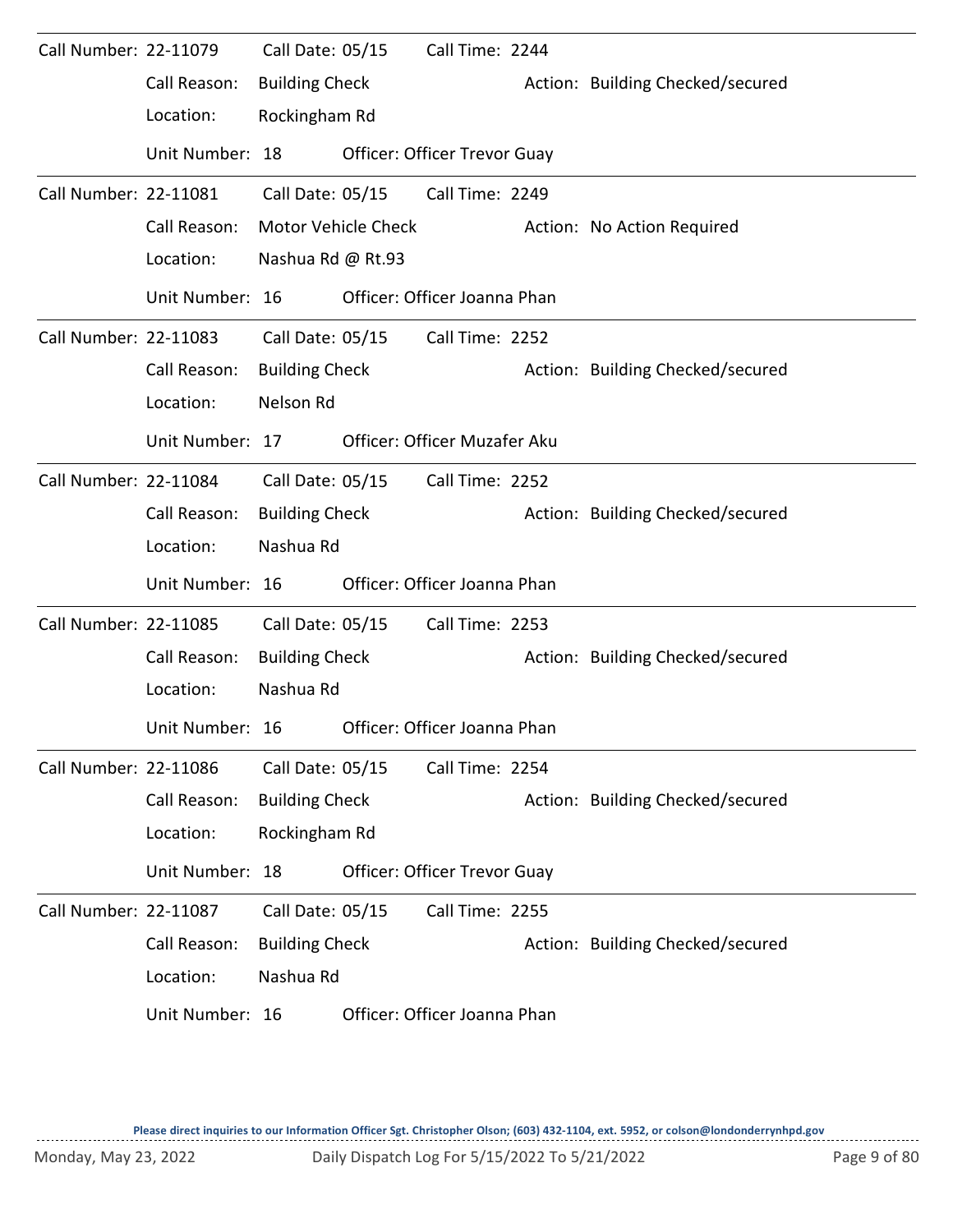| Call Number: 22-11088 |                                     | Call Date: 05/15           |                               | Call Time: 2259                               |  |                                                                                                                                     |               |  |  |
|-----------------------|-------------------------------------|----------------------------|-------------------------------|-----------------------------------------------|--|-------------------------------------------------------------------------------------------------------------------------------------|---------------|--|--|
|                       | Call Reason:                        | <b>Building Check</b>      |                               |                                               |  | Action: Building Checked/secured                                                                                                    |               |  |  |
|                       | Location:                           | Garden Ln                  |                               |                                               |  |                                                                                                                                     |               |  |  |
|                       | Unit Number: 16                     |                            |                               | Officer: Officer Joanna Phan                  |  |                                                                                                                                     |               |  |  |
| Call Number: 22-11089 |                                     |                            | Call Date: 05/15              | Call Time: 2300                               |  |                                                                                                                                     |               |  |  |
|                       | Call Reason:                        | <b>Suspicious Activity</b> |                               |                                               |  | Action: Could Not Locate                                                                                                            |               |  |  |
|                       | Location:                           |                            | Gilcreast Rd @ Catesby Ln     |                                               |  |                                                                                                                                     |               |  |  |
|                       | Unit Number: 16                     |                            |                               | Officer: Officer Joanna Phan                  |  |                                                                                                                                     |               |  |  |
| Call Number: 22-11090 |                                     | Call Date: 05/15           |                               | Call Time: 2308                               |  |                                                                                                                                     |               |  |  |
|                       | Call Reason:                        | <b>Building Check</b>      |                               |                                               |  | Action: Building Checked/secured                                                                                                    |               |  |  |
|                       | Location:                           | Commons Dr                 |                               |                                               |  |                                                                                                                                     |               |  |  |
|                       | Unit Number: 16                     |                            |                               | Officer: Officer Joanna Phan                  |  |                                                                                                                                     |               |  |  |
| Call Number: 22-11091 |                                     |                            |                               | Call Date: 05/15 Call Time: 2310              |  |                                                                                                                                     |               |  |  |
|                       | Call Reason:                        | Trespassing                |                               |                                               |  | Action: Investigated                                                                                                                |               |  |  |
|                       | Location:                           |                            | Aviation Park Dr @ Burndy Llc |                                               |  |                                                                                                                                     |               |  |  |
|                       | Unit Number: 17                     |                            |                               | Officer: Officer Muzafer Aku                  |  |                                                                                                                                     |               |  |  |
|                       | Unit Number: 18                     |                            |                               | Officer: Officer Trevor Guay                  |  |                                                                                                                                     |               |  |  |
|                       | Refer to Incident Number: 22-720-OF |                            |                               |                                               |  |                                                                                                                                     |               |  |  |
| Call Number: 22-11092 |                                     | Call Date: 05/15           |                               | Call Time: 2318                               |  |                                                                                                                                     |               |  |  |
|                       |                                     |                            |                               |                                               |  | Call Reason: Motor Vehicle Accident Action: Could Not Locate                                                                        |               |  |  |
|                       | Location:                           | Litchfield Rd              |                               |                                               |  |                                                                                                                                     |               |  |  |
|                       | Unit Number: 16                     |                            |                               | Officer: Officer Joanna Phan                  |  |                                                                                                                                     |               |  |  |
|                       | Unit Number: 17                     |                            |                               | Officer: Officer Muzafer Aku                  |  |                                                                                                                                     |               |  |  |
|                       | Unit Number: 18                     |                            |                               | Officer: Officer Trevor Guay                  |  |                                                                                                                                     |               |  |  |
|                       | Unit Number: 4                      |                            |                               | Officer: Sergeant James Freda                 |  |                                                                                                                                     |               |  |  |
|                       | Refer to Incident Number: 22-722-OF |                            |                               |                                               |  |                                                                                                                                     |               |  |  |
| Call Number: 22-11093 |                                     | Call Date: 05/15           |                               | Call Time: 2351                               |  |                                                                                                                                     |               |  |  |
|                       | Call Reason:                        | <b>Building Check</b>      |                               |                                               |  | Action: Services Rendered                                                                                                           |               |  |  |
|                       | Location:                           | Nashua Rd                  |                               |                                               |  |                                                                                                                                     |               |  |  |
|                       | Unit Number: 17                     |                            |                               | Officer: Officer Muzafer Aku                  |  |                                                                                                                                     |               |  |  |
|                       |                                     |                            |                               |                                               |  | Please direct inquiries to our Information Officer Sgt. Christopher Olson; (603) 432-1104, ext. 5952, or colson@londonderrynhpd.gov |               |  |  |
| Monday, May 23, 2022  |                                     |                            |                               | Daily Dispatch Log For 5/15/2022 To 5/21/2022 |  |                                                                                                                                     | Page 10 of 80 |  |  |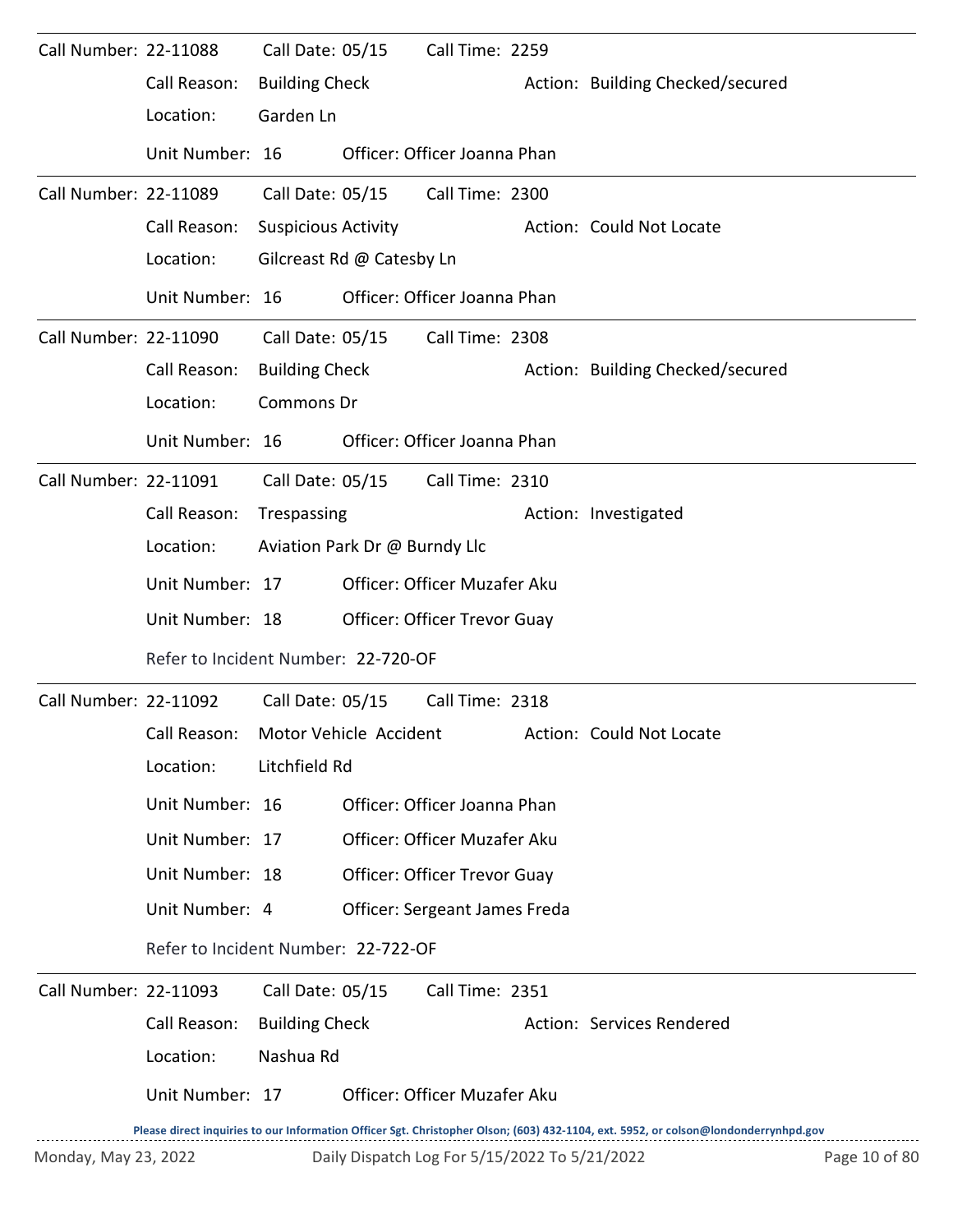| Call Number: 22-11094 |                 | Call Date: 05/15      |                           | Call Time: 2358              |  |                                  |  |  |  |  |
|-----------------------|-----------------|-----------------------|---------------------------|------------------------------|--|----------------------------------|--|--|--|--|
|                       | Call Reason:    | <b>Building Check</b> |                           |                              |  | Action: Building Checked/secured |  |  |  |  |
|                       | Location:       | Mammoth Rd            |                           |                              |  |                                  |  |  |  |  |
|                       | Unit Number: 17 |                       |                           | Officer: Officer Muzafer Aku |  |                                  |  |  |  |  |
| Call Number: 22-11096 |                 | Call Date: 05/16      |                           | Call Time: 0013              |  |                                  |  |  |  |  |
|                       | Call Reason:    | <b>Building Check</b> |                           |                              |  | Action: Building Checked/secured |  |  |  |  |
|                       | Location:       | Hampton Dr            |                           |                              |  |                                  |  |  |  |  |
|                       | Unit Number: 16 |                       |                           | Officer: Officer Joanna Phan |  |                                  |  |  |  |  |
| Call Number: 22-11097 |                 | Call Date: 05/16      |                           | Call Time: 0018              |  |                                  |  |  |  |  |
|                       | Call Reason:    | <b>Building Check</b> |                           |                              |  | Action: Building Checked/secured |  |  |  |  |
|                       | Location:       | Nashua Rd             |                           |                              |  |                                  |  |  |  |  |
|                       | Unit Number: 16 |                       |                           | Officer: Officer Joanna Phan |  |                                  |  |  |  |  |
| Call Number: 22-11098 |                 | Call Date: 05/16      |                           | Call Time: 0019              |  |                                  |  |  |  |  |
|                       | Call Reason:    |                       | Motor Vehicle Check       |                              |  | Action: Investigated             |  |  |  |  |
|                       | Location:       |                       | Perkins Rd @ Sleep Inn    |                              |  |                                  |  |  |  |  |
|                       | Unit Number: 18 |                       |                           | Officer: Officer Trevor Guay |  |                                  |  |  |  |  |
| Call Number: 22-11099 |                 | Call Date: 05/16      |                           | Call Time: 0022              |  |                                  |  |  |  |  |
|                       | Call Reason:    | <b>Building Check</b> |                           |                              |  | Action: Building Checked/secured |  |  |  |  |
|                       | Location:       | Orchard View Dr       |                           |                              |  |                                  |  |  |  |  |
|                       | Unit Number: 16 |                       |                           | Officer: Officer Joanna Phan |  |                                  |  |  |  |  |
| Call Number: 22-11100 |                 | Call Date: 05/16      |                           | Call Time: 0023              |  |                                  |  |  |  |  |
|                       | Call Reason:    |                       | Motor Vehicle Check       |                              |  | Action: Investigated             |  |  |  |  |
|                       | Location:       |                       | Nashua Rd @ Taco Bell/kfc |                              |  |                                  |  |  |  |  |
|                       | Unit Number: 16 |                       |                           | Officer: Officer Joanna Phan |  |                                  |  |  |  |  |
|                       | Unit Number: 17 |                       |                           | Officer: Officer Muzafer Aku |  |                                  |  |  |  |  |
| Call Number: 22-11101 |                 | Call Date: 05/16      |                           | Call Time: 0026              |  |                                  |  |  |  |  |
|                       | Call Reason:    | <b>Building Check</b> |                           |                              |  | Action: Building Checked/secured |  |  |  |  |
|                       | Location:       | Rockingham Rd         |                           |                              |  |                                  |  |  |  |  |
|                       | Unit Number: 18 |                       |                           | Officer: Officer Trevor Guay |  |                                  |  |  |  |  |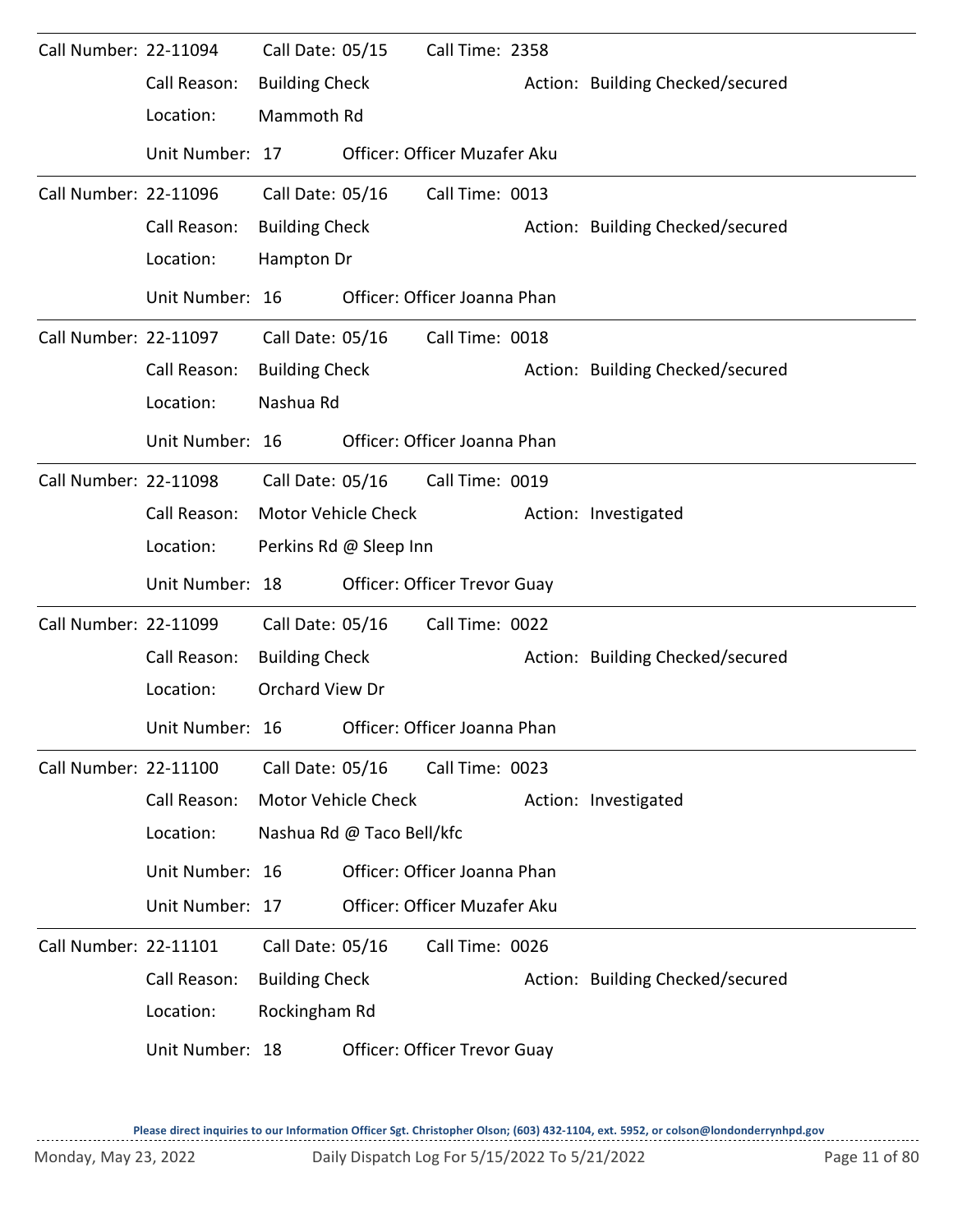| Call Number: 22-11102                           |                                           | Call Date: 05/16      |                        | Call Time: 0028               |  |                                  |
|-------------------------------------------------|-------------------------------------------|-----------------------|------------------------|-------------------------------|--|----------------------------------|
|                                                 | Call Reason:                              |                       | Motor Vehicle Accident |                               |  | Action: Investigated             |
|                                                 | Location:                                 |                       | Hardy Rd @ Otterson Rd |                               |  |                                  |
|                                                 | Unit Number: 16                           |                       |                        | Officer: Officer Joanna Phan  |  |                                  |
| Unit Number: 17<br>Officer: Officer Muzafer Aku |                                           |                       |                        |                               |  |                                  |
|                                                 | Unit Number: 18                           |                       |                        | Officer: Officer Trevor Guay  |  |                                  |
|                                                 | Unit Number: 4                            |                       |                        | Officer: Sergeant James Freda |  |                                  |
| Call Number: 22-11103                           |                                           | Call Date: 05/16      |                        | Call Time: 0146               |  |                                  |
|                                                 | Call Reason:                              | <b>Building Check</b> |                        |                               |  | Action: Building Checked/secured |
|                                                 | Location:                                 | Michels Wy            |                        |                               |  |                                  |
|                                                 | Unit Number: 16                           |                       |                        | Officer: Officer Joanna Phan  |  |                                  |
| Call Number: 22-11104                           |                                           | Call Date: 05/16      |                        | Call Time: 0152               |  |                                  |
|                                                 | Call Reason:                              | <b>Building Check</b> |                        |                               |  | Action: Building Checked/secured |
|                                                 | Location:                                 | Nashua Rd             |                        |                               |  |                                  |
|                                                 | Unit Number: 16                           |                       |                        | Officer: Officer Joanna Phan  |  |                                  |
| Call Number: 22-11105                           |                                           | Call Date: 05/16      |                        | Call Time: 0154               |  |                                  |
|                                                 | Call Reason:                              | <b>Building Check</b> |                        |                               |  | Action: Building Checked/secured |
|                                                 | Location:                                 | Nashua Rd             |                        |                               |  |                                  |
|                                                 | Unit Number: 16                           |                       |                        | Officer: Officer Joanna Phan  |  |                                  |
|                                                 | Call Number: 22-11106    Call Date: 05/16 |                       |                        | Call Time: 0155               |  |                                  |
|                                                 | Call Reason:                              | <b>Building Check</b> |                        |                               |  | Action: Building Checked/secured |
|                                                 | Location:                                 | Nashua Rd             |                        |                               |  |                                  |
|                                                 | Unit Number: 16                           |                       |                        | Officer: Officer Joanna Phan  |  |                                  |
| Call Number: 22-11107                           |                                           | Call Date: 05/16      |                        | Call Time: 0157               |  |                                  |
|                                                 | Call Reason:                              | <b>Building Check</b> |                        |                               |  | Action: Building Checked/secured |
|                                                 | Location:                                 | Orchard View Dr       |                        |                               |  |                                  |
|                                                 | Unit Number: 16                           |                       |                        | Officer: Officer Joanna Phan  |  |                                  |
| Call Number: 22-11108                           |                                           | Call Date: 05/16      |                        | Call Time: 0158               |  |                                  |
|                                                 |                                           |                       |                        |                               |  |                                  |
|                                                 | Call Reason:                              | <b>Building Check</b> |                        |                               |  | Action: Building Checked/secured |
|                                                 | Location:                                 | Orchard View Dr       |                        |                               |  |                                  |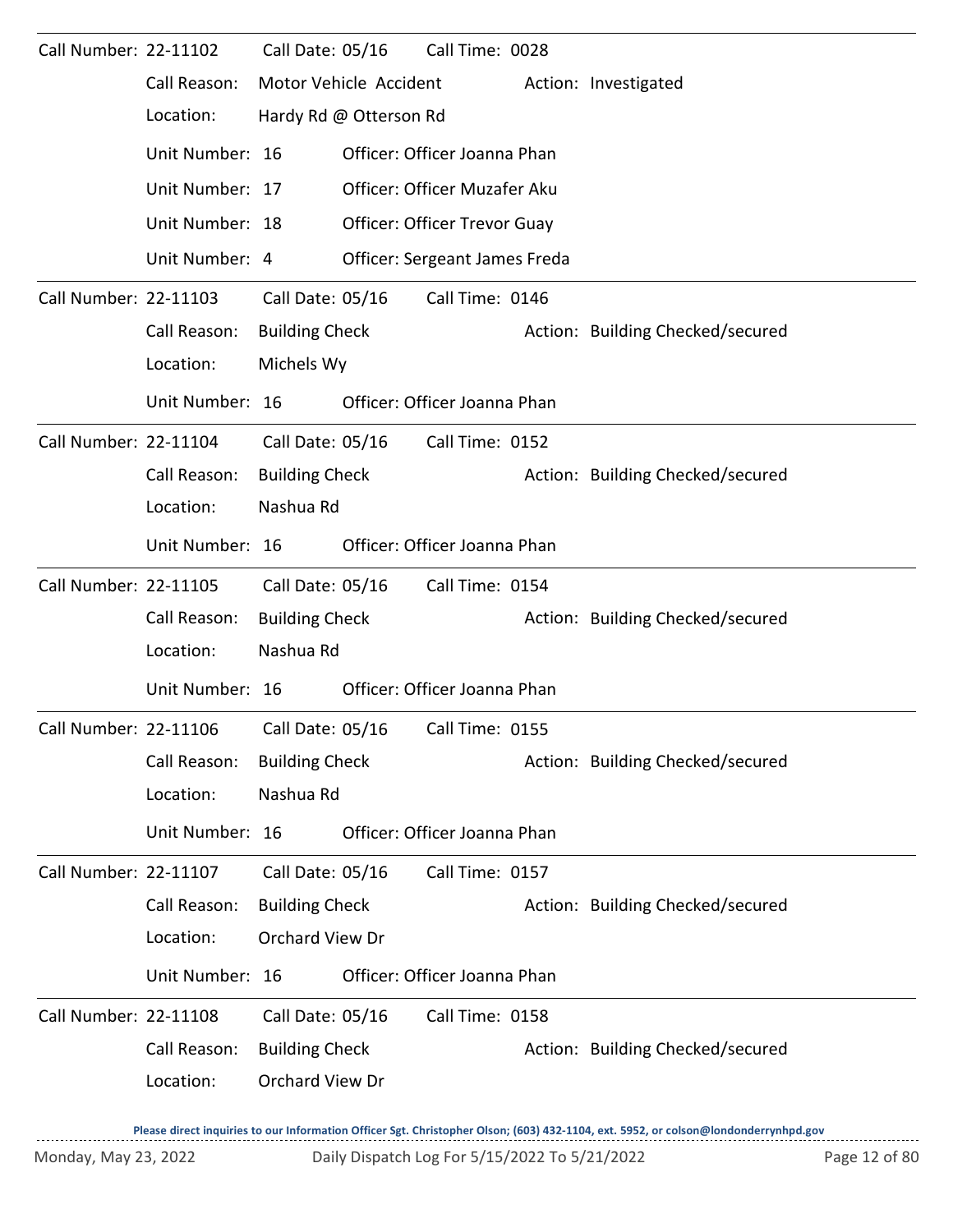|                              | Unit Number: 16 |                       | Officer: Officer Joanna Phan |                                  |
|------------------------------|-----------------|-----------------------|------------------------------|----------------------------------|
| Call Number: 22-11109        |                 | Call Date: 05/16      | Call Time: 0202              |                                  |
|                              | Call Reason:    | <b>Building Check</b> |                              | Action: Building Checked/secured |
|                              | Location:       | Nashua Rd             |                              |                                  |
|                              | Unit Number: 16 |                       | Officer: Officer Joanna Phan |                                  |
| Call Number: 22-11110        |                 | Call Date: 05/16      | Call Time: 0206              |                                  |
|                              | Call Reason:    | <b>Building Check</b> |                              | Action: Building Checked/secured |
|                              | Location:       | Nashua Rd             |                              |                                  |
|                              | Unit Number: 16 |                       | Officer: Officer Joanna Phan |                                  |
| Call Number: 22-11111        |                 | Call Date: 05/16      | Call Time: 0210              |                                  |
|                              | Call Reason:    | <b>Building Check</b> |                              | Action: Building Checked/secured |
|                              | Location:       | Nashua Rd             |                              |                                  |
|                              | Unit Number: 16 |                       | Officer: Officer Joanna Phan |                                  |
| <b>Call Number: 22-11112</b> |                 | Call Date: 05/16      | Call Time: 0212              |                                  |
|                              | Call Reason:    | <b>Building Check</b> |                              | Action: Building Checked/secured |
|                              | Location:       | Mammoth Rd            |                              |                                  |
|                              | Unit Number: 16 |                       | Officer: Officer Joanna Phan |                                  |
| <b>Call Number: 22-11113</b> |                 | Call Date: 05/16      | Call Time: 0213              |                                  |
|                              | Call Reason:    | <b>Building Check</b> |                              | Action: Building Checked/secured |
|                              | Location:       | Nashua Rd             |                              |                                  |
|                              | Unit Number: 16 |                       | Officer: Officer Joanna Phan |                                  |
| Call Number: 22-11114        |                 | Call Date: 05/16      | Call Time: 0225              |                                  |
|                              | Call Reason:    | <b>Building Check</b> |                              | Action: Building Checked/secured |
|                              | Location:       | South Rd              |                              |                                  |
|                              | Unit Number: 16 |                       | Officer: Officer Joanna Phan |                                  |
| <b>Call Number: 22-11115</b> |                 | Call Date: 05/16      | Call Time: 0227              |                                  |
|                              | Call Reason:    | <b>Building Check</b> |                              | Action: Building Checked/secured |
|                              | Location:       | South Rd              |                              |                                  |
|                              | Unit Number: 16 |                       | Officer: Officer Joanna Phan |                                  |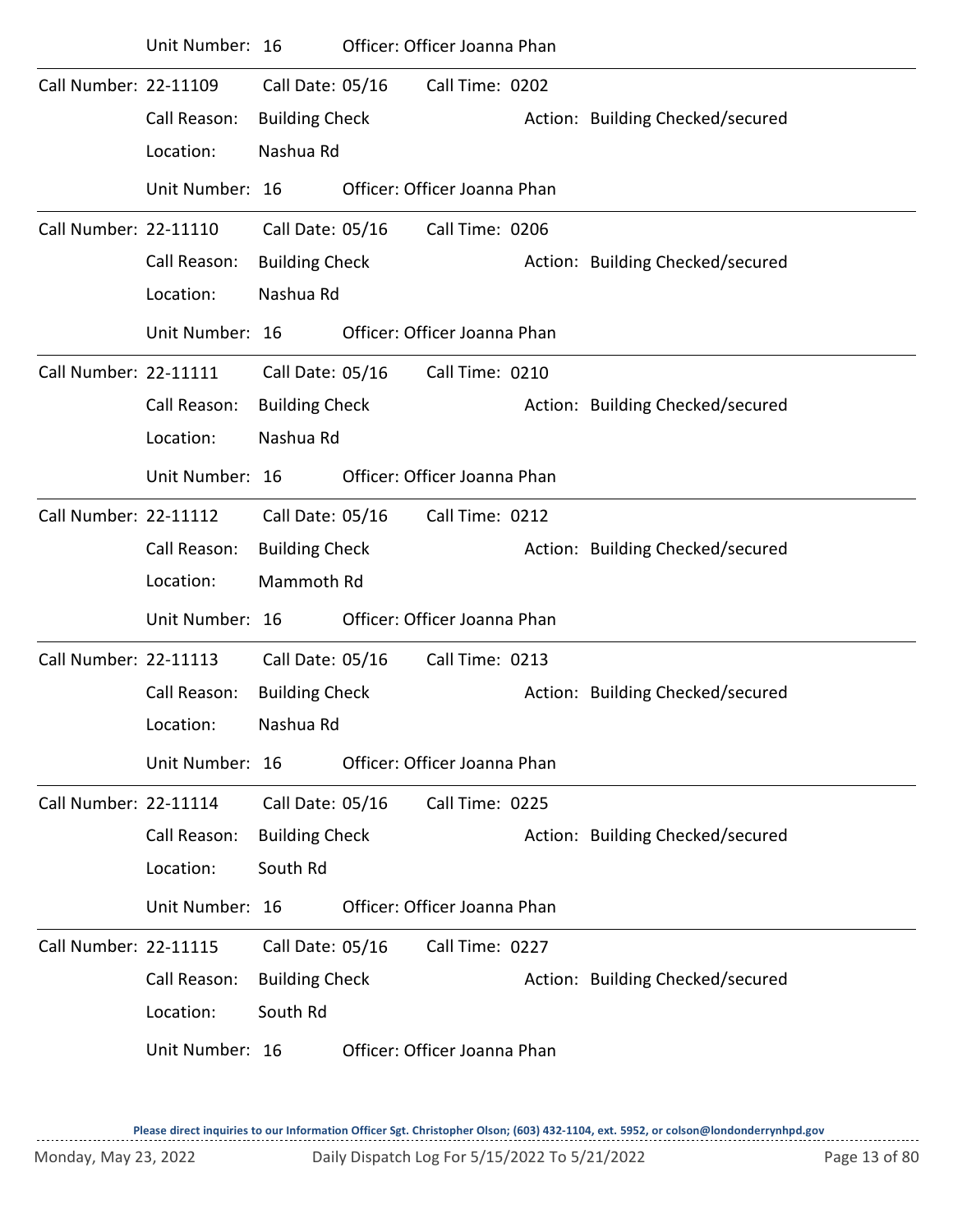| Call Number: 22-11116 |                                     | Call Date: 05/16      | Call Time: 0232                       |                                                                                                                                      |
|-----------------------|-------------------------------------|-----------------------|---------------------------------------|--------------------------------------------------------------------------------------------------------------------------------------|
|                       | Call Reason:                        | <b>Building Check</b> |                                       | Action: Building Checked/secured                                                                                                     |
|                       | Location:                           | Nashua Rd             |                                       |                                                                                                                                      |
|                       | Unit Number: 16                     |                       | Officer: Officer Joanna Phan          |                                                                                                                                      |
| Call Number: 22-11117 |                                     | Call Date: 05/16      | Call Time: 0234                       |                                                                                                                                      |
|                       | Call Reason:                        | <b>Building Check</b> |                                       | Action: Building Checked/secured                                                                                                     |
|                       | Location:                           | Hampton Dr            |                                       |                                                                                                                                      |
|                       | Unit Number: 16                     |                       | Officer: Officer Joanna Phan          |                                                                                                                                      |
| Call Number: 22-11118 |                                     | Call Date: 05/16      | Call Time: 0237                       |                                                                                                                                      |
|                       | Call Reason:                        | <b>Building Check</b> |                                       | Action: Building Checked/secured                                                                                                     |
|                       | Location:                           | Nashua Rd             |                                       |                                                                                                                                      |
|                       | Unit Number: 16                     |                       | Officer: Officer Joanna Phan          |                                                                                                                                      |
| Call Number: 22-11119 |                                     | Call Date: 05/16      | Call Time: 0242                       |                                                                                                                                      |
|                       | Call Reason:                        | <b>Building Check</b> |                                       | Action: Building Checked/secured                                                                                                     |
|                       | Location:                           | <b>Buttrick Rd</b>    |                                       |                                                                                                                                      |
|                       | Unit Number: 16                     |                       | Officer: Officer Joanna Phan          |                                                                                                                                      |
| Call Number: 22-11120 |                                     | Call Date: 05/16      | Call Time: 0444                       |                                                                                                                                      |
|                       | Call Reason:                        | Sudden Death          |                                       | Action: Investigated                                                                                                                 |
|                       | Location:                           | Pleasant Dr           |                                       |                                                                                                                                      |
|                       | Unit Number: 10                     |                       | <b>Officer: Sergeant Randy Duguay</b> |                                                                                                                                      |
|                       | Unit Number: 16                     |                       | Officer: Officer Joanna Phan          |                                                                                                                                      |
|                       | Unit Number: 17                     |                       | Officer: Officer Muzafer Aku          |                                                                                                                                      |
|                       | Unit Number: 21                     |                       | Officer: Officer Sydney Delforte      |                                                                                                                                      |
|                       | Unit Number: 4                      |                       | Officer: Sergeant James Freda         |                                                                                                                                      |
|                       | Refer to Incident Number: 22-721-OF |                       |                                       |                                                                                                                                      |
| Call Number: 22-11129 |                                     | Call Date: 05/16      | Call Time: 0735                       |                                                                                                                                      |
|                       | Call Reason:                        | Alarm, Business       |                                       | Action: False, Human Error                                                                                                           |
|                       | Location:                           | Nashua Rd             |                                       |                                                                                                                                      |
|                       | Unit Number: 10                     |                       | <b>Officer: Sergeant Randy Duguay</b> |                                                                                                                                      |
|                       | Unit Number: 21                     |                       | Officer: Officer Sydney Delforte      |                                                                                                                                      |
|                       |                                     |                       |                                       | Researching the University of the University Officer Sat Christopher Olson: (603) 432-1104 ext 5952 or colson@londonderrynhad govern |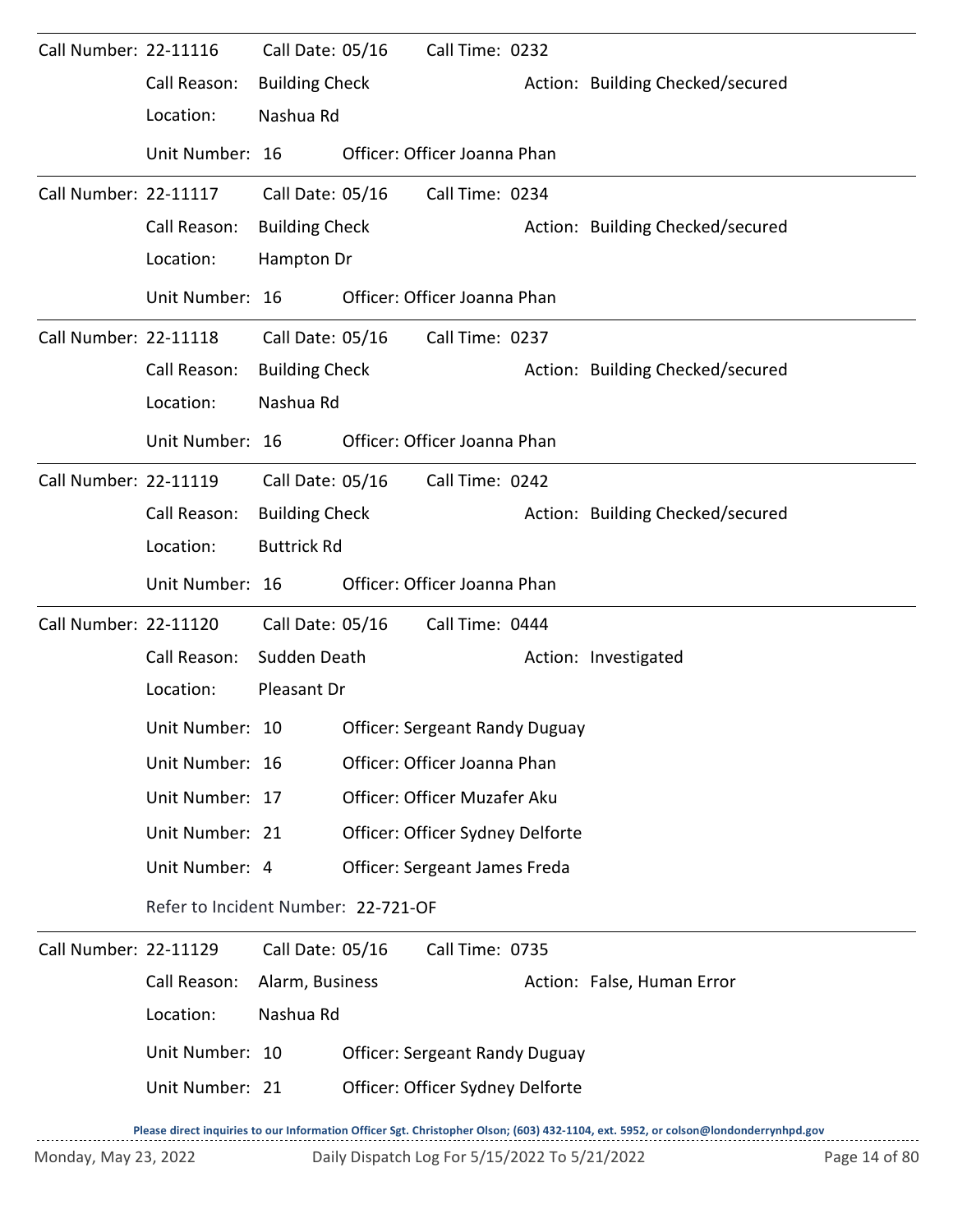| Call Number: 22-11130 |                  | Call Date: 05/16           |                             | Call Time: 0751                  |                                  |
|-----------------------|------------------|----------------------------|-----------------------------|----------------------------------|----------------------------------|
|                       | Call Reason:     | <b>Pedestrian Check</b>    |                             |                                  | Action: No Action Required       |
|                       | Location:        | Industrial Dr              |                             |                                  |                                  |
|                       | Unit Number: Unk |                            |                             | Officer: Officer John Perry      |                                  |
| Call Number: 22-11137 |                  | Call Date: 05/16           |                             | Call Time: 0835                  |                                  |
|                       | Call Reason:     | <b>Building Check</b>      |                             |                                  | Action: Building Checked/secured |
|                       | Location:        | Hampton Dr                 |                             |                                  |                                  |
|                       | Unit Number: 21  |                            |                             | Officer: Officer Sydney Delforte |                                  |
| Call Number: 22-11138 |                  |                            |                             | Call Date: 05/16 Call Time: 0844 |                                  |
|                       | Call Reason:     |                            | Motor Vehicle Check         |                                  | Action: Investigated             |
|                       | Location:        |                            | Nashua Rd @ Crossroads Mall |                                  |                                  |
|                       | Unit Number: 21  |                            |                             | Officer: Officer Sydney Delforte |                                  |
| Call Number: 22-11139 |                  | Call Date: 05/16           |                             | Call Time: 0850                  |                                  |
|                       | Call Reason:     | <b>Suspicious Activity</b> |                             |                                  | Action: Could Not Locate         |
|                       | Location:        |                            | Harvey Rd @ Pettengill Rd   |                                  |                                  |
|                       | Unit Number: 18  |                            |                             | Officer: Officer George Mottram  |                                  |
| Call Number: 22-11141 |                  | Call Date: 05/16           |                             | Call Time: 0855                  |                                  |
|                       | Call Reason:     | <b>Building Check</b>      |                             |                                  | Action: Building Checked/secured |
|                       | Location:        | Orchard View Dr            |                             |                                  |                                  |
|                       | Unit Number: 21  |                            |                             | Officer: Officer Sydney Delforte |                                  |
| Call Number: 22-11142 |                  | Call Date: 05/16           |                             | Call Time: 0908                  |                                  |
|                       | Call Reason:     |                            | Neighborhood Disputes       |                                  | Action: Peace Restored           |
|                       | Location:        | Grove St                   |                             |                                  |                                  |
|                       | Unit Number: 21  |                            |                             | Officer: Officer Sydney Delforte |                                  |
| Call Number: 22-11144 |                  | Call Date: 05/16           |                             | Call Time: 0938                  |                                  |
|                       | Call Reason:     | Follow-up                  |                             |                                  | Action: Services Rendered        |
|                       | Location:        | Grove St                   |                             |                                  |                                  |
|                       | Unit Number: 21  |                            |                             | Officer: Officer Sydney Delforte |                                  |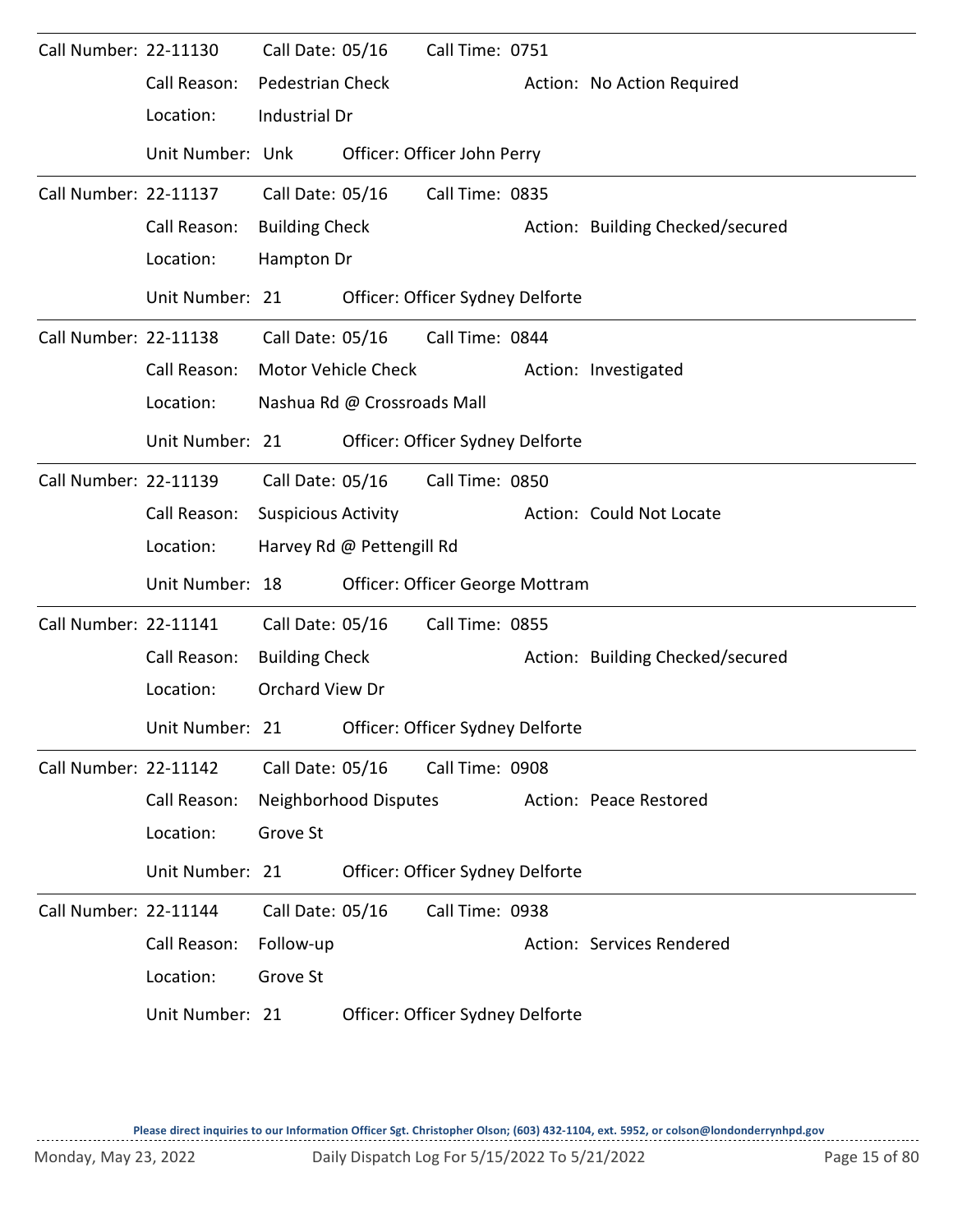| Call Number: 22-11149 |                                     | Call Date: 05/16      |                           | Call Time: 1039                           |  |                                              |  |  |  |
|-----------------------|-------------------------------------|-----------------------|---------------------------|-------------------------------------------|--|----------------------------------------------|--|--|--|
|                       | Call Reason:                        | Sudden Death          |                           |                                           |  | Action: Investigated                         |  |  |  |
|                       | Location:                           | Wyndmere Dr           |                           |                                           |  |                                              |  |  |  |
|                       | Unit Number: 10                     |                       |                           | <b>Officer: Sergeant Randy Duguay</b>     |  |                                              |  |  |  |
|                       | Unit Number: 18                     |                       |                           | Officer: Officer George Mottram           |  |                                              |  |  |  |
|                       | Unit Number: 20                     |                       |                           | <b>Officer: Officer Paul Mueller</b>      |  |                                              |  |  |  |
|                       | Unit Number: Unk                    |                       |                           | Officer: Detective Corey Ford             |  |                                              |  |  |  |
|                       | Unit Number: Unk                    |                       |                           | <b>Officer: Detective Andrew Phillips</b> |  |                                              |  |  |  |
|                       | Refer to Incident Number: 22-723-OF |                       |                           |                                           |  |                                              |  |  |  |
| Call Number: 22-11150 |                                     | Call Date: 05/16      |                           | Call Time: 1123                           |  |                                              |  |  |  |
|                       | Call Reason:                        | Follow-up             |                           |                                           |  | Action: Could Not Locate                     |  |  |  |
|                       | Location:                           | Pleasant Dr           |                           |                                           |  |                                              |  |  |  |
|                       | Unit Number: 26                     |                       |                           |                                           |  | Officer: Animal Control Officer David Carver |  |  |  |
| Call Number: 22-11158 |                                     | Call Date: 05/16      |                           | Call Time: 1248                           |  |                                              |  |  |  |
|                       | Call Reason:                        | <b>Building Check</b> |                           |                                           |  | Action: Building Checked/secured             |  |  |  |
|                       | Location:                           | Navigator Rd          |                           |                                           |  |                                              |  |  |  |
|                       | Unit Number: 10                     |                       |                           | <b>Officer: Sergeant Randy Duguay</b>     |  |                                              |  |  |  |
| Call Number: 22-11161 |                                     | Call Date: 05/16      |                           | Call Time: 1337                           |  |                                              |  |  |  |
|                       | Call Reason:                        |                       | Motor Vehicle Accident    |                                           |  | Action: Investigated                         |  |  |  |
|                       | Location:                           |                       | Harvey Rd @ Pettengill Rd |                                           |  |                                              |  |  |  |
|                       | Unit Number: 20                     |                       |                           | <b>Officer: Officer Paul Mueller</b>      |  |                                              |  |  |  |
|                       | Unit Number: Unk                    |                       |                           | Officer: Captain Timothy O'donaghue       |  |                                              |  |  |  |
| Call Number: 22-11162 |                                     | Call Date: 05/16      |                           | Call Time: 1350                           |  |                                              |  |  |  |
|                       | Call Reason:                        | <b>Welfare Check</b>  |                           |                                           |  | Action: Services Rendered                    |  |  |  |
|                       | Location:                           |                       |                           | Buttrick Rd @ Elliot Medical Building     |  |                                              |  |  |  |
|                       | Unit Number: 21                     |                       |                           | Officer: Officer Sydney Delforte          |  |                                              |  |  |  |
| Call Number: 22-11163 |                                     | Call Date: 05/16      |                           | Call Time: 1412                           |  |                                              |  |  |  |
|                       | Call Reason:                        |                       | Motor Vehicle Accident    |                                           |  | Action: Investigated                         |  |  |  |
|                       | Location:                           |                       |                           | Rockingham Rd @ Rmz Truck Stop            |  |                                              |  |  |  |
|                       | Unit Number: 19                     |                       |                           | Officer: Officer Sarah Sabella            |  |                                              |  |  |  |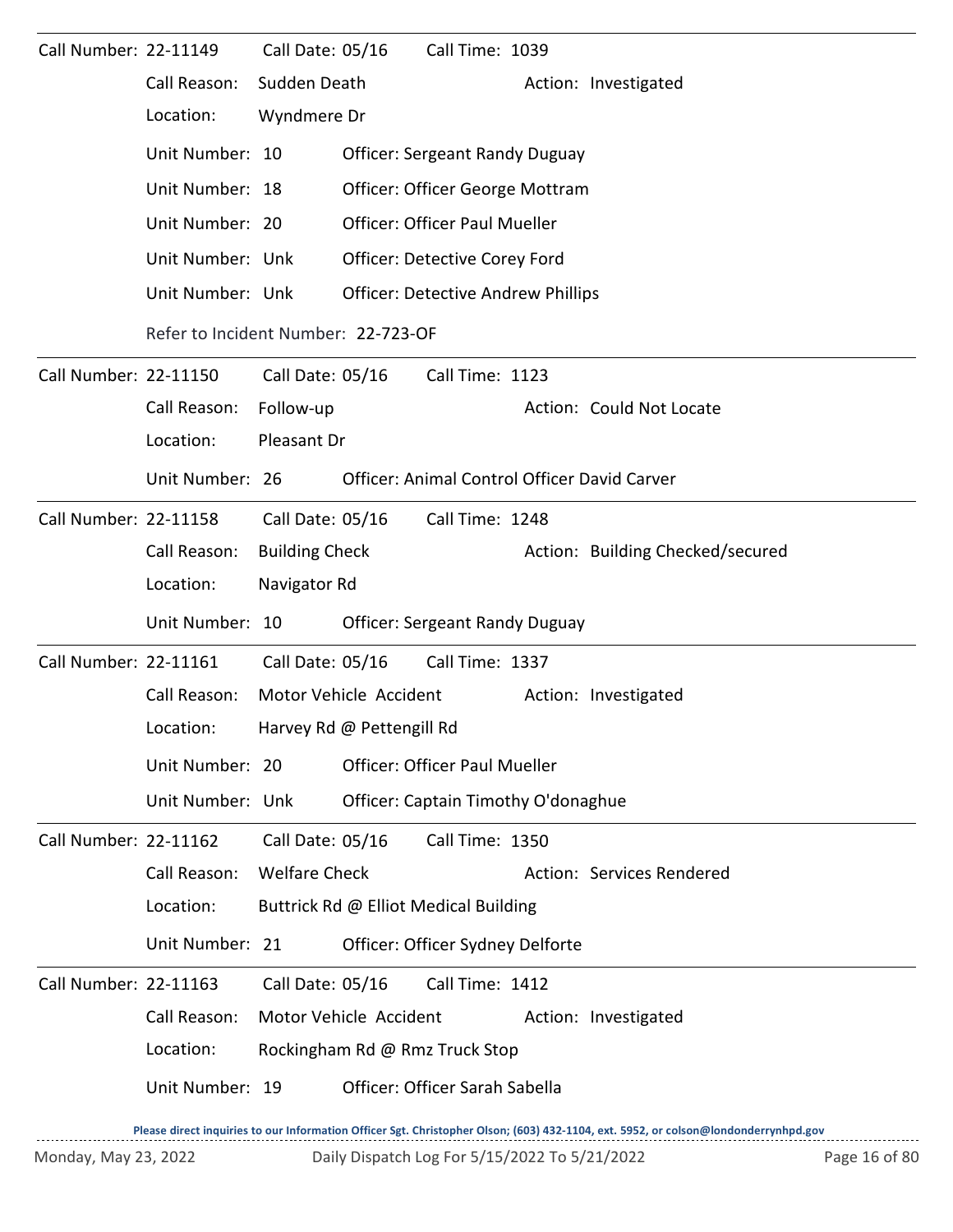|                       |                 | Refer to Incident Number: 22-725-OF |                                     |                                        |  |                                                                                                                                     |  |  |  |  |  |
|-----------------------|-----------------|-------------------------------------|-------------------------------------|----------------------------------------|--|-------------------------------------------------------------------------------------------------------------------------------------|--|--|--|--|--|
| Call Number: 22-11164 |                 | Call Date: 05/16                    |                                     | Call Time: 1422                        |  |                                                                                                                                     |  |  |  |  |  |
|                       | Call Reason:    | <b>Weapons Offenses</b>             |                                     |                                        |  | Action: Services Rendered                                                                                                           |  |  |  |  |  |
|                       | Location:       | Petengill Rd @ Enterprise           |                                     |                                        |  |                                                                                                                                     |  |  |  |  |  |
|                       | Unit Number: 14 |                                     |                                     | <b>Officer: Officer James Defelice</b> |  |                                                                                                                                     |  |  |  |  |  |
| Call Number: 22-11165 |                 | Call Date: 05/16                    |                                     | Call Time: 1441                        |  |                                                                                                                                     |  |  |  |  |  |
|                       | Call Reason:    | Larceny /forgery/ Fraud             |                                     |                                        |  | Action: Investigated                                                                                                                |  |  |  |  |  |
|                       | Location:       | Macgregor Ct                        |                                     |                                        |  |                                                                                                                                     |  |  |  |  |  |
|                       | Unit Number: 3  |                                     |                                     | <b>Officer: Officer Matthew Morin</b>  |  |                                                                                                                                     |  |  |  |  |  |
|                       |                 |                                     | Refer to Incident Number: 22-726-OF |                                        |  |                                                                                                                                     |  |  |  |  |  |
| Call Number: 22-11166 |                 | Call Date: 05/16                    |                                     | Call Time: 1507                        |  |                                                                                                                                     |  |  |  |  |  |
|                       | Call Reason:    | Follow-up                           |                                     |                                        |  | Action: Investigated                                                                                                                |  |  |  |  |  |
|                       | Location:       | Overlook Ave                        |                                     |                                        |  |                                                                                                                                     |  |  |  |  |  |
|                       | Unit Number: 19 |                                     |                                     | Officer: Officer Sarah Sabella         |  |                                                                                                                                     |  |  |  |  |  |
| Call Number: 22-11167 |                 | Call Date: 05/16                    |                                     | Call Time: 1522                        |  |                                                                                                                                     |  |  |  |  |  |
|                       | Call Reason:    | Disabled Mv                         |                                     |                                        |  | Action: Investigated                                                                                                                |  |  |  |  |  |
|                       | Location:       | Midridge Cir                        |                                     |                                        |  |                                                                                                                                     |  |  |  |  |  |
|                       | Unit Number: 19 |                                     |                                     | Officer: Officer Sarah Sabella         |  |                                                                                                                                     |  |  |  |  |  |
| Call Number: 22-11168 |                 | Call Date: 05/16                    |                                     | Call Time: 1551                        |  |                                                                                                                                     |  |  |  |  |  |
|                       | Call Reason:    | Vin Verification                    |                                     |                                        |  | Action: Services Rendered                                                                                                           |  |  |  |  |  |
|                       | Location:       | Nashua Rd @ D S & S Sunoco          |                                     |                                        |  |                                                                                                                                     |  |  |  |  |  |
|                       | Unit Number: 18 |                                     |                                     | Officer: Officer Tyler Macdonald       |  |                                                                                                                                     |  |  |  |  |  |
| Call Number: 22-11169 |                 | Call Date: 05/16                    |                                     | Call Time: 1619                        |  |                                                                                                                                     |  |  |  |  |  |
|                       | Call Reason:    | K9 Training                         |                                     |                                        |  | Action: No Action Required                                                                                                          |  |  |  |  |  |
|                       | Location:       |                                     |                                     | Litchfield Rd @ Victory Baptist Church |  |                                                                                                                                     |  |  |  |  |  |
|                       | Unit Number: 3  |                                     |                                     | <b>Officer: Officer Matthew Morin</b>  |  |                                                                                                                                     |  |  |  |  |  |
| Call Number: 22-11170 |                 | Call Date: 05/16                    |                                     | Call Time: 1626                        |  |                                                                                                                                     |  |  |  |  |  |
|                       | Call Reason:    | <b>Criminal Mischief</b>            |                                     |                                        |  | Action: Investigated                                                                                                                |  |  |  |  |  |
|                       | Location:       |                                     |                                     |                                        |  | Orchard View Dr @ Workout Club And Wellness Center                                                                                  |  |  |  |  |  |
|                       | Unit Number: 18 |                                     |                                     | Officer: Officer Tyler Macdonald       |  |                                                                                                                                     |  |  |  |  |  |
|                       |                 |                                     |                                     |                                        |  | Please direct inquiries to our Information Officer Sgt. Christopher Olson; (603) 432-1104, ext. 5952, or colson@londonderrynhpd.gov |  |  |  |  |  |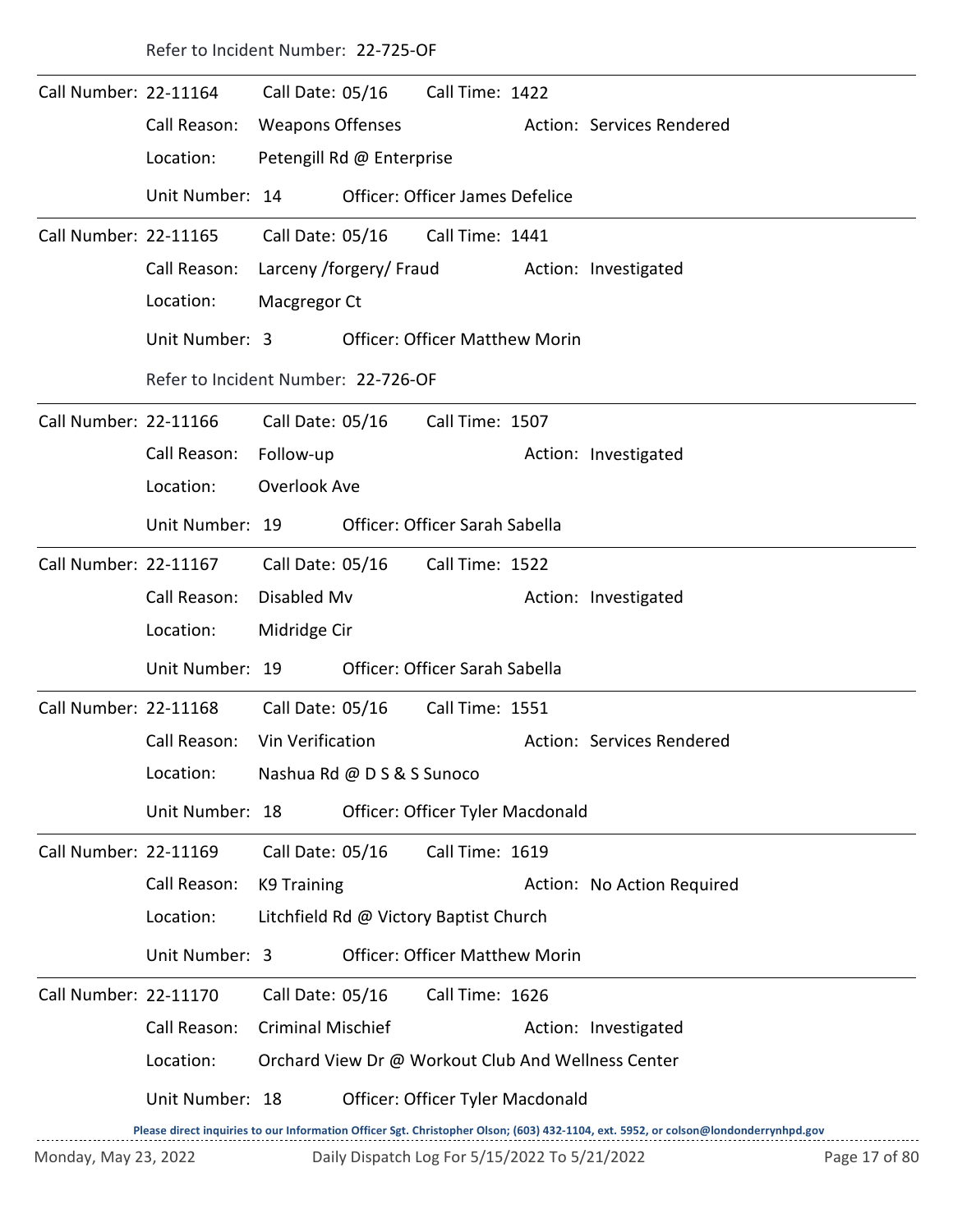|                              | Refer to Incident Number: 22-727-OF |                         |                                |                                       |                |                           |  |  |  |  |  |
|------------------------------|-------------------------------------|-------------------------|--------------------------------|---------------------------------------|----------------|---------------------------|--|--|--|--|--|
| Call Number: 22-11171        |                                     | Call Date: 05/16        |                                | Call Time: 1633                       |                |                           |  |  |  |  |  |
|                              | Call Reason:                        | Disabled Mv             |                                |                                       |                | Action: Services Rendered |  |  |  |  |  |
|                              | Location:                           |                         |                                | Bartley Hill Rd @ Stonehenge Rd       |                |                           |  |  |  |  |  |
|                              | Unit Number: 3                      |                         |                                | <b>Officer: Officer Matthew Morin</b> |                |                           |  |  |  |  |  |
| <b>Call Number: 22-11172</b> |                                     |                         |                                | Call Date: 05/16 Call Time: 1640      |                |                           |  |  |  |  |  |
|                              | Call Reason:                        | Found/lost Property     |                                |                                       |                | Action: Investigated      |  |  |  |  |  |
|                              | Location:                           |                         | Michels Wy @ Market Basket #42 |                                       |                |                           |  |  |  |  |  |
|                              | Unit Number: 14                     |                         |                                | Officer: Officer James Defelice       |                |                           |  |  |  |  |  |
| Call Number: 22-11173        |                                     | Call Date: 05/16        |                                | Call Time: 1658                       |                |                           |  |  |  |  |  |
|                              | Call Reason:                        | Scam Phone/internet     |                                |                                       |                | Action: Services Rendered |  |  |  |  |  |
|                              | Location:                           | Winding Pond Rd         |                                |                                       |                |                           |  |  |  |  |  |
|                              | Unit Number: 18                     |                         |                                | Officer: Officer Tyler Macdonald      |                |                           |  |  |  |  |  |
| Call Number: 22-11174        |                                     | Call Date: 05/16        |                                | Call Time: 1707                       |                |                           |  |  |  |  |  |
|                              | Call Reason:                        | Fish & Game Violations  |                                |                                       |                | Action: Could Not Locate  |  |  |  |  |  |
|                              | Location:                           | Yellowstone Dr          |                                |                                       |                |                           |  |  |  |  |  |
|                              | Unit Number: 19                     |                         |                                | Officer: Officer Sarah Sabella        |                |                           |  |  |  |  |  |
| Call Number: 22-11175        |                                     | Call Date: 05/16        |                                | Call Time: 1851                       |                |                           |  |  |  |  |  |
|                              | Call Reason:                        |                         | Motor Vehicle Complaint        |                                       |                | Action: Services Rendered |  |  |  |  |  |
|                              | Location:                           |                         | Mammoth Rd @ Nashua Rd         |                                       |                |                           |  |  |  |  |  |
|                              | Unit Number: 14                     |                         |                                | Officer: Officer James Defelice       |                |                           |  |  |  |  |  |
|                              | Unit Number: 18                     |                         |                                | Officer: Officer Tyler Macdonald      |                |                           |  |  |  |  |  |
| Call Number: 22-11176        |                                     | Call Date: 05/16        |                                | Call Time: 1906                       |                |                           |  |  |  |  |  |
|                              | Call Reason:                        | Motor Vehicle Complaint |                                |                                       |                | Action: Services Rendered |  |  |  |  |  |
|                              | Location:                           | Alexander Rd            |                                |                                       |                |                           |  |  |  |  |  |
|                              | Unit Number: 19                     |                         |                                | Officer: Officer Sarah Sabella        |                |                           |  |  |  |  |  |
| <b>Call Number: 22-11177</b> |                                     | Call Date: 05/16        |                                | Call Time: 1918                       |                |                           |  |  |  |  |  |
|                              | Call Reason:                        | Serve Summons/subpoena  |                                |                                       | Action: Served |                           |  |  |  |  |  |
|                              | Location:                           | Chase Rd                |                                |                                       |                |                           |  |  |  |  |  |
|                              | Unit Number: 18                     |                         |                                | Officer: Officer Tyler Macdonald      |                |                           |  |  |  |  |  |
|                              |                                     |                         |                                |                                       |                |                           |  |  |  |  |  |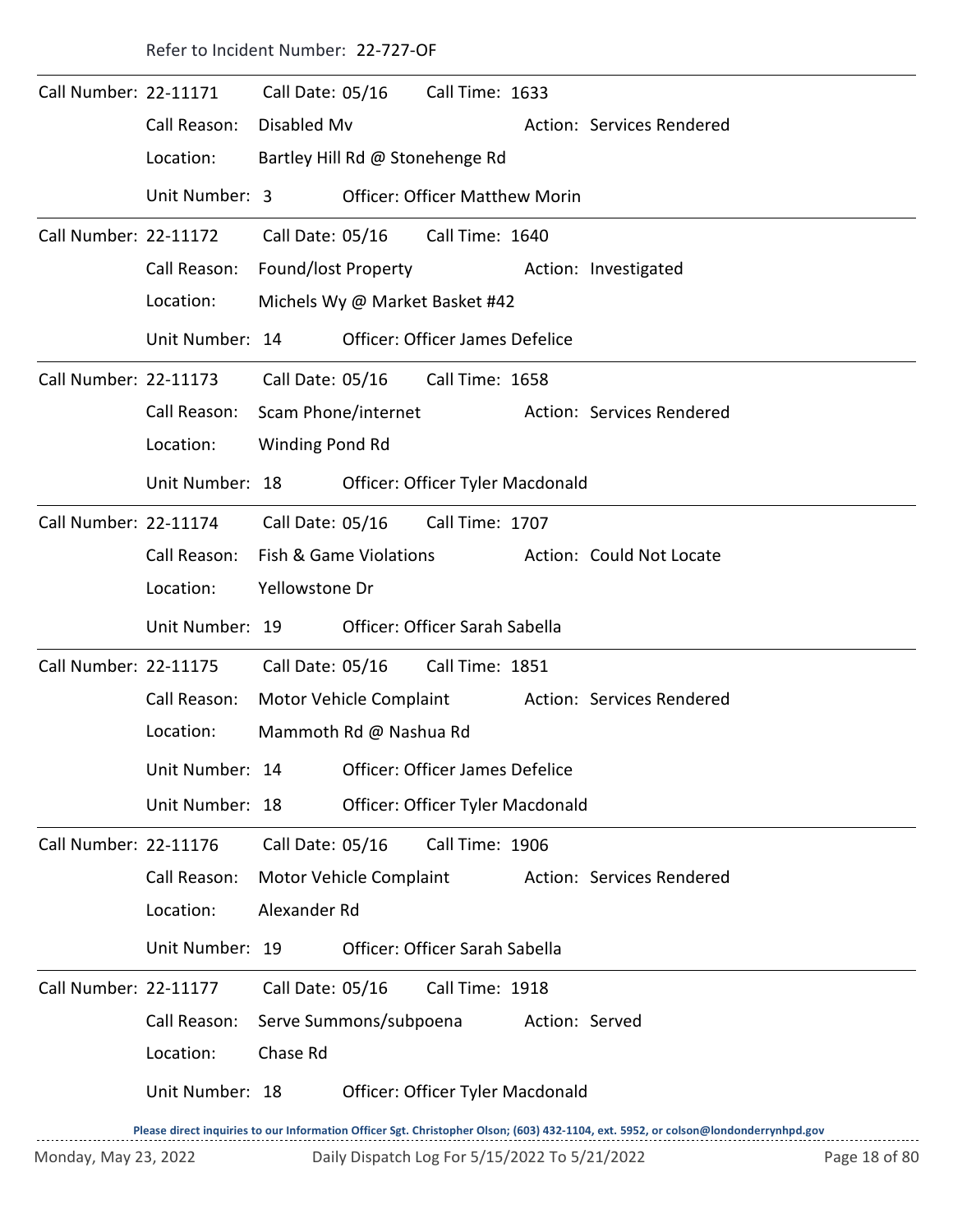| Call Number: 22-11178 |                 | Call Date: 05/16      |                           | Call Time: 1925                       |  |                                  |  |  |  |  |
|-----------------------|-----------------|-----------------------|---------------------------|---------------------------------------|--|----------------------------------|--|--|--|--|
|                       | Call Reason:    |                       | Motor Vehicle Check       |                                       |  | Action: Investigated             |  |  |  |  |
|                       | Location:       | Memorial Dr           |                           |                                       |  |                                  |  |  |  |  |
|                       | Unit Number: 10 |                       |                           | <b>Officer: Sergeant Randy Duguay</b> |  |                                  |  |  |  |  |
| Call Number: 22-11179 |                 | Call Date: 05/16      |                           | Call Time: 1931                       |  |                                  |  |  |  |  |
|                       | Call Reason:    |                       | Motor Vehicle Check       |                                       |  | Action: Investigated             |  |  |  |  |
|                       | Location:       |                       | Pettengill Rd @ Harvey Rd |                                       |  |                                  |  |  |  |  |
|                       | Unit Number: 10 |                       |                           | <b>Officer: Sergeant Randy Duguay</b> |  |                                  |  |  |  |  |
| Call Number: 22-11180 |                 |                       | Call Date: 05/16          | Call Time: 1943                       |  |                                  |  |  |  |  |
|                       | Call Reason:    |                       | Motor Vehicle Check       |                                       |  | Action: Investigated             |  |  |  |  |
|                       | Location:       | <b>Memorial Dr</b>    |                           |                                       |  |                                  |  |  |  |  |
|                       | Unit Number: 19 |                       |                           | Officer: Officer Sarah Sabella        |  |                                  |  |  |  |  |
| Call Number: 22-11181 |                 | Call Date: 05/16      |                           | Call Time: 1946                       |  |                                  |  |  |  |  |
|                       | Call Reason:    |                       | Motor Vehicle Check       |                                       |  | Action: Investigated             |  |  |  |  |
|                       | Location:       | Delta Dr              |                           |                                       |  |                                  |  |  |  |  |
|                       | Unit Number: 19 |                       |                           | Officer: Officer Sarah Sabella        |  |                                  |  |  |  |  |
| Call Number: 22-11182 |                 | Call Date: 05/16      |                           | Call Time: 2012                       |  |                                  |  |  |  |  |
|                       | Call Reason:    | <b>Building Check</b> |                           |                                       |  | Action: Building Checked/secured |  |  |  |  |
|                       | Location:       | Garden Ln             |                           |                                       |  |                                  |  |  |  |  |
|                       | Unit Number: 18 |                       |                           | Officer: Officer Tyler Macdonald      |  |                                  |  |  |  |  |
| Call Number: 22-11183 |                 | Call Date: 05/16      |                           | Call Time: 2044                       |  |                                  |  |  |  |  |
|                       | Call Reason:    | <b>Building Check</b> |                           |                                       |  | Action: Building Checked/secured |  |  |  |  |
|                       | Location:       | Orchard View Dr       |                           |                                       |  |                                  |  |  |  |  |
|                       | Unit Number: 18 |                       |                           | Officer: Officer Tyler Macdonald      |  |                                  |  |  |  |  |
| Call Number: 22-11184 |                 | Call Date: 05/16      |                           | Call Time: 2226                       |  |                                  |  |  |  |  |
|                       | Call Reason:    | <b>Building Check</b> |                           |                                       |  | Action: Building Checked/secured |  |  |  |  |
|                       | Location:       | Rockingham Rd         |                           |                                       |  |                                  |  |  |  |  |
|                       | Unit Number: 14 |                       |                           | Officer: Officer Joshua Martin        |  |                                  |  |  |  |  |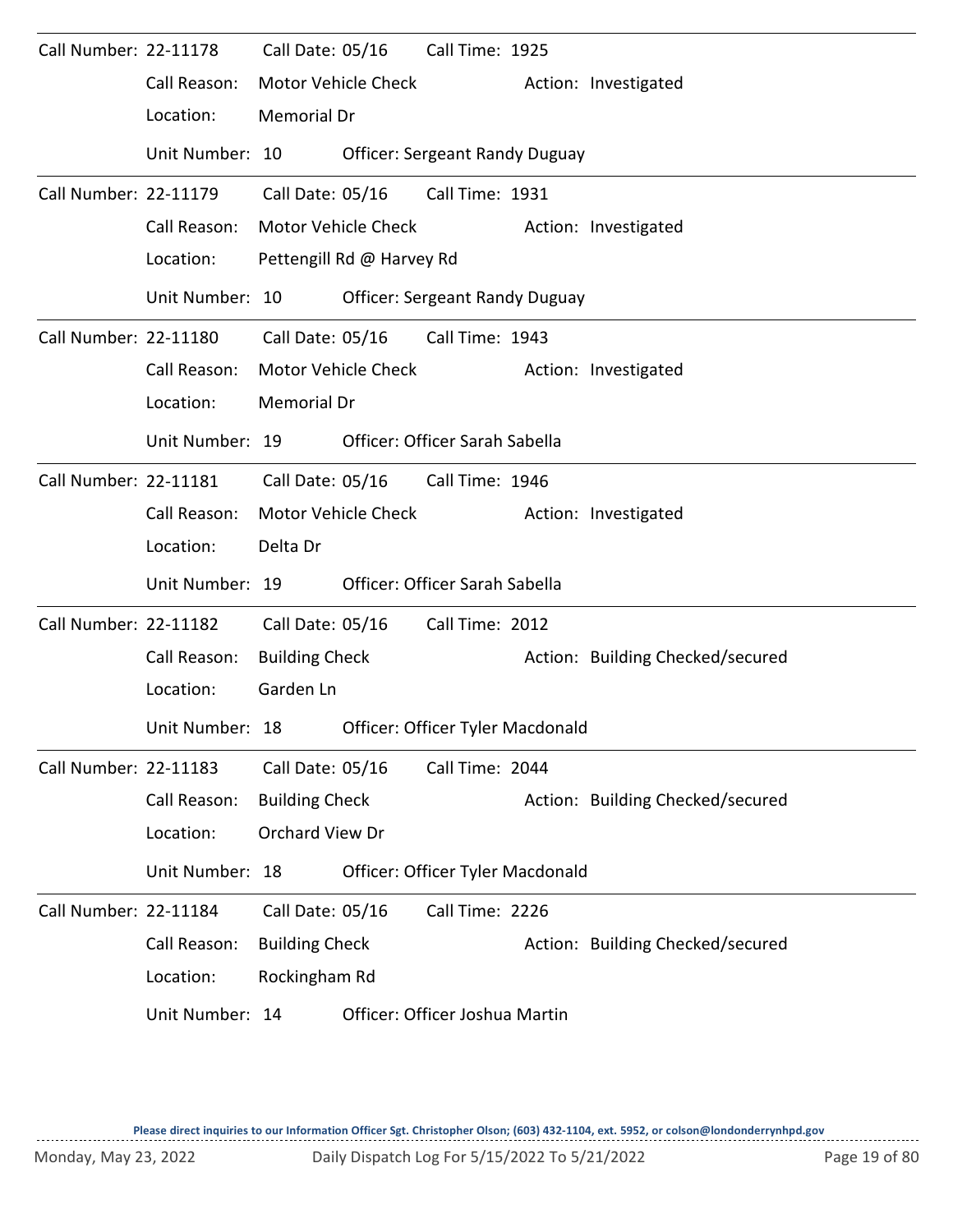| Call Number: 22-11185 | Call Reason:<br>Location:<br>Unit Number: 18 | Call Date: 05/16<br><b>Building Check</b><br>Garden Ln       |                     | Call Time: 2227<br>Officer: Officer Tyler Macdonald                                              | Action: Building Checked/secured |
|-----------------------|----------------------------------------------|--------------------------------------------------------------|---------------------|--------------------------------------------------------------------------------------------------|----------------------------------|
| Call Number: 22-11192 |                                              | Call Date: 05/16                                             |                     | Call Time: 2258                                                                                  |                                  |
|                       | Call Reason:<br>Location:                    | <b>Building Check</b><br><b>Memorial Dr</b>                  |                     |                                                                                                  | Action: Building Checked/secured |
| Call Number: 22-11194 | Unit Number: 18                              | Call Date: 05/16                                             |                     | Officer: Officer Tyler Macdonald<br>Call Time: 2300                                              |                                  |
|                       | Call Reason:<br>Location:                    | <b>Building Check</b><br>Planeview Dr                        |                     |                                                                                                  | Action: Building Checked/secured |
|                       | Unit Number: 18                              |                                                              |                     | Officer: Officer Tyler Macdonald                                                                 |                                  |
| Call Number: 22-11196 | Call Reason:<br>Location:                    | Call Date: 05/16<br><b>Building Check</b><br>Commercial Ln   |                     | Call Time: 2314                                                                                  | Action: Building Checked/secured |
|                       | Unit Number: 18                              |                                                              |                     | Officer: Officer Tyler Macdonald                                                                 |                                  |
| Call Number: 22-11198 | Call Reason:<br>Location:                    | Call Date: 05/16<br><b>Building Check</b><br>Orchard View Dr |                     | Call Time: 2332                                                                                  | Action: Building Checked/secured |
|                       | Unit Number: 17                              |                                                              |                     | Officer: Officer Trevor Guay                                                                     |                                  |
| Call Number: 22-11199 | Call Reason:<br>Location:                    | Call Date: 05/16                                             | Motor Vehicle Check | Call Time: 2338<br>Rockingham Rd @ Rmz Truck Stop                                                | Action: Warning Issued           |
|                       | Unit Number: 18                              |                                                              |                     | Officer: Officer Tyler Macdonald                                                                 |                                  |
| Call Number: 22-11200 | Call Reason:<br>Location:<br>Unit Number: 17 | Call Date: 05/16                                             | Motor Vehicle Check | Call Time: 2343<br>Nashua Rd @ Cracker Barrell Old Country Store<br>Officer: Officer Trevor Guay | Action: Building Checked/secured |
|                       |                                              |                                                              |                     |                                                                                                  |                                  |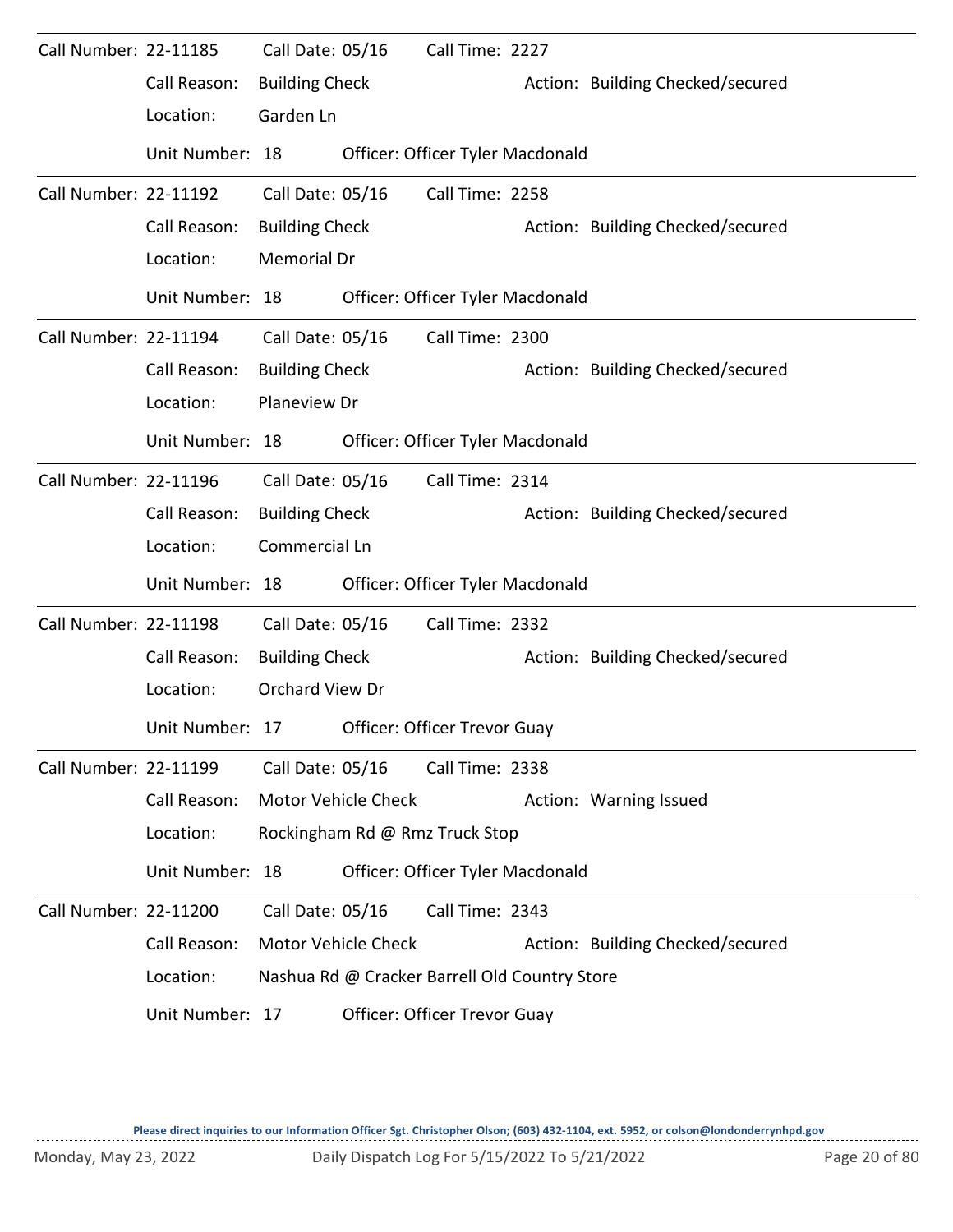| Call Number: 22-11201 |                 | Call Date: 05/16      |                      | Call Time: 2347                     |  |                                                          |  |  |  |  |  |
|-----------------------|-----------------|-----------------------|----------------------|-------------------------------------|--|----------------------------------------------------------|--|--|--|--|--|
|                       | Call Reason:    | <b>Building Check</b> |                      |                                     |  | Action: Building Checked/secured                         |  |  |  |  |  |
|                       | Location:       | Perkins Rd            |                      |                                     |  |                                                          |  |  |  |  |  |
|                       | Unit Number: 18 |                       |                      | Officer: Officer Tyler Macdonald    |  |                                                          |  |  |  |  |  |
| Call Number: 22-11203 |                 | Call Date: 05/16      |                      | Call Time: 2353                     |  |                                                          |  |  |  |  |  |
|                       | Call Reason:    | <b>Building Check</b> |                      |                                     |  | Action: Building Checked/secured                         |  |  |  |  |  |
|                       | Location:       |                       | Rockingham Rd        |                                     |  |                                                          |  |  |  |  |  |
|                       | Unit Number: 18 |                       |                      | Officer: Officer Tyler Macdonald    |  |                                                          |  |  |  |  |  |
| Call Number: 22-11204 |                 | Call Date: 05/16      |                      | Call Time: 2354                     |  |                                                          |  |  |  |  |  |
|                       | Call Reason:    | <b>Building Check</b> |                      |                                     |  | Action: Building Checked/secured                         |  |  |  |  |  |
|                       | Location:       | Perkins Rd            |                      |                                     |  |                                                          |  |  |  |  |  |
|                       | Unit Number: 14 |                       |                      | Officer: Officer Joshua Martin      |  |                                                          |  |  |  |  |  |
| Call Number: 22-11205 |                 | Call Date: 05/16      |                      | Call Time: 2355                     |  |                                                          |  |  |  |  |  |
|                       | Call Reason:    |                       | Motor Vehicle Check  |                                     |  | Action: Services Rendered                                |  |  |  |  |  |
|                       | Location:       |                       | Nashua Rd @ Avery Rd |                                     |  |                                                          |  |  |  |  |  |
|                       | Unit Number: 17 |                       |                      | <b>Officer: Officer Trevor Guay</b> |  |                                                          |  |  |  |  |  |
| Call Number: 22-11207 |                 | Call Date: 05/17      |                      | Call Time: 0002                     |  |                                                          |  |  |  |  |  |
|                       | Call Reason:    | <b>Building Check</b> |                      |                                     |  | Action: Building Checked/secured                         |  |  |  |  |  |
|                       | Location:       | West Rd               |                      |                                     |  |                                                          |  |  |  |  |  |
|                       | Unit Number: 17 |                       |                      | Officer: Officer Trevor Guay        |  |                                                          |  |  |  |  |  |
| Call Number: 22-11208 |                 | Call Date: 05/17      |                      | Call Time: 0007                     |  |                                                          |  |  |  |  |  |
|                       | Call Reason:    | <b>Building Check</b> |                      |                                     |  | Action: Building Checked/secured                         |  |  |  |  |  |
|                       | Location:       | Orchard View Dr       |                      |                                     |  |                                                          |  |  |  |  |  |
|                       | Unit Number: 18 |                       |                      | Officer: Officer Tyler Macdonald    |  |                                                          |  |  |  |  |  |
| Call Number: 22-11209 |                 | Call Date: 05/17      |                      | Call Time: 0014                     |  |                                                          |  |  |  |  |  |
|                       | Call Reason:    |                       |                      |                                     |  | Assist Other Police Department Action: Services Rendered |  |  |  |  |  |
|                       | Location:       | Rt 93 @ Nashua Rd     |                      |                                     |  |                                                          |  |  |  |  |  |
|                       | Unit Number: 17 |                       |                      | Officer: Officer Trevor Guay        |  |                                                          |  |  |  |  |  |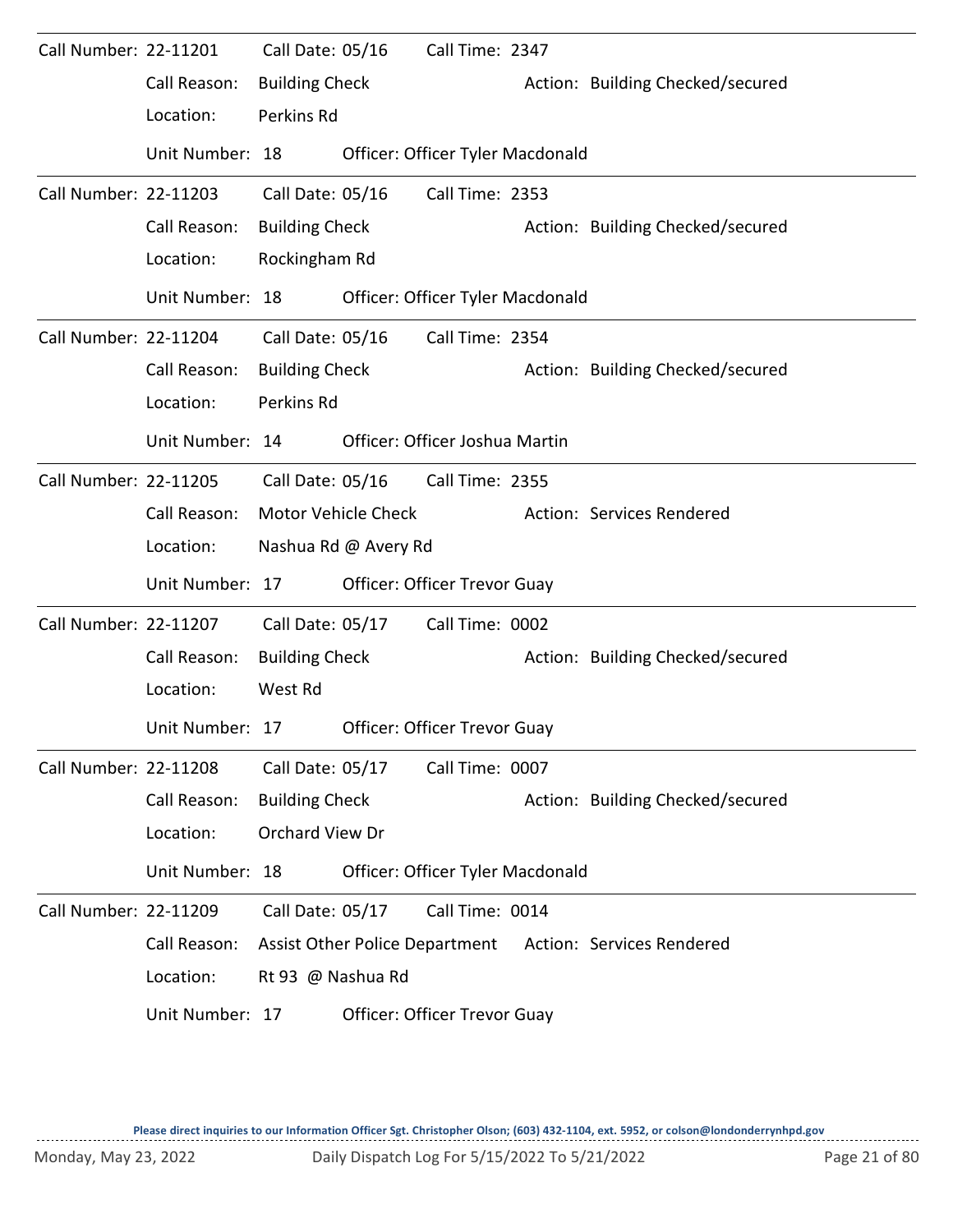| Call Number: 22-11210        |                 | Call Date: 05/17      |  | Call Time: 0023                        |                                  |                                  |  |
|------------------------------|-----------------|-----------------------|--|----------------------------------------|----------------------------------|----------------------------------|--|
|                              | Call Reason:    | <b>Building Check</b> |  |                                        |                                  | Action: Building Checked/secured |  |
|                              | Location:       | Mammoth Rd            |  |                                        |                                  |                                  |  |
|                              | Unit Number: 18 |                       |  | Officer: Officer Tyler Macdonald       |                                  |                                  |  |
| Call Number: 22-11211        |                 | Call Date: 05/17      |  | Call Time: 0034                        |                                  |                                  |  |
|                              | Call Reason:    | <b>Building Check</b> |  |                                        |                                  | Action: Building Checked/secured |  |
|                              | Location:       | Nashua Rd             |  |                                        |                                  |                                  |  |
|                              | Unit Number: 14 |                       |  | Officer: Officer Joshua Martin         |                                  |                                  |  |
| Call Number: 22-11213        |                 | Call Date: 05/17      |  | Call Time: 0048                        |                                  |                                  |  |
|                              | Call Reason:    | <b>Building Check</b> |  |                                        |                                  | Action: Building Checked/secured |  |
|                              | Location:       | Nelson Rd             |  |                                        |                                  |                                  |  |
| Unit Number: 18              |                 |                       |  |                                        | Officer: Officer Tyler Macdonald |                                  |  |
| <b>Call Number: 22-11217</b> |                 | Call Date: 05/17      |  | Call Time: 0129                        |                                  |                                  |  |
|                              | Call Reason:    | <b>Building Check</b> |  |                                        |                                  | Action: Building Checked/secured |  |
|                              | Location:       | Garden Ln             |  |                                        |                                  |                                  |  |
|                              | Unit Number: 14 |                       |  | Officer: Officer Joshua Martin         |                                  |                                  |  |
| Call Number: 22-11218        |                 | Call Date: 05/17      |  | Call Time: 0133                        |                                  |                                  |  |
|                              | Call Reason:    | <b>Building Check</b> |  |                                        |                                  | Action: Building Checked/secured |  |
|                              | Location:       | Pillsbury Rd          |  |                                        |                                  |                                  |  |
|                              | Unit Number: 18 |                       |  | Officer: Officer Tyler Macdonald       |                                  |                                  |  |
| <b>Call Number: 22-11220</b> |                 | Call Date: 05/17      |  | Call Time: 0141                        |                                  |                                  |  |
|                              | Call Reason:    | <b>Building Check</b> |  |                                        |                                  | Action: Building Checked/secured |  |
|                              | Location:       | Navigator Rd          |  |                                        |                                  |                                  |  |
|                              | Unit Number: 10 |                       |  | <b>Officer: Sergeant Timothy Moran</b> |                                  |                                  |  |
| Call Number: 22-11221        |                 | Call Date: 05/17      |  | Call Time: 0149                        |                                  |                                  |  |
|                              | Call Reason:    | <b>Building Check</b> |  |                                        |                                  | Action: Building Checked/secured |  |
|                              | Location:       | Hampton Dr            |  |                                        |                                  |                                  |  |
|                              | Unit Number: 18 |                       |  | Officer: Officer Tyler Macdonald       |                                  |                                  |  |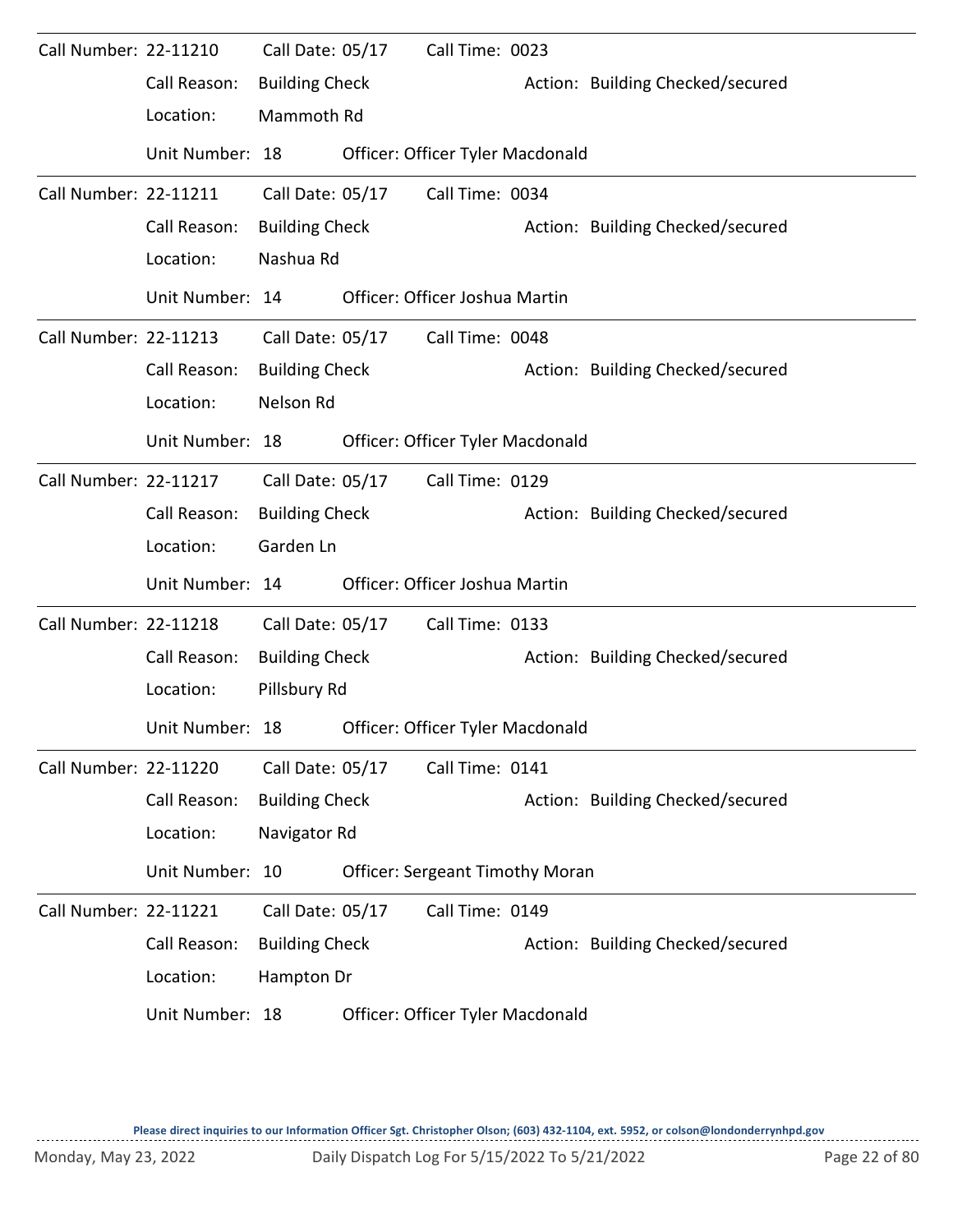| <b>Call Number: 22-11222</b> |                 | Call Date: 05/17        | Call Time: 0154                                         |                                  |
|------------------------------|-----------------|-------------------------|---------------------------------------------------------|----------------------------------|
|                              | Call Reason:    | <b>Building Check</b>   |                                                         | Action: Building Checked/secured |
|                              | Location:       | South Rd                |                                                         |                                  |
|                              | Unit Number: 17 |                         | <b>Officer: Officer Trevor Guay</b>                     |                                  |
| Call Number: 22-11223        |                 | Call Date: 05/17        | Call Time: 0155                                         |                                  |
|                              | Call Reason:    | <b>Building Check</b>   |                                                         | Action: Building Checked/secured |
|                              | Location:       | South Rd                |                                                         |                                  |
|                              | Unit Number: 17 |                         | <b>Officer: Officer Trevor Guay</b>                     |                                  |
| Call Number: 22-11224        |                 | Call Date: 05/17        | Call Time: 0156                                         |                                  |
|                              | Call Reason:    | <b>Building Check</b>   |                                                         | Action: Building Checked/secured |
|                              | Location:       | Mammoth Rd              |                                                         |                                  |
|                              | Unit Number: 16 |                         | Officers: Officer Bryan Janeczko & Officer Nathan Slack |                                  |
| Call Number: 22-11225        |                 | Call Date: 05/17        | Call Time: 0159                                         |                                  |
|                              | Call Reason:    | <b>Building Check</b>   |                                                         | Action: Building Checked/secured |
|                              | Location:       | Hampton Dr              |                                                         |                                  |
|                              | Unit Number: 17 |                         | Officer: Officer Trevor Guay                            |                                  |
| <b>Call Number: 22-11226</b> |                 | Call Date: 05/17        | Call Time: 0204                                         |                                  |
|                              | Call Reason:    | <b>Building Check</b>   |                                                         | Action: Building Checked/secured |
|                              | Location:       | Macgregor Ct            |                                                         |                                  |
|                              | Unit Number: 18 |                         | Officer: Officer Tyler Macdonald                        |                                  |
| Call Number: 22-11227        |                 | Call Date: 05/17        | Call Time: 0218                                         |                                  |
|                              | Call Reason:    | <b>Building Check</b>   |                                                         | Action: Building Checked/secured |
|                              | Location:       | Memorial Dr             |                                                         |                                  |
|                              | Unit Number: 18 |                         | Officer: Officer Tyler Macdonald                        |                                  |
| Call Number: 22-11228        |                 | Call Date: 05/17        | Call Time: 0229                                         |                                  |
|                              | Call Reason:    | <b>Building Check</b>   |                                                         | Action: Building Checked/secured |
|                              | Location:       | <b>Aviation Park Dr</b> |                                                         |                                  |
|                              | Unit Number: 18 |                         | Officer: Officer Tyler Macdonald                        |                                  |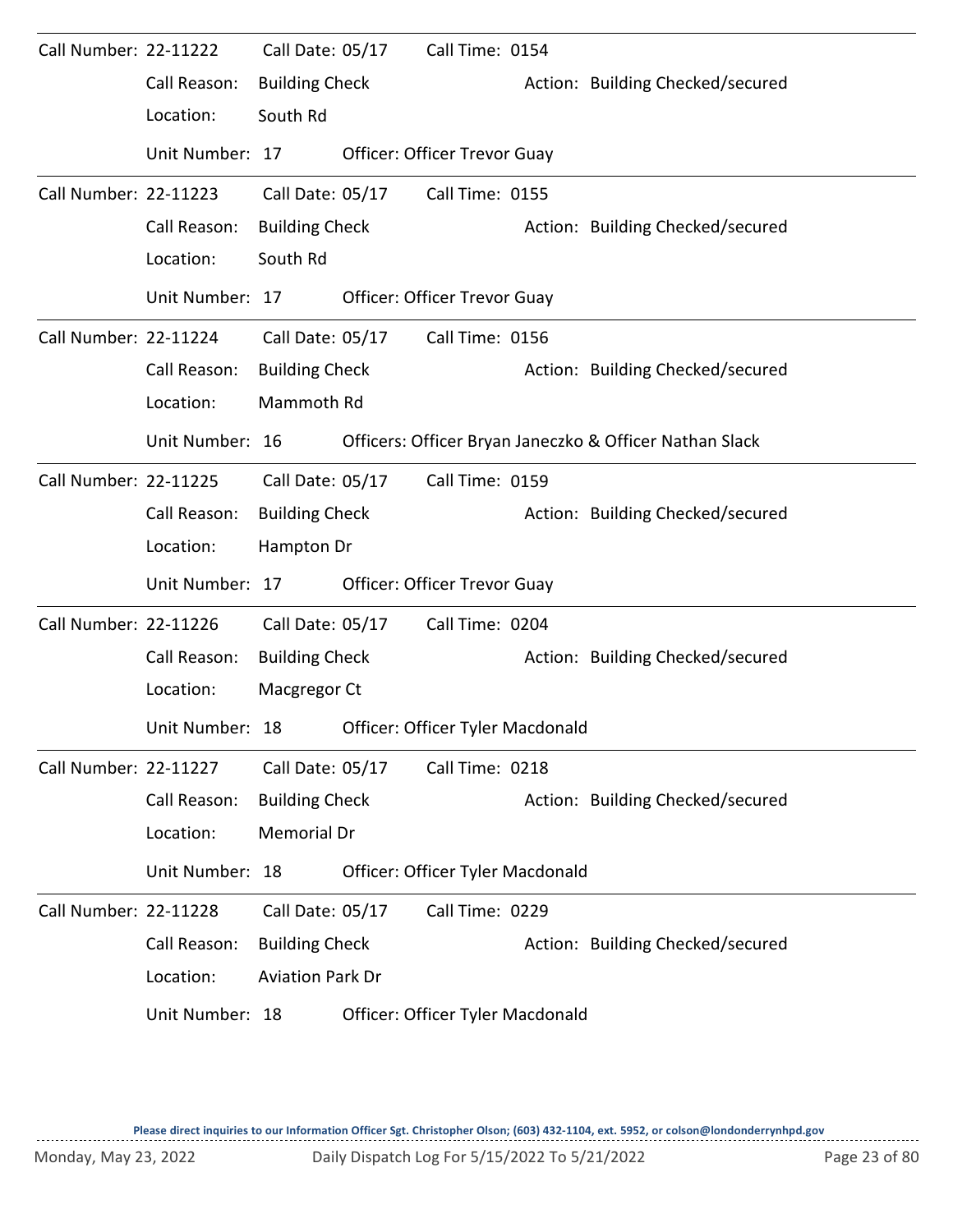| Call Number: 22-11230        |                 | Call Date: 05/17       |                             | Call Time: 0244                       |                                                         |
|------------------------------|-----------------|------------------------|-----------------------------|---------------------------------------|---------------------------------------------------------|
|                              | Call Reason:    | <b>Building Check</b>  |                             |                                       | Action: Building Checked/secured                        |
|                              | Location:       | Litchfield Rd          |                             |                                       |                                                         |
|                              | Unit Number: 16 |                        |                             |                                       | Officers: Officer Bryan Janeczko & Officer Nathan Slack |
| <b>Call Number: 22-11232</b> |                 | Call Date: 05/17       |                             | Call Time: 0323                       |                                                         |
|                              | Call Reason:    | <b>Building Check</b>  |                             |                                       | Action: Building Checked/secured                        |
|                              | Location:       | Perkins Rd             |                             |                                       |                                                         |
|                              | Unit Number: 16 |                        |                             |                                       | Officers: Officer Bryan Janeczko & Officer Nathan Slack |
| Call Number: 22-11233        |                 | Call Date: 05/17       |                             | Call Time: 0329                       |                                                         |
|                              | Call Reason:    | <b>Building Check</b>  |                             |                                       | Action: Building Checked/secured                        |
|                              | Location:       | Rockingham Rd          |                             |                                       |                                                         |
|                              | Unit Number: 16 |                        |                             |                                       | Officers: Officer Bryan Janeczko & Officer Nathan Slack |
| Call Number: 22-11235        |                 | Call Date: 05/17       |                             | Call Time: 0627                       |                                                         |
|                              | Call Reason:    | Vin Verification       |                             |                                       | Action: Services Rendered                               |
|                              | Location:       | Meetinghouse Dr        |                             |                                       |                                                         |
|                              | Unit Number: 21 |                        |                             | Officer: Officer Sydney Delforte      |                                                         |
| Call Number: 22-11236        |                 | Call Date: 05/17       |                             | Call Time: 0630                       |                                                         |
|                              | Call Reason:    |                        | <b>Private Property Tow</b> |                                       | Action: Services Rendered                               |
|                              | Location:       | Macgregor Ct           |                             |                                       |                                                         |
| Call Number: 22-11239        |                 | Call Date: 05/17       |                             | Call Time: 0652                       |                                                         |
|                              | Call Reason:    | <b>Traffic Control</b> |                             |                                       | Action: Services Rendered                               |
|                              | Location:       | Jack's Bridge Rd       |                             |                                       |                                                         |
|                              | Unit Number: 18 |                        |                             | <b>Officer: Officer Paul Mueller</b>  |                                                         |
| Call Number: 22-11240        |                 | Call Date: 05/17       |                             | Call Time: 0653                       |                                                         |
|                              | Call Reason:    | <b>Building Check</b>  |                             |                                       | Action: Building Checked/secured                        |
|                              | Location:       | Navigator Rd           |                             |                                       |                                                         |
|                              | Unit Number: 4  |                        |                             | <b>Officer: Sergeant Randy Duguay</b> |                                                         |
| Call Number: 22-11244        |                 | Call Date: 05/17       |                             | Call Time: 0712                       |                                                         |
|                              | Call Reason:    |                        | Motor Vehicle Accident      |                                       | Action: Services Rendered                               |
|                              | Location:       |                        | Mammoth Rd @ Pillsbury Rd   |                                       |                                                         |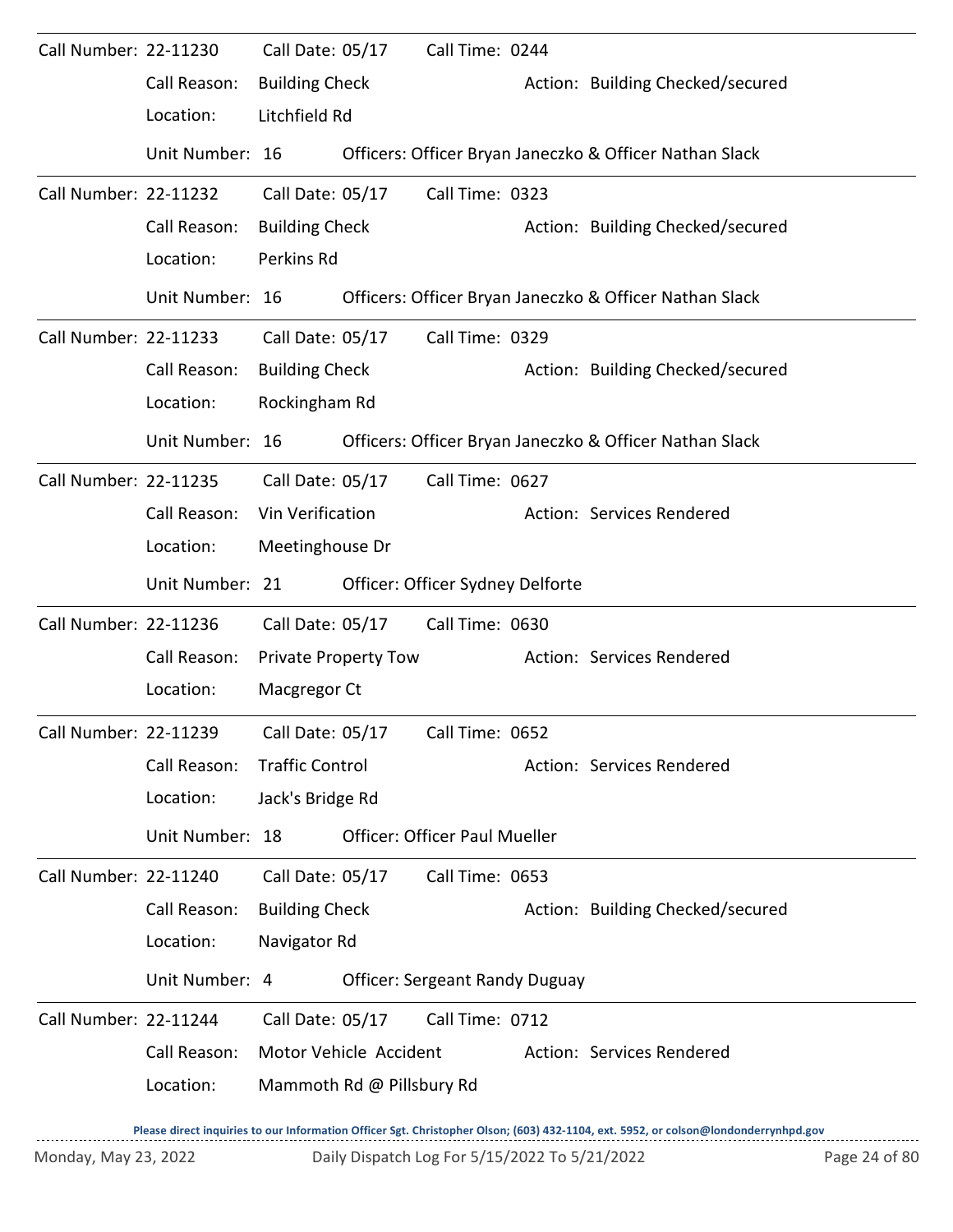|                              | Unit Number: 21 |                       |                            | Officer: Officer Sydney Delforte         |                                                     |
|------------------------------|-----------------|-----------------------|----------------------------|------------------------------------------|-----------------------------------------------------|
| Call Number: 22-11245        |                 | Call Date: 05/17      |                            | Call Time: 0713                          |                                                     |
|                              | Call Reason:    | Assist Citizen        |                            |                                          | Action: Services Rendered                           |
|                              | Location:       | Jack's Bridge Rd      |                            |                                          |                                                     |
|                              | Unit Number: 18 |                       |                            | <b>Officer: Officer Paul Mueller</b>     |                                                     |
| Call Number: 22-11247        |                 | Call Date: 05/17      |                            | Call Time: 0730                          |                                                     |
|                              | Call Reason:    | <b>Building Check</b> |                            |                                          | Action: Services Rendered                           |
|                              | Location:       | Nashua Rd             |                            |                                          |                                                     |
|                              | Unit Number: 21 |                       |                            | Officer: Officer Sydney Delforte         |                                                     |
| <b>Call Number: 22-11252</b> |                 | Call Date: 05/17      |                            | Call Time: 0816                          |                                                     |
|                              | Call Reason:    | Disabled Mv           |                            |                                          | Action: Services Rendered                           |
|                              | Location:       |                       | Rockingham Rd @ Rt 93      |                                          |                                                     |
|                              | Unit Number: 26 |                       |                            |                                          | Officer: Animal Control Officer David Carver        |
| Call Number: 22-11256        |                 | Call Date: 05/17      |                            | Call Time: 0856                          |                                                     |
|                              | Call Reason:    |                       | Scam Phone/internet        |                                          | Action: Services Rendered                           |
|                              | Location:       | Golen Dr              |                            |                                          |                                                     |
|                              | Unit Number: 17 |                       |                            | Officer: Officer Trevor Guay             |                                                     |
| Call Number: 22-11257        |                 | Call Date: 05/17      |                            | Call Time: 0907                          |                                                     |
|                              | Call Reason:    |                       | <b>Motor Vehicle Check</b> |                                          | Action: Investigated                                |
|                              | Location:       |                       | Nashua Rd @ Dominos Pizza  |                                          |                                                     |
|                              | Unit Number: 21 |                       |                            | Officer: Officer Sydney Delforte         |                                                     |
| Call Number: 22-11258        |                 | Call Date: 05/17      |                            | Call Time: 0910                          |                                                     |
|                              | Call Reason:    | Follow-up             |                            |                                          | Action: No Action Required                          |
|                              | Location:       | Pleasant Dr           |                            |                                          |                                                     |
|                              | Unit Number: 26 |                       |                            |                                          | <b>Officer: Animal Control Officer David Carver</b> |
| Call Number: 22-11263        |                 | Call Date: 05/17      |                            | Call Time: 0937                          |                                                     |
|                              | Call Reason:    | Follow-up             |                            |                                          | Action: Services Rendered                           |
|                              | Location:       |                       |                            | Commerce Ave @ Omnicare Of New Hampshire |                                                     |
|                              | Unit Number: 21 |                       |                            | Officer: Officer Sydney Delforte         |                                                     |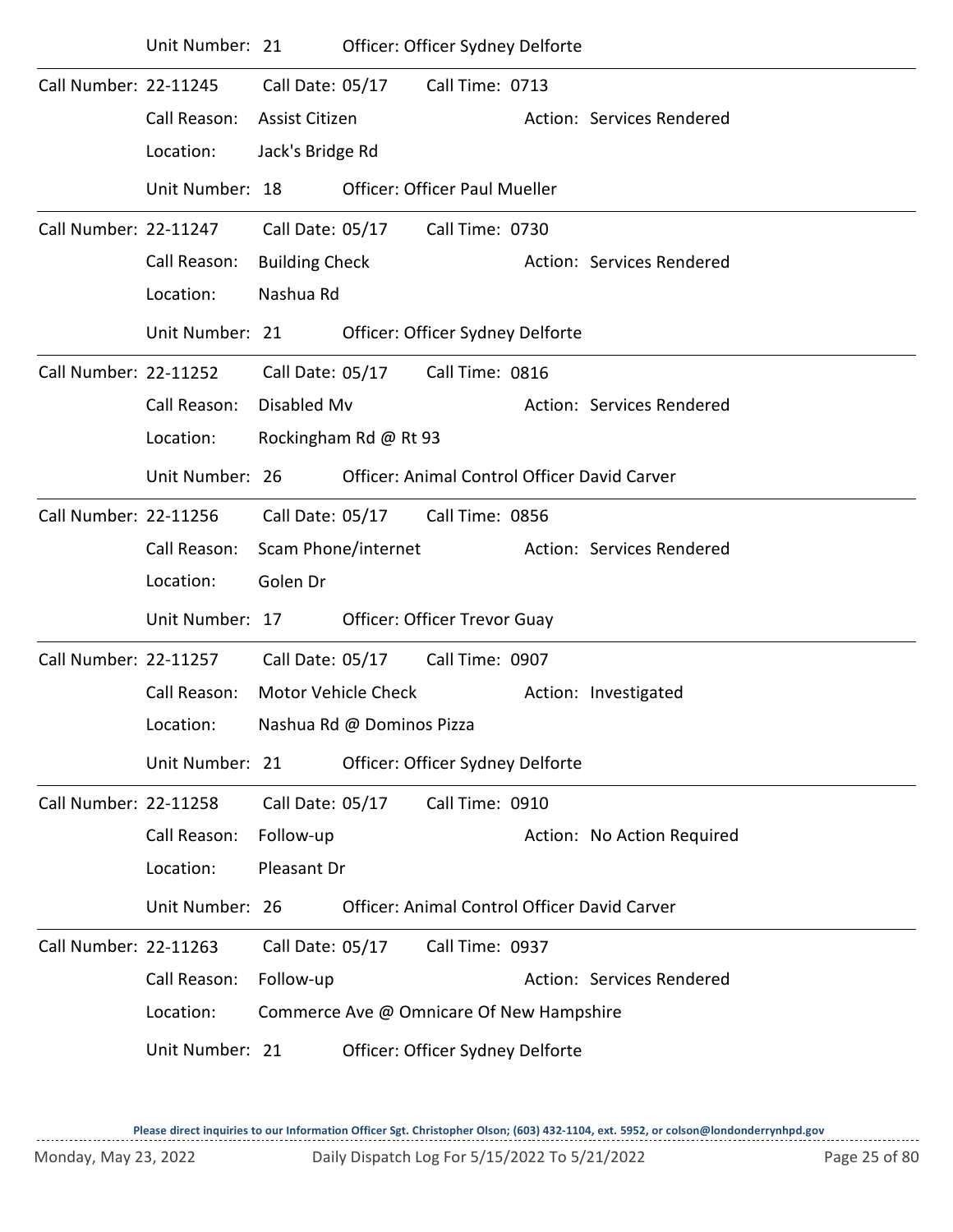| Call Number: 22-11268 |                                                  |                            | Call Date: 05/17              | Call Time: 1055                            |                                                                                                                                     |
|-----------------------|--------------------------------------------------|----------------------------|-------------------------------|--------------------------------------------|-------------------------------------------------------------------------------------------------------------------------------------|
|                       | Call Reason:                                     | <b>Building Check</b>      |                               |                                            | Action: Services Rendered                                                                                                           |
|                       | Location:                                        | Kitty Hawk Lndg            |                               |                                            |                                                                                                                                     |
|                       | Unit Number: 21                                  |                            |                               | Officer: Officer Sydney Delforte           |                                                                                                                                     |
| Call Number: 22-11269 |                                                  | Call Date: 05/17           |                               | Call Time: 1105                            |                                                                                                                                     |
|                       | Call Reason:                                     |                            |                               | Motor Vehicle Complaint                    | Action: Could Not Locate                                                                                                            |
|                       | Location:                                        | Nashua Rd                  |                               |                                            |                                                                                                                                     |
| Call Number: 22-11270 |                                                  |                            | Call Date: 05/17              | Call Time: 1111                            |                                                                                                                                     |
|                       | Call Reason:                                     | <b>Suspicious Activity</b> |                               |                                            | Action: Investigated                                                                                                                |
|                       | Location:                                        |                            | Nashua Rd @ Effective Fitness |                                            |                                                                                                                                     |
|                       | Unit Number: 17                                  |                            |                               | <b>Officer: Officer Trevor Guay</b>        |                                                                                                                                     |
|                       | Refer to Incident Number: 22-729-OF              |                            |                               |                                            |                                                                                                                                     |
| Call Number: 22-11271 |                                                  |                            | Call Date: 05/17              | Call Time: 1136                            |                                                                                                                                     |
|                       | Call Reason:                                     | Follow-up                  |                               |                                            | Action: No Action Required                                                                                                          |
|                       | Location:                                        | South Rd                   |                               |                                            |                                                                                                                                     |
|                       | Unit Number: 26                                  |                            |                               |                                            | Officer: Animal Control Officer David Carver                                                                                        |
| Call Number: 22-11272 |                                                  |                            |                               | Call Date: 05/17 Call Time: 1136           |                                                                                                                                     |
|                       | Call Reason:                                     |                            | Found/lost Property           |                                            | Action: Services Rendered                                                                                                           |
|                       | Location:                                        |                            |                               | Mammoth Rd @ Londonderry Police Department |                                                                                                                                     |
|                       | Unit Number: 21 Officer: Officer Sydney Delforte |                            |                               |                                            |                                                                                                                                     |
|                       | Unit Number: 23                                  |                            |                               | Officer: Officer Michael Tufo              |                                                                                                                                     |
|                       | Refer to Incident Number: 22-730-OF              |                            |                               |                                            |                                                                                                                                     |
| Call Number: 22-11275 |                                                  | Call Date: 05/17           |                               | Call Time: 1234                            |                                                                                                                                     |
|                       | Call Reason:                                     | Alarm, Residence           |                               |                                            | Action: Building Checked/secured                                                                                                    |
|                       | Location:                                        | Chase Brook Rd             |                               |                                            |                                                                                                                                     |
|                       | Unit Number: 4                                   |                            |                               | <b>Officer: Sergeant Randy Duguay</b>      |                                                                                                                                     |
|                       | Unit Number: Unk                                 |                            |                               | Officer: Officer John Perry                |                                                                                                                                     |
| Call Number: 22-11276 |                                                  | Call Date: 05/17           |                               | Call Time: 1300                            |                                                                                                                                     |
|                       | Call Reason:                                     | Serve Warrant              |                               |                                            | Action: Arrest(s) Made                                                                                                              |
|                       | Location:                                        | Alexander Rd               |                               |                                            |                                                                                                                                     |
|                       |                                                  |                            |                               |                                            | Please direct inquiries to our Information Officer Sgt. Christopher Olson; (603) 432-1104, ext. 5952, or colson@londonderrynhpd.gov |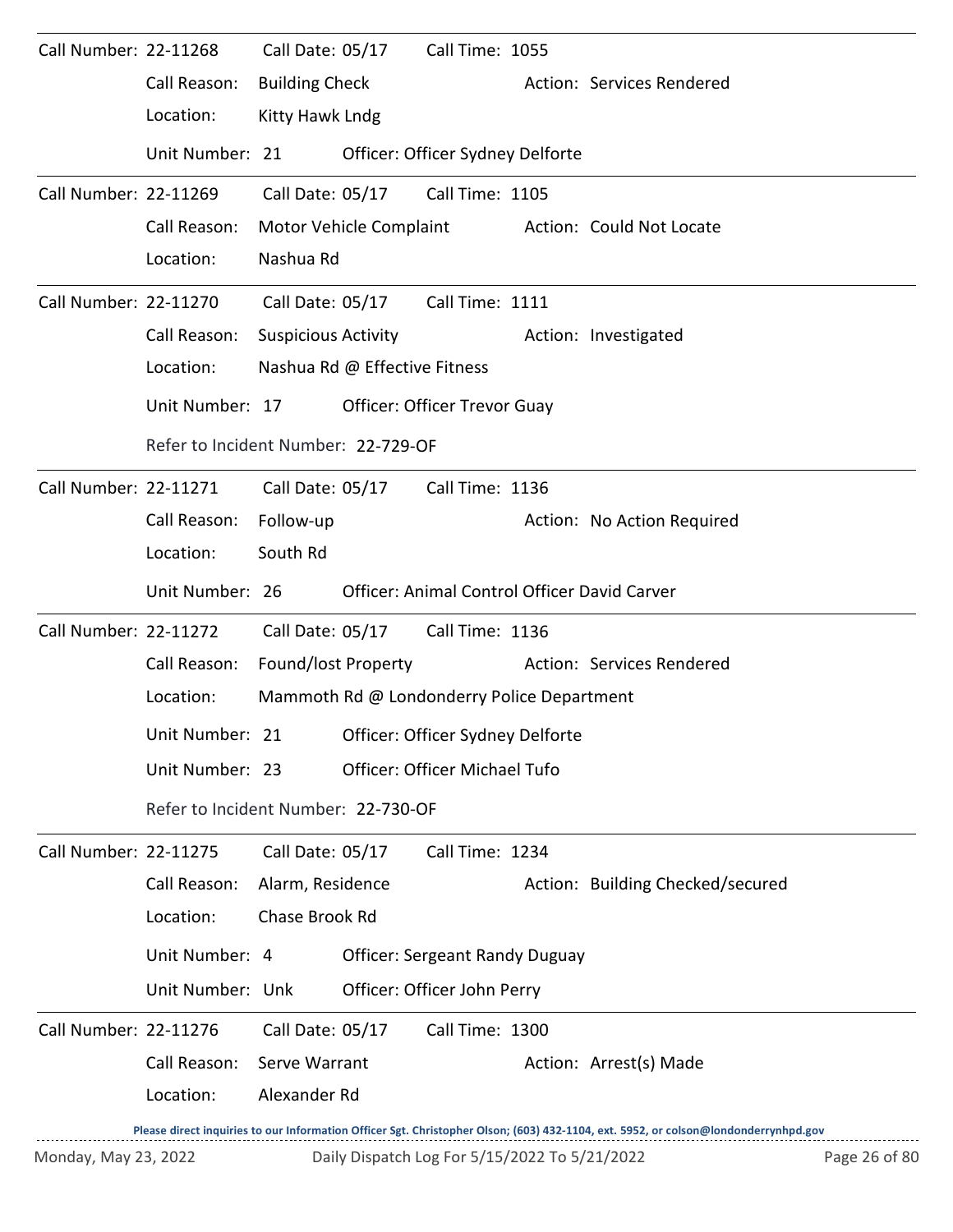Unit Number: Unk Officer: Detective Narciso Garcia Unit Number: Unk Officer: Detective Andrew Phillips

Arrest Number: 22-211-AR

Date: 05/17 Photo Not Available Time: 1314 Name: Famisan, Keegan Andrew Address: 55 Alexander Rd Londonderry ,NH Age: 18

Charge # 1: Theft By Unauthd Taking \$0-\$1000

Arrest Number: 22-212-AR

**Photo Not Available** 



Time: 1314 Name: Famisan, Keegan Andrew Date: 05/17 Londonderry ,NH Address: 55 Alexander Rd

Age: 18

Charge # 1: Stalking - Reasonable Person To Fear

| Call Number: 22-11279 |                 | Call Date: 05/17      | Call Time: 1358                 |                           |
|-----------------------|-----------------|-----------------------|---------------------------------|---------------------------|
|                       | Call Reason:    | <b>Traffic Hazard</b> |                                 | Action: Removed Hazard    |
|                       | Location:       | Wilson Rd             |                                 |                           |
|                       | Unit Number: 14 |                       | Officer: Officer James Defelice |                           |
| Call Number: 22-11281 |                 | Call Date: 05/17      | Call Time: 1515                 |                           |
|                       | Call Reason:    | Vin Verification      |                                 | Action: Services Rendered |
|                       | Location:       | Noyes Rd              |                                 |                           |
|                       | Unit Number: 14 |                       | Officer: Officer James Defelice |                           |
| Call Number: 22-11282 |                 | Call Date: 05/17      | Call Time: 1524                 |                           |
|                       | Call Reason:    | My Lockout            |                                 | Action: Services Rendered |
|                       | Location:       | Karen Ln              |                                 |                           |
|                       | Unit Number: 21 |                       | Officer: Officer Sarah Sabella  |                           |
|                       | Unit Number: 21 |                       | Officer: Officer Sarah Sabella  |                           |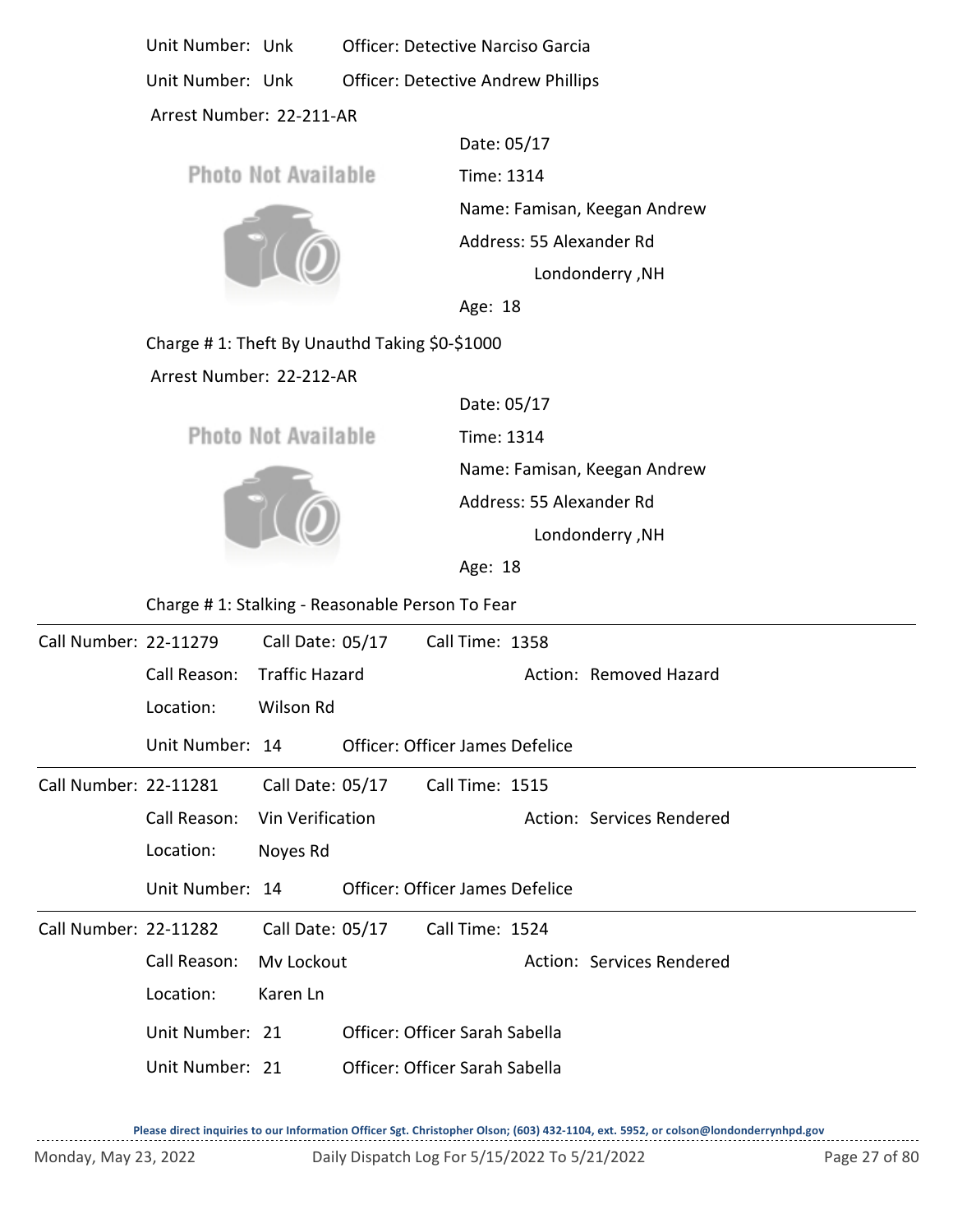Refer to Incident Number: 22-731-OF Call Number: 22-11283 Call Date: 05/17 Call Time: 1547 Call Reason: Assist Londonderry Fire Dept Action: Transported To Hospital Location: Boyd Rd Call Date: 05/17 Unit Number: 21 Officer: Officer Sarah Sabella Unit Number: 3 Officer: Officer Matthew Morin Call Number: 22-11284 Call Date: 05/17 Call Time: 1554 Call Reason: Traffic Control **Action: Investigated** Location: Alexander Rd Call Date: 05/17 Unit Number: 18 Officer: Officer Tyler Macdonald Call Number: 22-11285 Call Date: 05/17 Call Time: 1559 Call Reason: Motor Vehicle Check Action: Services Rendered Location: Memorial Dr Call Date: 05/17 Unit Number: 18 Officer: Officer Tyler Macdonald Call Number: 22-11286 Call Date: 05/17 Call Time: 1616 Call Reason: Ohrv - Complaint/violation Action: Services Rendered Location: Yellowstone Dr Call Date: 05/17 Unit Number: 14 Officer: Officer James Defelice Unit Number: Unk Officer: Deputy Chief Kim Bernard Call Number: 22-11287 Call Date: 05/17 Call Time: 1626 Call Reason: Building Check Action: Building Checked/secured Location: Garden Ln Call Date: 05/17 Unit Number: 21 Officer: Officer Sarah Sabella Call Number: 22-11288 Call Date: 05/17 Call Time: 1630 Call Reason: K9 Training Call Reason: K9 Training Location: Garden Ln @ Park And Ride South Call Date: 05/17 Unit Number: 3 Officer: Officer Matthew Morin Call Number: 22-11290 Call Date: 05/17 Call Time: 1653 Call Reason: Assist Citizen Action: Services Rendered Location: Alexander Rd Call Date: 05/17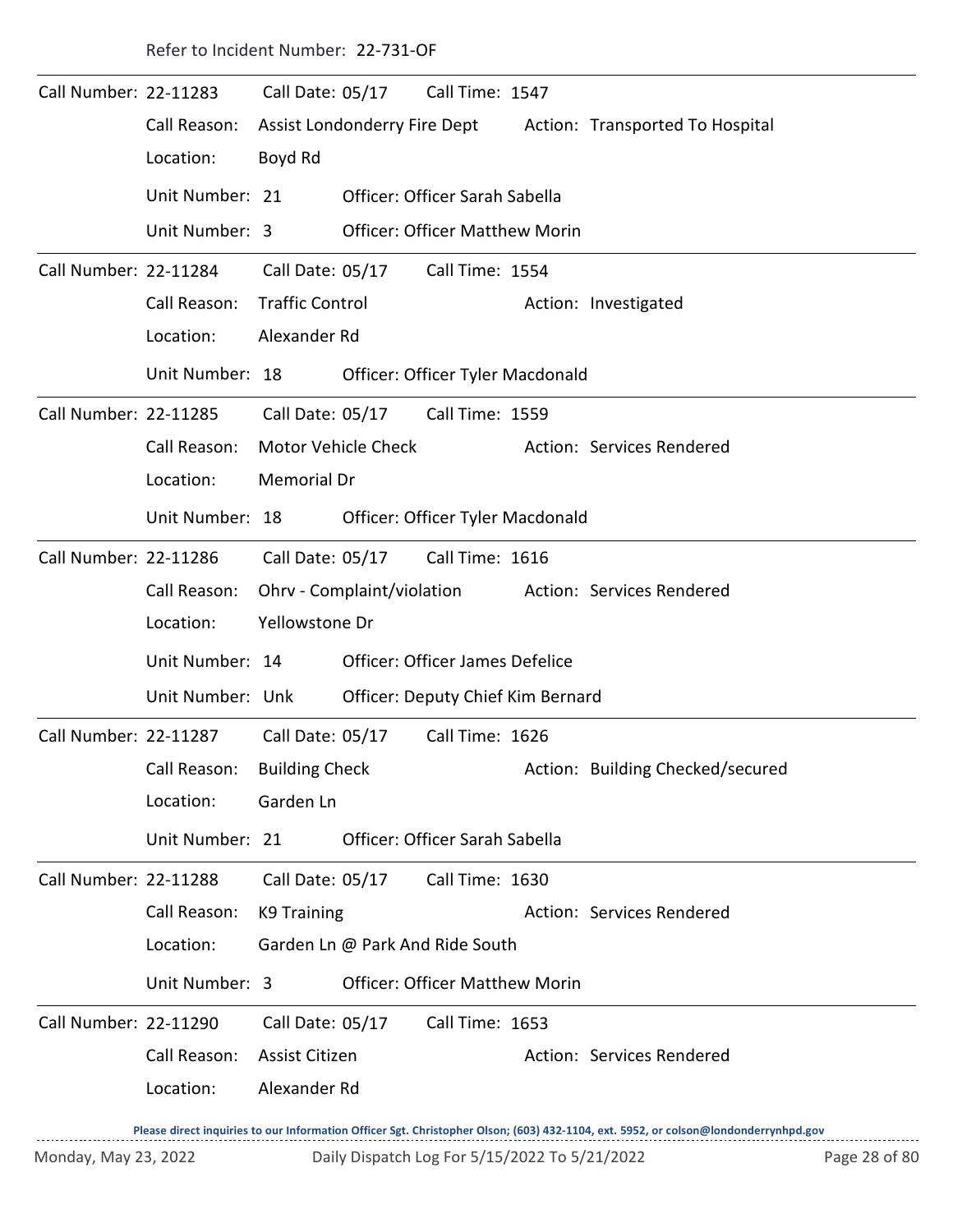|                       | Unit Number: 18 |                            |                             | Officer: Officer Tyler Macdonald  |                                  |
|-----------------------|-----------------|----------------------------|-----------------------------|-----------------------------------|----------------------------------|
| Call Number: 22-11293 |                 | Call Date: 05/17           |                             | Call Time: 1709                   |                                  |
|                       | Call Reason:    | <b>Animal Control</b>      |                             |                                   | Action: No Action Required       |
|                       | Location:       |                            |                             | Michels Wy @ Market Basket #42    |                                  |
|                       | Unit Number: 21 |                            |                             | Officer: Officer Sarah Sabella    |                                  |
| Call Number: 22-11296 |                 | Call Date: 05/17           |                             | Call Time: 1714                   |                                  |
|                       | Call Reason:    | Alarm, Business            |                             |                                   | Action: No Action Required       |
|                       | Location:       | <b>Buttrick Rd</b>         |                             |                                   |                                  |
| Call Number: 22-11297 |                 | Call Date: 05/17           |                             | Call Time: 1712                   |                                  |
|                       | Call Reason:    | <b>Shooting Complaint</b>  |                             |                                   | Action: Services Rendered        |
|                       | Location:       |                            | Hardy Rd @ Stonehenge Rd    |                                   |                                  |
|                       | Unit Number: 14 |                            |                             | Officer: Officer James Defelice   |                                  |
|                       | Unit Number: 18 |                            |                             | Officer: Officer Tyler Macdonald  |                                  |
| Call Number: 22-11298 |                 | Call Date: 05/17           |                             | Call Time: 1724                   |                                  |
|                       | Call Reason:    |                            | Parking Violation/complaint |                                   | Action: Warning Issued           |
|                       | Location:       |                            |                             | Orchard View Dr @ Apple Tree Mall |                                  |
|                       | Unit Number: 21 |                            |                             | Officer: Officer Sarah Sabella    |                                  |
| Call Number: 22-11299 |                 | Call Date: 05/17           |                             | Call Time: 1803                   |                                  |
|                       | Call Reason:    |                            | <b>Private Property Tow</b> |                                   | Action: Vehicle Towed            |
|                       | Location:       | Macgregor Ct               |                             |                                   |                                  |
| Call Number: 22-11300 |                 | Call Date: 05/17           |                             | Call Time: 1823                   |                                  |
|                       | Call Reason:    | <b>Building Check</b>      |                             |                                   | Action: Building Checked/secured |
|                       | Location:       | Rockingham Rd              |                             |                                   |                                  |
|                       | Unit Number: 18 |                            |                             | Officer: Officer Tyler Macdonald  |                                  |
| Call Number: 22-11301 |                 | Call Date: 05/17           |                             | Call Time: 1849                   |                                  |
|                       | Call Reason:    | <b>Suspicious Activity</b> |                             |                                   | Action: Investigated             |
|                       | Location:       | Grove St                   |                             |                                   |                                  |
|                       | Unit Number: 21 |                            |                             | Officer: Officer Sarah Sabella    |                                  |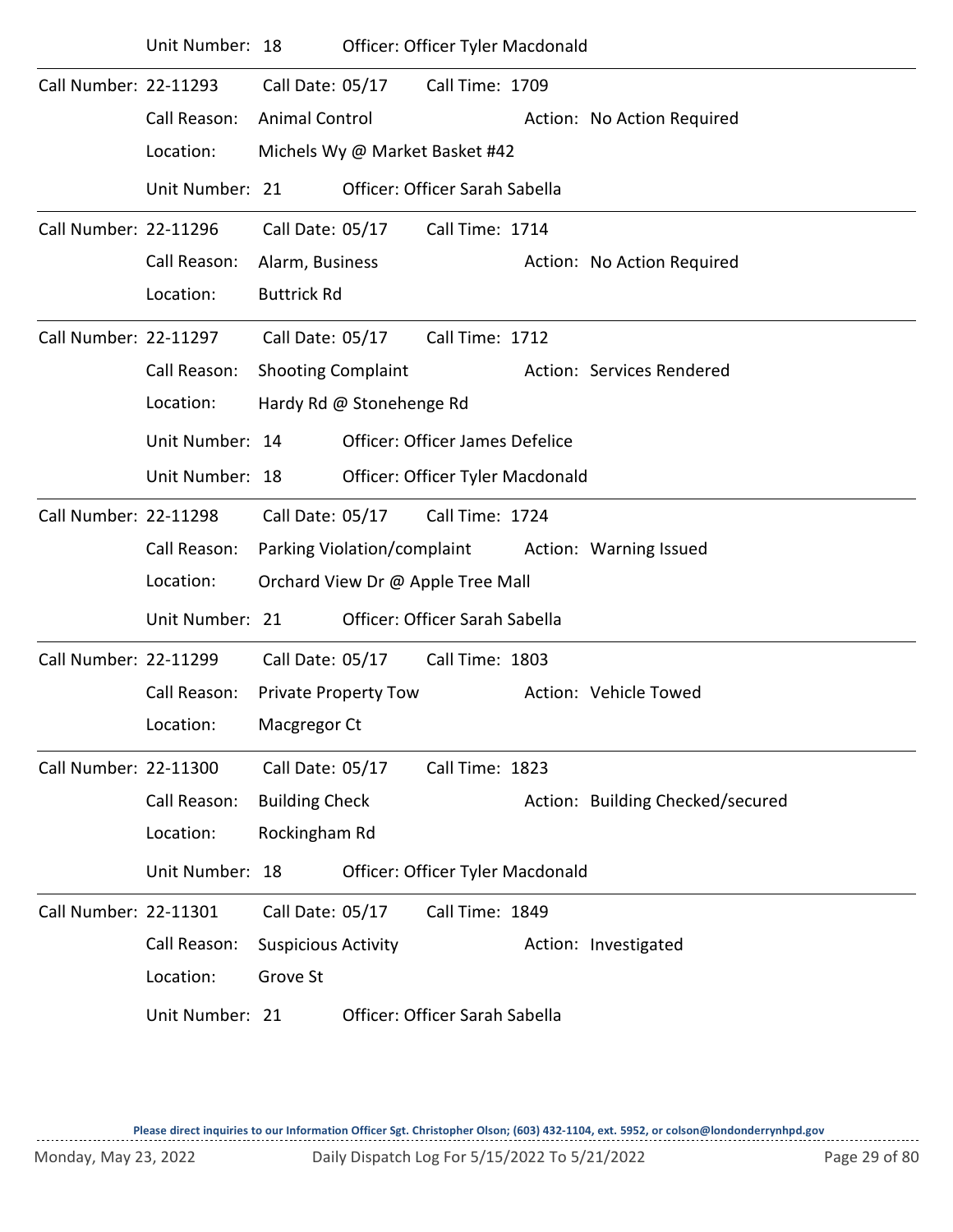| Call Number: 22-11302 |                 | Call Date: 05/17      |                            | Call Time: 1947                                 |                                  |
|-----------------------|-----------------|-----------------------|----------------------------|-------------------------------------------------|----------------------------------|
|                       | Call Reason:    |                       | <b>Motor Vehicle Check</b> |                                                 | Action: Investigated             |
|                       | Location:       |                       | Rockingham Rd @ 7-eleven   |                                                 |                                  |
|                       | Unit Number: 14 |                       |                            | Officer: Officer James Defelice                 |                                  |
| Call Number: 22-11303 |                 | Call Date: 05/17      |                            | Call Time: 2005                                 |                                  |
|                       | Call Reason:    | <b>Building Check</b> |                            |                                                 | Action: Building Checked/secured |
|                       | Location:       | Rockingham Rd         |                            |                                                 |                                  |
|                       | Unit Number: 14 |                       |                            | <b>Officer: Officer James Defelice</b>          |                                  |
| Call Number: 22-11305 |                 |                       | Call Date: 05/17           | Call Time: 2008                                 |                                  |
|                       | Call Reason:    | <b>Building Check</b> |                            |                                                 | Action: Building Checked/secured |
|                       | Location:       | Hampton Dr            |                            |                                                 |                                  |
|                       | Unit Number: 21 |                       |                            | Officer: Officer Sarah Sabella                  |                                  |
| Call Number: 22-11308 |                 | Call Date: 05/17      |                            | Call Time: 2015                                 |                                  |
|                       | Call Reason:    |                       | <b>Motor Vehicle Check</b> |                                                 | Action: Warning Issued           |
|                       | Location:       |                       |                            | Airport Rd @ Manchester Boston Regional Airport |                                  |
|                       | Unit Number: 3  |                       |                            | <b>Officer: Officer Matthew Morin</b>           |                                  |
| Call Number: 22-11309 |                 | Call Date: 05/17      |                            | Call Time: 2017                                 |                                  |
|                       | Call Reason:    | <b>Building Check</b> |                            |                                                 | Action: Building Checked/secured |
|                       | Location:       | Nashua Rd             |                            |                                                 |                                  |
|                       | Unit Number: 21 |                       |                            | Officer: Officer Sarah Sabella                  |                                  |
| Call Number: 22-11310 |                 | Call Date: 05/17      |                            | Call Time: 2018                                 |                                  |
|                       | Call Reason:    | <b>Building Check</b> |                            |                                                 | Action: Building Checked/secured |
|                       | Location:       | Perkins Rd            |                            |                                                 |                                  |
|                       | Unit Number: 14 |                       |                            | Officer: Officer James Defelice                 |                                  |
| Call Number: 22-11311 |                 | Call Date: 05/17      |                            | Call Time: 2018                                 |                                  |
|                       | Call Reason:    | <b>Building Check</b> |                            |                                                 | Action: Building Checked/secured |
|                       | Location:       | Nashua Rd             |                            |                                                 |                                  |
|                       | Unit Number: 21 |                       |                            | Officer: Officer Sarah Sabella                  |                                  |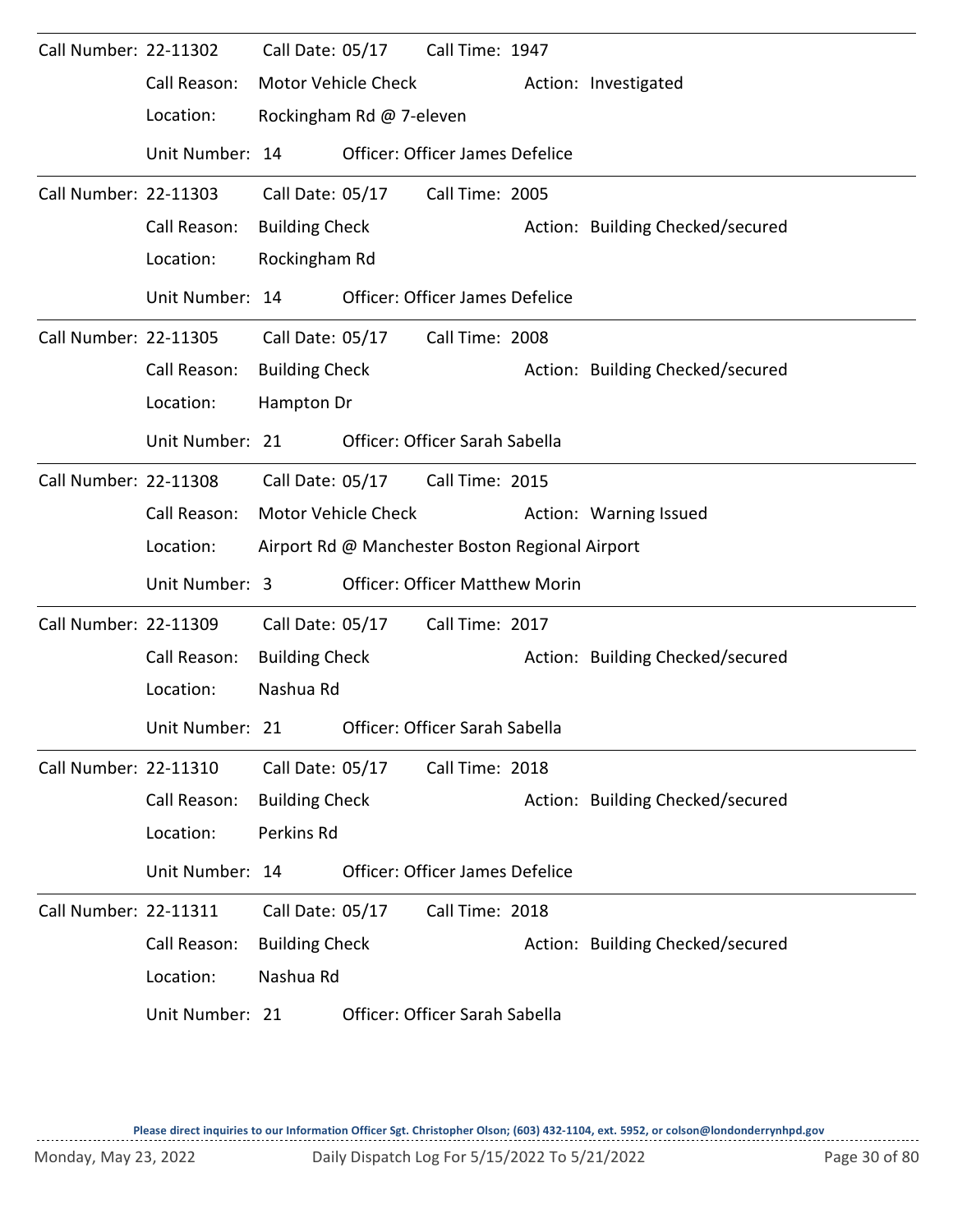| Call Number: 22-11315        |                 | Call Date: 05/17           |                            | Call Time: 2035                       |                                  |
|------------------------------|-----------------|----------------------------|----------------------------|---------------------------------------|----------------------------------|
|                              | Call Reason:    | <b>Building Check</b>      |                            |                                       | Action: Building Checked/secured |
|                              | Location:       | Garden Ln                  |                            |                                       |                                  |
|                              | Unit Number: 21 |                            |                            | Officer: Officer Sarah Sabella        |                                  |
| Call Number: 22-11316        |                 | Call Date: 05/17           |                            | Call Time: 2050                       |                                  |
|                              | Call Reason:    | Motor Vehicle Complaint    |                            |                                       | Action: Could Not Locate         |
|                              | Location:       | Nashua Rd @ Rt 93          |                            |                                       |                                  |
|                              | Unit Number: 21 |                            |                            | Officer: Officer Sarah Sabella        |                                  |
|                              | Unit Number: 3  |                            |                            | <b>Officer: Officer Matthew Morin</b> |                                  |
| Call Number: 22-11317        |                 |                            |                            | Call Date: 05/17 Call Time: 2108      |                                  |
|                              | Call Reason:    | K9 Training                |                            |                                       | Action: Services Rendered        |
|                              | Location:       |                            |                            | Garden Ln @ Park And Ride South       |                                  |
|                              | Unit Number: 3  |                            |                            | <b>Officer: Officer Matthew Morin</b> |                                  |
| Call Number: 22-11318        |                 |                            | Call Date: 05/17           | Call Time: 2117                       |                                  |
|                              | Call Reason:    | <b>Suspicious Activity</b> |                            |                                       | Action: Could Not Locate         |
|                              | Location:       |                            | Peabody Rw @ Charmarand Rw |                                       |                                  |
|                              | Unit Number: 21 |                            |                            | Officer: Officer Sarah Sabella        |                                  |
| <b>Call Number: 22-11321</b> |                 | Call Date: 05/17           |                            | Call Time: 2310                       |                                  |
|                              | Call Reason:    | <b>Building Check</b>      |                            |                                       | Action: Building Checked/secured |
|                              | Location:       | Rockingham Rd              |                            |                                       |                                  |
|                              | Unit Number: 18 |                            |                            | Officer: Officer Joshua Martin        |                                  |
| <b>Call Number: 22-11325</b> |                 | Call Date: 05/18           |                            | Call Time: 0101                       |                                  |
|                              | Call Reason:    | <b>Building Check</b>      |                            |                                       | Action: Building Checked/secured |
|                              | Location:       | West Rd                    |                            |                                       |                                  |
|                              | Unit Number: 22 |                            |                            | Officer: Officer Daniel Perry         |                                  |
| Call Number: 22-11326        |                 | Call Date: 05/18           |                            | Call Time: 0101                       |                                  |
|                              | Call Reason:    | <b>Building Check</b>      |                            |                                       | Action: Building Checked/secured |
|                              | Location:       | <b>Bockes Rd</b>           |                            |                                       |                                  |
|                              | Unit Number: 22 |                            |                            | Officer: Officer Daniel Perry         |                                  |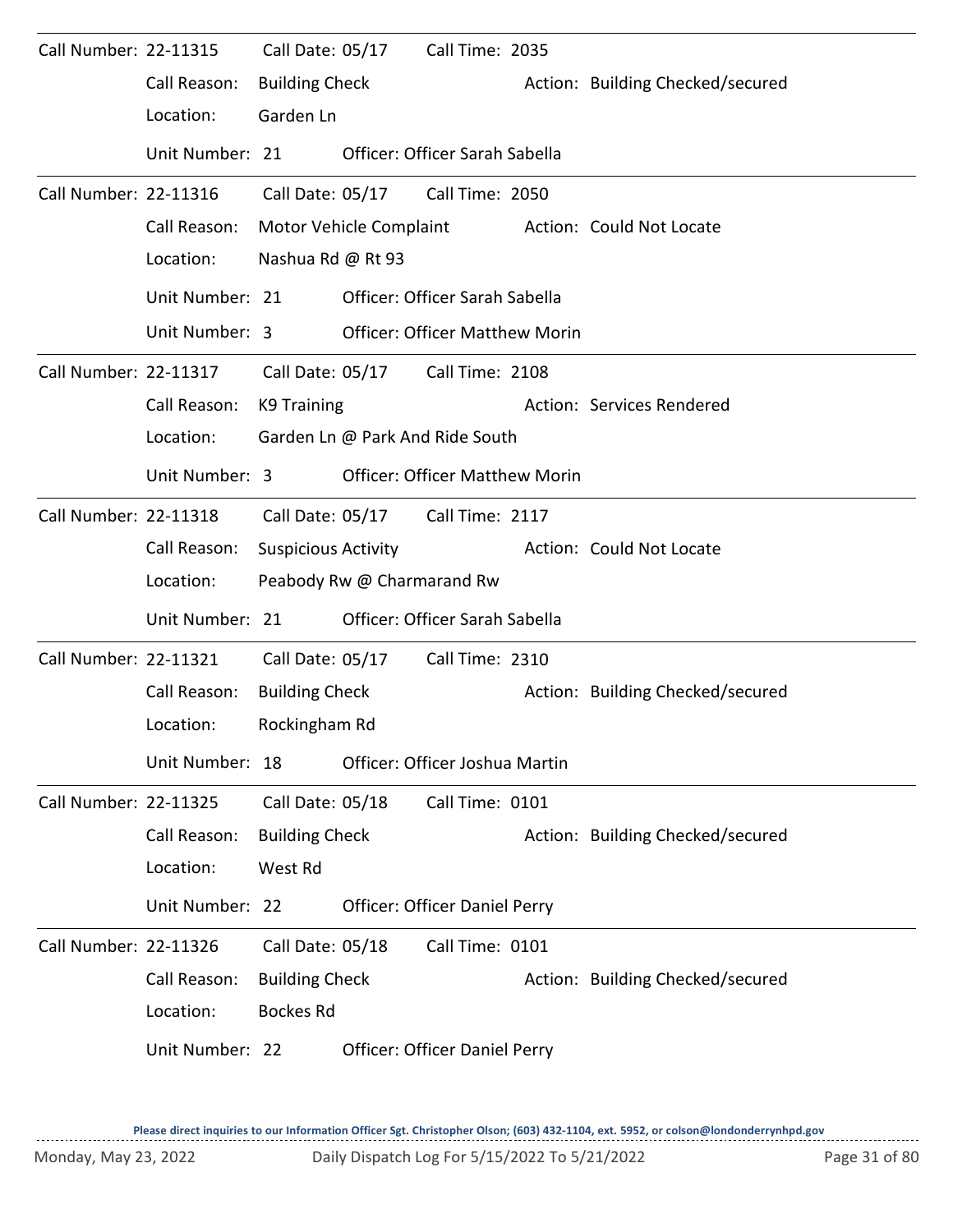| Call Number: 22-11328 |                                                        | Call Date: 05/18           |                            | Call Time: 0156                         |                                  |
|-----------------------|--------------------------------------------------------|----------------------------|----------------------------|-----------------------------------------|----------------------------------|
|                       | Call Reason:                                           |                            | <b>Motor Vehicle Check</b> |                                         | Action: Services Rendered        |
|                       | Location:                                              |                            |                            | Rockingham Rd @ Rmz Truck Stop          |                                  |
|                       | Unit Number: 17                                        |                            |                            | Officer: Officer Trevor Guay            |                                  |
|                       | Unit Number: 18                                        |                            |                            | Officer: Officer Joshua Martin          |                                  |
| Call Number: 22-11331 |                                                        | Call Date: 05/18           |                            | Call Time: 0648                         |                                  |
|                       | Call Reason:                                           | <b>Suspicious Activity</b> |                            |                                         | Action: Investigated             |
|                       | Location:                                              |                            | Merlin Pl @ Mammoth Rd     |                                         |                                  |
|                       | Unit Number: 18                                        |                            |                            | <b>Officer: Officer Paul Mueller</b>    |                                  |
|                       | Unit Number: 4                                         |                            |                            | <b>Officer: Sergeant Randy Duguay</b>   |                                  |
| Call Number: 22-11332 |                                                        |                            | Call Date: 05/18           | Call Time: 0649                         |                                  |
|                       | Call Reason:                                           |                            | Motor Vehicle Check        |                                         | Action: Services Rendered        |
|                       | Location:                                              | Hancock Dr                 |                            |                                         |                                  |
|                       | Unit Number: 16                                        |                            |                            | Officer: Officer Keeley Bartolini       |                                  |
| Call Number: 22-11333 |                                                        | Call Date: 05/18           |                            | Call Time: 0650                         |                                  |
|                       | Call Reason:                                           | <b>Traffic Control</b>     |                            |                                         | Action: Services Rendered        |
|                       | Location:                                              | Jack's Bridge Rd           |                            |                                         |                                  |
|                       | Unit Number: 17                                        |                            |                            | <b>Officer: Officer Kenneth Morales</b> |                                  |
|                       | Unit Number: 17                                        |                            |                            | <b>Officer: Officer Kenneth Morales</b> |                                  |
|                       | Call Number: 22-11343 Call Date: 05/18 Call Time: 0803 |                            |                            |                                         |                                  |
|                       | Call Reason:                                           | <b>Building Check</b>      |                            |                                         | Action: Services Rendered        |
|                       | Location:                                              | Rockingham Rd              |                            |                                         |                                  |
|                       | Unit Number: 17                                        |                            |                            | <b>Officer: Officer Kenneth Morales</b> |                                  |
| Call Number: 22-11344 |                                                        | Call Date: 05/18           |                            | Call Time: 0806                         |                                  |
|                       | Call Reason:                                           | <b>Building Check</b>      |                            |                                         | Action: Building Checked/secured |
|                       | Location:                                              | Independence Dr            |                            |                                         |                                  |
|                       | Unit Number: 17                                        |                            |                            | <b>Officer: Officer Kenneth Morales</b> |                                  |
| Call Number: 22-11345 |                                                        | Call Date: 05/18           |                            | Call Time: 0815                         |                                  |
|                       | Call Reason:                                           | <b>Building Check</b>      |                            |                                         | Action: Building Checked/secured |
|                       | Location:                                              | Rockingham Rd              |                            |                                         |                                  |
|                       |                                                        |                            |                            |                                         |                                  |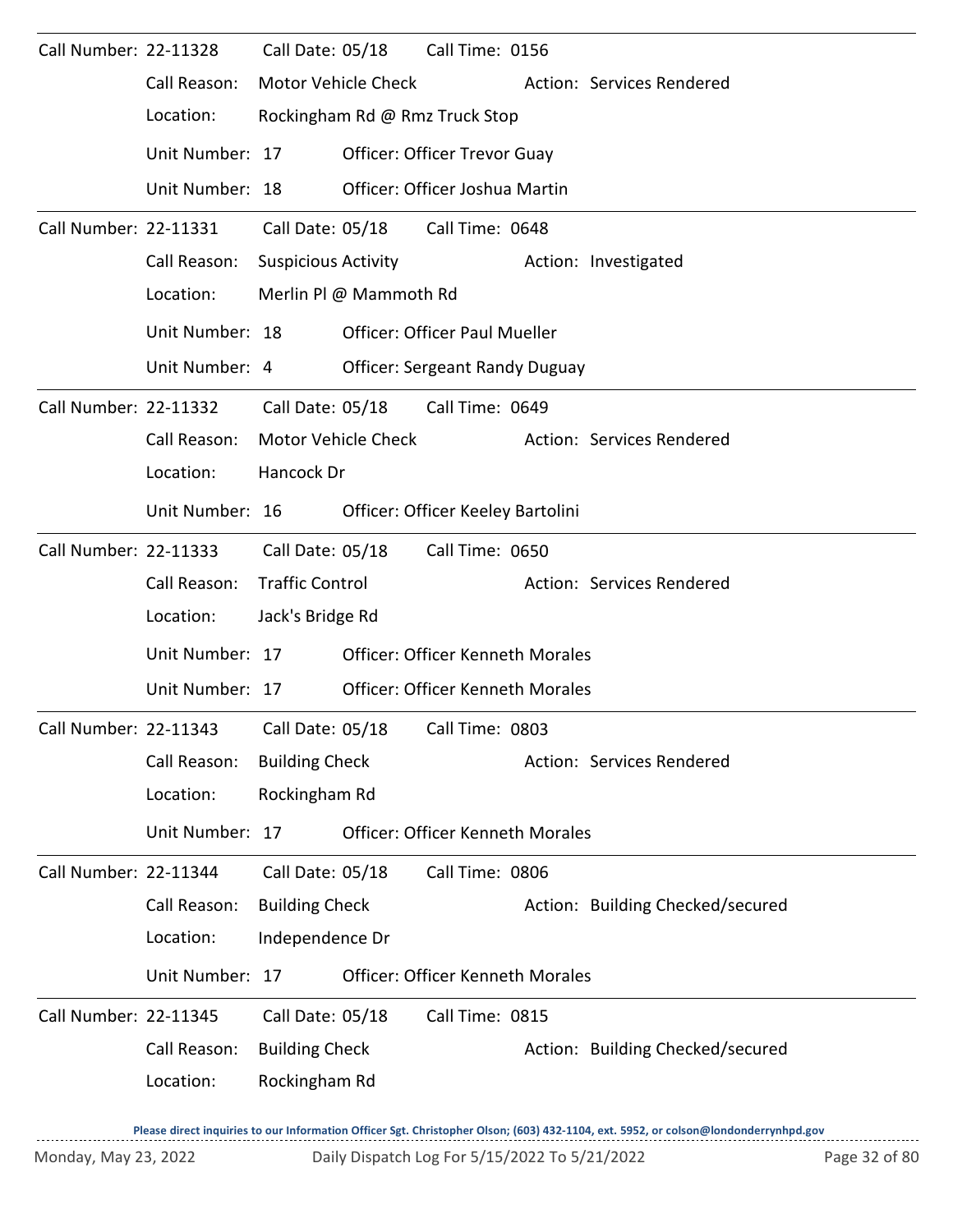|                       | Unit Number: 17                                 |                       |                                                         | Officer: Officer Kenneth Morales        |                            |                                                                                                                                     |  |  |  |  |
|-----------------------|-------------------------------------------------|-----------------------|---------------------------------------------------------|-----------------------------------------|----------------------------|-------------------------------------------------------------------------------------------------------------------------------------|--|--|--|--|
| Call Number: 22-11348 |                                                 | Call Date: 05/18      |                                                         | Call Time: 0901                         |                            |                                                                                                                                     |  |  |  |  |
|                       | Call Reason:                                    | Vin Verification      |                                                         |                                         |                            | Action: Services Rendered                                                                                                           |  |  |  |  |
|                       | Location:                                       | Alan Cir              |                                                         |                                         |                            |                                                                                                                                     |  |  |  |  |
|                       | Unit Number: 16                                 |                       |                                                         | Officer: Officer Keeley Bartolini       |                            |                                                                                                                                     |  |  |  |  |
| Call Number: 22-11352 |                                                 | Call Date: 05/18      |                                                         | Call Time: 1004                         |                            |                                                                                                                                     |  |  |  |  |
|                       | Call Reason:                                    | <b>Building Check</b> |                                                         |                                         |                            | Action: Services Rendered                                                                                                           |  |  |  |  |
|                       | Location:                                       | Kitty Hawk Lndg       |                                                         |                                         |                            |                                                                                                                                     |  |  |  |  |
|                       | Unit Number: 17                                 |                       |                                                         | <b>Officer: Officer Kenneth Morales</b> |                            |                                                                                                                                     |  |  |  |  |
| Call Number: 22-11353 |                                                 | Call Date: 05/18      |                                                         | Call Time: 1007                         |                            |                                                                                                                                     |  |  |  |  |
|                       | Call Reason:                                    |                       | Animal Control - Found Dog<br>Action: Services Rendered |                                         |                            |                                                                                                                                     |  |  |  |  |
|                       | Location:                                       | <b>Timber St</b>      |                                                         |                                         |                            |                                                                                                                                     |  |  |  |  |
|                       | Unit Number: Unk                                |                       |                                                         | <b>Officer: Sergeant Garrett Malloy</b> |                            |                                                                                                                                     |  |  |  |  |
| Call Number: 22-11355 |                                                 | Call Date: 05/18      |                                                         | Call Time: 1046                         |                            |                                                                                                                                     |  |  |  |  |
|                       | Call Reason:                                    |                       | <b>Motor Vehicle Check</b>                              |                                         |                            | Action: Arrest(s) Made                                                                                                              |  |  |  |  |
|                       | Location:                                       |                       | Nashua Rd @ Home Depot                                  |                                         |                            |                                                                                                                                     |  |  |  |  |
|                       | Unit Number: 16                                 |                       |                                                         | Officer: Officer Keeley Bartolini       |                            |                                                                                                                                     |  |  |  |  |
|                       | Unit Number: 18                                 |                       |                                                         | <b>Officer: Officer Paul Mueller</b>    |                            |                                                                                                                                     |  |  |  |  |
|                       | Arrest Number: 22-214-AR                        |                       |                                                         |                                         |                            |                                                                                                                                     |  |  |  |  |
|                       |                                                 |                       |                                                         | Date: 05/18                             |                            |                                                                                                                                     |  |  |  |  |
|                       |                                                 |                       |                                                         | Time: 1104                              |                            |                                                                                                                                     |  |  |  |  |
|                       |                                                 |                       |                                                         |                                         | Name: Emerson, Caleb David |                                                                                                                                     |  |  |  |  |
|                       |                                                 |                       |                                                         |                                         | Address: 4 Howard Ln       |                                                                                                                                     |  |  |  |  |
|                       |                                                 |                       |                                                         |                                         | Newton, NH                 |                                                                                                                                     |  |  |  |  |
|                       |                                                 |                       |                                                         | Age: 25                                 |                            |                                                                                                                                     |  |  |  |  |
|                       | Charge # 1: Drive After Rev/sus; Dui            |                       |                                                         |                                         |                            |                                                                                                                                     |  |  |  |  |
|                       | Charge # 2: Cntrl Drug: Sched 1 - 4; Possession |                       |                                                         |                                         |                            |                                                                                                                                     |  |  |  |  |
|                       | Charge #3: Arrest On A Warrant                  |                       |                                                         |                                         |                            |                                                                                                                                     |  |  |  |  |
| Call Number: 22-11356 |                                                 | Call Date: 05/18      |                                                         | Call Time: 1111                         |                            |                                                                                                                                     |  |  |  |  |
|                       | Call Reason:                                    | Vin Verification      |                                                         |                                         |                            | Action: Services Rendered                                                                                                           |  |  |  |  |
|                       | Location:                                       | Hovey Rd              |                                                         |                                         |                            |                                                                                                                                     |  |  |  |  |
|                       |                                                 |                       |                                                         |                                         |                            | Please direct inquiries to our Information Officer Sgt. Christopher Olson; (603) 432-1104, ext. 5952, or colson@londonderrynhpd.gov |  |  |  |  |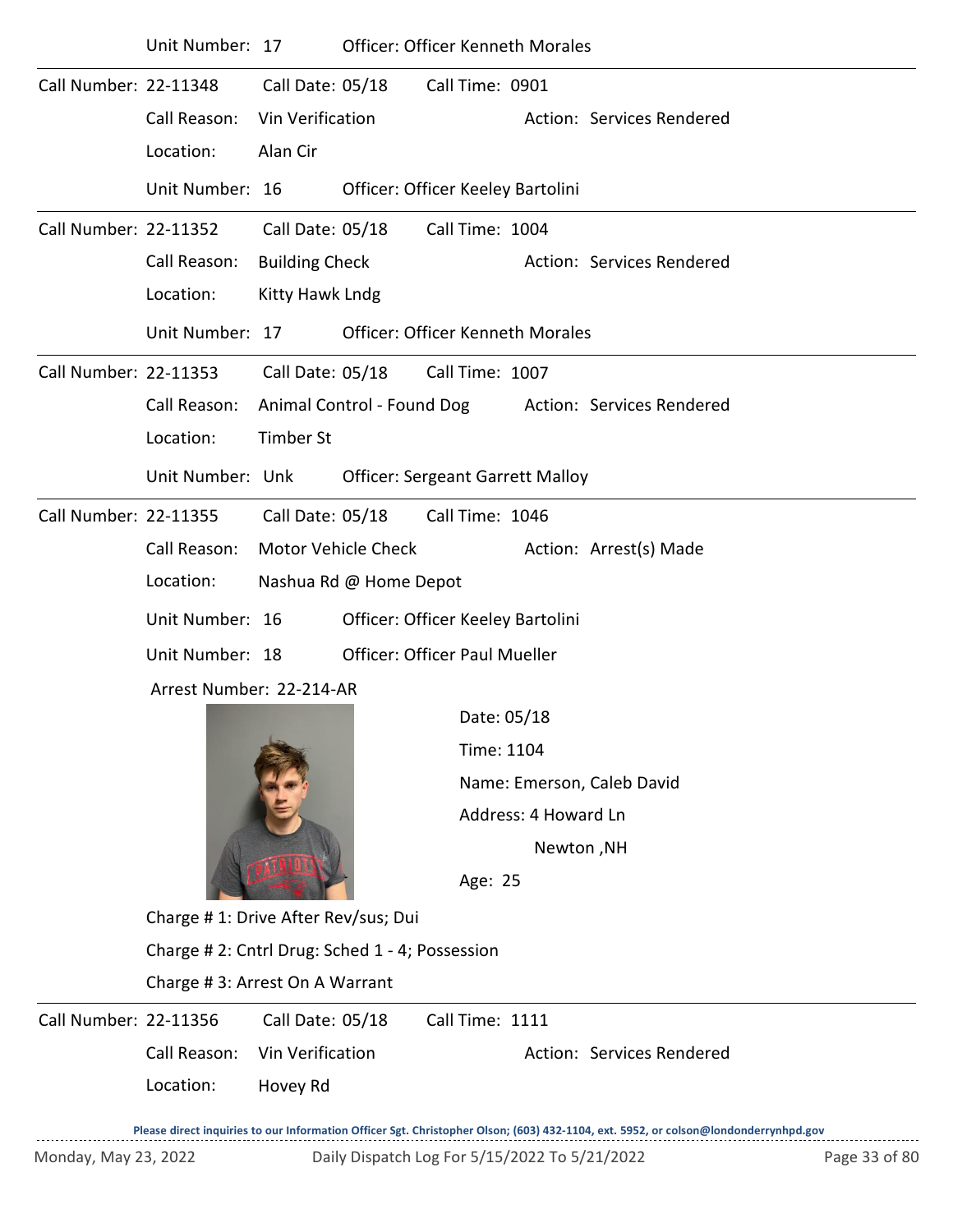|                       | Unit Number: 16                     |                       |                         | Officer: Officer Keeley Bartolini          |                                  |
|-----------------------|-------------------------------------|-----------------------|-------------------------|--------------------------------------------|----------------------------------|
| Call Number: 22-11357 |                                     | Call Date: 05/18      |                         | Call Time: 1133                            |                                  |
|                       | Call Reason:                        | Follow-up             |                         |                                            | Action: Services Rendered        |
|                       | Location:                           |                       |                         | Mammoth Rd @ Londonderry Police Department |                                  |
|                       | Unit Number: 16                     |                       |                         | Officer: Officer Keeley Bartolini          |                                  |
| Call Number: 22-11358 |                                     | Call Date: 05/18      |                         | Call Time: 1148                            |                                  |
|                       | Call Reason:                        | <b>Building Check</b> |                         |                                            | Action: Building Checked/secured |
|                       | Location:                           | Rockingham Rd         |                         |                                            |                                  |
|                       | Unit Number: 17                     |                       |                         | <b>Officer: Officer Kenneth Morales</b>    |                                  |
| Call Number: 22-11359 |                                     | Call Date: 05/18      |                         | Call Time: 1229                            |                                  |
|                       | Call Reason:                        | Juvenile Offenses     |                         |                                            | Action: Services Rendered        |
|                       | Location:                           |                       |                         | Mammoth Rd @ Londonderry Middle School     |                                  |
|                       | Unit Number: 24                     |                       |                         | <b>Officer: Officer Sean Benoit</b>        |                                  |
|                       | Refer to Incident Number: 22-733-OF |                       |                         |                                            |                                  |
| Call Number: 22-11360 |                                     | Call Date: 05/18      |                         | Call Time: 1232                            |                                  |
|                       | Call Reason:                        | Follow-up             |                         |                                            | Action: Services Rendered        |
|                       | Location:                           |                       | Orchard View Dr @ Shaws |                                            |                                  |
|                       | Unit Number: 16                     |                       |                         | Officer: Officer Keeley Bartolini          |                                  |
| Call Number: 22-11361 |                                     | Call Date: 05/18      |                         | Call Time: 1237                            |                                  |
|                       | Call Reason: Building Check         |                       |                         |                                            | Action: Building Checked/secured |
|                       | Location:                           | Nashua Rd             |                         |                                            |                                  |
|                       | Unit Number: 16                     |                       |                         | Officer: Officer Keeley Bartolini          |                                  |
| Call Number: 22-11362 |                                     | Call Date: 05/18      |                         | Call Time: 1243                            |                                  |
|                       | Call Reason:                        | <b>Building Check</b> |                         |                                            | Action: Building Checked/secured |
|                       | Location:                           | Symmes Dr             |                         |                                            |                                  |
|                       | Unit Number: 17                     |                       |                         | <b>Officer: Officer Kenneth Morales</b>    |                                  |
| Call Number: 22-11363 |                                     | Call Date: 05/18      |                         | Call Time: 1246                            |                                  |
|                       | Call Reason:                        | <b>Building Check</b> |                         |                                            | Action: Building Checked/secured |
|                       | Location:                           | Perkins Rd            |                         |                                            |                                  |
|                       | Unit Number: 17                     |                       |                         | <b>Officer: Officer Kenneth Morales</b>    |                                  |
|                       |                                     |                       |                         |                                            |                                  |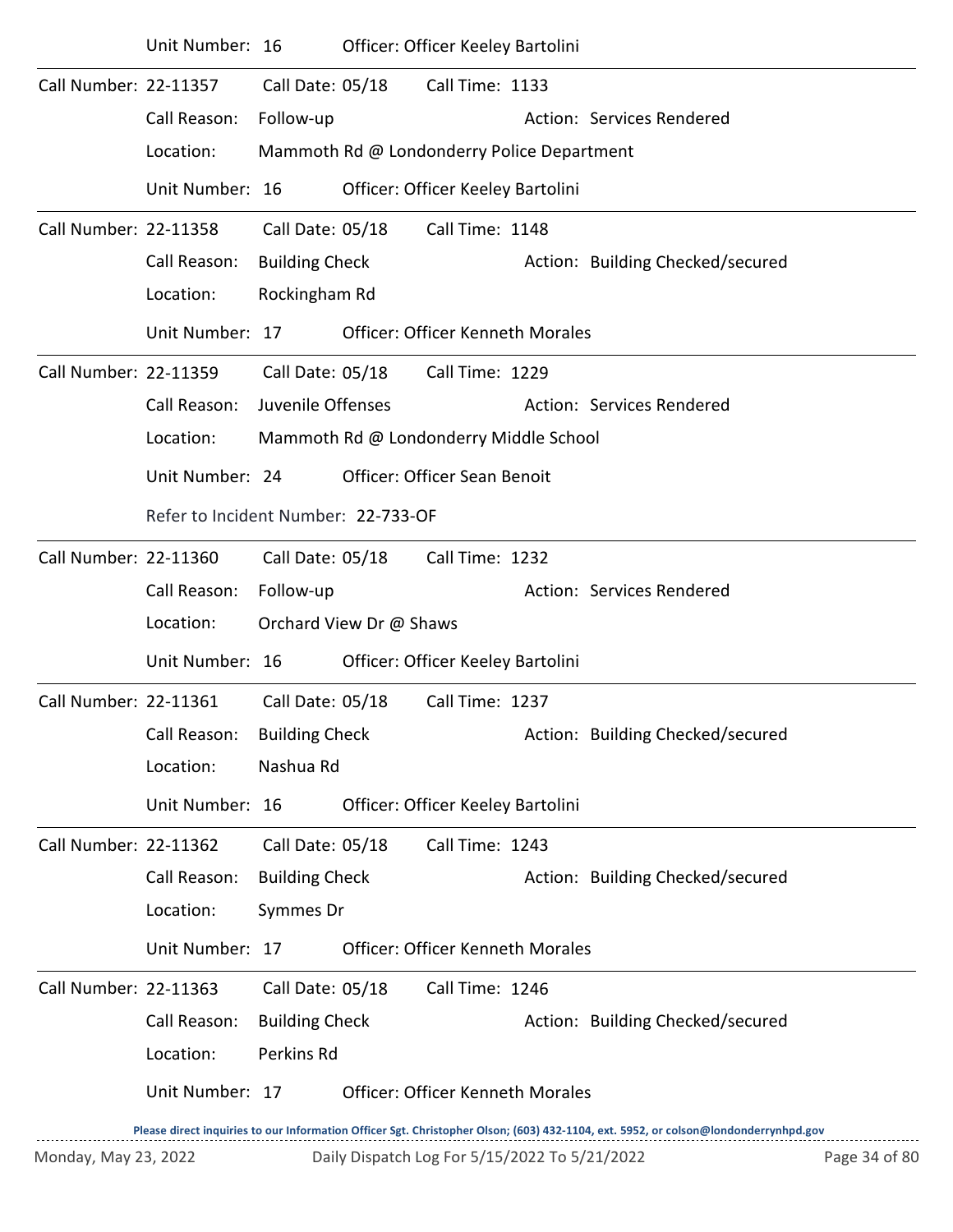| Call Number: 22-11364 | Call Reason:     | Call Date: 05/18<br><b>Building Check</b> |                        | Call Time: 1247                          | Action: Building Checked/secured |
|-----------------------|------------------|-------------------------------------------|------------------------|------------------------------------------|----------------------------------|
|                       | Location:        | Perkins Rd                                |                        |                                          |                                  |
|                       | Unit Number: 17  |                                           |                        | <b>Officer: Officer Kenneth Morales</b>  |                                  |
| Call Number: 22-11365 |                  |                                           | Call Date: 05/18       | Call Time: 1254                          |                                  |
|                       | Call Reason:     | Follow-up                                 |                        |                                          | Action: Investigated             |
|                       | Location:        |                                           |                        | Nashua Rd @ 7-eleven Food Mart           |                                  |
|                       | Unit Number: Unk |                                           |                        | <b>Officer: Detective Narciso Garcia</b> |                                  |
| Call Number: 22-11366 |                  |                                           |                        | Call Date: 05/18 Call Time: 1300         |                                  |
|                       | Call Reason:     |                                           |                        | Parking Violation/complaint              | Action: Services Rendered        |
|                       | Location:        | <b>Memorial Dr</b>                        |                        |                                          |                                  |
|                       | Unit Number: 17  |                                           |                        | <b>Officer: Officer Kenneth Morales</b>  |                                  |
| Call Number: 22-11368 |                  |                                           | Call Date: 05/18       | Call Time: 1319                          |                                  |
|                       | Call Reason:     | <b>Building Check</b>                     |                        |                                          | Action: Building Checked/secured |
|                       | Location:        | Navigator Rd                              |                        |                                          |                                  |
|                       | Unit Number: 17  |                                           |                        | Officer: Officer Kenneth Morales         |                                  |
| Call Number: 22-11370 |                  | Call Date: 05/18                          |                        | Call Time: 1327                          |                                  |
|                       | Call Reason:     | <b>Suspicious Activity</b>                |                        |                                          | Action: Services Rendered        |
|                       | Location:        |                                           | Royal Ln @ Chandler Dr |                                          |                                  |
|                       | Unit Number: 16  |                                           |                        | Officer: Officer Keeley Bartolini        |                                  |
| Call Number: 22-11371 |                  | Call Date: 05/18                          |                        | Call Time: 1329                          |                                  |
|                       | Call Reason:     |                                           | Motor Vehicle Check    |                                          | Action: Services Rendered        |
|                       | Location:        | <b>Memorial Dr</b>                        |                        |                                          |                                  |
|                       | Unit Number: 4   |                                           |                        | <b>Officer: Sergeant Randy Duguay</b>    |                                  |
| Call Number: 22-11372 |                  | Call Date: 05/18                          |                        | Call Time: 1340                          |                                  |
|                       | Call Reason:     |                                           | Motor Vehicle Accident |                                          | Action: Services Rendered        |
|                       | Location:        |                                           |                        | Mammoth Rd @ Londonderry Town Hall       |                                  |
|                       | Unit Number: 16  |                                           |                        | Officer: Officer Keeley Bartolini        |                                  |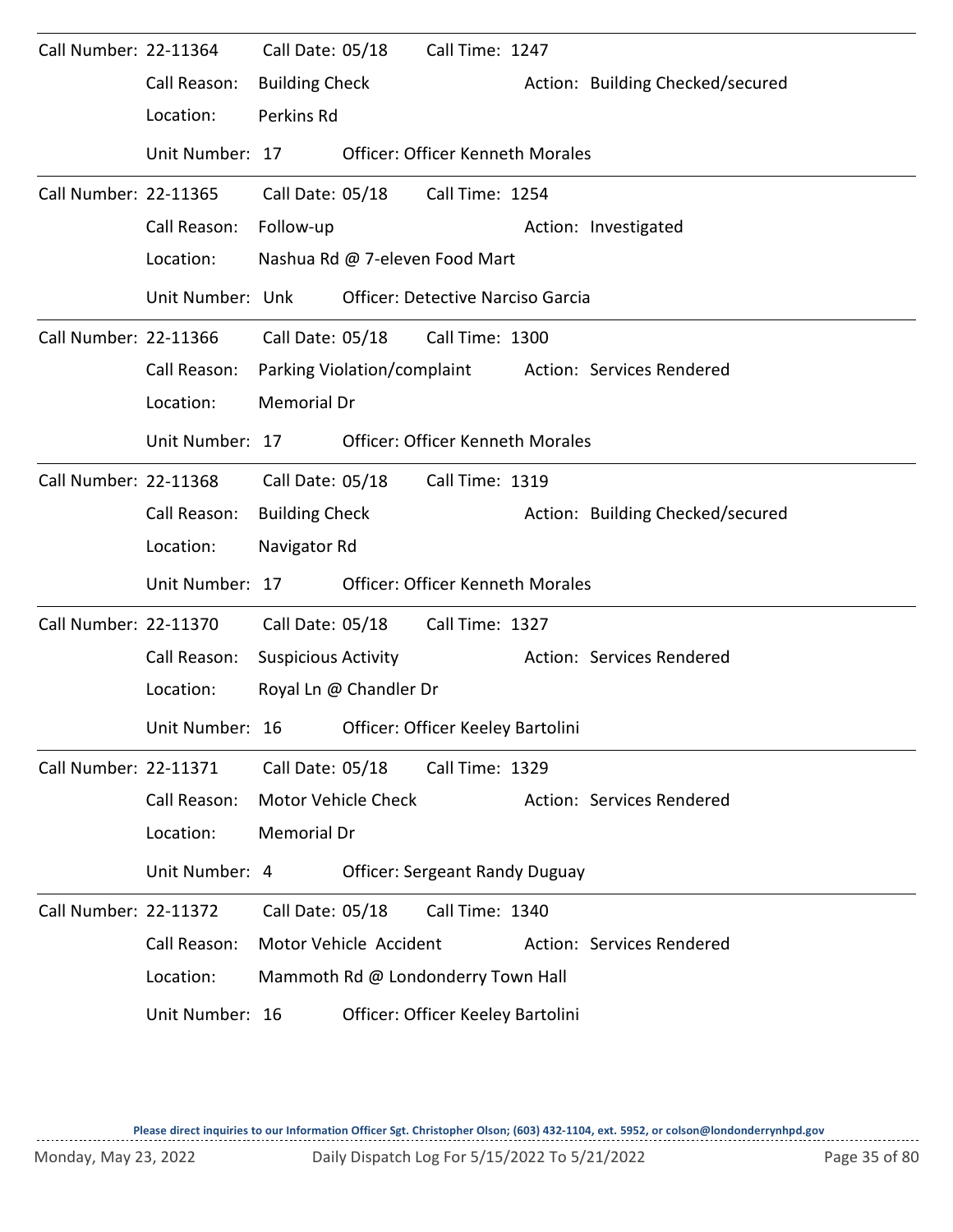| Call Number: 22-11373 |                                     | Call Date: 05/18        | Call Time: 1436                              |                                                             |
|-----------------------|-------------------------------------|-------------------------|----------------------------------------------|-------------------------------------------------------------|
|                       | Call Reason:                        | Larceny /forgery/ Fraud |                                              | Action: Investigated                                        |
|                       | Location:                           |                         | Rockingham Rd @ Convenience Plus Londonderry |                                                             |
|                       | Unit Number: 17                     |                         |                                              | Officers: Officer Brandon Gauthier & Officer Cameron Verrie |
|                       | Refer to Incident Number: 22-735-OF |                         |                                              |                                                             |
| Call Number: 22-11374 |                                     | Call Date: 05/18        | Call Time: 1441                              |                                                             |
|                       | Call Reason:                        | Domestic Disturbance    |                                              | Action: Peace Restored                                      |
|                       | Location:                           | Seminole Pl             |                                              |                                                             |
|                       | Unit Number: 16                     |                         | Officer: Officer Keeley Bartolini            |                                                             |
|                       | Unit Number: 17                     |                         |                                              | Officers: Officer Brandon Gauthier & Officer Cameron Verrie |
|                       | Refer to Incident Number: 22-734-OF |                         |                                              |                                                             |
| Call Number: 22-11375 |                                     | Call Date: 05/18        | Call Time: 1420                              |                                                             |
|                       | Call Reason:                        | K9 Training             |                                              | Action: Services Rendered                                   |
|                       | Location:                           |                         | Mammoth Rd @ Londonderry Police Department   |                                                             |
|                       | Unit Number: 3                      |                         | <b>Officer: Officer Matthew Morin</b>        |                                                             |
| Call Number: 22-11376 |                                     |                         | Call Date: 05/18 Call Time: 1554             |                                                             |
|                       | Call Reason:                        | K9 Training             |                                              | Action: Services Rendered                                   |
|                       | Location:                           |                         | South Rd @ Londonderry South School          |                                                             |
|                       | Unit Number: 16                     |                         | Officer: Officer Keeley Bartolini            |                                                             |
|                       | Unit Number: 3                      |                         | <b>Officer: Officer Matthew Morin</b>        |                                                             |
|                       | Unit Number: 4                      |                         | Officer: Sergeant Jason Archambault          |                                                             |
|                       | Unit Number: Unk                    |                         | Officer: Lieutenant Jason Teufel             |                                                             |
| Call Number: 22-11377 |                                     | Call Date: 05/18        | Call Time: 1555                              |                                                             |
|                       | Call Reason:                        | Follow-up               |                                              | Action: Investigated                                        |
|                       | Location:                           |                         | Michels Wy @ Market Basket #42               |                                                             |
|                       | Unit Number: 14                     |                         | Officer: Officer James Defelice              |                                                             |
| Call Number: 22-11378 |                                     | Call Date: 05/18        | Call Time: 1615                              |                                                             |
|                       | Call Reason:                        | <b>Welfare Check</b>    |                                              | Action: Peace Restored                                      |
|                       | Location:                           | Winding Pond Rd         |                                              |                                                             |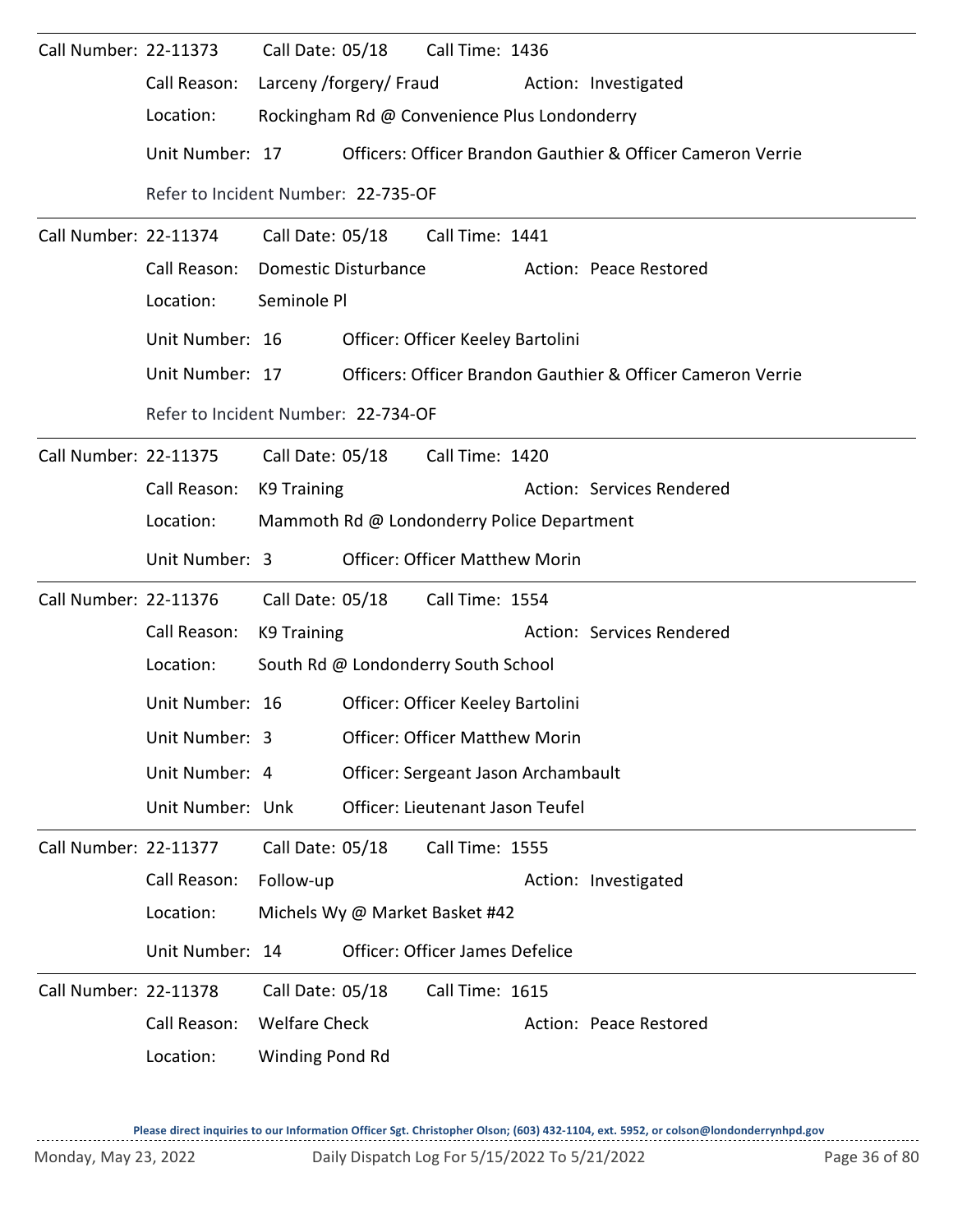|                              | Unit Number: 14                     |                        |                  | Officer: Officer James Defelice       |                                                             |
|------------------------------|-------------------------------------|------------------------|------------------|---------------------------------------|-------------------------------------------------------------|
|                              | Unit Number: 17                     |                        |                  |                                       | Officers: Officer Brandon Gauthier & Officer Cameron Verrie |
|                              | Refer to Incident Number: 22-736-OF |                        |                  |                                       |                                                             |
| Call Number: 22-11379        |                                     | Call Date: 05/18       |                  | Call Time: 1626                       |                                                             |
|                              | Call Reason:                        | <b>Traffic Control</b> |                  |                                       | Action: Services Rendered                                   |
|                              | Location:                           | Jack's Bridge Rd       |                  |                                       |                                                             |
|                              | Unit Number: 16                     |                        |                  | Officer: Officer Keeley Bartolini     |                                                             |
|                              | Unit Number: 16                     |                        |                  | Officer: Officer Keeley Bartolini     |                                                             |
| Call Number: 22-11380        |                                     | Call Date: 05/18       |                  | Call Time: 1632                       |                                                             |
|                              | Call Reason:                        | K9 Training            |                  |                                       | Action: Services Rendered                                   |
|                              | Location:                           |                        |                  | Garden Ln @ Park And Ride South       |                                                             |
|                              | Unit Number: 3                      |                        |                  | <b>Officer: Officer Matthew Morin</b> |                                                             |
| Call Number: 22-11381        |                                     |                        | Call Date: 05/18 | Call Time: 1654                       |                                                             |
|                              | Call Reason:                        | <b>Traffic Hazard</b>  |                  |                                       | Action: Could Not Locate                                    |
|                              | Location:                           | Pettengill Rd          |                  |                                       |                                                             |
|                              | Unit Number: 16                     |                        |                  | Officer: Officer Keeley Bartolini     |                                                             |
| <b>Call Number: 22-11382</b> |                                     | Call Date: 05/18       |                  | Call Time: 1656                       |                                                             |
|                              | Call Reason:                        | <b>Building Check</b>  |                  |                                       | Action: Building Checked/secured                            |
|                              | Location:                           | Shasta Dr              |                  |                                       |                                                             |
|                              | Unit Number: 17                     |                        |                  |                                       | Officers: Officer Brandon Gauthier & Officer Cameron Verrie |
| Call Number: 22-11385        |                                     | Call Date: 05/18       |                  | Call Time: 1713                       |                                                             |
|                              | Call Reason:                        | Abandoned 911          |                  |                                       | Action: Investigated                                        |
|                              | Location:                           |                        |                  | Continental Dr @ Continental Paving   |                                                             |
|                              | Unit Number: 17                     |                        |                  |                                       | Officers: Officer Brandon Gauthier & Officer Cameron Verrie |
|                              | Unit Number: 4                      |                        |                  | Officer: Sergeant Jason Archambault   |                                                             |
| Call Number: 22-11386        |                                     | Call Date: 05/18       |                  | Call Time: 1719                       |                                                             |
|                              | Call Reason:                        | Motor Vehicle Check    |                  |                                       | Action: Warning Issued                                      |
|                              | Location:                           | Memorial Dr            |                  |                                       |                                                             |
|                              | Unit Number: 16                     |                        |                  | Officer: Officer Keeley Bartolini     |                                                             |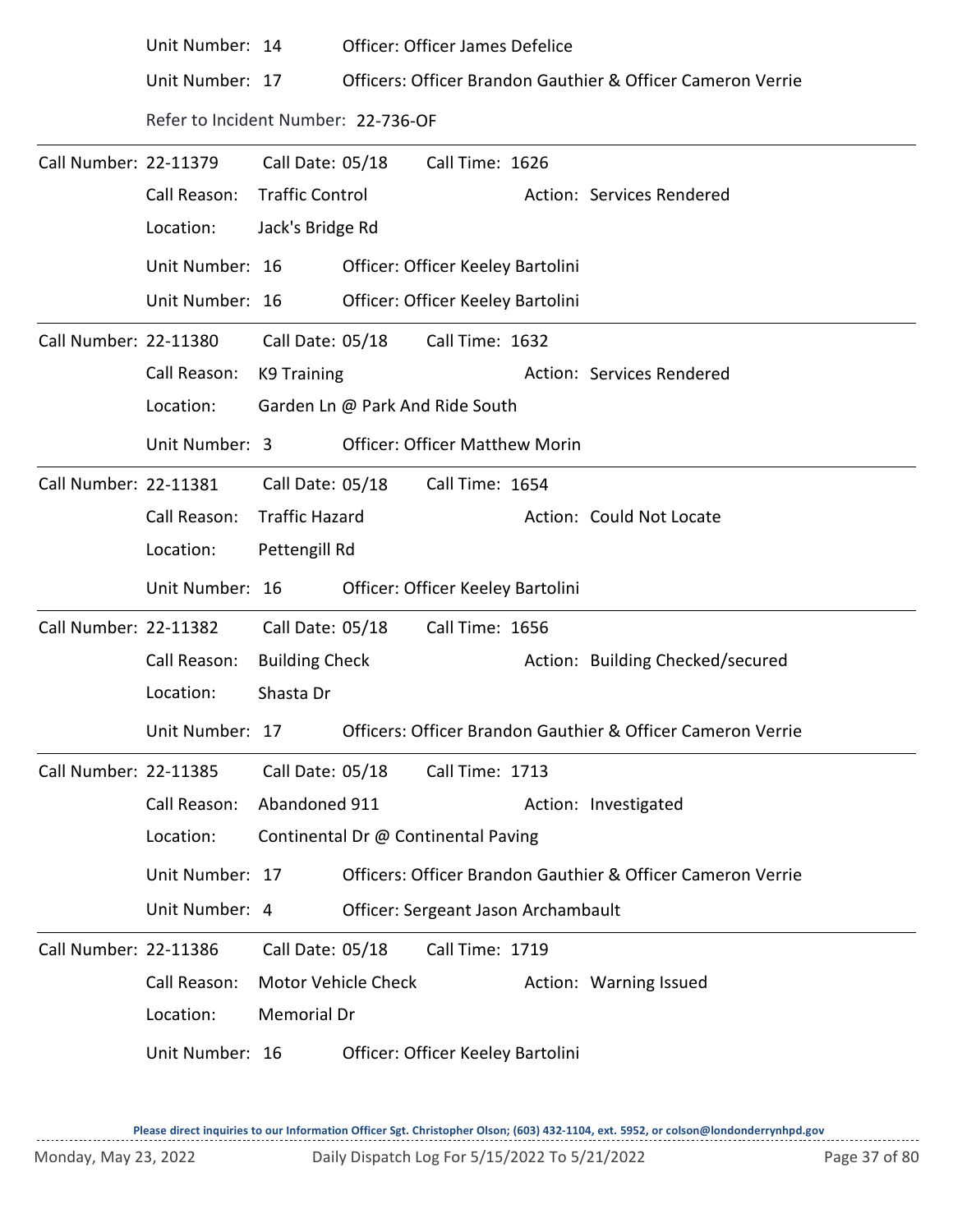| Call Number: 22-11391 |                 |                          | Call Date: 05/18       | Call Time: 1753                       |                                                             |
|-----------------------|-----------------|--------------------------|------------------------|---------------------------------------|-------------------------------------------------------------|
|                       | Call Reason:    |                          | Motor Vehicle Check    |                                       | Action: Warning Issued                                      |
|                       | Location:       | Planeview Dr             |                        |                                       |                                                             |
|                       | Unit Number: 16 |                          |                        | Officer: Officer Keeley Bartolini     |                                                             |
| Call Number: 22-11392 |                 | Call Date: 05/18         |                        | Call Time: 1754                       |                                                             |
|                       | Call Reason:    | <b>Community Contact</b> |                        |                                       | Action: Services Rendered                                   |
|                       | Location:       |                          |                        | South Rd @ Londonderry South School   |                                                             |
|                       | Unit Number: 14 |                          |                        | Officer: Officer James Defelice       |                                                             |
| Call Number: 22-11393 |                 |                          |                        | Call Date: 05/18 Call Time: 1757      |                                                             |
|                       | Call Reason:    | K9 Training              |                        |                                       | Action: Services Rendered                                   |
|                       | Location:       |                          |                        | South Rd @ Londonderry South School   |                                                             |
|                       | Unit Number: 3  |                          |                        | <b>Officer: Officer Matthew Morin</b> |                                                             |
| Call Number: 22-11394 |                 | Call Date: 05/18         |                        | Call Time: 1804                       |                                                             |
|                       | Call Reason:    | <b>Building Check</b>    |                        |                                       | Action: Services Rendered                                   |
|                       | Location:       | Hancock Dr               |                        |                                       |                                                             |
|                       | Unit Number: 17 |                          |                        |                                       | Officers: Officer Brandon Gauthier & Officer Cameron Verrie |
| Call Number: 22-11397 |                 | Call Date: 05/18         |                        | Call Time: 1827                       |                                                             |
|                       | Call Reason:    |                          | Motor Vehicle Accident |                                       | Action: Services Rendered                                   |
|                       | Location:       |                          |                        | Rt 93 @ Southbound Mile Marker 14     |                                                             |
|                       | Unit Number: 16 |                          |                        | Officer: Officer Keeley Bartolini     |                                                             |
|                       | Unit Number: 17 |                          |                        |                                       | Officers: Officer Brandon Gauthier & Officer Cameron Verrie |
| Call Number: 22-11398 |                 | Call Date: 05/18         |                        | Call Time: 1843                       |                                                             |
|                       | Call Reason:    |                          | Motor Vehicle Accident |                                       | Action: Services Rendered                                   |
|                       | Location:       |                          |                        | Orchard View Dr @ Lucciano's Cafe     |                                                             |
|                       | Unit Number: 17 |                          |                        |                                       | Officers: Officer Brandon Gauthier & Officer Cameron Verrie |
| Call Number: 22-11399 |                 | Call Date: 05/18         |                        | Call Time: 1854                       |                                                             |
|                       | Call Reason:    | Disturbance              |                        |                                       | Action: Peace Restored                                      |
|                       | Location:       | Mohawk Dr                |                        |                                       |                                                             |
|                       | Unit Number: 16 |                          |                        | Officer: Officer Keeley Bartolini     |                                                             |
|                       | Unit Number: 17 |                          |                        |                                       | Officers: Officer Brandon Gauthier & Officer Cameron Verrie |
|                       |                 |                          |                        |                                       |                                                             |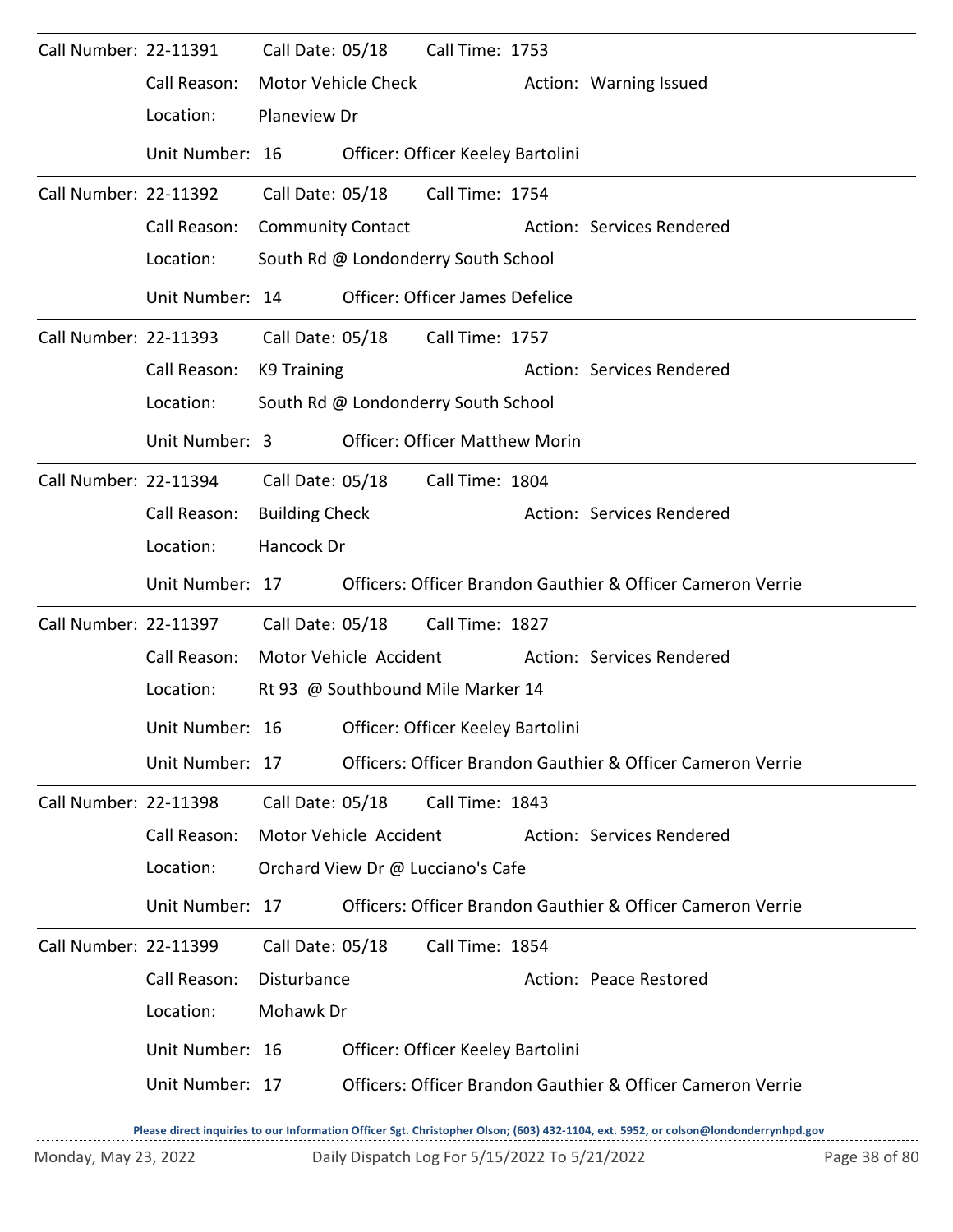|                       | Refer to Incident Number: 22-737-OF |                                                |                                 |                                               |  |                                                                                                                                     |               |  |  |  |
|-----------------------|-------------------------------------|------------------------------------------------|---------------------------------|-----------------------------------------------|--|-------------------------------------------------------------------------------------------------------------------------------------|---------------|--|--|--|
| Call Number: 22-11400 | Call Reason:<br>Location:           | Call Date: 05/18<br><b>Motor Vehicle Check</b> | Nashua Rd @ Home Depot          | Call Time: 1931                               |  | Action: No Action Required                                                                                                          |               |  |  |  |
|                       | Unit Number: 3                      |                                                |                                 | <b>Officer: Officer Matthew Morin</b>         |  |                                                                                                                                     |               |  |  |  |
| Call Number: 22-11402 |                                     | Call Date: 05/18                               |                                 | Call Time: 1952                               |  |                                                                                                                                     |               |  |  |  |
|                       | Call Reason:                        | <b>Suspicious Activity</b>                     |                                 |                                               |  | Action: Investigated                                                                                                                |               |  |  |  |
|                       | Location:                           |                                                | Symmes Dr @ Park And Ride North |                                               |  |                                                                                                                                     |               |  |  |  |
|                       | Unit Number: 14                     |                                                |                                 | Officer: Officer James Defelice               |  |                                                                                                                                     |               |  |  |  |
|                       | Unit Number: 3                      |                                                |                                 | <b>Officer: Officer Matthew Morin</b>         |  |                                                                                                                                     |               |  |  |  |
| Call Number: 22-11404 |                                     | Call Date: 05/18                               |                                 | Call Time: 2022                               |  |                                                                                                                                     |               |  |  |  |
|                       | Call Reason:                        | Complaint                                      |                                 |                                               |  | Action: Could Not Locate                                                                                                            |               |  |  |  |
|                       | Location:                           | Chase Rd                                       |                                 |                                               |  |                                                                                                                                     |               |  |  |  |
|                       | Unit Number: 14                     |                                                |                                 | <b>Officer: Officer James Defelice</b>        |  |                                                                                                                                     |               |  |  |  |
| Call Number: 22-11405 |                                     |                                                |                                 | Call Date: 05/18 Call Time: 2056              |  |                                                                                                                                     |               |  |  |  |
|                       | Call Reason:                        | <b>Building Check</b>                          |                                 |                                               |  | Action: Building Checked/secured                                                                                                    |               |  |  |  |
|                       | Location:                           | South Rd                                       |                                 |                                               |  |                                                                                                                                     |               |  |  |  |
|                       | Unit Number: 3                      |                                                |                                 | <b>Officer: Officer Matthew Morin</b>         |  |                                                                                                                                     |               |  |  |  |
| Call Number: 22-11406 |                                     | Call Date: 05/18                               |                                 | Call Time: 2125                               |  |                                                                                                                                     |               |  |  |  |
|                       | Call Reason: Welfare Check          |                                                |                                 |                                               |  | Action: Investigated                                                                                                                |               |  |  |  |
|                       | Location:                           | Kimball Rd                                     |                                 |                                               |  |                                                                                                                                     |               |  |  |  |
|                       | Unit Number: 14                     |                                                |                                 | Officer: Officer James Defelice               |  |                                                                                                                                     |               |  |  |  |
|                       | Unit Number: 16                     |                                                |                                 | Officer: Officer Keeley Bartolini             |  |                                                                                                                                     |               |  |  |  |
|                       | Unit Number: 17                     |                                                |                                 |                                               |  | Officers: Officer Brandon Gauthier & Officer Cameron Verrie                                                                         |               |  |  |  |
|                       | Unit Number: 3                      |                                                |                                 | <b>Officer: Officer Matthew Morin</b>         |  |                                                                                                                                     |               |  |  |  |
|                       | Unit Number: 4                      |                                                |                                 | Officer: Sergeant Jason Archambault           |  |                                                                                                                                     |               |  |  |  |
|                       | Refer to Incident Number: 22-738-OF |                                                |                                 |                                               |  |                                                                                                                                     |               |  |  |  |
| Call Number: 22-11407 |                                     | Call Date: 05/18                               |                                 | Call Time: 2240                               |  |                                                                                                                                     |               |  |  |  |
|                       | Call Reason:                        | <b>Building Check</b>                          |                                 |                                               |  | Action: Building Checked/secured                                                                                                    |               |  |  |  |
|                       | Location:                           | Nelson Rd                                      |                                 |                                               |  |                                                                                                                                     |               |  |  |  |
|                       |                                     |                                                |                                 |                                               |  | Please direct inquiries to our Information Officer Sgt. Christopher Olson; (603) 432-1104, ext. 5952, or colson@londonderrynhpd.gov |               |  |  |  |
| Monday, May 23, 2022  |                                     |                                                |                                 | Daily Dispatch Log For 5/15/2022 To 5/21/2022 |  |                                                                                                                                     | Page 39 of 80 |  |  |  |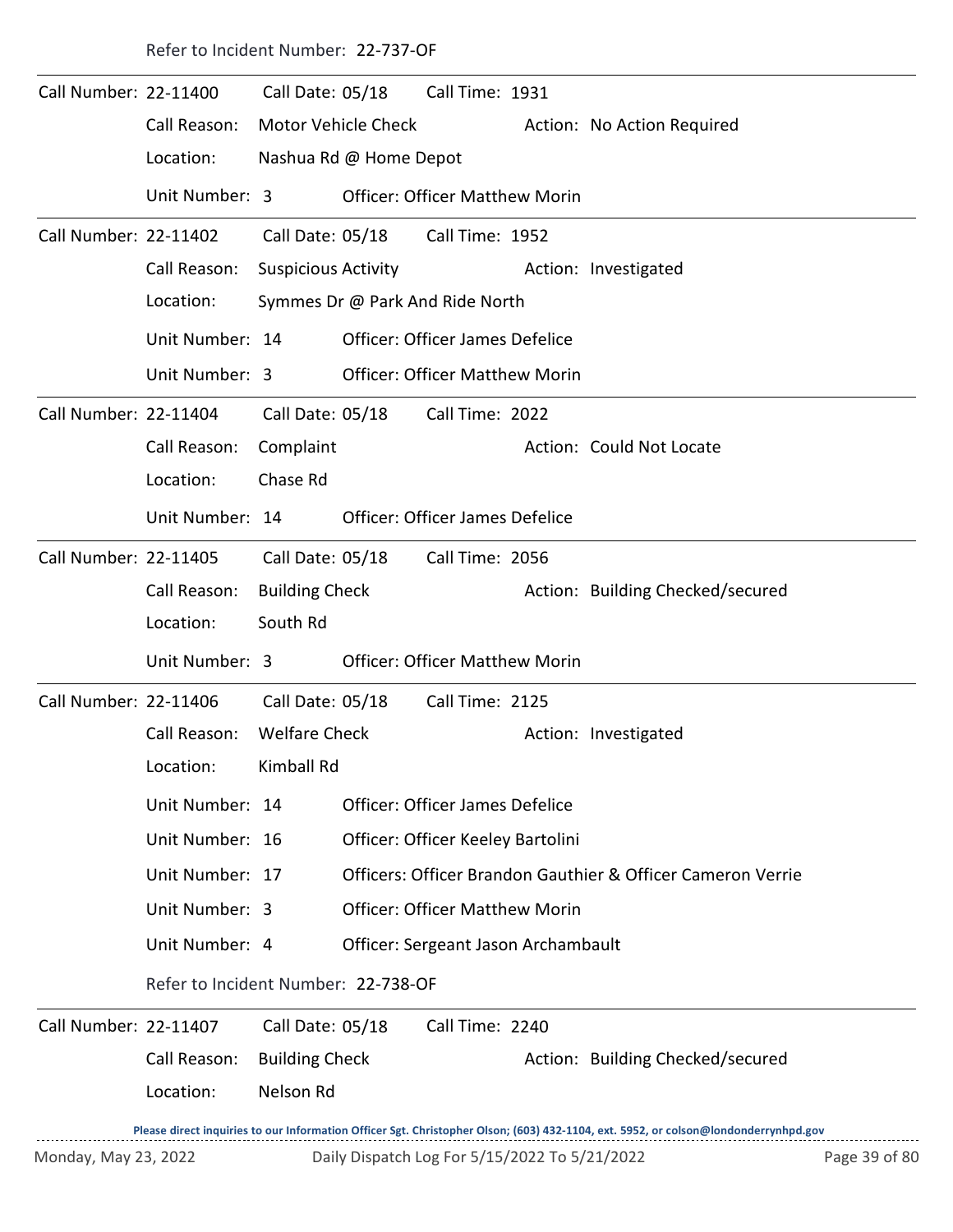|                       | Unit Number: 17 |                            | <b>Officer: Officer Kenneth Morales</b> |                                                         |
|-----------------------|-----------------|----------------------------|-----------------------------------------|---------------------------------------------------------|
| Call Number: 22-11409 |                 | Call Date: 05/18           | Call Time: 2258                         |                                                         |
|                       | Call Reason:    | <b>Building Check</b>      |                                         | Action: Building Checked/secured                        |
|                       | Location:       | Rockingham Rd              |                                         |                                                         |
|                       | Unit Number: 17 |                            | <b>Officer: Officer Kenneth Morales</b> |                                                         |
| Call Number: 22-11410 |                 | Call Date: 05/18           | Call Time: 2301                         |                                                         |
|                       | Call Reason:    | <b>Building Check</b>      |                                         | Action: Building Checked/secured                        |
|                       | Location:       | Nashua Rd                  |                                         |                                                         |
|                       | Unit Number: 15 |                            | Officer: Officer Joanna Phan            |                                                         |
| Call Number: 22-11411 |                 | Call Date: 05/18           | Call Time: 2303                         |                                                         |
|                       | Call Reason:    | <b>Building Check</b>      |                                         | Action: Building Checked/secured                        |
|                       | Location:       | Independence Dr            |                                         |                                                         |
|                       | Unit Number: 17 |                            | <b>Officer: Officer Kenneth Morales</b> |                                                         |
| Call Number: 22-11412 |                 | Call Date: 05/18           | Call Time: 2302                         |                                                         |
|                       | Call Reason:    | Abandoned 911              |                                         | Action: Investigated                                    |
|                       | Location:       |                            | Continental Dr @ Continental Paving     |                                                         |
|                       | Unit Number: 15 |                            | Officer: Officer Joanna Phan            |                                                         |
|                       | Unit Number: 16 |                            |                                         | Officers: Officer Bryan Janeczko & Officer Nathan Slack |
| Call Number: 22-11413 |                 | Call Date: 05/18           | Call Time: 2305                         |                                                         |
|                       | Call Reason:    | <b>Suspicious Activity</b> |                                         | Action: Services Rendered                               |
|                       | Location:       | Paula Dr                   |                                         |                                                         |
|                       | Unit Number: 15 |                            | Officer: Officer Joanna Phan            |                                                         |
| Call Number: 22-11414 |                 | Call Date: 05/18           | Call Time: 2321                         |                                                         |
|                       | Call Reason:    | <b>Building Check</b>      |                                         | Action: Building Checked/secured                        |
|                       | Location:       | Navigator Rd               |                                         |                                                         |
|                       | Unit Number: 17 |                            | <b>Officer: Officer Kenneth Morales</b> |                                                         |
| Call Number: 22-11415 |                 | Call Date: 05/18           | Call Time: 2335                         |                                                         |
|                       | Call Reason:    | <b>Building Check</b>      |                                         | Action: Building Checked/secured                        |
|                       | Location:       | Nashua Rd                  |                                         |                                                         |
|                       | Unit Number: 15 |                            | Officer: Officer Joanna Phan            |                                                         |
|                       |                 |                            |                                         |                                                         |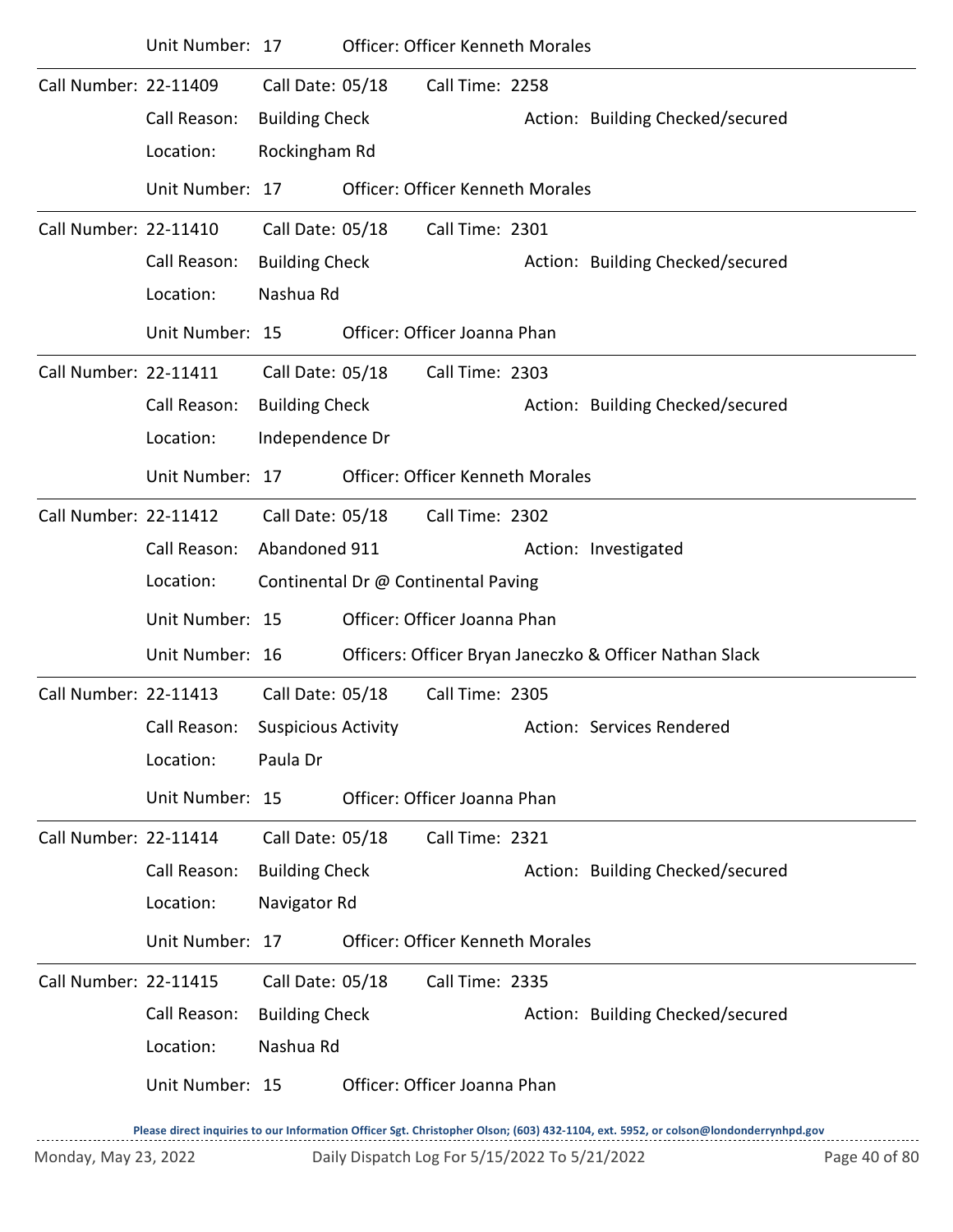| Call Number: 22-11419 |                 | Call Date: 05/18      |                               | Call Time: 2344                         |                                                         |
|-----------------------|-----------------|-----------------------|-------------------------------|-----------------------------------------|---------------------------------------------------------|
|                       | Call Reason:    | <b>Building Check</b> |                               |                                         | Action: Building Checked/secured                        |
|                       | Location:       | Nashua Rd             |                               |                                         |                                                         |
|                       | Unit Number: 15 |                       |                               | Officer: Officer Joanna Phan            |                                                         |
| Call Number: 22-11420 |                 | Call Date: 05/18      |                               | Call Time: 2346                         |                                                         |
|                       | Call Reason:    | <b>Building Check</b> |                               |                                         | Action: Building Checked/secured                        |
|                       | Location:       | Nashua Rd             |                               |                                         |                                                         |
|                       | Unit Number: 15 |                       |                               | Officer: Officer Joanna Phan            |                                                         |
| Call Number: 22-11423 |                 |                       |                               | Call Date: 05/19 Call Time: 0005        |                                                         |
|                       | Call Reason:    |                       | Motor Vehicle Check           |                                         | Action: Services Rendered                               |
|                       | Location:       |                       | Nashua Rd @ Crossroads Mall   |                                         |                                                         |
|                       | Unit Number: 15 |                       |                               | Officer: Officer Joanna Phan            |                                                         |
| Call Number: 22-11426 |                 | Call Date: 05/19      |                               | Call Time: 0013                         |                                                         |
|                       | Call Reason:    |                       | Motor Vehicle Check           |                                         | Action: Services Rendered                               |
|                       | Location:       |                       |                               | Garden Ln @ Park And Ride South         |                                                         |
|                       | Unit Number: 15 |                       |                               | Officer: Officer Joanna Phan            |                                                         |
|                       | Unit Number: 16 |                       |                               |                                         | Officers: Officer Bryan Janeczko & Officer Nathan Slack |
| Call Number: 22-11428 |                 | Call Date: 05/19      |                               | Call Time: 0029                         |                                                         |
|                       | Call Reason:    | <b>Building Check</b> |                               |                                         | Action: Building Checked/secured                        |
|                       | Location:       | Symmes Dr             |                               |                                         |                                                         |
|                       | Unit Number: 17 |                       |                               | <b>Officer: Officer Kenneth Morales</b> |                                                         |
| Call Number: 22-11429 |                 | Call Date: 05/19      |                               | Call Time: 0038                         |                                                         |
|                       | Call Reason:    |                       | <b>Motor Vehicle Check</b>    |                                         | Action: Services Rendered                               |
|                       | Location:       |                       | Nashua Rd @ Blackberry Bakery |                                         |                                                         |
|                       | Unit Number: 15 |                       |                               | Officer: Officer Joanna Phan            |                                                         |
| Call Number: 22-11430 |                 | Call Date: 05/19      |                               | Call Time: 0047                         |                                                         |
|                       | Call Reason:    | <b>Building Check</b> |                               |                                         | Action: Building Checked/secured                        |
|                       | Location:       | Rockingham Rd         |                               |                                         |                                                         |
|                       | Unit Number: 17 |                       |                               | <b>Officer: Officer Kenneth Morales</b> |                                                         |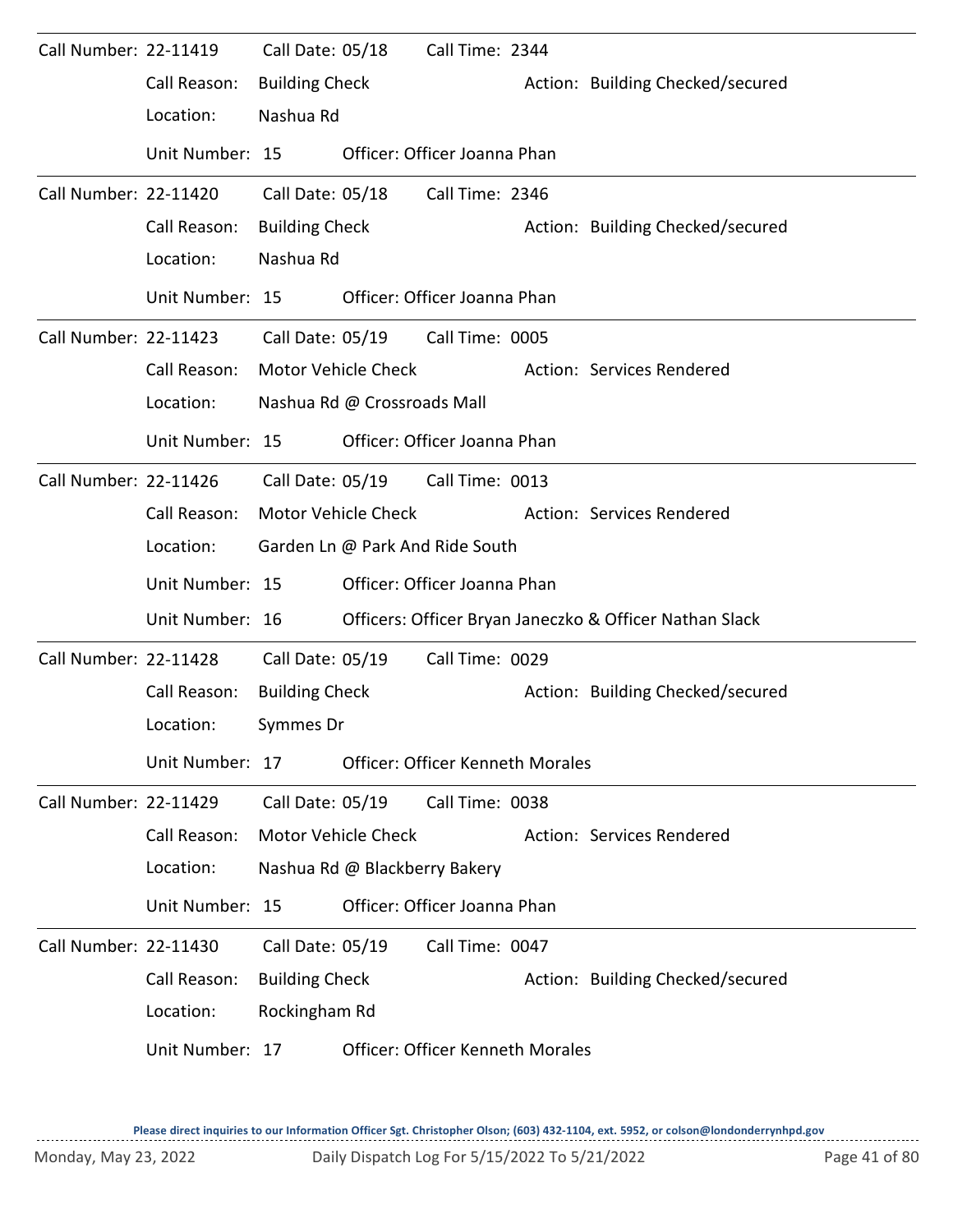| Call Number: 22-11431 |                 | Call Date: 05/19      | Call Time: 0055              |                                                         |
|-----------------------|-----------------|-----------------------|------------------------------|---------------------------------------------------------|
|                       | Call Reason:    | <b>Building Check</b> |                              | Action: Building Checked/secured                        |
|                       | Location:       | South Rd              |                              |                                                         |
|                       | Unit Number: 15 |                       | Officer: Officer Joanna Phan |                                                         |
| Call Number: 22-11432 |                 | Call Date: 05/19      | Call Time: 0056              |                                                         |
|                       | Call Reason:    | <b>Building Check</b> |                              | Action: Building Checked/secured                        |
|                       | Location:       | South Rd              |                              |                                                         |
|                       | Unit Number: 15 |                       | Officer: Officer Joanna Phan |                                                         |
| Call Number: 22-11433 |                 | Call Date: 05/19      | Call Time: 0100              |                                                         |
|                       | Call Reason:    | <b>Building Check</b> |                              | Action: Building Checked/secured                        |
|                       | Location:       | Gilcreast Rd          |                              |                                                         |
|                       | Unit Number: 15 |                       | Officer: Officer Joanna Phan |                                                         |
| Call Number: 22-11435 |                 | Call Date: 05/19      | Call Time: 0104              |                                                         |
|                       | Call Reason:    | <b>Building Check</b> |                              | Action: Building Checked/secured                        |
|                       | Location:       | Hampton Dr            |                              |                                                         |
|                       | Unit Number: 15 |                       | Officer: Officer Joanna Phan |                                                         |
| Call Number: 22-11436 |                 | Call Date: 05/19      | Call Time: 0105              |                                                         |
|                       | Call Reason:    | <b>Building Check</b> |                              | Action: Building Checked/secured                        |
|                       | Location:       | Symmes Dr             |                              |                                                         |
|                       | Unit Number: 16 |                       |                              | Officers: Officer Bryan Janeczko & Officer Nathan Slack |
| Call Number: 22-11437 |                 | Call Date: 05/19      | Call Time: 0110              |                                                         |
|                       | Call Reason:    | <b>Building Check</b> |                              | Action: Building Checked/secured                        |
|                       | Location:       | Nashua Rd             |                              |                                                         |
|                       | Unit Number: 15 |                       | Officer: Officer Joanna Phan |                                                         |
| Call Number: 22-11439 |                 | Call Date: 05/19      | Call Time: 0157              |                                                         |
|                       | Call Reason:    | <b>Building Check</b> |                              | Action: Building Checked/secured                        |
|                       | Location:       | Garden Ln             |                              |                                                         |
|                       | Unit Number: 16 |                       |                              | Officers: Officer Bryan Janeczko & Officer Nathan Slack |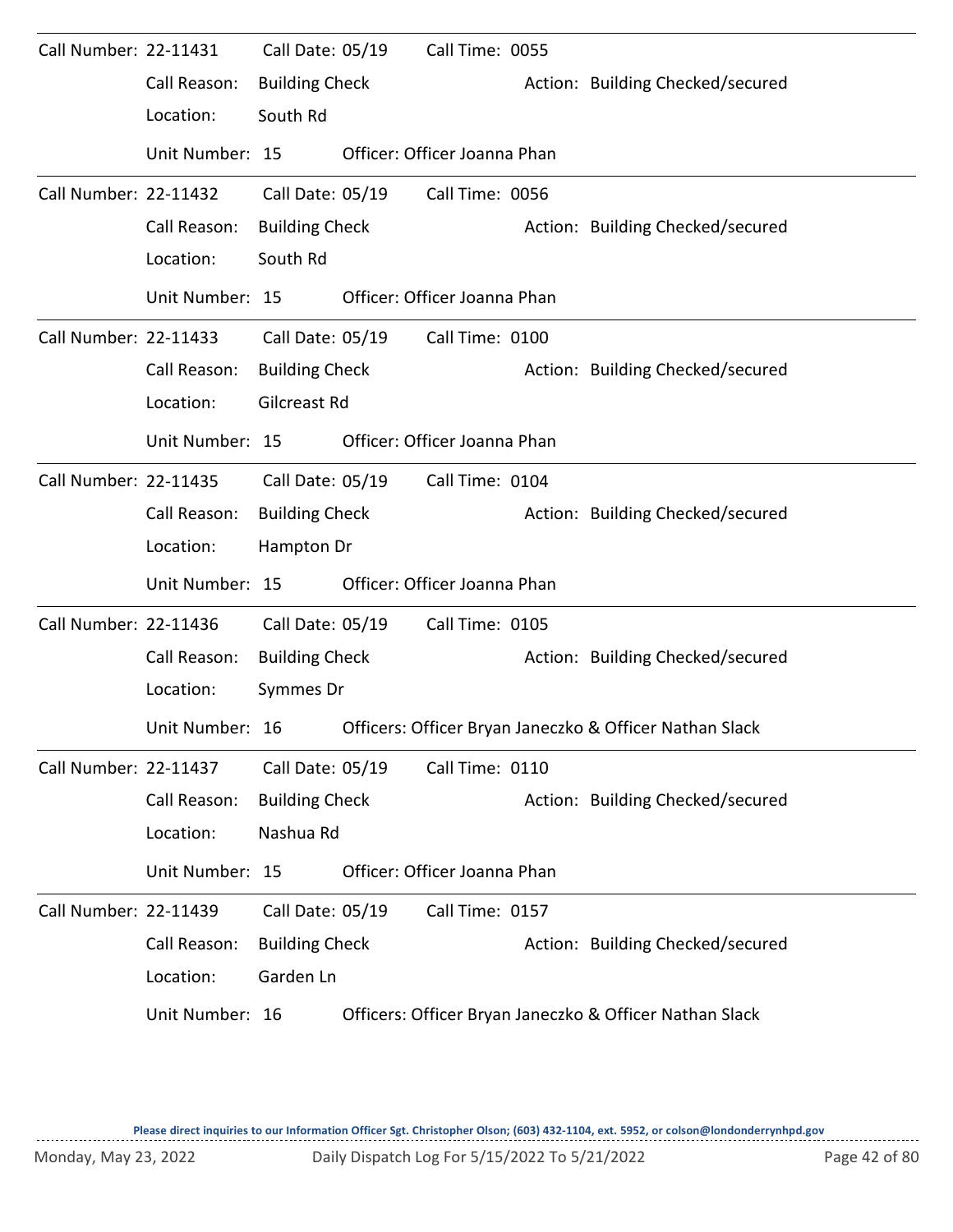| Call Number: 22-11440        |                 | Call Date: 05/19      |                        | Call Time: 0202                         |                                                         |
|------------------------------|-----------------|-----------------------|------------------------|-----------------------------------------|---------------------------------------------------------|
|                              | Call Reason:    | <b>Building Check</b> |                        |                                         | Action: Building Checked/secured                        |
|                              | Location:       | Londonderry Rd        |                        |                                         |                                                         |
|                              | Unit Number: 16 |                       |                        |                                         | Officers: Officer Bryan Janeczko & Officer Nathan Slack |
| Call Number: 22-11441        |                 | Call Date: 05/19      |                        | Call Time: 0253                         |                                                         |
|                              | Call Reason:    | <b>Building Check</b> |                        |                                         | Action: Building Checked/secured                        |
|                              | Location:       | Mammoth Rd            |                        |                                         |                                                         |
|                              | Unit Number: 16 |                       |                        |                                         | Officers: Officer Bryan Janeczko & Officer Nathan Slack |
| Call Number: 22-11442        |                 | Call Date: 05/19      |                        | Call Time: 0335                         |                                                         |
|                              | Call Reason:    | <b>Building Check</b> |                        |                                         | Action: Building Checked/secured                        |
|                              | Location:       | Litchfield Rd         |                        |                                         |                                                         |
|                              | Unit Number: 17 |                       |                        | <b>Officer: Officer Kenneth Morales</b> |                                                         |
| Call Number: 22-11443        |                 | Call Date: 05/19      |                        | Call Time: 0446                         |                                                         |
|                              | Call Reason:    | <b>Building Check</b> |                        |                                         | Action: Building Checked/secured                        |
|                              | Location:       | Mammoth Rd            |                        |                                         |                                                         |
|                              | Unit Number: 15 |                       |                        | Officer: Officer Joanna Phan            |                                                         |
| Call Number: 22-11444        |                 | Call Date: 05/19      |                        | Call Time: 0449                         |                                                         |
|                              | Call Reason:    | <b>Building Check</b> |                        |                                         | Action: Building Checked/secured                        |
|                              | Location:       | Nashua Rd             |                        |                                         |                                                         |
|                              | Unit Number: 15 |                       |                        | Officer: Officer Joanna Phan            |                                                         |
| Call Number: 22-11445        |                 | Call Date: 05/19      |                        | Call Time: 0453                         |                                                         |
|                              | Call Reason:    | <b>Building Check</b> |                        |                                         | Action: Building Checked/secured                        |
|                              | Location:       | Nashua Rd             |                        |                                         |                                                         |
|                              | Unit Number: 15 |                       |                        | Officer: Officer Joanna Phan            |                                                         |
| <b>Call Number: 22-11452</b> |                 | Call Date: 05/19      |                        | Call Time: 0642                         |                                                         |
|                              | Call Reason:    |                       | Serve Summons/subpoena |                                         | Action: Not Served                                      |
|                              | Location:       | South Rd              |                        |                                         |                                                         |
|                              | Unit Number: 21 |                       |                        | Officer: Officer Timon Aikawa           |                                                         |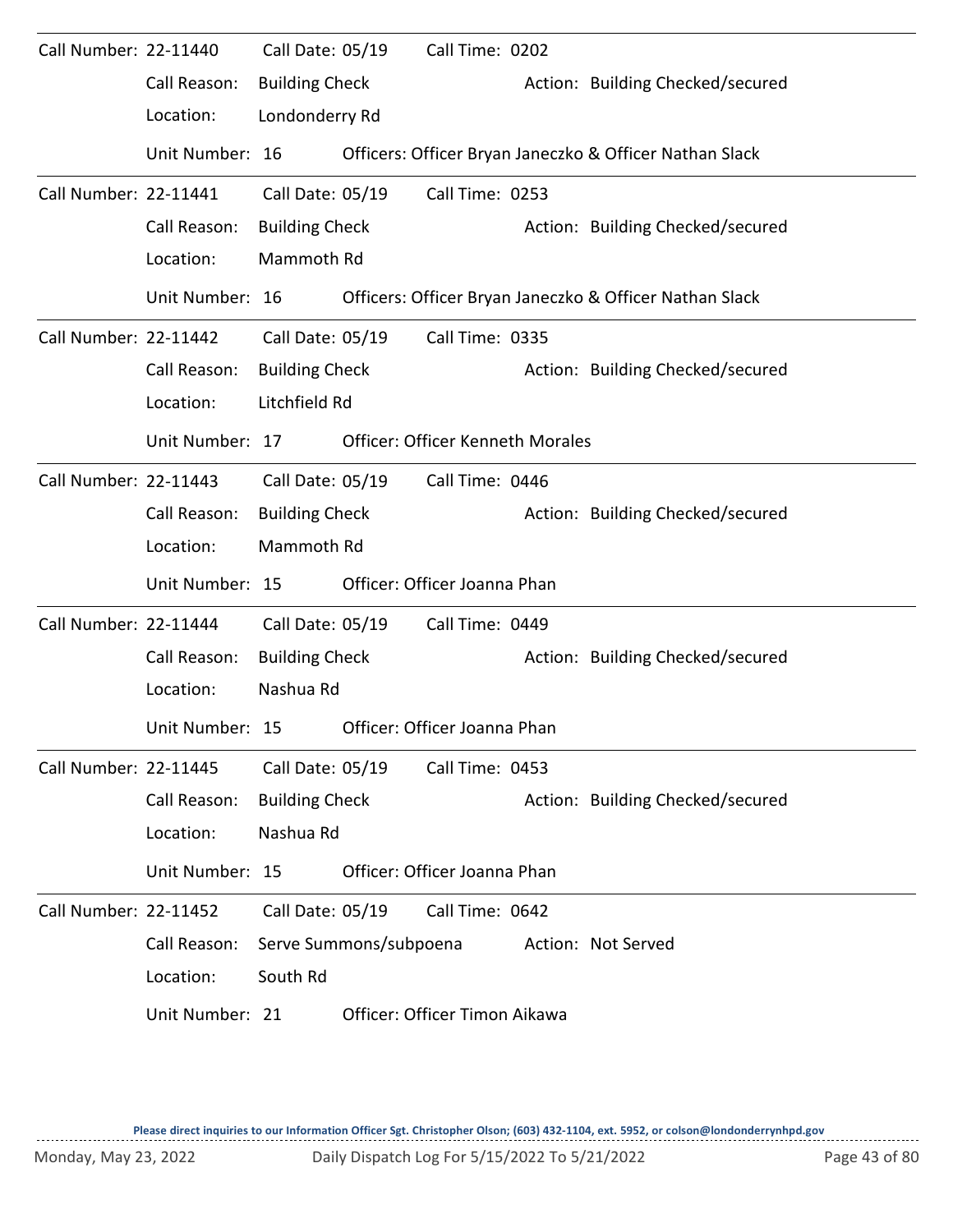| Call Number: 22-11454 |                 | Call Date: 05/19       | Call Time: 0725                           |                                  |
|-----------------------|-----------------|------------------------|-------------------------------------------|----------------------------------|
|                       | Call Reason:    | <b>Building Check</b>  |                                           | Action: Building Checked/secured |
|                       | Location:       | Rockingham Rd          |                                           |                                  |
|                       | Unit Number: 4  |                        | <b>Officer: Sergeant Randy Duguay</b>     |                                  |
| Call Number: 22-11459 |                 | Call Date: 05/19       | Call Time: 0830                           |                                  |
|                       | Call Reason:    | <b>Building Check</b>  |                                           | Action: Building Checked/secured |
|                       | Location:       | Nelson Rd              |                                           |                                  |
|                       | Unit Number: 17 |                        | <b>Officer: Officer Kenneth Morales</b>   |                                  |
| Call Number: 22-11463 |                 | Call Date: 05/19       | Call Time: 0902                           |                                  |
|                       | Call Reason:    | <b>Traffic Control</b> |                                           | Action: Services Rendered        |
|                       | Location:       | Colonial Dr            |                                           |                                  |
|                       | Unit Number: 17 |                        | <b>Officer: Officer Kenneth Morales</b>   |                                  |
| Call Number: 22-11465 |                 | Call Date: 05/19       | Call Time: 0925                           |                                  |
|                       | Call Reason:    | Abandoned 911          |                                           | Action: Investigated             |
|                       | Location:       | Highlander Wy          |                                           |                                  |
|                       | Unit Number: 18 |                        | <b>Officer: Officer Paul Mueller</b>      |                                  |
| Call Number: 22-11469 |                 | Call Date: 05/19       | Call Time: 1023                           |                                  |
|                       | Call Reason:    | <b>Building Check</b>  |                                           | Action: Services Rendered        |
|                       | Location:       | Shasta Dr              |                                           |                                  |
|                       | Unit Number: 17 |                        | <b>Officer: Officer Kenneth Morales</b>   |                                  |
| Call Number: 22-11470 |                 | Call Date: 05/19       | Call Time: 1034                           |                                  |
|                       | Call Reason:    | Keep The Peace         |                                           | Action: Services Rendered        |
|                       | Location:       |                        | Auburn Rd @ Lbp Towing & Road Service     |                                  |
|                       | Unit Number: 17 |                        | <b>Officer: Officer Kenneth Morales</b>   |                                  |
|                       | Unit Number: 18 |                        | <b>Officer: Officer Paul Mueller</b>      |                                  |
| Call Number: 22-11471 |                 | Call Date: 05/19       | Call Time: 1048                           |                                  |
|                       | Call Reason:    | Follow-up              |                                           | Action: Services Rendered        |
|                       | Location:       | Boyd Rd                |                                           |                                  |
|                       | Unit Number: 7  |                        | <b>Officer: Detective Andrew Phillips</b> |                                  |

 $1.1.1.1.1$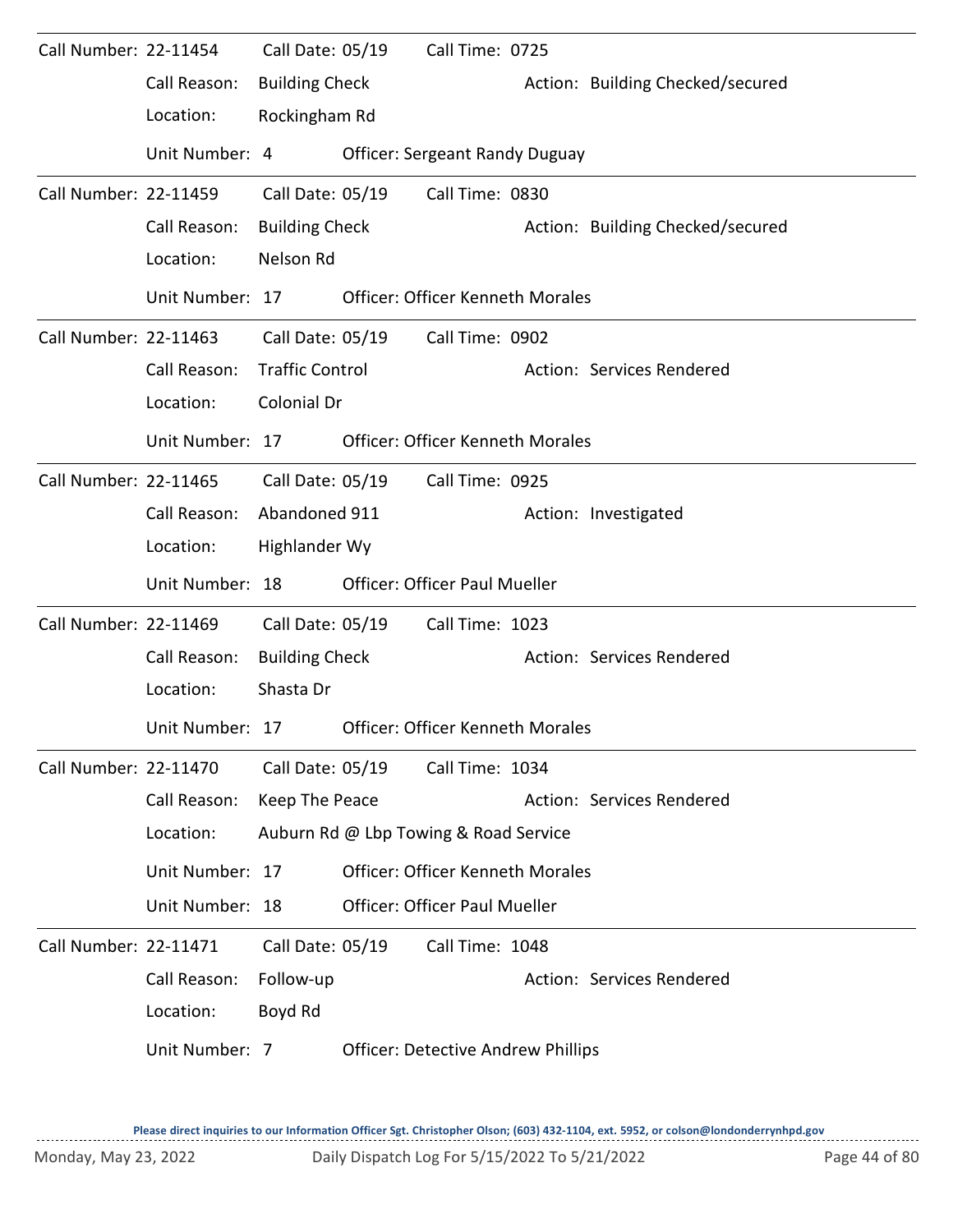| Call Number: 22-11472 |                                     |                         | Call Date: 05/19                | Call Time: 1056                                 |                                  |
|-----------------------|-------------------------------------|-------------------------|---------------------------------|-------------------------------------------------|----------------------------------|
|                       | Call Reason:                        | Abandoned 911           |                                 |                                                 | Action: False, Human Error       |
|                       | Location:                           |                         | Gilcreast Rd @ Inovative Realty |                                                 |                                  |
|                       | Unit Number: 21                     |                         |                                 | Officer: Officer Timon Aikawa                   |                                  |
| Call Number: 22-11473 |                                     | Call Date: 05/19        |                                 | Call Time: 1119                                 |                                  |
|                       | Call Reason:                        | <b>Building Check</b>   |                                 |                                                 | Action: Building Checked/secured |
|                       | Location:                           | Perkins Rd              |                                 |                                                 |                                  |
|                       | Unit Number: 18                     |                         |                                 | <b>Officer: Officer Paul Mueller</b>            |                                  |
| Call Number: 22-11474 |                                     |                         |                                 | Call Date: 05/19 Call Time: 1127                |                                  |
|                       | Call Reason:                        | <b>Pedestrian Check</b> |                                 |                                                 | Action: Investigated             |
|                       | Location:                           |                         |                                 | Mammoth Rd @ Matthew Thornton School            |                                  |
|                       | Unit Number: 18                     |                         |                                 | <b>Officer: Officer Paul Mueller</b>            |                                  |
| Call Number: 22-11475 |                                     | Call Date: 05/19        |                                 | Call Time: 1225                                 |                                  |
|                       | Call Reason:                        | <b>Building Check</b>   |                                 |                                                 | Action: Services Rendered        |
|                       | Location:                           | Nashua Rd               |                                 |                                                 |                                  |
|                       | Unit Number: 17                     |                         |                                 | <b>Officer: Officer Kenneth Morales</b>         |                                  |
| Call Number: 22-11476 |                                     | Call Date: 05/19        |                                 | Call Time: 1225                                 |                                  |
|                       | Call Reason:                        |                         | Motor Vehicle Accident          |                                                 | Action: Services Rendered        |
|                       | Location:                           |                         | Nashua Rd @ High Range Rd       |                                                 |                                  |
|                       | Unit Number: 21                     |                         |                                 | Officer: Officer Timon Aikawa                   |                                  |
| Call Number: 22-11477 |                                     | Call Date: 05/19        |                                 | Call Time: 1251                                 |                                  |
|                       | Call Reason:                        | Found/lost Property     |                                 |                                                 | Action: Services Rendered        |
|                       | Location:                           |                         |                                 | Rockingham Rd @ Vista Ridge Dr                  |                                  |
| Call Number: 22-11478 |                                     | Call Date: 05/19        |                                 | Call Time: 1405                                 |                                  |
|                       | Call Reason:                        |                         | Lost Or Stolen License Plate    |                                                 | Action: Services Rendered        |
|                       | Location:                           |                         |                                 | Action Blvd @ Auto Auction Of New England, Inc. |                                  |
|                       | Unit Number: 19                     |                         |                                 | Officer: Sergeant Eric Arel                     |                                  |
|                       | Refer to Incident Number: 22-739-OF |                         |                                 |                                                 |                                  |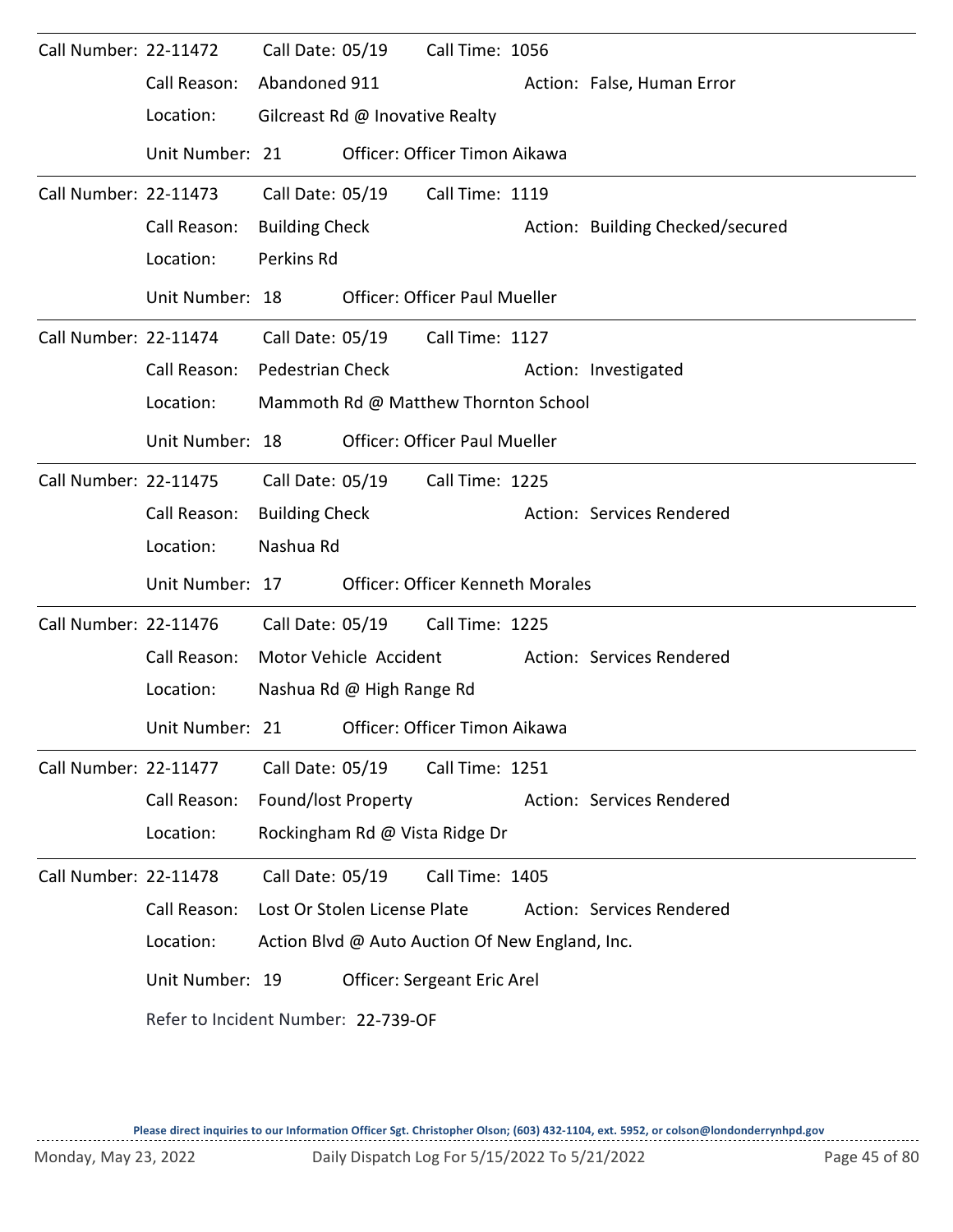| Call Number: 22-11479 |                                     | Call Date: 05/19      |                             | Call Time: 1415                           |  |                                                                             |  |  |
|-----------------------|-------------------------------------|-----------------------|-----------------------------|-------------------------------------------|--|-----------------------------------------------------------------------------|--|--|
|                       | Call Reason:                        | Sudden Death          |                             |                                           |  | Action: Investigated                                                        |  |  |
|                       | Location:                           | Horseshoe Ln          |                             |                                           |  |                                                                             |  |  |
|                       | Unit Number: 14                     |                       |                             | <b>Officer: Officer James Defelice</b>    |  |                                                                             |  |  |
|                       | Unit Number: 17                     |                       |                             |                                           |  | Officers: Officer Brandon Gauthier & Officer Cameron Verrie                 |  |  |
|                       | Unit Number: 4                      |                       |                             | Officer: Sergeant Jason Archambault       |  |                                                                             |  |  |
|                       | Unit Number: 6                      |                       |                             | <b>Officer: Detective Andrew Phillips</b> |  |                                                                             |  |  |
|                       | Refer to Incident Number: 22-740-OF |                       |                             |                                           |  |                                                                             |  |  |
| Call Number: 22-11480 |                                     | Call Date: 05/19      |                             | Call Time: 1548                           |  |                                                                             |  |  |
|                       | Call Reason:                        |                       |                             |                                           |  | Assist Londonderry Fire Dept Action: Vehicle Towed                          |  |  |
|                       | Location:                           |                       |                             | Mammoth Rd @ Londonderry Middle School    |  |                                                                             |  |  |
|                       | Unit Number: 3                      |                       |                             | <b>Officer: Officer Matthew Morin</b>     |  |                                                                             |  |  |
| Call Number: 22-11482 |                                     |                       | Call Date: 05/19            | Call Time: 1625                           |  |                                                                             |  |  |
|                       | Call Reason:                        |                       | Serve Summons/subpoena      |                                           |  | Action: Not Served                                                          |  |  |
|                       | Location:                           | South Rd              |                             |                                           |  |                                                                             |  |  |
|                       | Unit Number: 16                     |                       |                             | Officer: Officer Keeley Bartolini         |  |                                                                             |  |  |
| Call Number: 22-11483 |                                     | Call Date: 05/19      |                             | Call Time: 1650                           |  |                                                                             |  |  |
|                       | Call Reason:                        | <b>Building Check</b> |                             |                                           |  | Action: Building Checked/secured                                            |  |  |
|                       | Location:                           | Mohawk Dr             |                             |                                           |  |                                                                             |  |  |
|                       |                                     |                       |                             |                                           |  | Unit Number: 17 Officers: Officer Brandon Gauthier & Officer Cameron Verrie |  |  |
| Call Number: 22-11484 |                                     | Call Date: 05/19      |                             | Call Time: 1652                           |  |                                                                             |  |  |
|                       | Call Reason:                        |                       | Motor Vehicle Check         |                                           |  | Action: Investigated                                                        |  |  |
|                       | Location:                           |                       | Nashua Rd @ Horizon Dr      |                                           |  |                                                                             |  |  |
|                       | Unit Number: 13                     |                       |                             | Officer: Officer James Defelice           |  |                                                                             |  |  |
| Call Number: 22-11486 |                                     | Call Date: 05/19      |                             | Call Time: 1844                           |  |                                                                             |  |  |
|                       | Call Reason:                        |                       | <b>Domestic Disturbance</b> |                                           |  | Action: Arrest(s) Made                                                      |  |  |
|                       | Location:                           | South Rd              |                             |                                           |  |                                                                             |  |  |
|                       | Unit Number: 13                     |                       |                             | Officer: Officer James Defelice           |  |                                                                             |  |  |
|                       | Unit Number: 16                     |                       |                             | Officer: Officer Keeley Bartolini         |  |                                                                             |  |  |
|                       | Unit Number: 17                     |                       |                             |                                           |  | Officers: Officer Brandon Gauthier & Officer Cameron Verrie                 |  |  |
|                       |                                     |                       |                             |                                           |  |                                                                             |  |  |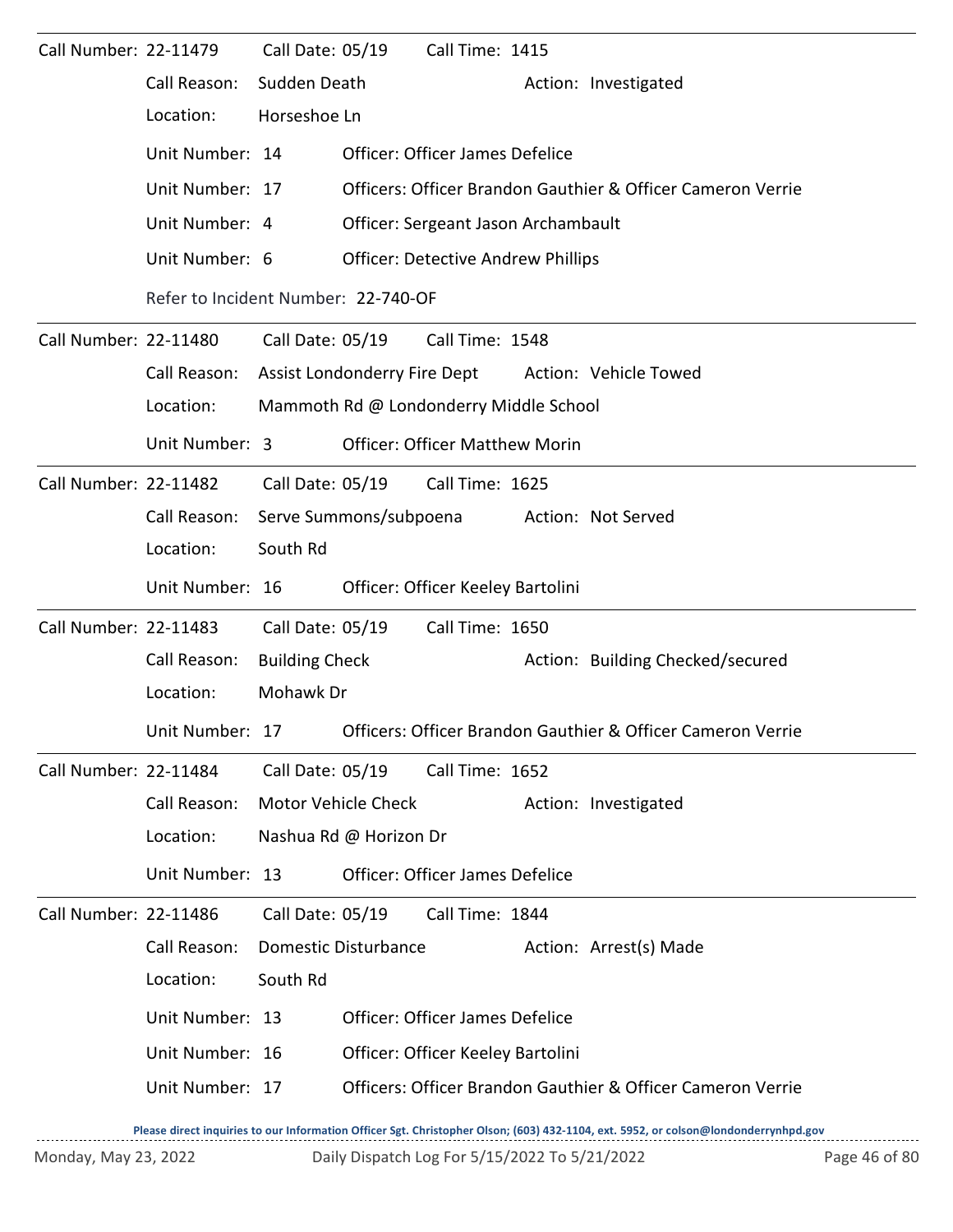Arrest Number: 22-215-AR



Time: 1901 Name: Pascarelli, Luke Shea Age: 19 Date: 05/19 Londonderry ,NH Address: 35 South Rd

Charge # 1: Dv; Simple Assault; Physical Contact

| Call Number: 22-11487 |                 | Call Date: 05/19             |                            | Call Time: 1935                         |                                                         |
|-----------------------|-----------------|------------------------------|----------------------------|-----------------------------------------|---------------------------------------------------------|
|                       | Call Reason:    | Motor Vehicle Accident       |                            |                                         | Action: Could Not Locate                                |
|                       | Location:       |                              | Harvey Rd @ High Range Rd  |                                         |                                                         |
|                       | Unit Number: 13 |                              |                            | <b>Officer: Officer James Defelice</b>  |                                                         |
|                       | Unit Number: 3  |                              |                            | <b>Officer: Officer Matthew Morin</b>   |                                                         |
| Call Number: 22-11488 |                 |                              | Call Date: 05/19           | Call Time: 1951                         |                                                         |
|                       | Call Reason:    |                              | Annoying Phone Calls       |                                         | Action: Investigated                                    |
|                       | Location:       | Capitol Hill Dr              |                            |                                         |                                                         |
|                       | Unit Number: 16 |                              |                            | Officer: Officer Keeley Bartolini       |                                                         |
| Call Number: 22-11489 |                 | Call Date: 05/19             |                            | Call Time: 2107                         |                                                         |
|                       | Call Reason:    | Assist Londonderry Fire Dept |                            |                                         | Action: Services Rendered                               |
|                       | Location:       |                              | Wilshire Dr @ Hampshire Ln |                                         |                                                         |
|                       | Unit Number: 10 |                              |                            | <b>Officer: Sergeant Garrett Malloy</b> |                                                         |
| Call Number: 22-11490 |                 | Call Date: 05/19             |                            | Call Time: 2217                         |                                                         |
|                       | Call Reason:    | Assist Derry Pd              |                            |                                         | Action: Taken/refered To Other Agency                   |
|                       | Location:       | Michels Wy                   |                            |                                         |                                                         |
|                       | Unit Number: 18 |                              |                            |                                         | Officers: Officer Bryan Janeczko & Officer Nathan Slack |
| Call Number: 22-11491 |                 | Call Date: 05/19             |                            | Call Time: 2242                         |                                                         |
|                       | Call Reason:    | <b>Building Check</b>        |                            |                                         | Action: Building Checked/secured                        |
|                       | Location:       | Mammoth Rd                   |                            |                                         |                                                         |
|                       | Unit Number: 16 |                              |                            | Officer: Officer Joanna Phan            |                                                         |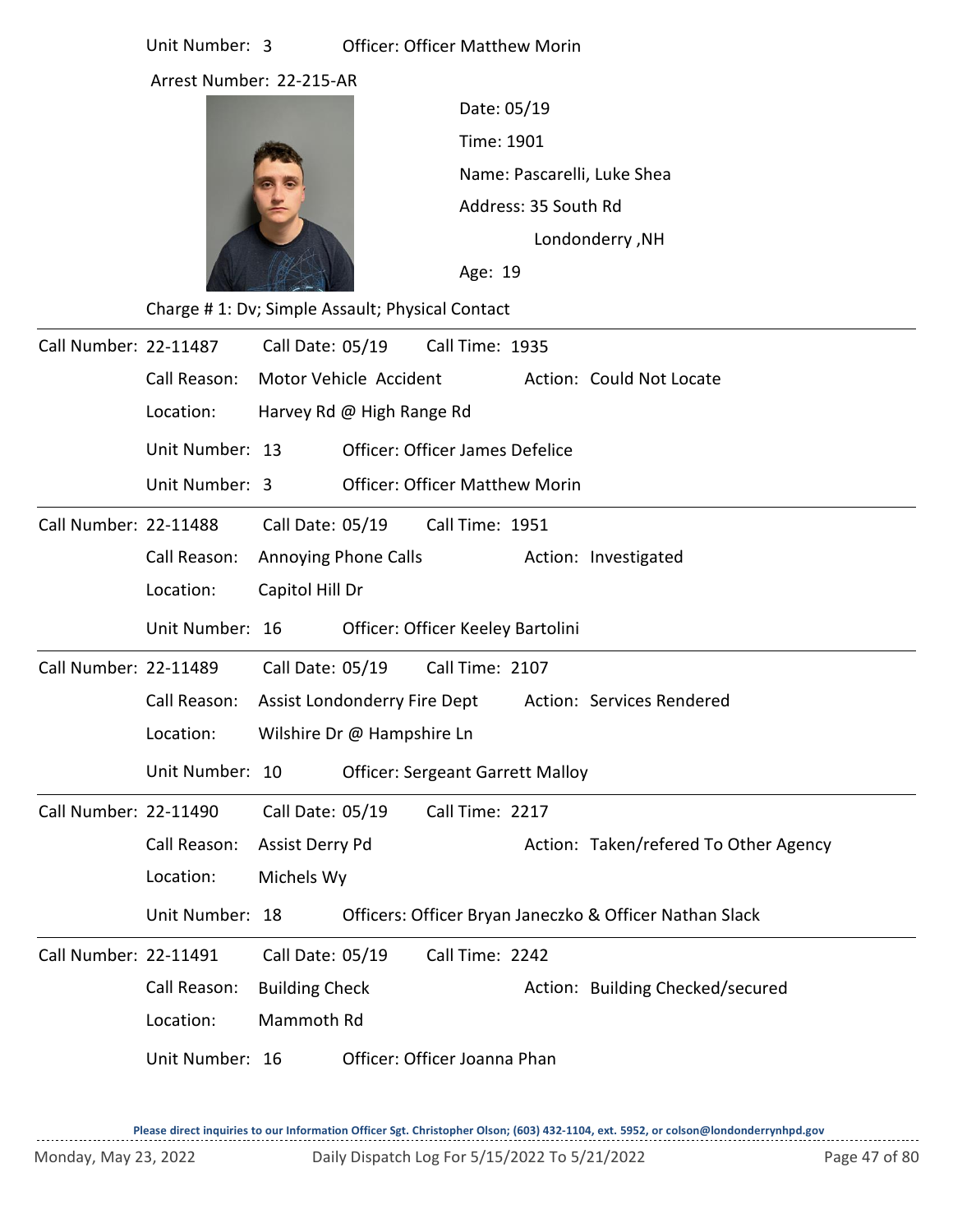| Call Number: 22-11492 |                 | Call Date: 05/19      | Call Time: 2247                |                                  |
|-----------------------|-----------------|-----------------------|--------------------------------|----------------------------------|
|                       | Call Reason:    | <b>Building Check</b> |                                | Action: Building Checked/secured |
|                       | Location:       | Rockingham Rd         |                                |                                  |
|                       | Unit Number: 16 |                       | Officer: Officer Joanna Phan   |                                  |
| Call Number: 22-11493 |                 | Call Date: 05/19      | Call Time: 2248                |                                  |
|                       | Call Reason:    | <b>Building Check</b> |                                | Action: Building Checked/secured |
|                       | Location:       | West Rd               |                                |                                  |
|                       | Unit Number: 19 |                       | Officer: Officer Marvin Alfaro |                                  |
| Call Number: 22-11494 |                 | Call Date: 05/19      | Call Time: 2252                |                                  |
|                       | Call Reason:    | <b>Building Check</b> |                                | Action: Building Checked/secured |
|                       | Location:       | Rockingham Rd         |                                |                                  |
|                       | Unit Number: 16 |                       | Officer: Officer Joanna Phan   |                                  |
| Call Number: 22-11495 |                 | Call Date: 05/19      | Call Time: 2304                |                                  |
|                       | Call Reason:    | <b>Building Check</b> |                                | Action: Building Checked/secured |
|                       | Location:       | Rockingham Rd         |                                |                                  |
|                       | Unit Number: 19 |                       | Officer: Officer Marvin Alfaro |                                  |
| Call Number: 22-11496 |                 | Call Date: 05/19      | Call Time: 2313                |                                  |
|                       | Call Reason:    | <b>Building Check</b> |                                | Action: Building Checked/secured |
|                       | Location:       | Rockingham Rd         |                                |                                  |
|                       | Unit Number: 16 |                       | Officer: Officer Joanna Phan   |                                  |
| Call Number: 22-11498 |                 | Call Date: 05/19      | Call Time: 2315                |                                  |
|                       | Call Reason:    | <b>Building Check</b> |                                | Action: Building Checked/secured |
|                       | Location:       | Nashua Rd             |                                |                                  |
|                       | Unit Number: 19 |                       | Officer: Officer Marvin Alfaro |                                  |
| Call Number: 22-11499 |                 | Call Date: 05/19      | Call Time: 2317                |                                  |
|                       | Call Reason:    | <b>Building Check</b> |                                | Action: Building Checked/secured |
|                       | Location:       | Nashua Rd             |                                |                                  |
|                       | Unit Number: 19 |                       | Officer: Officer Marvin Alfaro |                                  |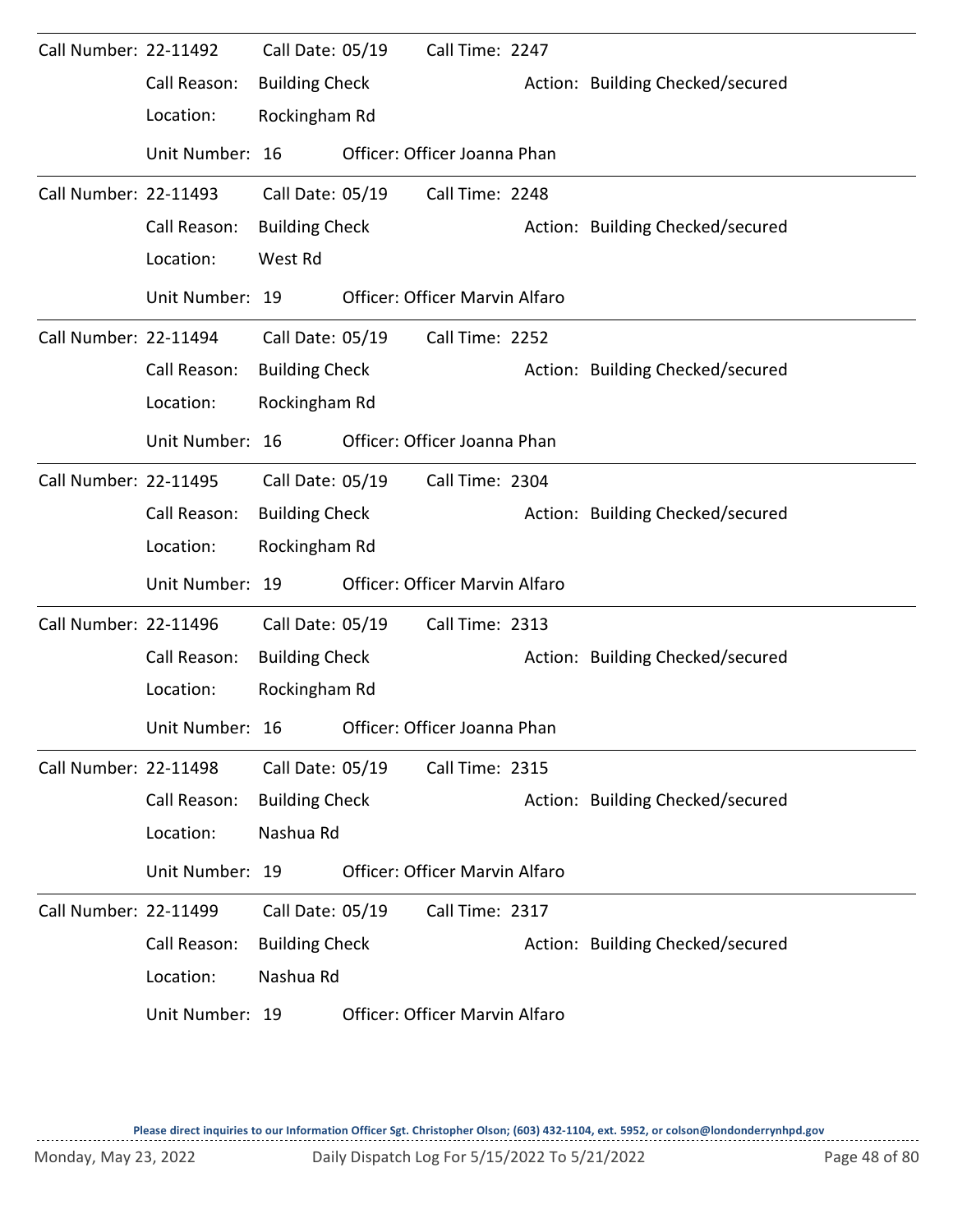| Call Number: 22-11500 |                 | Call Date: 05/19      | Call Time: 2322              |                                  |
|-----------------------|-----------------|-----------------------|------------------------------|----------------------------------|
|                       | Call Reason:    | <b>Building Check</b> |                              | Action: Building Checked/secured |
|                       | Location:       | Rockingham Rd         |                              |                                  |
|                       | Unit Number: 16 |                       | Officer: Officer Joanna Phan |                                  |
| Call Number: 22-11501 |                 | Call Date: 05/19      | Call Time: 2324              |                                  |
|                       | Call Reason:    | <b>Building Check</b> |                              | Action: Building Checked/secured |
|                       | Location:       | Rockingham Rd         |                              |                                  |
|                       | Unit Number: 16 |                       | Officer: Officer Joanna Phan |                                  |
| Call Number: 22-11503 |                 | Call Date: 05/19      | Call Time: 2327              |                                  |
|                       | Call Reason:    | <b>Building Check</b> |                              | Action: Building Checked/secured |
|                       | Location:       | Sanborn Rd            |                              |                                  |
|                       | Unit Number: 16 |                       | Officer: Officer Joanna Phan |                                  |
| Call Number: 22-11505 |                 | Call Date: 05/19      | Call Time: 2339              |                                  |
|                       | Call Reason:    | <b>Building Check</b> |                              | Action: Building Checked/secured |
|                       | Location:       | Independence Dr       |                              |                                  |
|                       | Unit Number: 16 |                       | Officer: Officer Joanna Phan |                                  |
| Call Number: 22-11506 |                 | Call Date: 05/19      | Call Time: 2342              |                                  |
|                       | Call Reason:    | <b>Building Check</b> |                              | Action: Building Checked/secured |
|                       | Location:       | Independence Dr       |                              |                                  |
|                       | Unit Number: 16 |                       | Officer: Officer Joanna Phan |                                  |
| Call Number: 22-11507 |                 | Call Date: 05/19      | Call Time: 2343              |                                  |
|                       | Call Reason:    | <b>Building Check</b> |                              | Action: Building Checked/secured |
|                       | Location:       | Rockingham Rd         |                              |                                  |
|                       | Unit Number: 16 |                       | Officer: Officer Joanna Phan |                                  |
| Call Number: 22-11508 |                 | Call Date: 05/19      | Call Time: 2344              |                                  |
|                       | Call Reason:    | <b>Building Check</b> |                              | Action: Building Checked/secured |
|                       | Location:       | Rockingham Rd         |                              |                                  |
|                       | Unit Number: 16 |                       | Officer: Officer Joanna Phan |                                  |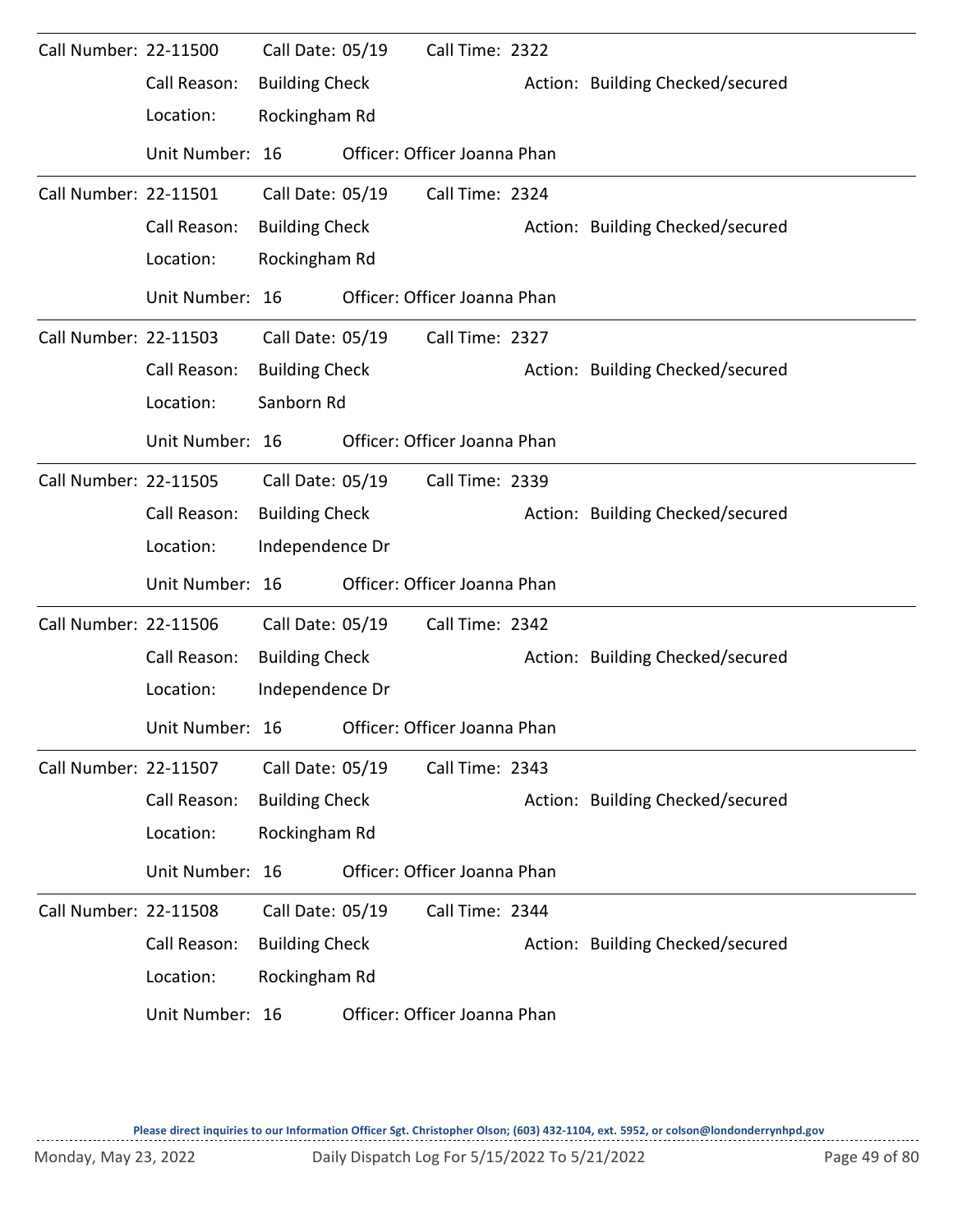| Call Number: 22-11509 | Call Reason:    | Call Date: 05/19<br><b>Building Check</b> | Call Time: 2346                     | Action: Building Checked/secured |
|-----------------------|-----------------|-------------------------------------------|-------------------------------------|----------------------------------|
|                       | Location:       | Nelson Rd                                 |                                     |                                  |
|                       | Unit Number: 4  |                                           | Officer: Sergeant Christopher Olson |                                  |
| Call Number: 22-11510 |                 | Call Date: 05/19                          | Call Time: 2348                     |                                  |
|                       | Call Reason:    | <b>Building Check</b>                     |                                     | Action: Building Checked/secured |
|                       | Location:       | Sargent Rd                                |                                     |                                  |
|                       | Unit Number: 4  |                                           | Officer: Sergeant Christopher Olson |                                  |
| Call Number: 22-11511 |                 | Call Date: 05/19                          | Call Time: 2352                     |                                  |
|                       | Call Reason:    | <b>Building Check</b>                     |                                     | Action: Building Checked/secured |
|                       | Location:       |                                           |                                     |                                  |
|                       | Unit Number: 4  |                                           | Officer: Sergeant Christopher Olson |                                  |
| Call Number: 22-11512 |                 | Call Date: 05/19                          | Call Time: 2352                     |                                  |
|                       | Call Reason:    | <b>Building Check</b>                     |                                     | Action: Building Checked/secured |
|                       | Location:       | Harvey Rd                                 |                                     |                                  |
|                       | Unit Number: 16 |                                           | Officer: Officer Joanna Phan        |                                  |
| Call Number: 22-11513 |                 | Call Date: 05/19                          | Call Time: 2352                     |                                  |
|                       | Call Reason:    | <b>Building Check</b>                     |                                     | Action: Building Checked/secured |
|                       | Location:       | Mammoth Rd                                |                                     |                                  |
|                       | Unit Number: 4  |                                           | Officer: Sergeant Christopher Olson |                                  |
| Call Number: 22-11514 |                 | Call Date: 05/19                          | Call Time: 2354                     |                                  |
|                       | Call Reason:    | <b>Building Check</b>                     |                                     | Action: Building Checked/secured |
|                       | Location:       | Planeview Dr                              |                                     |                                  |
|                       | Unit Number: 16 |                                           | Officer: Officer Joanna Phan        |                                  |
| Call Number: 22-11515 |                 | Call Date: 05/19                          | Call Time: 2354                     |                                  |
|                       | Call Reason:    | <b>Building Check</b>                     |                                     | Action: Building Checked/secured |
|                       | Location:       | Mammoth Rd                                |                                     |                                  |
|                       | Unit Number: 4  |                                           | Officer: Sergeant Christopher Olson |                                  |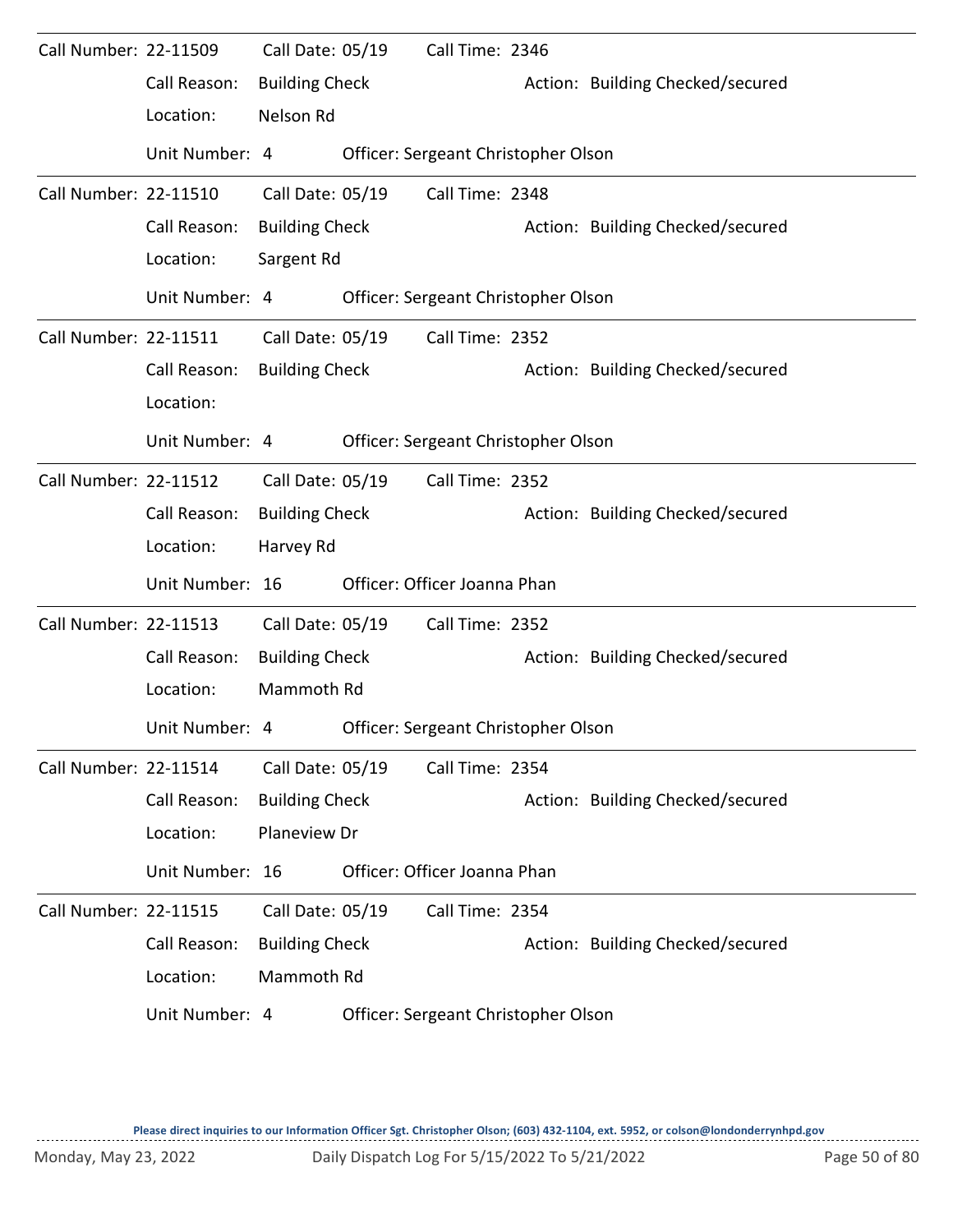| Call Number: 22-11516        |                 | Call Date: 05/19      |                  | Call Time: 2356                       |                                                         |
|------------------------------|-----------------|-----------------------|------------------|---------------------------------------|---------------------------------------------------------|
|                              | Call Reason:    | <b>Building Check</b> |                  |                                       | Action: Building Checked/secured                        |
|                              | Location:       | Memorial Dr           |                  |                                       |                                                         |
|                              | Unit Number: 16 |                       |                  | Officer: Officer Joanna Phan          |                                                         |
| Call Number: 22-11517        |                 | Call Date: 05/19      |                  | Call Time: 2357                       |                                                         |
|                              | Call Reason:    | <b>Building Check</b> |                  |                                       | Action: Building Checked/secured                        |
|                              | Location:       | Delta Dr              |                  |                                       |                                                         |
|                              | Unit Number: 16 |                       |                  | Officer: Officer Joanna Phan          |                                                         |
| Call Number: 22-11518        |                 |                       | Call Date: 05/20 | Call Time: 0000                       |                                                         |
|                              | Call Reason:    | <b>Building Check</b> |                  |                                       | Action: Building Checked/secured                        |
|                              | Location:       | Garden Ln             |                  |                                       |                                                         |
|                              | Unit Number: 18 |                       |                  |                                       | Officers: Officer Bryan Janeczko & Officer Nathan Slack |
| Call Number: 22-11519        |                 | Call Date: 05/20      |                  | Call Time: 0000                       |                                                         |
|                              | Call Reason:    | <b>Building Check</b> |                  |                                       | Action: Building Checked/secured                        |
|                              | Location:       | Mammoth Rd            |                  |                                       |                                                         |
|                              | Unit Number: 4  |                       |                  | Officer: Sergeant Christopher Olson   |                                                         |
| Call Number: 22-11520        |                 | Call Date: 05/20      |                  | Call Time: 0007                       |                                                         |
|                              | Call Reason:    | <b>Assist Nhsp</b>    |                  |                                       | Action: Could Not Locate                                |
|                              | Location:       | Rt 93 @ Nb From X4    |                  |                                       |                                                         |
|                              | Unit Number: 18 |                       |                  |                                       | Officers: Officer Bryan Janeczko & Officer Nathan Slack |
| Call Number: 22-11521        |                 | Call Date: 05/20      |                  | Call Time: 0008                       |                                                         |
|                              | Call Reason:    | <b>Building Check</b> |                  |                                       | Action: Building Checked/secured                        |
|                              | Location:       | Nelson Rd             |                  |                                       |                                                         |
|                              | Unit Number: 19 |                       |                  | <b>Officer: Officer Marvin Alfaro</b> |                                                         |
| <b>Call Number: 22-11522</b> |                 | Call Date: 05/20      |                  | Call Time: 0012                       |                                                         |
|                              | Call Reason:    | <b>Building Check</b> |                  |                                       | Action: Building Checked/secured                        |
|                              | Location:       | Kitty Hawk Lndg       |                  |                                       |                                                         |
|                              | Unit Number: 16 |                       |                  | Officer: Officer Joanna Phan          |                                                         |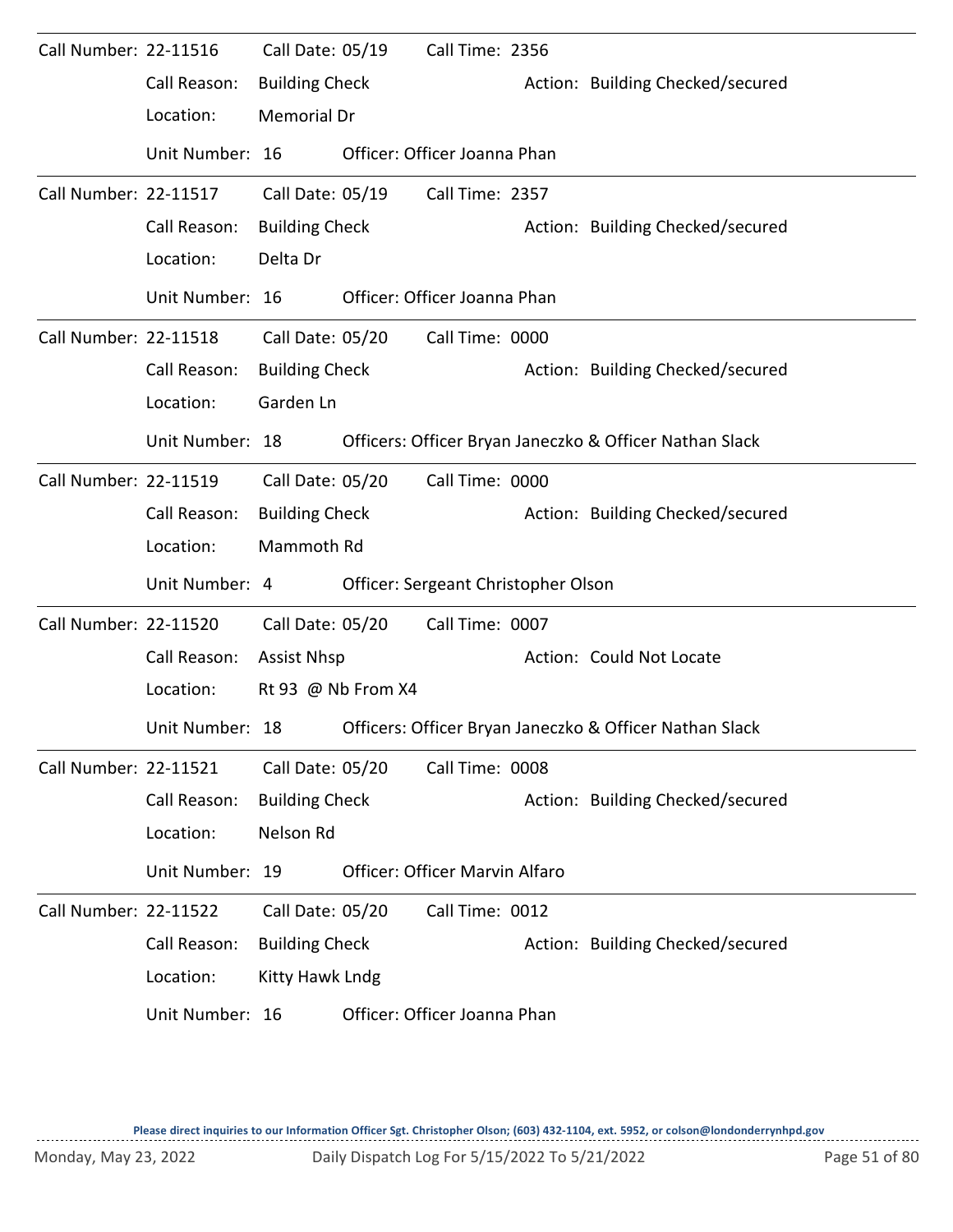| Call Number: 22-11523 |                 | Call Date: 05/20      | Call Time: 0018                     |                                                         |
|-----------------------|-----------------|-----------------------|-------------------------------------|---------------------------------------------------------|
|                       | Call Reason:    | <b>Building Check</b> |                                     | Action: Building Checked/secured                        |
|                       | Location:       | Mammoth Rd            |                                     |                                                         |
|                       | Unit Number: 4  |                       | Officer: Sergeant Christopher Olson |                                                         |
| Call Number: 22-11524 |                 | Call Date: 05/20      | Call Time: 0019                     |                                                         |
|                       | Call Reason:    | <b>Building Check</b> |                                     | Action: Building Checked/secured                        |
|                       | Location:       | Sanborn Rd            |                                     |                                                         |
|                       | Unit Number: 16 |                       | Officer: Officer Joanna Phan        |                                                         |
| Call Number: 22-11525 |                 | Call Date: 05/20      | Call Time: 0020                     |                                                         |
|                       | Call Reason:    | <b>Building Check</b> |                                     | Action: Building Checked/secured                        |
|                       | Location:       | Shasta Dr             |                                     |                                                         |
|                       | Unit Number: 4  |                       | Officer: Sergeant Christopher Olson |                                                         |
| Call Number: 22-11526 |                 | Call Date: 05/20      | Call Time: 0023                     |                                                         |
|                       | Call Reason:    | <b>Building Check</b> |                                     | Action: Building Checked/secured                        |
|                       | Location:       | Orchard View Dr       |                                     |                                                         |
|                       | Unit Number: 18 |                       |                                     | Officers: Officer Bryan Janeczko & Officer Nathan Slack |
| Call Number: 22-11527 |                 | Call Date: 05/20      | Call Time: 0028                     |                                                         |
|                       | Call Reason:    | <b>Building Check</b> |                                     | Action: Building Checked/secured                        |
|                       | Location:       | <b>Memorial Dr</b>    |                                     |                                                         |
|                       | Unit Number: 19 |                       | Officer: Officer Marvin Alfaro      |                                                         |
| Call Number: 22-11528 |                 | Call Date: 05/20      | Call Time: 0029                     |                                                         |
|                       | Call Reason:    | <b>Building Check</b> |                                     | Action: Building Checked/secured                        |
|                       | Location:       | Delta Dr              |                                     |                                                         |
|                       | Unit Number: 19 |                       | Officer: Officer Marvin Alfaro      |                                                         |
| Call Number: 22-11529 |                 | Call Date: 05/20      | Call Time: 0033                     |                                                         |
|                       | Call Reason:    | <b>Building Check</b> |                                     | Action: Building Checked/secured                        |
|                       | Location:       | Jack's Bridge Rd      |                                     |                                                         |
|                       | Unit Number: 16 |                       | Officer: Officer Joanna Phan        |                                                         |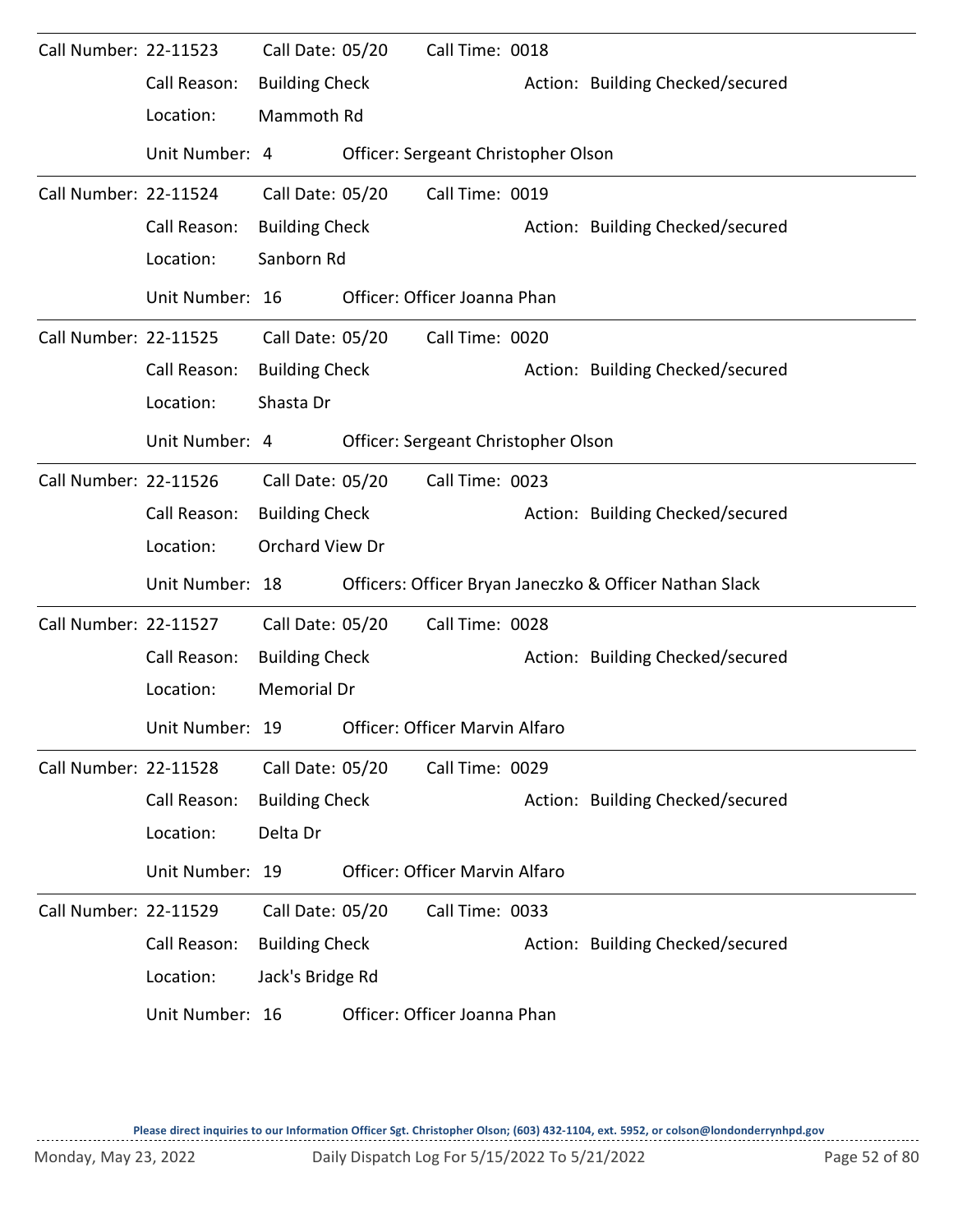| Call Number: 22-11530 |                 | Call Date: 05/20      | Call Time: 0037                |                                                         |
|-----------------------|-----------------|-----------------------|--------------------------------|---------------------------------------------------------|
|                       | Call Reason:    | <b>Building Check</b> |                                | Action: Building Checked/secured                        |
|                       | Location:       | Symmes Dr             |                                |                                                         |
|                       | Unit Number: 16 |                       | Officer: Officer Joanna Phan   |                                                         |
| Call Number: 22-11531 |                 | Call Date: 05/20      | Call Time: 0038                |                                                         |
|                       | Call Reason:    | <b>Building Check</b> |                                | Action: Building Checked/secured                        |
|                       | Location:       | Symmes Dr             |                                |                                                         |
|                       | Unit Number: 16 |                       | Officer: Officer Joanna Phan   |                                                         |
| Call Number: 22-11532 |                 | Call Date: 05/20      | Call Time: 0039                |                                                         |
|                       | Call Reason:    | <b>Building Check</b> |                                | Action: Building Checked/secured                        |
|                       | Location:       | Perkins Rd            |                                |                                                         |
|                       | Unit Number: 16 |                       | Officer: Officer Joanna Phan   |                                                         |
| Call Number: 22-11533 |                 | Call Date: 05/20      | Call Time: 0039                |                                                         |
|                       | Call Reason:    | <b>Building Check</b> |                                | Action: Building Checked/secured                        |
|                       | Location:       | High Range Rd         |                                |                                                         |
|                       | Unit Number: 19 |                       | Officer: Officer Marvin Alfaro |                                                         |
| Call Number: 22-11534 |                 | Call Date: 05/20      | Call Time: 0039                |                                                         |
|                       | Call Reason:    | <b>Building Check</b> |                                | Action: Building Checked/secured                        |
|                       | Location:       | Shasta Dr             |                                |                                                         |
|                       | Unit Number: 18 |                       |                                | Officers: Officer Bryan Janeczko & Officer Nathan Slack |
| Call Number: 22-11535 |                 | Call Date: 05/20      | Call Time: 0040                |                                                         |
|                       | Call Reason:    | <b>Building Check</b> |                                | Action: Building Checked/secured                        |
|                       | Location:       | Perkins Rd            |                                |                                                         |
|                       | Unit Number: 16 |                       | Officer: Officer Joanna Phan   |                                                         |
| Call Number: 22-11536 |                 | Call Date: 05/20      | Call Time: 0043                |                                                         |
|                       | Call Reason:    | <b>Building Check</b> |                                | Action: Building Checked/secured                        |
|                       | Location:       | Perkins Rd            |                                |                                                         |
|                       | Unit Number: 16 |                       | Officer: Officer Joanna Phan   |                                                         |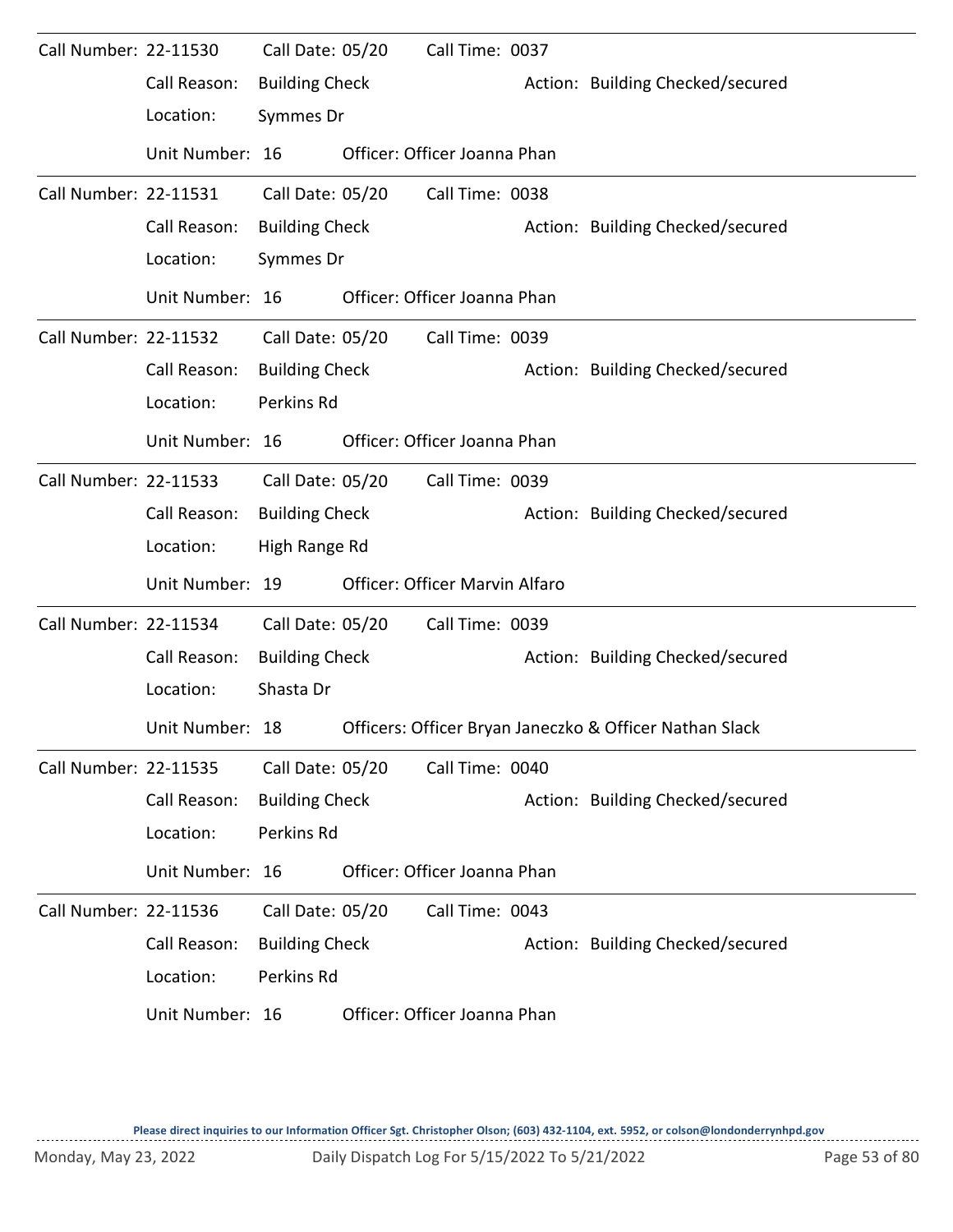| Call Number: 22-11537 |                 | Call Date: 05/20        | Call Time: 0048                |                                                         |
|-----------------------|-----------------|-------------------------|--------------------------------|---------------------------------------------------------|
|                       | Call Reason:    | <b>Building Check</b>   |                                | Action: Building Checked/secured                        |
|                       | Location:       | Rockingham Rd           |                                |                                                         |
|                       | Unit Number: 16 |                         | Officer: Officer Joanna Phan   |                                                         |
| Call Number: 22-11538 |                 | Call Date: 05/20        | Call Time: 0053                |                                                         |
|                       | Call Reason:    | Motor Vehicle Check     |                                | Action: Services Rendered                               |
|                       | Location:       | Nashua Rd               |                                |                                                         |
|                       | Unit Number: 18 |                         |                                | Officers: Officer Bryan Janeczko & Officer Nathan Slack |
|                       | Unit Number: 19 |                         | Officer: Officer Marvin Alfaro |                                                         |
| Call Number: 22-11539 |                 | Call Date: 05/20        | Call Time: 0053                |                                                         |
|                       | Call Reason:    | <b>Building Check</b>   |                                | Action: Building Checked/secured                        |
|                       | Location:       | Perkins Rd              |                                |                                                         |
|                       | Unit Number: 16 |                         | Officer: Officer Joanna Phan   |                                                         |
| Call Number: 22-11540 |                 | Call Date: 05/20        | Call Time: 0059                |                                                         |
|                       | Call Reason:    | <b>Building Check</b>   |                                | Action: Building Checked/secured                        |
|                       | Location:       | Hampton Dr              |                                |                                                         |
|                       | Unit Number: 18 |                         |                                | Officers: Officer Bryan Janeczko & Officer Nathan Slack |
| Call Number: 22-11542 |                 | Call Date: 05/20        | Call Time: 0106                |                                                         |
|                       | Call Reason:    | <b>Pedestrian Check</b> |                                | Action: Services Rendered                               |
|                       | Location:       | <b>Action Blvd</b>      |                                |                                                         |
|                       | Unit Number: 18 |                         |                                | Officers: Officer Bryan Janeczko & Officer Nathan Slack |
| Call Number: 22-11543 |                 | Call Date: 05/20        | Call Time: 0111                |                                                         |
|                       | Call Reason:    | <b>Building Check</b>   |                                | Action: Building Checked/secured                        |
|                       | Location:       | Grenier Field Rd        |                                |                                                         |
|                       | Unit Number: 16 |                         | Officer: Officer Joanna Phan   |                                                         |
| Call Number: 22-11544 |                 | Call Date: 05/20        | Call Time: 0115                |                                                         |
|                       | Call Reason:    | <b>Building Check</b>   |                                | Action: Building Checked/secured                        |
|                       | Location:       | Nashua Rd               |                                |                                                         |
|                       | Unit Number: 18 |                         |                                | Officers: Officer Bryan Janeczko & Officer Nathan Slack |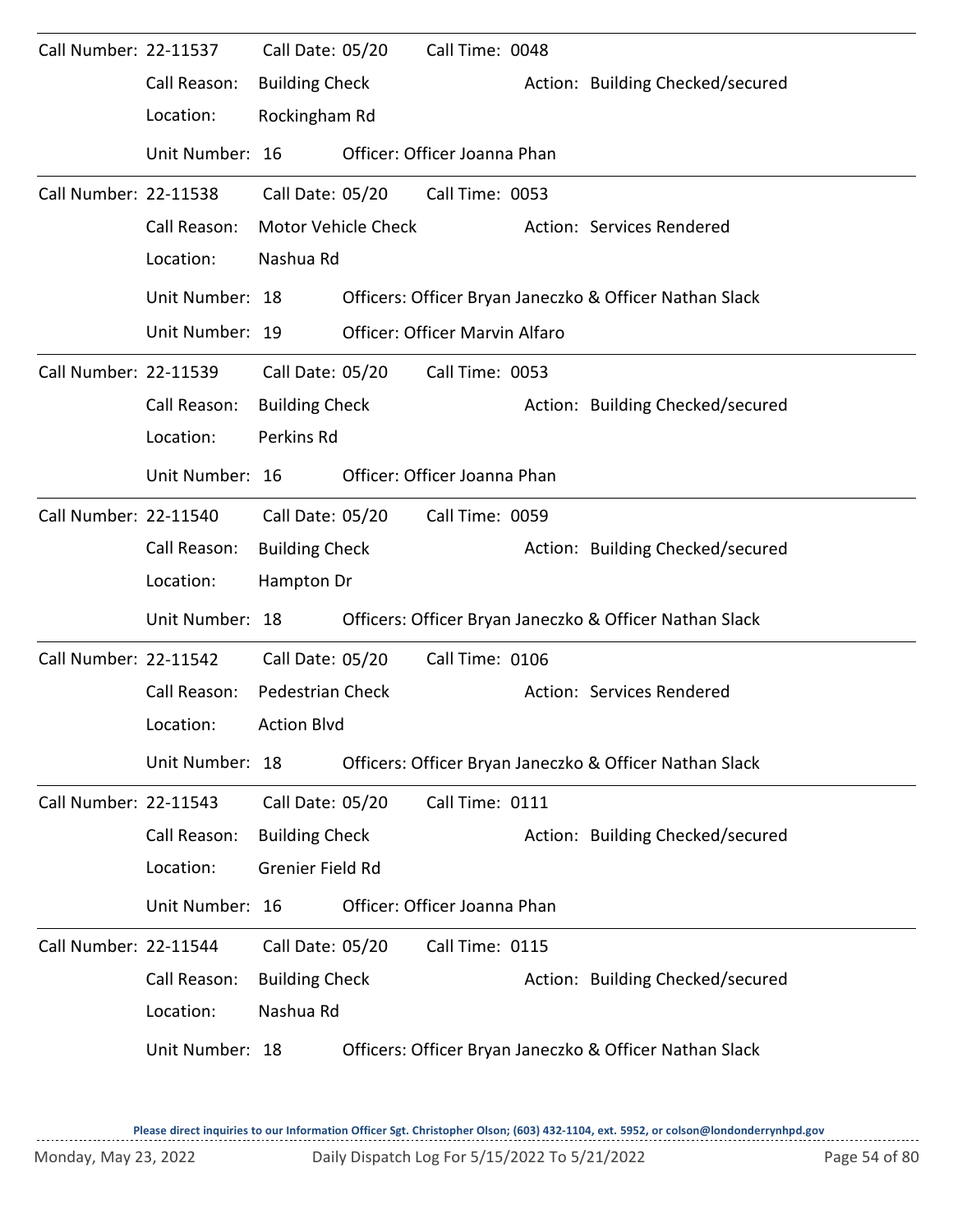| Call Number: 22-11545 |                 | Call Date: 05/20        |                     | Call Time: 0120                       |                                                         |
|-----------------------|-----------------|-------------------------|---------------------|---------------------------------------|---------------------------------------------------------|
|                       | Call Reason:    | <b>Building Check</b>   |                     |                                       | Action: Building Checked/secured                        |
|                       | Location:       | Garden Ln               |                     |                                       |                                                         |
|                       | Unit Number: 19 |                         |                     | <b>Officer: Officer Marvin Alfaro</b> |                                                         |
| Call Number: 22-11546 |                 | Call Date: 05/20        |                     | Call Time: 0123                       |                                                         |
|                       | Call Reason:    |                         | Motor Vehicle Check |                                       | Action: Services Rendered                               |
|                       | Location:       |                         |                     | Mammoth Rd @ Saint Jude's Church      |                                                         |
|                       | Unit Number: 16 |                         |                     | Officer: Officer Joanna Phan          |                                                         |
| Call Number: 22-11547 |                 |                         | Call Date: 05/20    | Call Time: 0130                       |                                                         |
|                       | Call Reason:    | <b>Building Check</b>   |                     |                                       | Action: Building Checked/secured                        |
|                       | Location:       | Mammoth Rd              |                     |                                       |                                                         |
|                       | Unit Number: 16 |                         |                     | Officer: Officer Joanna Phan          |                                                         |
| Call Number: 22-11548 |                 | Call Date: 05/20        |                     | Call Time: 0136                       |                                                         |
|                       | Call Reason:    | <b>Building Check</b>   |                     |                                       | Action: Building Checked/secured                        |
|                       | Location:       | <b>Action Blvd</b>      |                     |                                       |                                                         |
|                       | Unit Number: 18 |                         |                     |                                       | Officers: Officer Bryan Janeczko & Officer Nathan Slack |
| Call Number: 22-11549 |                 | Call Date: 05/20        |                     | Call Time: 0136                       |                                                         |
|                       | Call Reason:    | <b>Building Check</b>   |                     |                                       | Action: Building Checked/secured                        |
|                       | Location:       | Litchfield Rd           |                     |                                       |                                                         |
|                       | Unit Number: 16 |                         |                     | Officer: Officer Joanna Phan          |                                                         |
| Call Number: 22-11550 |                 | Call Date: 05/20        |                     | Call Time: 0139                       |                                                         |
|                       | Call Reason:    | <b>Building Check</b>   |                     |                                       | Action: Building Checked/secured                        |
|                       | Location:       | <b>Aviation Park Dr</b> |                     |                                       |                                                         |
|                       | Unit Number: 16 |                         |                     | Officer: Officer Joanna Phan          |                                                         |
| Call Number: 22-11551 |                 | Call Date: 05/20        |                     | Call Time: 0142                       |                                                         |
|                       | Call Reason:    |                         | Motor Vehicle Check |                                       | Action: Warning Issued                                  |
|                       | Location:       | Planeview Dr            |                     |                                       |                                                         |
|                       | Unit Number: 16 |                         |                     | Officer: Officer Joanna Phan          |                                                         |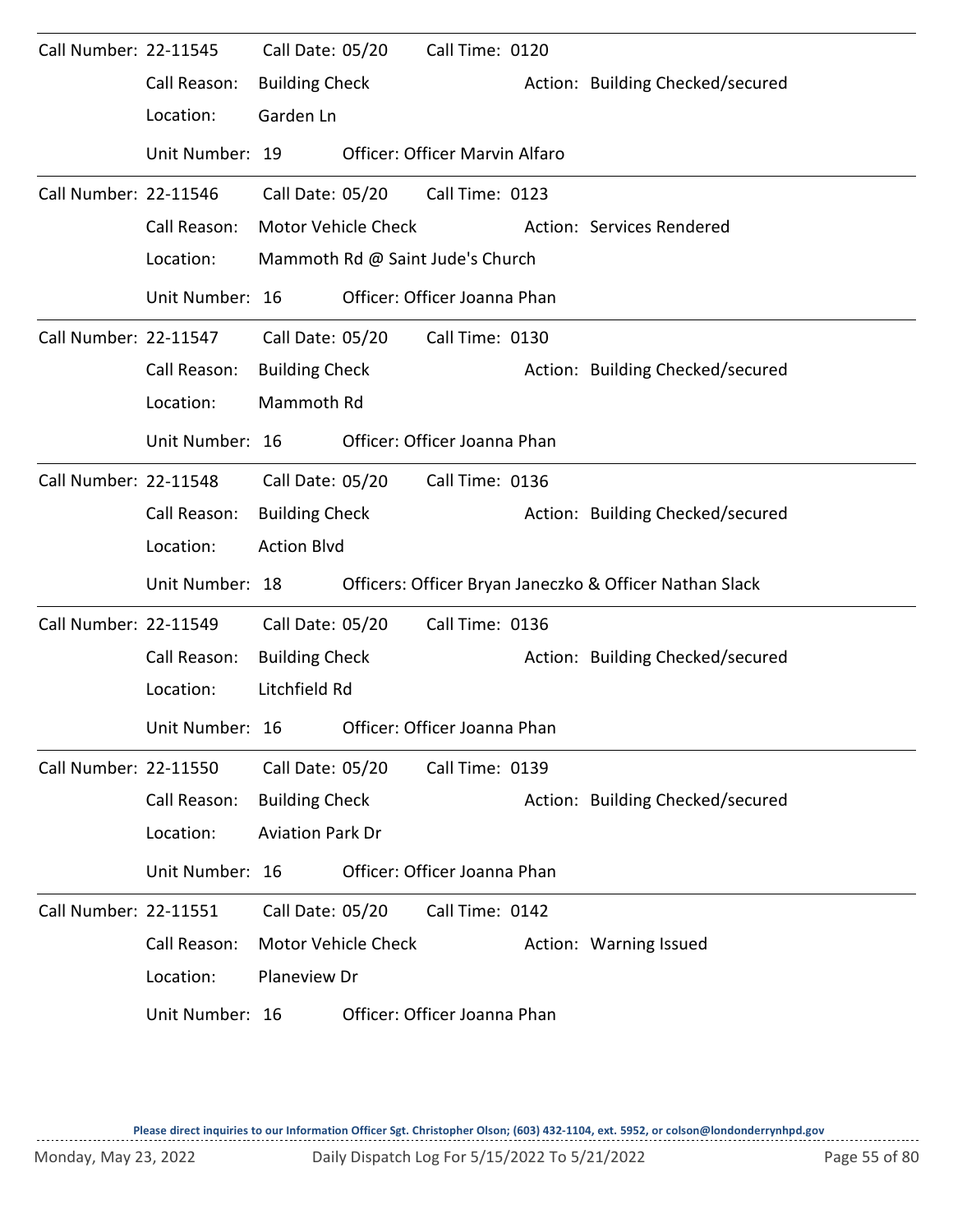| Call Number: 22-11552 |                 | Call Date: 05/20      | Call Time: 0144                         |                                                         |
|-----------------------|-----------------|-----------------------|-----------------------------------------|---------------------------------------------------------|
|                       | Call Reason:    | <b>Building Check</b> |                                         | Action: Building Checked/secured                        |
|                       | Location:       | Perkins Rd            |                                         |                                                         |
|                       | Unit Number: 19 |                       | Officer: Officer Marvin Alfaro          |                                                         |
| Call Number: 22-11553 |                 | Call Date: 05/20      | Call Time: 0157                         |                                                         |
|                       | Call Reason:    | <b>Building Check</b> |                                         | Action: Building Checked/secured                        |
|                       | Location:       | Nashua Rd             |                                         |                                                         |
|                       | Unit Number: 18 |                       |                                         | Officers: Officer Bryan Janeczko & Officer Nathan Slack |
| Call Number: 22-11554 |                 | Call Date: 05/20      | Call Time: 0158                         |                                                         |
|                       | Call Reason:    | <b>Building Check</b> |                                         | Action: Building Checked/secured                        |
|                       | Location:       | Verani Wy             |                                         |                                                         |
|                       | Unit Number: 19 |                       | Officer: Officer Marvin Alfaro          |                                                         |
| Call Number: 22-11555 |                 | Call Date: 05/20      | Call Time: 0201                         |                                                         |
|                       | Call Reason:    | <b>Building Check</b> |                                         | Action: Building Checked/secured                        |
|                       | Location:       | Rockingham Rd         |                                         |                                                         |
|                       | Unit Number: 19 |                       | Officer: Officer Marvin Alfaro          |                                                         |
| Call Number: 22-11557 |                 | Call Date: 05/20      | Call Time: 0405                         |                                                         |
|                       | Call Reason:    | <b>Building Check</b> |                                         | Action: Building Checked/secured                        |
|                       | Location:       | Nelson Rd             |                                         |                                                         |
|                       | Unit Number: 19 |                       | Officer: Officer Marvin Alfaro          |                                                         |
| Call Number: 22-11567 |                 | Call Date: 05/20      | Call Time: 0755                         |                                                         |
|                       | Call Reason:    | <b>Building Check</b> |                                         | Action: Services Rendered                               |
|                       | Location:       | Shasta Dr             |                                         |                                                         |
|                       | Unit Number: 13 |                       | Officer: Officer Timon Aikawa           |                                                         |
| Call Number: 22-11570 |                 | Call Date: 05/20      | Call Time: 0817                         |                                                         |
|                       | Call Reason:    | Serve Warrant         |                                         | Action: Services Rendered                               |
|                       | Location:       | @ Elliot Hospital     |                                         |                                                         |
|                       | Unit Number: 17 |                       | <b>Officer: Officer Kenneth Morales</b> |                                                         |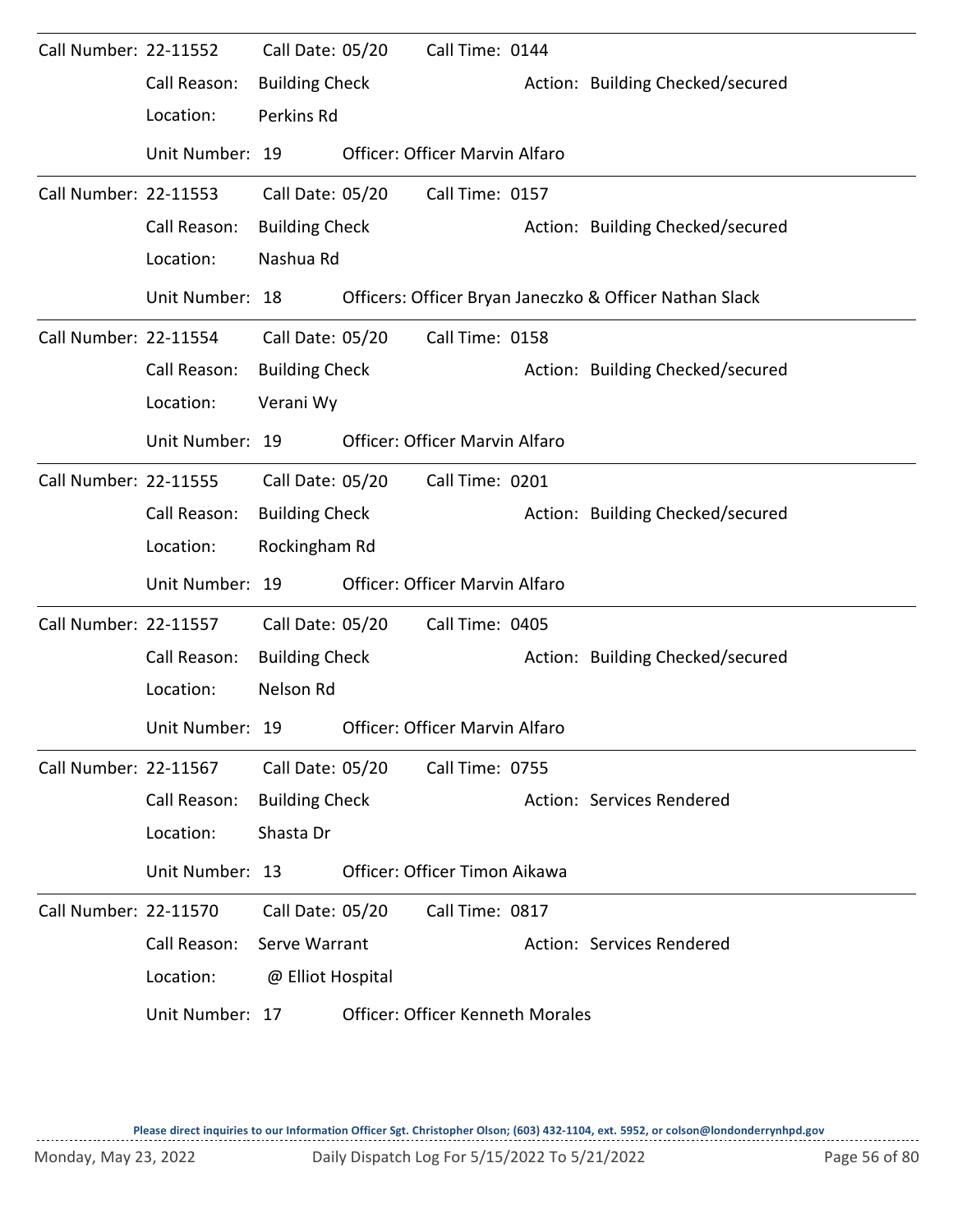| Call Number: 22-11571        |                 | Call Date: 05/20          |                             | Call Time: 0839                               |                           |
|------------------------------|-----------------|---------------------------|-----------------------------|-----------------------------------------------|---------------------------|
|                              | Call Reason:    |                           | Serve Summons/subpoena      |                                               | Action: Not Served        |
|                              | Location:       | South Rd                  |                             |                                               |                           |
|                              | Unit Number: 21 |                           |                             | Officer: Officer Sydney Delforte              |                           |
| <b>Call Number: 22-11572</b> |                 | Call Date: 05/20          |                             | Call Time: 0845                               |                           |
|                              | Call Reason:    | <b>Shooting Complaint</b> |                             |                                               | Action: Unfounded         |
|                              | Location:       | High Range Rd             |                             |                                               |                           |
|                              | Unit Number: 13 |                           |                             | Officer: Officer Timon Aikawa                 |                           |
|                              | Unit Number: 21 |                           |                             | Officer: Officer Sydney Delforte              |                           |
| Call Number: 22-11573        |                 | Call Date: 05/20          |                             | Call Time: 0916                               |                           |
|                              | Call Reason:    |                           | Animal Control - Found Dog  |                                               | Action: Services Rendered |
|                              | Location:       |                           | High Range Rd @ Power Lines |                                               |                           |
|                              | Unit Number: 13 |                           |                             | Officer: Officer Timon Aikawa                 |                           |
| Call Number: 22-11574        |                 | Call Date: 05/20          |                             | Call Time: 1000                               |                           |
|                              | Call Reason:    |                           | School Check/walk-thru      |                                               | Action: Services Rendered |
|                              | Location:       |                           |                             | Kitty Hawk Lndg @ Londonderry School District |                           |
|                              | Unit Number: 24 |                           |                             | Officer: Officer Sean Benoit                  |                           |
| Call Number: 22-11575        |                 | Call Date: 05/20          |                             | Call Time: 1008                               |                           |
|                              | Call Reason:    | <b>Building Check</b>     |                             |                                               | Action: Services Rendered |
|                              | Location:       | Nashua Rd                 |                             |                                               |                           |
|                              | Unit Number: 21 |                           |                             | Officer: Officer Sydney Delforte              |                           |
| <b>Call Number: 22-11576</b> |                 | Call Date: 05/20          |                             | Call Time: 1019                               |                           |
|                              | Call Reason:    |                           | Serve Restraining Order     |                                               | Action: Not Served        |
|                              | Location:       | Pettengill Rd @ Ups       |                             |                                               |                           |
|                              |                 |                           |                             |                                               |                           |
|                              | Unit Number: 13 |                           |                             | Officer: Officer Timon Aikawa                 |                           |
|                              | Unit Number: 17 |                           |                             | <b>Officer: Officer Kenneth Morales</b>       |                           |
| Call Number: 22-11577        |                 | Call Date: 05/20          |                             | Call Time: 1046                               |                           |
|                              | Call Reason:    | <b>Traffic Control</b>    |                             |                                               | Action: Services Rendered |
|                              | Location:       | Colonial Dr               |                             |                                               |                           |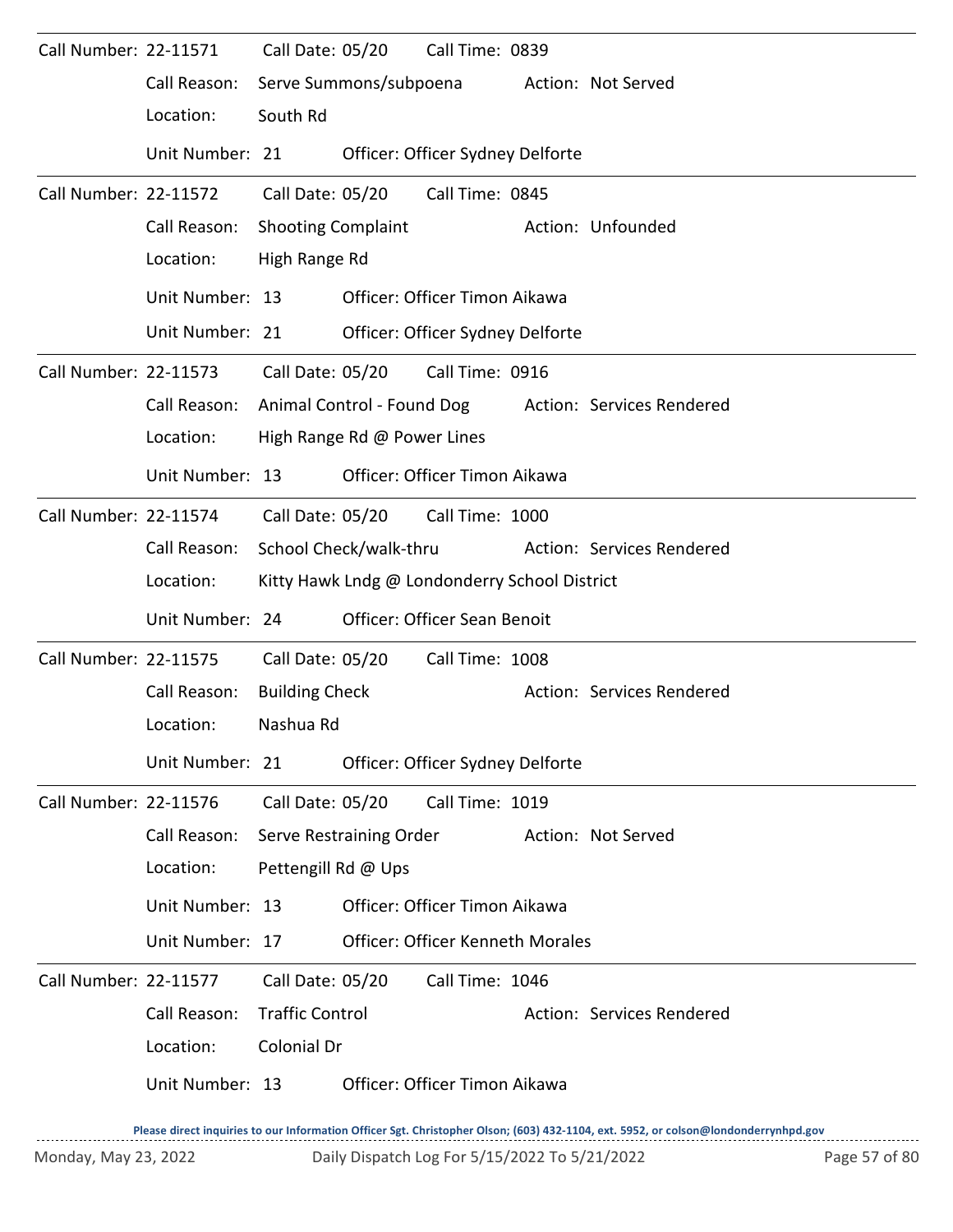| Call Number: 22-11578 |                 | Call Date: 05/20         |                        | Call Time: 1047                         |                           |
|-----------------------|-----------------|--------------------------|------------------------|-----------------------------------------|---------------------------|
|                       | Call Reason:    | <b>Building Check</b>    |                        |                                         | Action: Services Rendered |
|                       | Location:       | Kitty Hawk Lndg          |                        |                                         |                           |
|                       | Unit Number: 21 |                          |                        | Officer: Officer Sydney Delforte        |                           |
| Call Number: 22-11579 |                 | Call Date: 05/20         |                        | Call Time: 1048                         |                           |
|                       | Call Reason:    | <b>Building Check</b>    |                        |                                         | Action: Services Rendered |
|                       | Location:       | Kitty Hawk Lndg          |                        |                                         |                           |
|                       | Unit Number: 17 |                          |                        | <b>Officer: Officer Kenneth Morales</b> |                           |
| Call Number: 22-11580 |                 | Call Date: 05/20         |                        | Call Time: 1055                         |                           |
|                       | Call Reason:    |                          | School Check/walk-thru |                                         | Action: Services Rendered |
|                       | Location:       |                          |                        | Sanborn Rd @ Londonderry North School   |                           |
|                       | Unit Number: 17 |                          |                        | <b>Officer: Officer Kenneth Morales</b> |                           |
|                       | Unit Number: 21 |                          |                        | Officer: Officer Sydney Delforte        |                           |
| Call Number: 22-11581 |                 | Call Date: 05/20         |                        | Call Time: 1115                         |                           |
|                       | Call Reason:    | Vin Verification         |                        |                                         | Action: Services Rendered |
|                       | Location:       | Larch Ln                 |                        |                                         |                           |
|                       | Unit Number: 21 |                          |                        | Officer: Officer Sydney Delforte        |                           |
| Call Number: 22-11582 |                 | Call Date: 05/20         |                        | Call Time: 1123                         |                           |
|                       | Call Reason:    | Follow-up                |                        |                                         | Action: Services Rendered |
|                       | Location:       |                          |                        | Nashua Rd @ 7-eleven Food Mart          |                           |
|                       | Unit Number: 13 |                          |                        | Officer: Officer Timon Aikawa           |                           |
| Call Number: 22-11583 |                 | Call Date: 05/20         |                        | Call Time: 1124                         |                           |
|                       | Call Reason:    |                          | School Check/walk-thru |                                         | Action: Services Rendered |
|                       | Location:       |                          |                        | Mammoth Rd @ Londonderry Middle School  |                           |
|                       | Unit Number: 17 |                          |                        | <b>Officer: Officer Kenneth Morales</b> |                           |
| Call Number: 22-11584 |                 | Call Date: 05/20         |                        | Call Time: 1201                         |                           |
|                       | Call Reason:    | <b>Community Contact</b> |                        |                                         | Action: Services Rendered |
|                       | Location:       |                          |                        | Nashua Rd @ Great American Subs         |                           |
|                       | Unit Number: 17 |                          |                        | <b>Officer: Officer Kenneth Morales</b> |                           |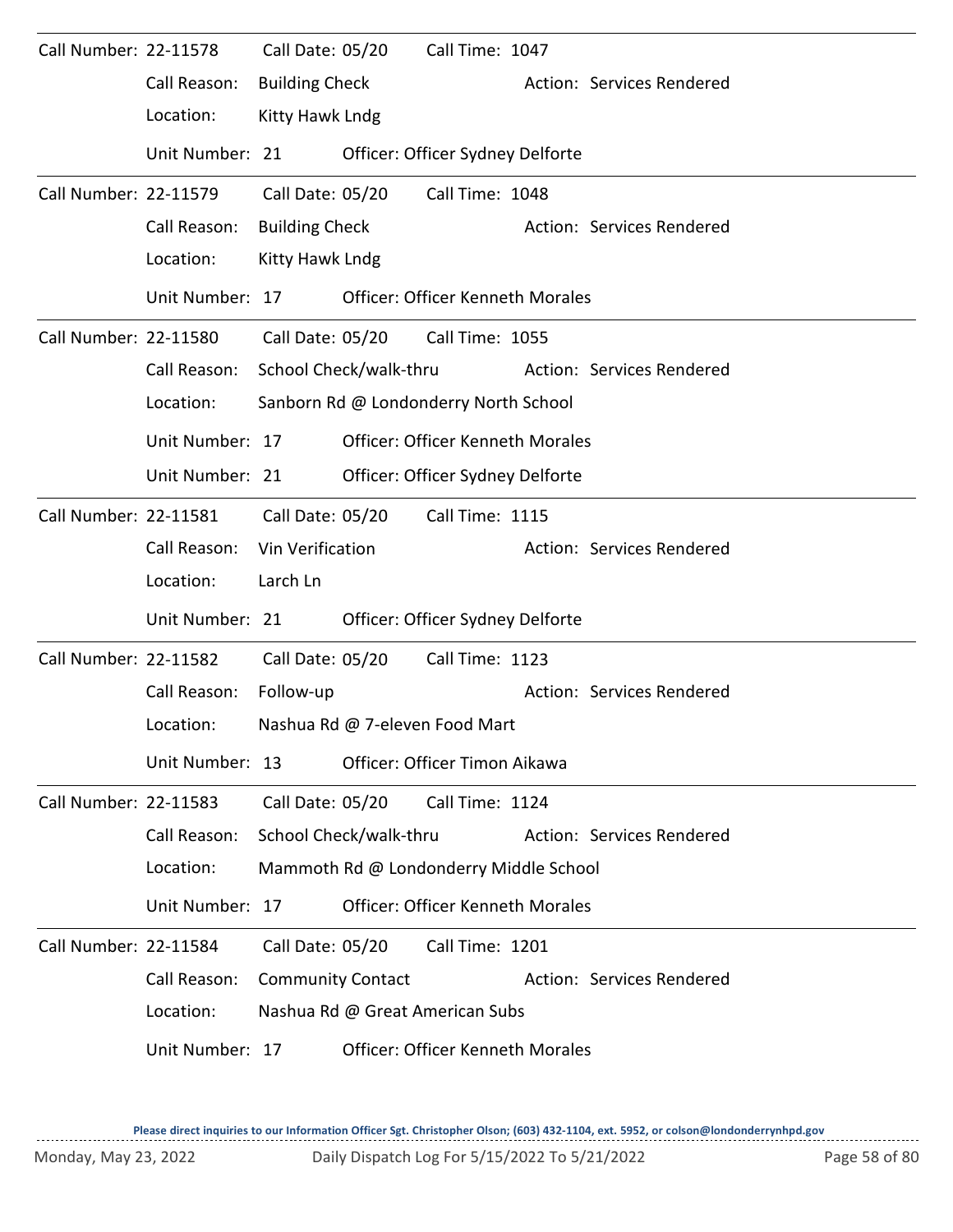| Call Number: 22-11585 |                                     |                         | Call Date: 05/20         | Call Time: 1206                         |                |                                                      |
|-----------------------|-------------------------------------|-------------------------|--------------------------|-----------------------------------------|----------------|------------------------------------------------------|
|                       | Call Reason:                        |                         | <b>Community Contact</b> |                                         |                | Action: Services Rendered                            |
|                       | Location:                           |                         |                          | Nashua Rd @ O'shea's Caife & Tae        |                |                                                      |
|                       | Unit Number: 21                     |                         |                          | Officer: Officer Sydney Delforte        |                |                                                      |
| Call Number: 22-11586 |                                     | Call Date: 05/20        |                          | Call Time: 1213                         |                |                                                      |
|                       | Call Reason:                        |                         |                          |                                         |                | Animal Control - Found Dog Action: Services Rendered |
|                       | Location:                           | West Rd                 |                          |                                         |                |                                                      |
|                       | Unit Number: 13                     |                         |                          | Officer: Officer Timon Aikawa           |                |                                                      |
| Call Number: 22-11587 |                                     |                         |                          | Call Date: 05/20 Call Time: 1221        |                |                                                      |
|                       | Call Reason:                        | Serve Restraining Order |                          |                                         | Action: Served |                                                      |
|                       | Location:                           | Pettengill Rd @ Ups     |                          |                                         |                |                                                      |
|                       | Unit Number: 17                     |                         |                          | <b>Officer: Officer Kenneth Morales</b> |                |                                                      |
| Call Number: 22-11588 |                                     |                         | Call Date: 05/20         | Call Time: 1231                         |                |                                                      |
|                       | Call Reason:                        |                         |                          |                                         |                | Animal Control - Found Dog Action: Could Not Locate  |
|                       | Location:                           | Mohawk Dr               |                          |                                         |                |                                                      |
|                       | Unit Number: 21                     |                         |                          | Officer: Officer Sydney Delforte        |                |                                                      |
| Call Number: 22-11589 |                                     | Call Date: 05/20        |                          | Call Time: 1308                         |                |                                                      |
|                       | Call Reason:                        | School Check/walk-thru  |                          |                                         |                | <b>Action: Services Rendered</b>                     |
|                       | Location:                           |                         |                          | Pillsbury Rd @ Moose Hill School        |                |                                                      |
|                       | Unit Number: 17                     |                         |                          | Officer: Officer Kenneth Morales        |                |                                                      |
| Call Number: 22-11590 |                                     | Call Date: 05/20        |                          | Call Time: 1310                         |                |                                                      |
|                       | Call Reason:                        |                         | School Check/walk-thru   |                                         |                | Action: Services Rendered                            |
|                       | Location:                           |                         |                          | Mammoth Rd @ Londonderry High School    |                |                                                      |
|                       | Unit Number: 21                     |                         |                          | Officer: Officer Sydney Delforte        |                |                                                      |
| Call Number: 22-11591 |                                     | Call Date: 05/20        |                          | Call Time: 1323                         |                |                                                      |
|                       | Call Reason:                        | Sex Offenses            |                          |                                         |                | Action: Services Rendered                            |
|                       | Location:                           | <b>Brewster Rd</b>      |                          |                                         |                |                                                      |
|                       | Unit Number: 24                     |                         |                          | Officer: Officer Sean Benoit            |                |                                                      |
|                       | Refer to Incident Number: 22-741-OF |                         |                          |                                         |                |                                                      |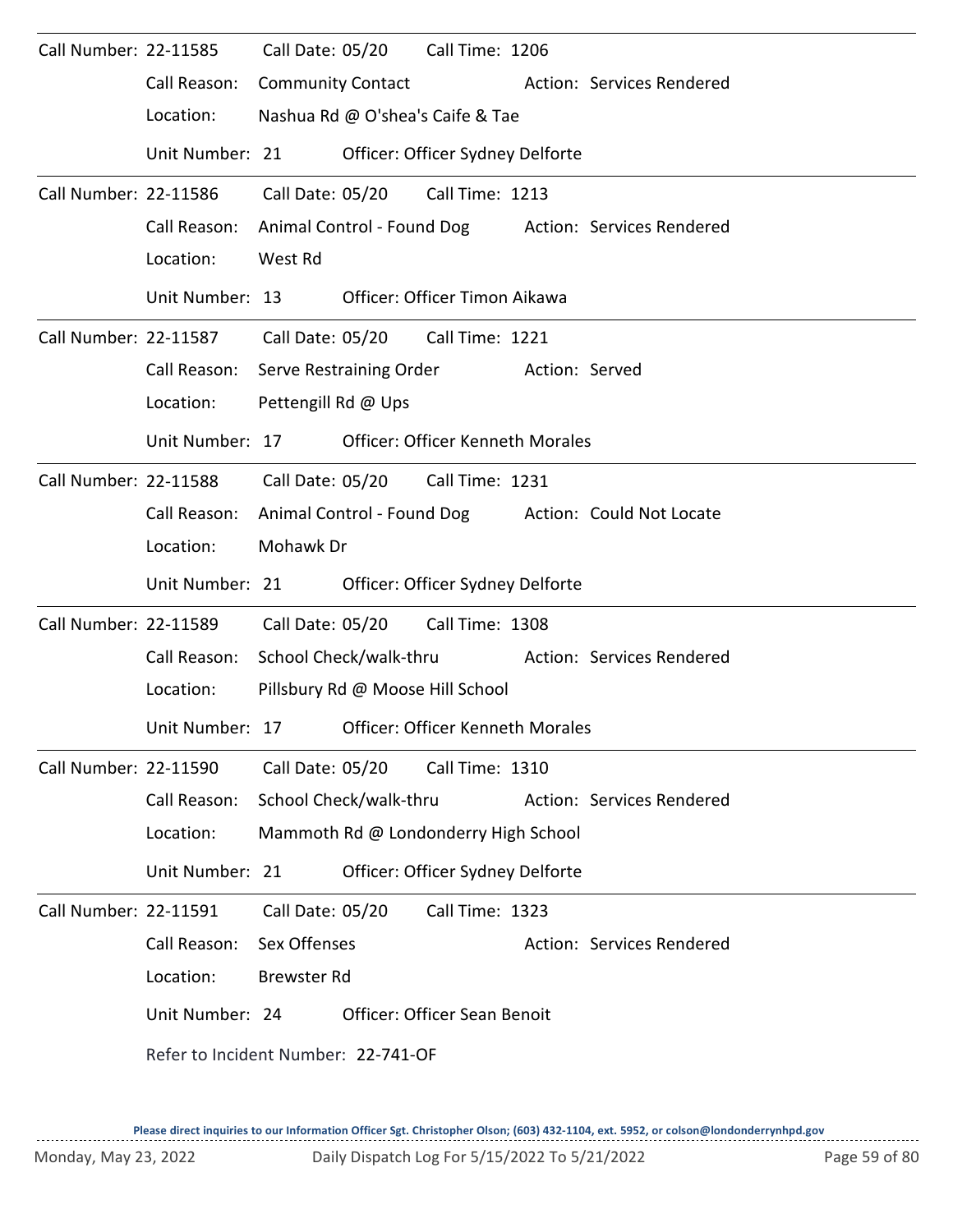| Call Number: 22-11592 | Call Reason:<br>Location:           | Call Date: 05/20<br><b>Building Check</b><br>Mammoth Rd |                        | Call Time: 1329                        | Action: Services Rendered |  |
|-----------------------|-------------------------------------|---------------------------------------------------------|------------------------|----------------------------------------|---------------------------|--|
|                       | Unit Number: 21                     |                                                         |                        | Officer: Officer Sydney Delforte       |                           |  |
| Call Number: 22-11594 |                                     | Call Date: 05/20                                        |                        | Call Time: 1331                        |                           |  |
|                       | Call Reason:                        | School Check/walk-thru                                  |                        |                                        | Action: Services Rendered |  |
|                       | Location:                           |                                                         |                        | Mammoth Rd @ Matthew Thornton School   |                           |  |
|                       | Unit Number: 21                     |                                                         |                        | Officer: Officer Sydney Delforte       |                           |  |
| Call Number: 22-11596 |                                     | Call Date: 05/20                                        |                        | Call Time: 1420                        |                           |  |
|                       | Call Reason:                        |                                                         | Motor Vehicle Accident |                                        | Action: Services Rendered |  |
|                       | Location:                           |                                                         |                        | Mammoth Rd @ Londonderry Middle School |                           |  |
|                       | Unit Number: 24                     |                                                         |                        | Officer: Officer Sean Benoit           |                           |  |
| Call Number: 22-11597 |                                     | Call Date: 05/20                                        |                        | Call Time: 1430                        |                           |  |
|                       | Call Reason:                        | Scam Phone/internet                                     |                        |                                        | Action: Services Rendered |  |
|                       | Location:                           | Chase Rd                                                |                        |                                        |                           |  |
|                       | Unit Number: 21                     |                                                         |                        | Officer: Officer Sarah Sabella         |                           |  |
|                       | Refer to Incident Number: 22-742-OF |                                                         |                        |                                        |                           |  |
| Call Number: 22-11601 |                                     | Call Date: 05/20                                        |                        | Call Time: 1508                        |                           |  |
|                       | Call Reason:                        | Follow-up                                               |                        |                                        |                           |  |
|                       |                                     |                                                         |                        |                                        | Action: Services Rendered |  |
|                       | Location:                           | Chase Rd                                                |                        |                                        |                           |  |
|                       | Unit Number: 21                     |                                                         |                        | Officer: Officer Sarah Sabella         |                           |  |
| Call Number: 22-11603 |                                     | Call Date: 05/20                                        |                        | Call Time: 1522                        |                           |  |
|                       | Call Reason:                        | Follow-up                                               |                        |                                        | Action: Services Rendered |  |
|                       | Location:                           | Chase Rd                                                |                        |                                        |                           |  |
|                       | Unit Number: 21                     |                                                         |                        | Officer: Officer Sarah Sabella         |                           |  |
| Call Number: 22-11604 |                                     | Call Date: 05/20                                        |                        | Call Time: 1530                        |                           |  |
|                       | Call Reason:                        | Follow-up                                               |                        |                                        | Action: Services Rendered |  |
|                       | Location:                           | Chase Rd                                                |                        |                                        |                           |  |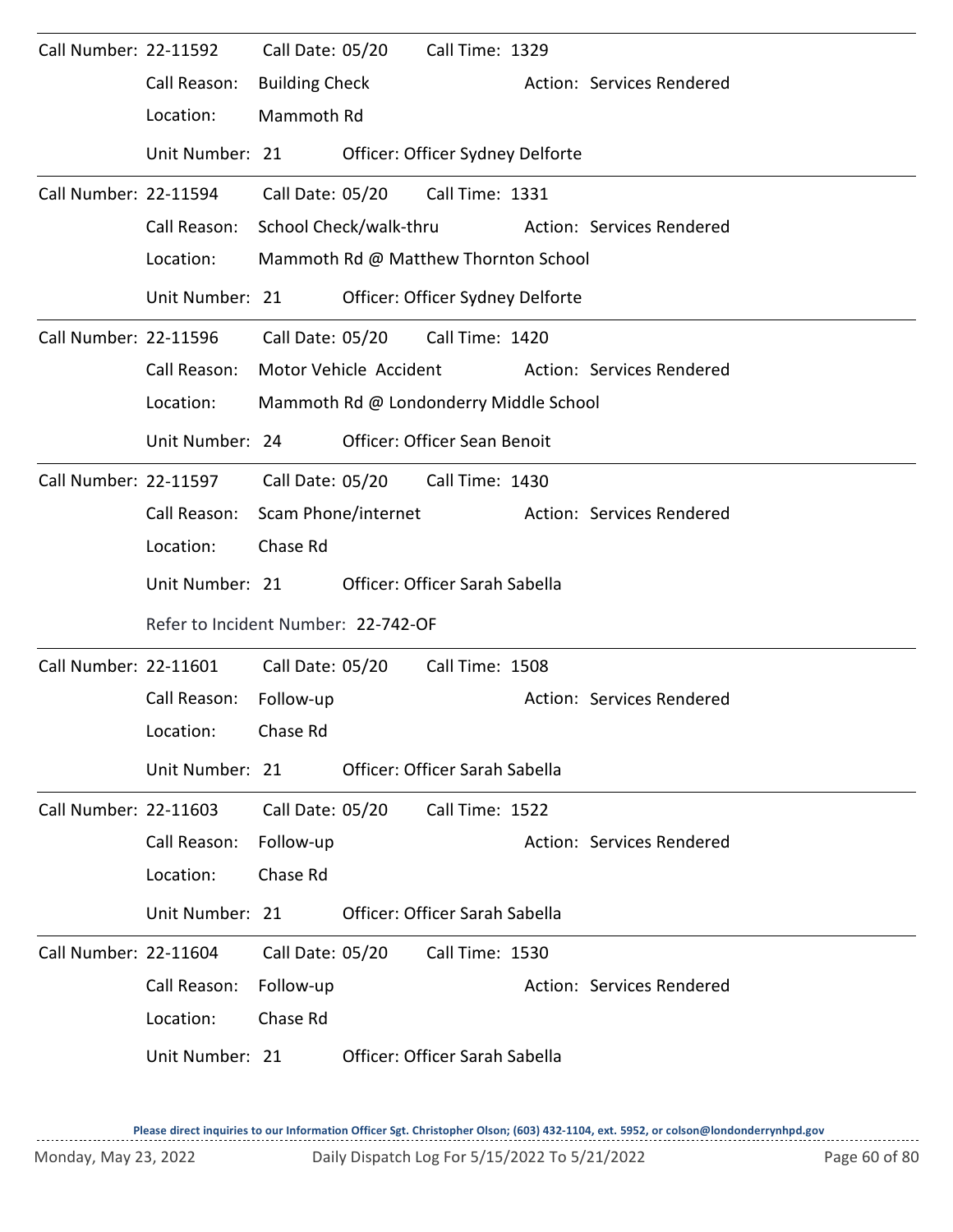| Call Number: 22-11606 | Call Reason:<br>Location:                                          | Call Date: 05/20<br>Vin Verification<br>Alan Cir           |                              | Call Time: 1533                                                                                                              | Action: Services Rendered                                                                |
|-----------------------|--------------------------------------------------------------------|------------------------------------------------------------|------------------------------|------------------------------------------------------------------------------------------------------------------------------|------------------------------------------------------------------------------------------|
|                       | Unit Number: 17                                                    |                                                            |                              |                                                                                                                              | Officers: Officer Brandon Gauthier & Officer Cameron Verrie                              |
| Call Number: 22-11607 | Call Reason:<br>Location:<br>Unit Number: 17                       | Call Date: 05/20<br>Follow-up<br>Horseshoe Ln              |                              | Call Time: 1534                                                                                                              | Action: Services Rendered<br>Officers: Officer Brandon Gauthier & Officer Cameron Verrie |
| Call Number: 22-11608 | Call Reason:<br>Location:<br>Unit Number: 18<br>Unit Number: AP104 | <b>Pedestrian Check</b>                                    | Call Date: 05/20             | Call Time: 1537<br>Raymond Wieczorek Dr @ Commerce Ave<br>Officer: Officer Tyler Macdonald<br>Officer: Officer Marvin Alfaro | Action: Investigated                                                                     |
| Call Number: 22-11610 | Call Reason:<br>Location:<br>Unit Number: 18                       | Call Date: 05/20<br>Disabled Mv                            | Rockingham Rd @ Sanborn Rd   | Call Time: 1558<br>Officer: Officer Tyler Macdonald                                                                          | Action: Investigated                                                                     |
| Call Number: 22-11614 | Call Reason:<br>Location:<br>Unit Number: 19<br>Unit Number: 21    | Call Date: 05/20<br>Constitution Dr                        | Assist Londonderry Fire Dept | Call Time: 1627<br><b>Officer: Detective Narciso Garcia</b><br>Officer: Officer Sarah Sabella                                | Action: Services Rendered                                                                |
| Call Number: 22-11615 | Call Reason:<br>Location:                                          | Call Date: 05/20<br>Nashua Rd @ Rt 93                      | Motor Vehicle Complaint      | Call Time: 1629                                                                                                              | Action: Services Rendered                                                                |
| Call Number: 22-11616 | Call Reason:<br>Location:<br>Unit Number: 18                       | Call Date: 05/20<br><b>Building Check</b><br>Rockingham Rd |                              | Call Time: 1636<br>Officer: Officer Tyler Macdonald                                                                          | Action: Building Checked/secured                                                         |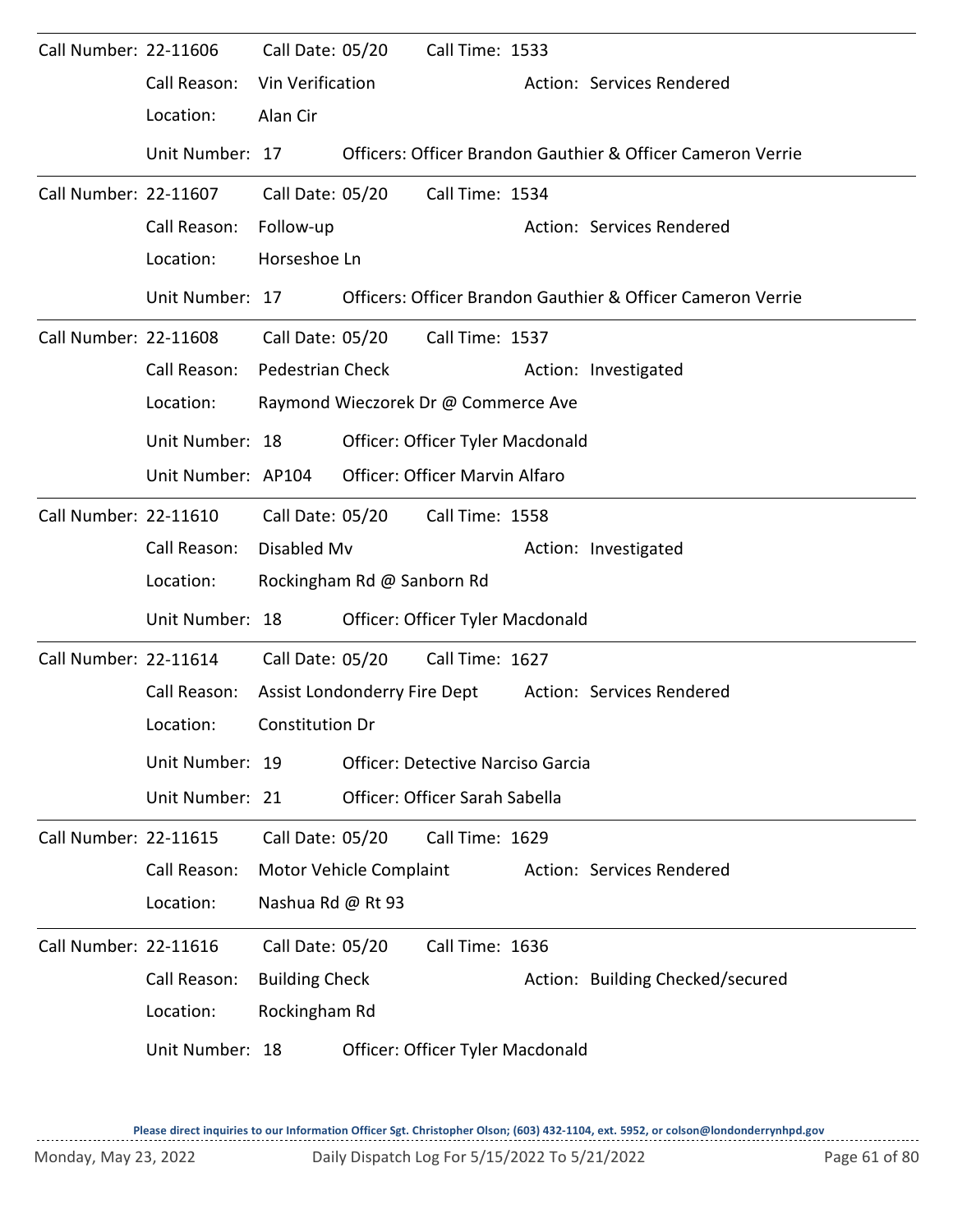| Call Number: 22-11618 |                    | Call Date: 05/20           |                           | Call Time: 1642                  |                                                             |
|-----------------------|--------------------|----------------------------|---------------------------|----------------------------------|-------------------------------------------------------------|
|                       | Call Reason:       |                            | Motor Vehicle Accident    |                                  | Action: Services Rendered                                   |
|                       | Location:          |                            | Nashua Rd @ St Charles St |                                  |                                                             |
|                       | Unit Number: 21    |                            |                           | Officer: Officer Sarah Sabella   |                                                             |
| Call Number: 22-11619 |                    | Call Date: 05/20           |                           | Call Time: 1649                  |                                                             |
|                       | Call Reason:       | <b>Building Check</b>      |                           |                                  | Action: Building Checked/secured                            |
|                       | Location:          | Perkins Rd                 |                           |                                  |                                                             |
|                       | Unit Number: 18    |                            |                           | Officer: Officer Tyler Macdonald |                                                             |
| Call Number: 22-11620 |                    | Call Date: 05/20           |                           | Call Time: 1650                  |                                                             |
|                       | Call Reason:       | <b>Building Check</b>      |                           |                                  | Action: Building Checked/secured                            |
|                       | Location:          | Shasta Dr                  |                           |                                  |                                                             |
|                       | Unit Number: 17    |                            |                           |                                  | Officers: Officer Brandon Gauthier & Officer Cameron Verrie |
| Call Number: 22-11622 |                    |                            | Call Date: 05/20          | Call Time: 1659                  |                                                             |
|                       | Call Reason:       |                            | Motor Vehicle Check       |                                  | Action: Services Rendered                                   |
|                       | Location:          | Planeview Dr               |                           |                                  |                                                             |
|                       | Unit Number: 18    |                            |                           | Officer: Officer Tyler Macdonald |                                                             |
| Call Number: 22-11623 |                    | Call Date: 05/20           |                           | Call Time: 1711                  |                                                             |
|                       | Call Reason:       | <b>Suspicious Activity</b> |                           |                                  | Action: Investigated                                        |
|                       | Location:          |                            |                           |                                  | Airport Rd @ Manchester Boston Regional Airport/terminal&g  |
|                       | Unit Number: AP104 |                            |                           | Officer: Officer Marvin Alfaro   |                                                             |
| Call Number: 22-11625 |                    | Call Date: 05/20           |                           | Call Time: 1716                  |                                                             |
|                       | Call Reason:       | <b>Traffic Control</b>     |                           |                                  | Action: Services Rendered                                   |
|                       | Location:          | Colonial Dr                |                           |                                  |                                                             |
|                       | Unit Number: 17    |                            |                           |                                  | Officers: Officer Brandon Gauthier & Officer Cameron Verrie |
| Call Number: 22-11626 |                    | Call Date: 05/20           |                           | Call Time: 1718                  |                                                             |
|                       | Call Reason:       |                            | Larceny /forgery/ Fraud   |                                  | Action: Services Rendered                                   |
|                       | Location:          | Rossini Rd                 |                           |                                  |                                                             |
|                       | Unit Number: 21    |                            |                           | Officer: Officer Sarah Sabella   |                                                             |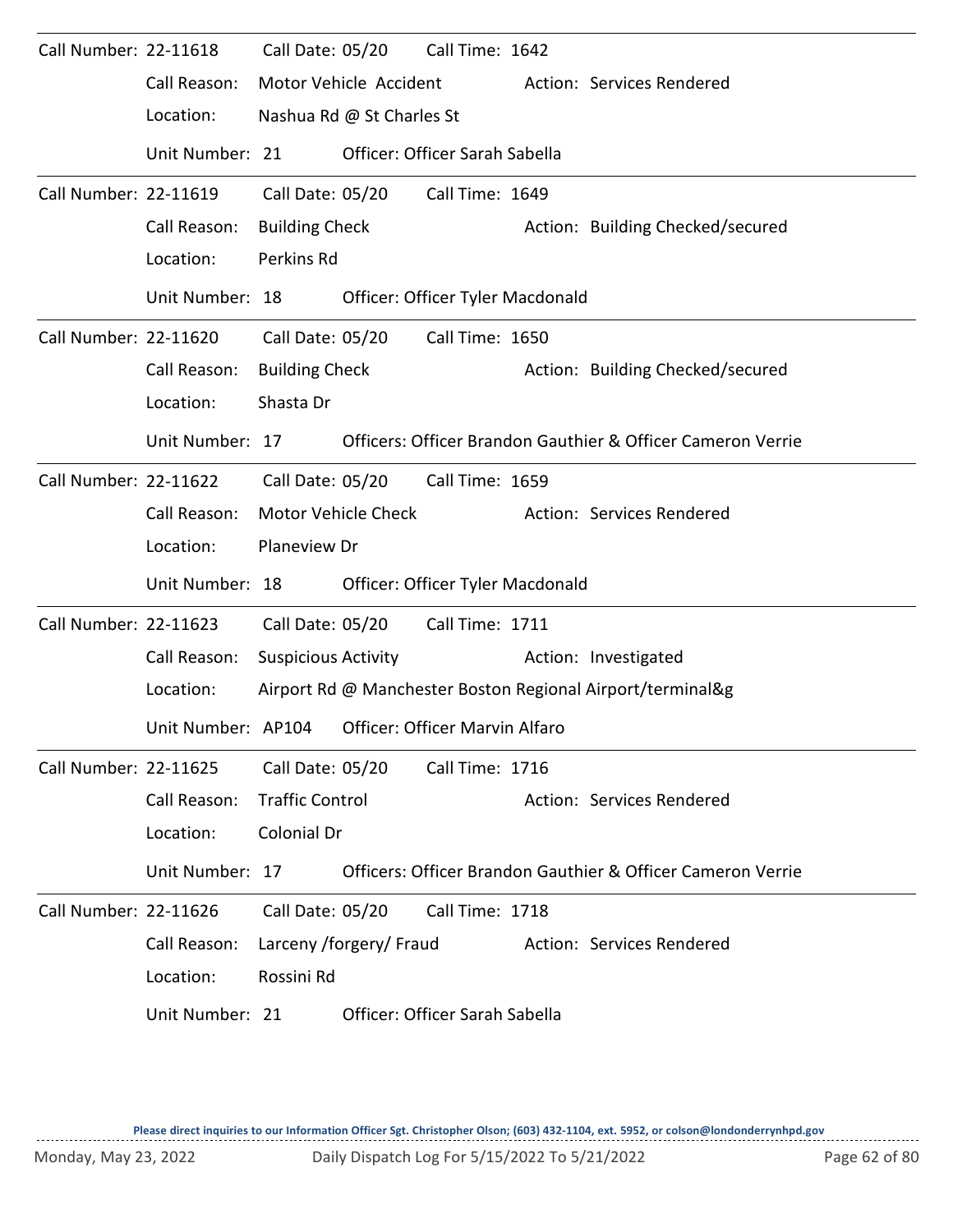| Call Number: 22-11628 |                  | Call Date: 05/20      |                             | Call Time: 1757                  |  |                                  |  |  |  |  |
|-----------------------|------------------|-----------------------|-----------------------------|----------------------------------|--|----------------------------------|--|--|--|--|
|                       | Call Reason:     | <b>Building Check</b> |                             |                                  |  | Action: Building Checked/secured |  |  |  |  |
|                       | Location:        | Garden Ln             |                             |                                  |  |                                  |  |  |  |  |
|                       | Unit Number: 21  |                       |                             | Officer: Officer Sarah Sabella   |  |                                  |  |  |  |  |
| Call Number: 22-11629 |                  | Call Date: 05/20      |                             | Call Time: 1802                  |  |                                  |  |  |  |  |
|                       | Call Reason:     | Found/lost Property   |                             |                                  |  | Action: Services Rendered        |  |  |  |  |
|                       | Location:        |                       | Nashua Rd @ Crossroads Mall |                                  |  |                                  |  |  |  |  |
|                       | Unit Number: 18  |                       |                             | Officer: Officer Tyler Macdonald |  |                                  |  |  |  |  |
| Call Number: 22-11630 |                  | Call Date: 05/20      |                             | Call Time: 1805                  |  |                                  |  |  |  |  |
|                       | Call Reason:     | <b>Building Check</b> |                             |                                  |  | Action: Services Rendered        |  |  |  |  |
|                       | Location:        | Rockingham Rd         |                             |                                  |  |                                  |  |  |  |  |
|                       | Unit Number: 18  |                       |                             | Officer: Officer Tyler Macdonald |  |                                  |  |  |  |  |
| Call Number: 22-11631 |                  | Call Date: 05/20      |                             | Call Time: 1806                  |  |                                  |  |  |  |  |
|                       | Call Reason:     | <b>Building Check</b> |                             |                                  |  | Action: Building Checked/secured |  |  |  |  |
|                       | Location:        | Main St               |                             |                                  |  |                                  |  |  |  |  |
|                       | Unit Number: 21  |                       |                             | Officer: Officer Sarah Sabella   |  |                                  |  |  |  |  |
| Call Number: 22-11632 |                  | Call Date: 05/20      |                             | Call Time: 1810                  |  |                                  |  |  |  |  |
|                       | Call Reason:     | <b>Building Check</b> |                             |                                  |  | Action: Building Checked/secured |  |  |  |  |
|                       | Location:        | Michels Wy            |                             |                                  |  |                                  |  |  |  |  |
|                       | Unit Number: 21  |                       |                             | Officer: Officer Sarah Sabella   |  |                                  |  |  |  |  |
| Call Number: 22-11633 |                  | Call Date: 05/20      |                             | Call Time: 1815                  |  |                                  |  |  |  |  |
|                       | Call Reason:     | <b>Building Check</b> |                             |                                  |  | Action: Building Checked/secured |  |  |  |  |
|                       | Location:        | Hampton Dr            |                             |                                  |  |                                  |  |  |  |  |
|                       | Unit Number: 21  |                       |                             | Officer: Officer Sarah Sabella   |  |                                  |  |  |  |  |
| Call Number: 22-11635 |                  | Call Date: 05/20      |                             | Call Time: 1817                  |  |                                  |  |  |  |  |
|                       | Call Reason:     | Disabled Mv           |                             |                                  |  | Action: Services Rendered        |  |  |  |  |
|                       | Location:        |                       | Goffe's Falls @ Post Office |                                  |  |                                  |  |  |  |  |
|                       | Unit Number: Unk |                       |                             | Officer: Officer Brittany Reitze |  |                                  |  |  |  |  |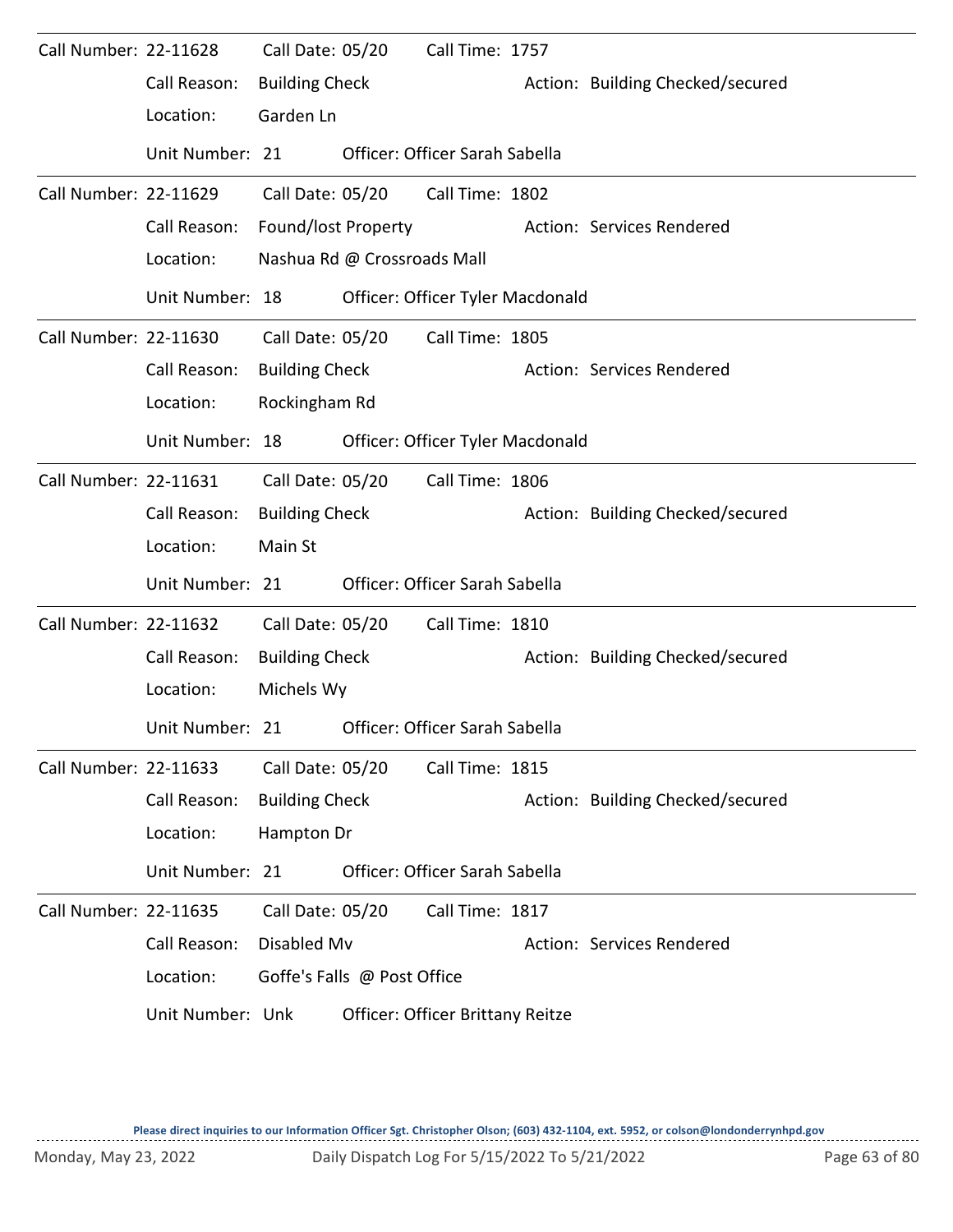| Call Number: 22-11636 |                        | Call Date: 05/20      | Call Time: 1819                          |                                  |
|-----------------------|------------------------|-----------------------|------------------------------------------|----------------------------------|
|                       | Call Reason:           | Alarm, Business       |                                          | Action: Services Rendered        |
|                       | Location:              | <b>Commerce Ave</b>   |                                          |                                  |
|                       | Unit Number: 18        |                       | Officer: Officer Tyler Macdonald         |                                  |
|                       | Unit Number: 19        |                       | <b>Officer: Detective Narciso Garcia</b> |                                  |
| Call Number: 22-11637 |                        | Call Date: 05/20      | Call Time: 1821                          |                                  |
|                       | Call Reason:           | <b>Building Check</b> |                                          | Action: Building Checked/secured |
|                       | Location:              | Orchard View Dr       |                                          |                                  |
|                       | Unit Number: 21        |                       | Officer: Officer Sarah Sabella           |                                  |
| Call Number: 22-11638 |                        |                       | Call Date: 05/20 Call Time: 1852         |                                  |
|                       | Call Reason:           |                       | Ohrv - Complaint/violation               | Action: Investigated             |
|                       | Location:              | Innovation Wy @ Efi   |                                          |                                  |
|                       | Unit Number: 18        |                       | Officer: Officer Tyler Macdonald         |                                  |
|                       | Unit Number: 19        |                       | <b>Officer: Detective Narciso Garcia</b> |                                  |
| Call Number: 22-11639 |                        | Call Date: 05/20      | Call Time: 1858                          |                                  |
|                       | Call Reason:           | Complaint             |                                          | Action: Services Rendered        |
|                       | Location:              | Noyes Rd              |                                          |                                  |
|                       | Unit Number: 18        |                       | Officer: Officer Tyler Macdonald         |                                  |
| Call Number: 22-11640 |                        | Call Date: 05/20      | Call Time: 1954                          |                                  |
|                       | Call Reason: Complaint |                       |                                          | Action: Services Rendered        |
|                       | Location:              | Rockingham Rd         |                                          |                                  |
| Call Number: 22-11641 |                        | Call Date: 05/20      | Call Time: 2055                          |                                  |
|                       | Call Reason:           | <b>Building Check</b> |                                          | Action: Building Checked/secured |
|                       | Location:              | Garden Ln             |                                          |                                  |
|                       | Unit Number: 21        |                       | Officer: Officer Sarah Sabella           |                                  |
| Call Number: 22-11642 |                        | Call Date: 05/20      | Call Time: 2105                          |                                  |
|                       | Call Reason:           | <b>Building Check</b> |                                          | Action: Building Checked/secured |
|                       | Location:              | Nashua Rd             |                                          |                                  |
|                       | Unit Number: 21        |                       | Officer: Officer Sarah Sabella           |                                  |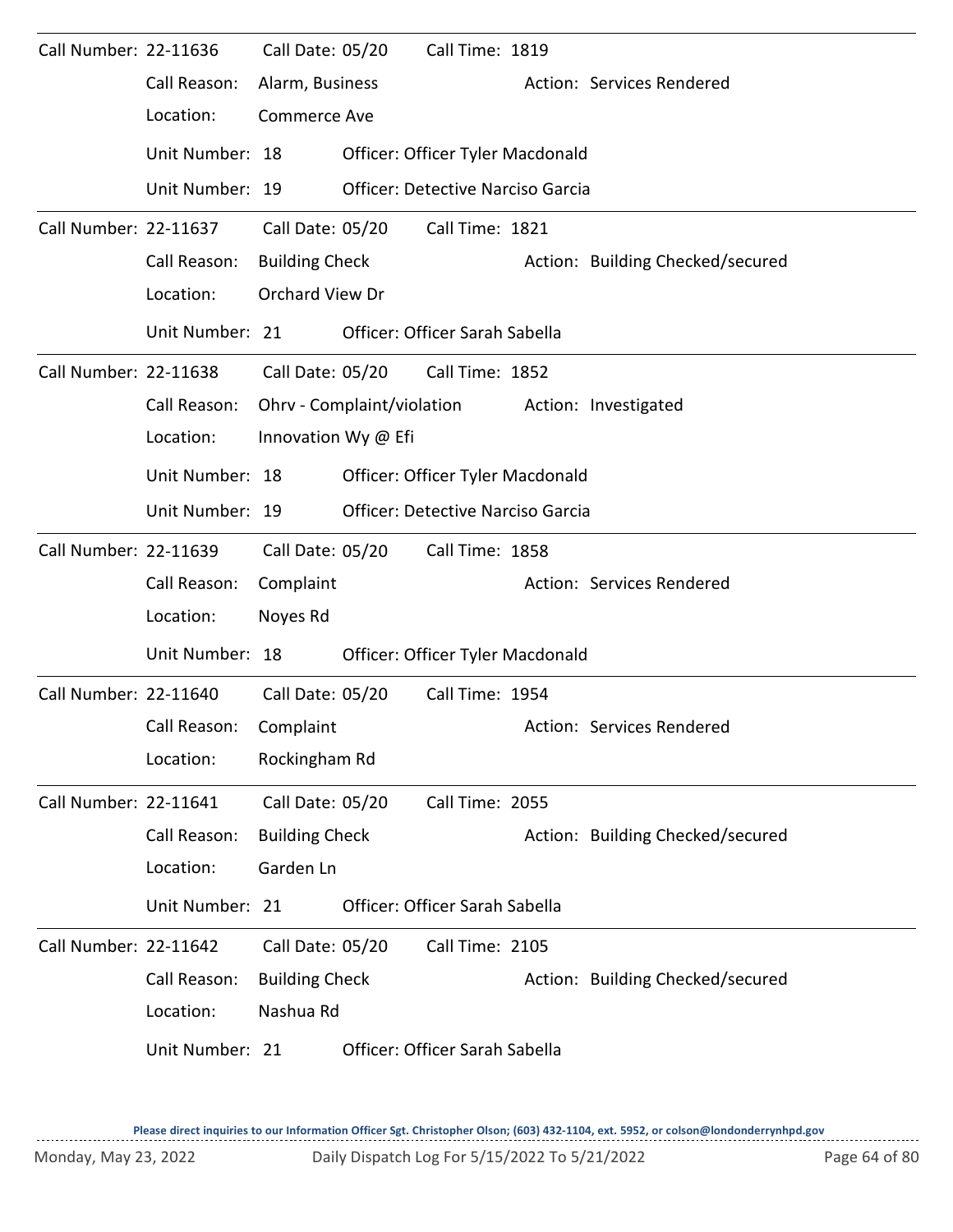| Call Number: 22-11643 |                                      | Call Date: 05/20      |                            | Call Time: 2105                            |                |                                                             |
|-----------------------|--------------------------------------|-----------------------|----------------------------|--------------------------------------------|----------------|-------------------------------------------------------------|
|                       | Call Reason:                         |                       | Serve Restraining Order    |                                            |                | Action: Not Served                                          |
|                       | Location:                            | Pendleton Ln          |                            |                                            |                |                                                             |
|                       | Unit Number: 17                      |                       |                            |                                            |                | Officers: Officer Brandon Gauthier & Officer Cameron Verrie |
|                       | Unit Number: 17                      |                       |                            |                                            |                | Officers: Officer Brandon Gauthier & Officer Cameron Verrie |
|                       | Unit Number: 21                      |                       |                            | Officer: Officer Sarah Sabella             |                |                                                             |
| Call Number: 22-11644 |                                      |                       | Call Date: 05/20           | Call Time: 2119                            |                |                                                             |
|                       | Call Reason:                         |                       | <b>Fireworks Complaint</b> |                                            |                | Action: Investigated                                        |
|                       | Location:                            | Woodside Dr           |                            |                                            |                |                                                             |
|                       | Unit Number: 18                      |                       |                            | Officer: Officer Tyler Macdonald           |                |                                                             |
| Call Number: 22-11645 |                                      | Call Date: 05/20      |                            | Call Time: 2158                            |                |                                                             |
|                       | Call Reason:                         | Disturbance           |                            |                                            |                | Action: Services Rendered                                   |
|                       | Location:                            |                       | Mammoth Rd @ Sparhawk Dr   |                                            |                |                                                             |
|                       | Unit Number: 17                      |                       |                            |                                            |                | Officers: Officer Brandon Gauthier & Officer Cameron Verrie |
|                       | Unit Number: 18                      |                       |                            | Officer: Officer Tyler Macdonald           |                |                                                             |
|                       | Unit Number: 19                      |                       |                            | Officer: Detective Narciso Garcia          |                |                                                             |
|                       | Unit Number: 21                      |                       |                            | Officer: Officer Sarah Sabella             |                |                                                             |
|                       | Refer to Incident Number: 22-743-OF  |                       |                            |                                            |                |                                                             |
| Call Number: 22-11646 |                                      | Call Date: 05/20      |                            | Call Time: 2229                            |                |                                                             |
|                       | Call Reason: Serve Restraining Order |                       |                            |                                            | Action: Served |                                                             |
|                       | Location:                            |                       |                            | Mammoth Rd @ Londonderry Police Department |                |                                                             |
|                       | Unit Number: Unk                     |                       |                            | Officer: Officer Cameron Verrier           |                |                                                             |
|                       | Unit Number: Unk                     |                       |                            | Officer: Officer Brandon Gauthier          |                |                                                             |
| Call Number: 22-11647 |                                      | Call Date: 05/20      |                            | Call Time: 2244                            |                |                                                             |
|                       | Call Reason:                         |                       | Motor Vehicle Check        |                                            |                | Action: No Action Required                                  |
|                       | Location:                            |                       | Rockingham Rd @ 7-eleven   |                                            |                |                                                             |
|                       | Unit Number: 18                      |                       |                            | Officer: Officer Joshua Martin             |                |                                                             |
| Call Number: 22-11649 |                                      | Call Date: 05/20      |                            | Call Time: 2250                            |                |                                                             |
|                       | Call Reason:                         | <b>Building Check</b> |                            |                                            |                | Action: Services Rendered                                   |
|                       | Location:                            | Perkins Rd            |                            |                                            |                |                                                             |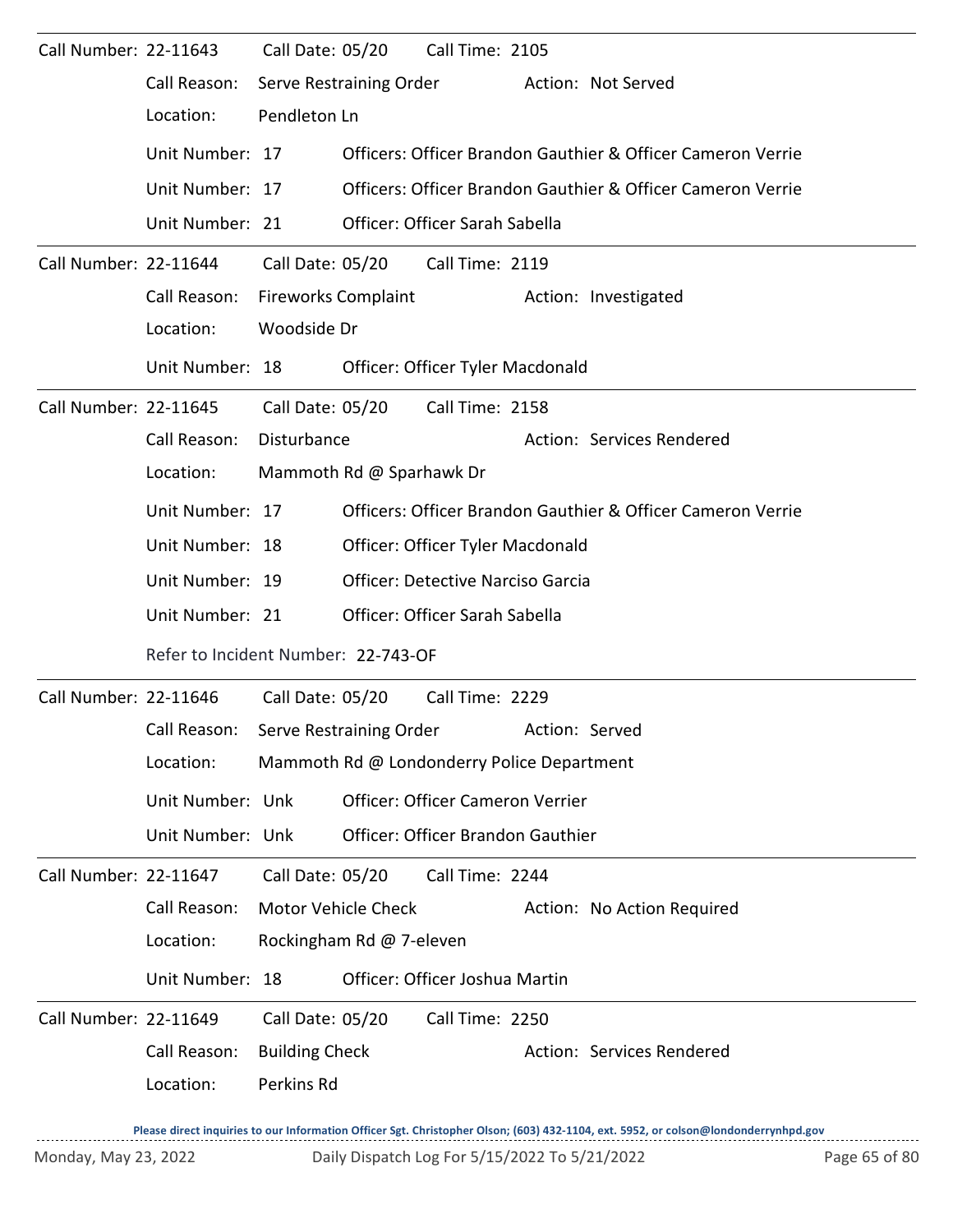|                       | Unit Number: 18 |                         |                                | Officer: Officer Joshua Martin |  |                                  |  |  |  |  |
|-----------------------|-----------------|-------------------------|--------------------------------|--------------------------------|--|----------------------------------|--|--|--|--|
| Call Number: 22-11653 |                 | Call Date: 05/20        |                                | Call Time: 2307                |  |                                  |  |  |  |  |
|                       | Call Reason:    |                         | <b>Motor Vehicle Check</b>     |                                |  | Action: Investigated             |  |  |  |  |
|                       | Location:       |                         | Rockingham Rd @ Rmz Truck Stop |                                |  |                                  |  |  |  |  |
|                       | Unit Number: 4  |                         |                                | Officer: Sergeant James Freda  |  |                                  |  |  |  |  |
| Call Number: 22-11655 |                 | Call Date: 05/20        |                                | Call Time: 2310                |  |                                  |  |  |  |  |
|                       | Call Reason:    | <b>Building Check</b>   |                                |                                |  | Action: Building Checked/secured |  |  |  |  |
|                       | Location:       | Rockingham Rd           |                                |                                |  |                                  |  |  |  |  |
|                       | Unit Number: 4  |                         |                                | Officer: Sergeant James Freda  |  |                                  |  |  |  |  |
| Call Number: 22-11656 |                 | Call Date: 05/20        |                                | Call Time: 2310                |  |                                  |  |  |  |  |
|                       | Call Reason:    | <b>Building Check</b>   |                                |                                |  | Action: Building Checked/secured |  |  |  |  |
|                       | Location:       | Rockingham Rd           |                                |                                |  |                                  |  |  |  |  |
|                       | Unit Number: 18 |                         |                                | Officer: Officer Joshua Martin |  |                                  |  |  |  |  |
| Call Number: 22-11657 |                 | Call Date: 05/20        |                                | Call Time: 2313                |  |                                  |  |  |  |  |
|                       | Call Reason:    | <b>Building Check</b>   |                                |                                |  | Action: Building Checked/secured |  |  |  |  |
|                       | Location:       | Verani Wy               |                                |                                |  |                                  |  |  |  |  |
|                       | Unit Number: 4  |                         |                                | Officer: Sergeant James Freda  |  |                                  |  |  |  |  |
| Call Number: 22-11659 |                 | Call Date: 05/20        |                                | Call Time: 2317                |  |                                  |  |  |  |  |
|                       | Call Reason:    |                         | Motor Vehicle Check            |                                |  | Action: Investigated             |  |  |  |  |
|                       | Location:       | Planeview Dr            |                                |                                |  |                                  |  |  |  |  |
|                       | Unit Number: 18 |                         |                                | Officer: Officer Joshua Martin |  |                                  |  |  |  |  |
| Call Number: 22-11663 |                 | Call Date: 05/20        |                                | Call Time: 2334                |  |                                  |  |  |  |  |
|                       | Call Reason:    | <b>Pedestrian Check</b> |                                |                                |  | Action: Investigated             |  |  |  |  |
|                       | Location:       |                         | Nashua Rd @ Shell Food Mart    |                                |  |                                  |  |  |  |  |
|                       | Unit Number: 17 |                         |                                | Officer: Officer Trevor Guay   |  |                                  |  |  |  |  |
| Call Number: 22-11664 |                 | Call Date: 05/20        |                                | Call Time: 2340                |  |                                  |  |  |  |  |
|                       | Call Reason:    | <b>Building Check</b>   |                                |                                |  | Action: Building Checked/secured |  |  |  |  |
|                       | Location:       | <b>Action Blvd</b>      |                                |                                |  |                                  |  |  |  |  |
|                       | Unit Number: 4  |                         |                                | Officer: Sergeant James Freda  |  |                                  |  |  |  |  |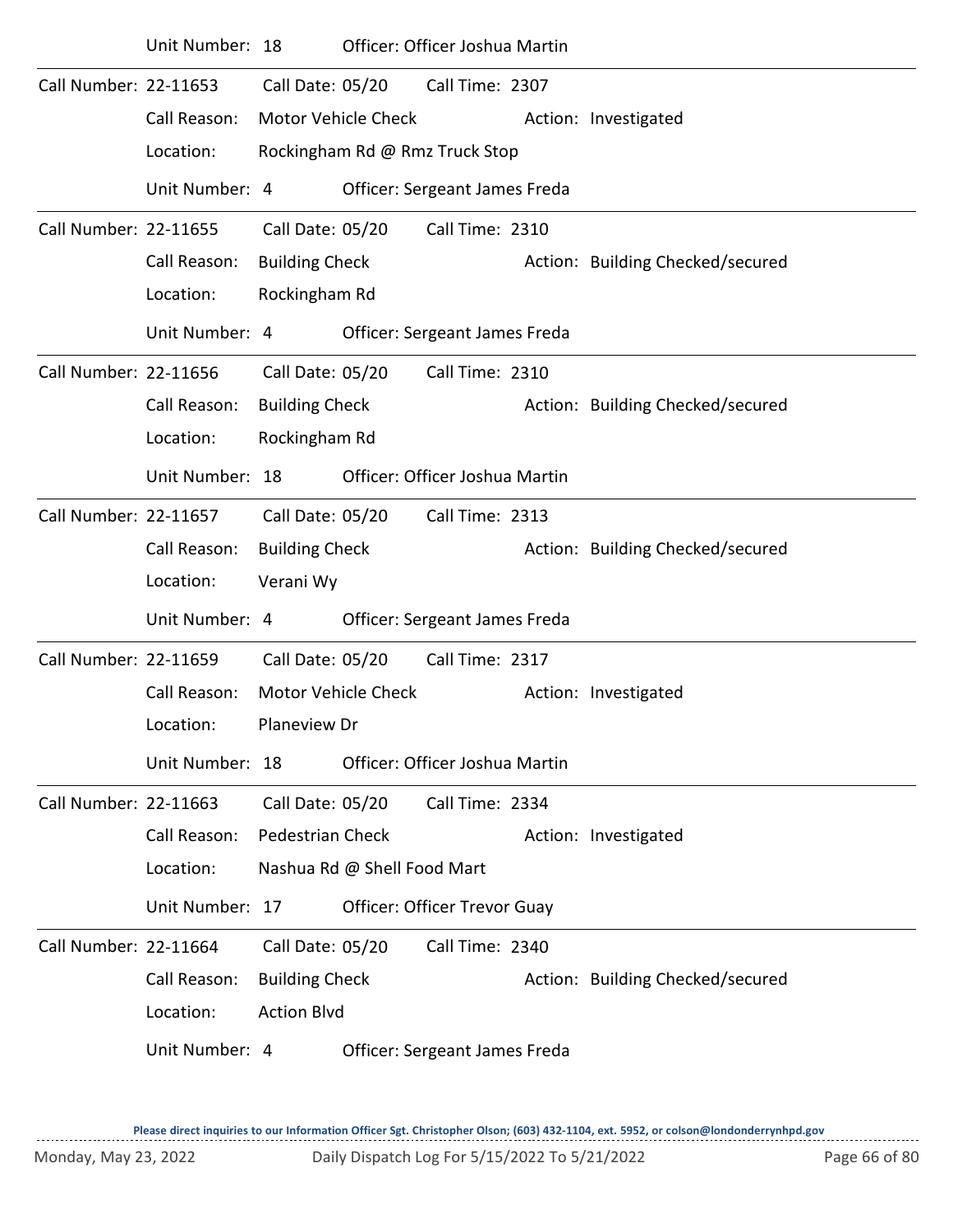| Call Number: 22-11666 |                 | Call Date: 05/20      |                           | Call Time: 2350                         |                                  |
|-----------------------|-----------------|-----------------------|---------------------------|-----------------------------------------|----------------------------------|
|                       | Call Reason:    | <b>Building Check</b> |                           |                                         | Action: Building Checked/secured |
|                       | Location:       | Garden Ln             |                           |                                         |                                  |
|                       | Unit Number: 18 |                       |                           | Officer: Officer Joshua Martin          |                                  |
| Call Number: 22-11667 |                 | Call Date: 05/20      |                           | Call Time: 2350                         |                                  |
|                       | Call Reason:    | <b>Building Check</b> |                           |                                         | Action: Building Checked/secured |
|                       | Location:       | Nashua Rd             |                           |                                         |                                  |
|                       | Unit Number: 17 |                       |                           | Officer: Officer Trevor Guay            |                                  |
| Call Number: 22-11669 |                 | Call Date: 05/20      |                           | Call Time: 2352                         |                                  |
|                       | Call Reason:    | <b>Building Check</b> |                           |                                         | Action: Building Checked/secured |
|                       | Location:       | West Rd               |                           |                                         |                                  |
|                       | Unit Number: 4  |                       |                           | Officer: Sergeant James Freda           |                                  |
| Call Number: 22-11670 |                 | Call Date: 05/20      |                           | Call Time: 2353                         |                                  |
|                       | Call Reason:    |                       | Motor Vehicle Check       |                                         | Action: Warning Issued           |
|                       | Location:       |                       |                           | Michels Wy @ Market Basket #42          |                                  |
|                       | Unit Number: 15 |                       |                           | Officer: Officer Brittany Reitze        |                                  |
| Call Number: 22-11671 |                 | Call Date: 05/20      |                           | Call Time: 2358                         |                                  |
|                       | Call Reason:    | <b>Building Check</b> |                           |                                         | Action: No Action Required       |
|                       | Location:       | Main St               |                           |                                         |                                  |
|                       | Unit Number: 15 |                       |                           | <b>Officer: Officer Brittany Reitze</b> |                                  |
| Call Number: 22-11672 |                 | Call Date: 05/21      |                           | Call Time: 0005                         |                                  |
|                       | Call Reason:    |                       | Motor Vehicle Check       |                                         | Action: Investigated             |
|                       | Location:       |                       | Michels Wy @ Pillsbury Rd |                                         |                                  |
|                       | Unit Number: 15 |                       |                           | Officer: Officer Brittany Reitze        |                                  |
| Call Number: 22-11674 |                 | Call Date: 05/21      |                           | Call Time: 0014                         |                                  |
|                       | Call Reason:    | <b>Building Check</b> |                           |                                         | Action: No Action Required       |
|                       | Location:       | Nelson Rd             |                           |                                         |                                  |
|                       | Unit Number: 15 |                       |                           | Officer: Officer Brittany Reitze        |                                  |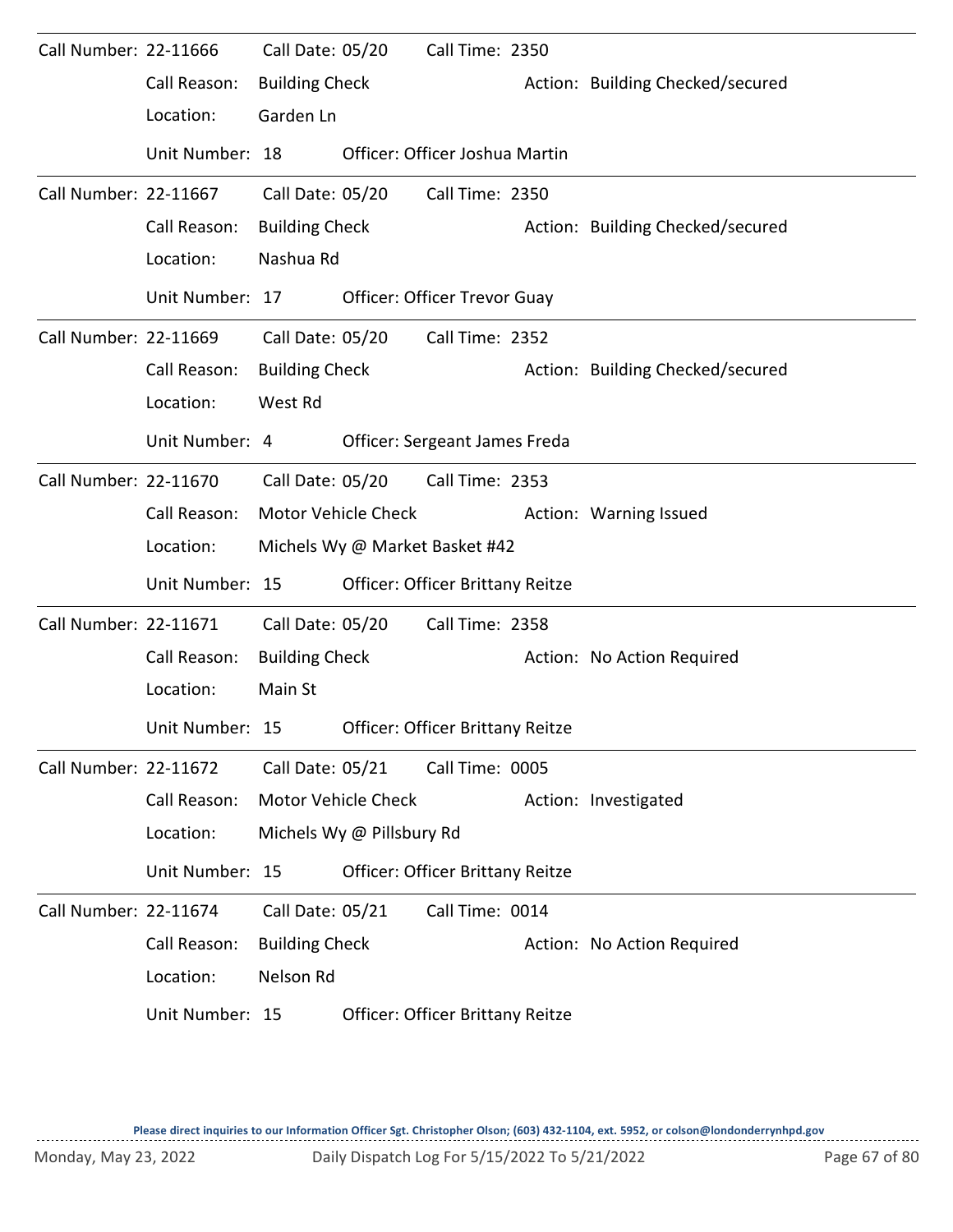| Call Number: 22-11677 |                 | Call Date: 05/21      | Call Time: 0024                         |                                  |
|-----------------------|-----------------|-----------------------|-----------------------------------------|----------------------------------|
|                       | Call Reason:    | <b>Building Check</b> |                                         | Action: Building Checked/secured |
|                       | Location:       | Nashua Rd             |                                         |                                  |
|                       | Unit Number: 17 |                       | Officer: Officer Trevor Guay            |                                  |
| Call Number: 22-11679 |                 | Call Date: 05/21      | Call Time: 0034                         |                                  |
|                       | Call Reason:    | <b>Building Check</b> |                                         | Action: No Action Required       |
|                       | Location:       | Independence Dr       |                                         |                                  |
|                       | Unit Number: 15 |                       | Officer: Officer Brittany Reitze        |                                  |
| Call Number: 22-11681 |                 | Call Date: 05/21      | Call Time: 0039                         |                                  |
|                       | Call Reason:    | <b>Building Check</b> |                                         | Action: No Action Required       |
|                       | Location:       | Rockingham Rd         |                                         |                                  |
|                       | Unit Number: 15 |                       | Officer: Officer Brittany Reitze        |                                  |
| Call Number: 22-11683 |                 | Call Date: 05/21      | Call Time: 0054                         |                                  |
|                       | Call Reason:    | <b>Building Check</b> |                                         | Action: Building Checked/secured |
|                       | Location:       | Orchard View Dr       |                                         |                                  |
|                       | Unit Number: 17 |                       | Officer: Officer Trevor Guay            |                                  |
| Call Number: 22-11684 |                 | Call Date: 05/21      | Call Time: 0054                         |                                  |
|                       | Call Reason:    | <b>Building Check</b> |                                         | Action: Building Checked/secured |
|                       | Location:       | Symmes Dr             |                                         |                                  |
|                       | Unit Number: 18 |                       | Officer: Officer Joshua Martin          |                                  |
| Call Number: 22-11685 |                 | Call Date: 05/21      | Call Time: 0055                         |                                  |
|                       | Call Reason:    | Alarm, Business       |                                         | Action: Building Checked/secured |
|                       | Location:       | Orchard View Dr       |                                         |                                  |
|                       | Unit Number: 15 |                       | <b>Officer: Officer Brittany Reitze</b> |                                  |
|                       | Unit Number: 17 |                       | Officer: Officer Trevor Guay            |                                  |
| Call Number: 22-11686 |                 | Call Date: 05/21      | Call Time: 0133                         |                                  |
|                       | Call Reason:    | <b>Building Check</b> |                                         | Action: Building Checked/secured |
|                       | Location:       | Mammoth Rd            |                                         |                                  |
|                       | Unit Number: 18 |                       | Officer: Officer Joshua Martin          |                                  |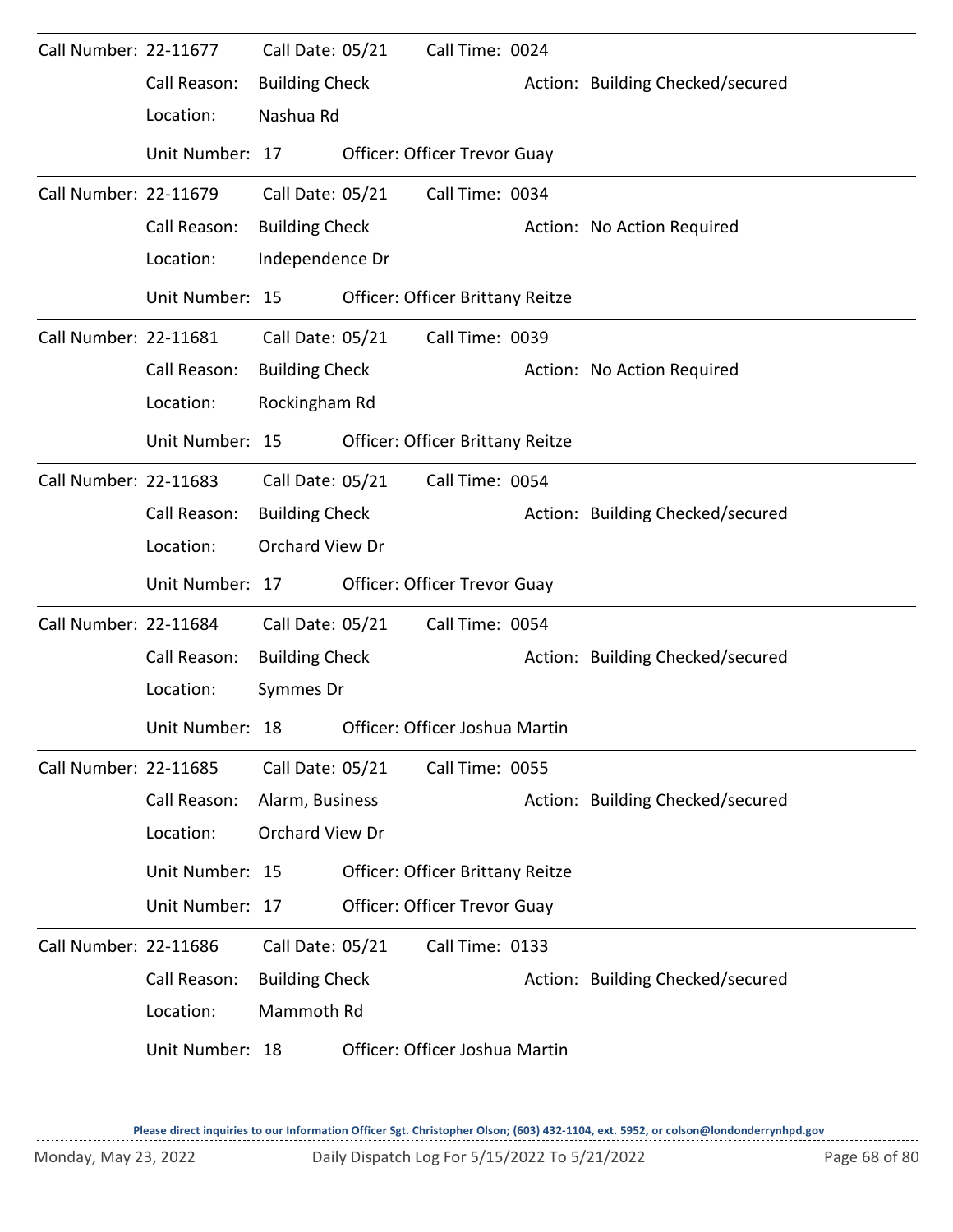| Call Number: 22-11687 |                 | Call Date: 05/21             | Call Time: 0136                         |                                  |
|-----------------------|-----------------|------------------------------|-----------------------------------------|----------------------------------|
|                       | Call Reason:    | <b>Building Check</b>        |                                         | Action: Building Checked/secured |
|                       | Location:       | Pillsbury Rd                 |                                         |                                  |
|                       | Unit Number: 18 |                              | Officer: Officer Joshua Martin          |                                  |
| Call Number: 22-11688 |                 | Call Date: 05/21             | Call Time: 0152                         |                                  |
|                       | Call Reason:    | <b>Building Check</b>        |                                         | Action: Building Checked/secured |
|                       | Location:       | Nashua Rd                    |                                         |                                  |
|                       | Unit Number: 18 |                              | Officer: Officer Joshua Martin          |                                  |
| Call Number: 22-11689 |                 | Call Date: 05/21             | Call Time: 0200                         |                                  |
|                       | Call Reason:    | Assist Londonderry Fire Dept |                                         | Action: Services Rendered        |
|                       | Location:       | High Range Rd                |                                         |                                  |
|                       | Unit Number: 15 |                              | <b>Officer: Officer Brittany Reitze</b> |                                  |
|                       | Unit Number: 17 |                              | <b>Officer: Officer Trevor Guay</b>     |                                  |
|                       | Unit Number: 18 |                              | Officer: Officer Joshua Martin          |                                  |
| Call Number: 22-11690 |                 | Call Date: 05/21             | Call Time: 0304                         |                                  |
|                       | Call Reason:    | <b>Building Check</b>        |                                         | Action: Building Checked/secured |
|                       | Location:       | Rockingham Rd                |                                         |                                  |
|                       | Unit Number: 18 |                              | Officer: Officer Joshua Martin          |                                  |
| Call Number: 22-11691 |                 | Call Date: 05/21             | Call Time: 0455                         |                                  |
|                       | Call Reason:    | Assist Derry Pd              |                                         | Action: Services Rendered        |
|                       | Location:       | South Rd                     |                                         |                                  |
|                       | Unit Number: 15 |                              | Officer: Officer Brittany Reitze        |                                  |
|                       | Unit Number: 17 |                              | Officer: Officer Trevor Guay            |                                  |
|                       | Unit Number: 18 |                              | Officer: Officer Joshua Martin          |                                  |
| Call Number: 22-11692 |                 | Call Date: 05/21             | Call Time: 0507                         |                                  |
|                       | Call Reason:    | <b>Building Check</b>        |                                         | Action: No Action Required       |
|                       | Location:       | Mohawk Dr                    |                                         |                                  |
|                       | Unit Number: 15 |                              | Officer: Officer Brittany Reitze        |                                  |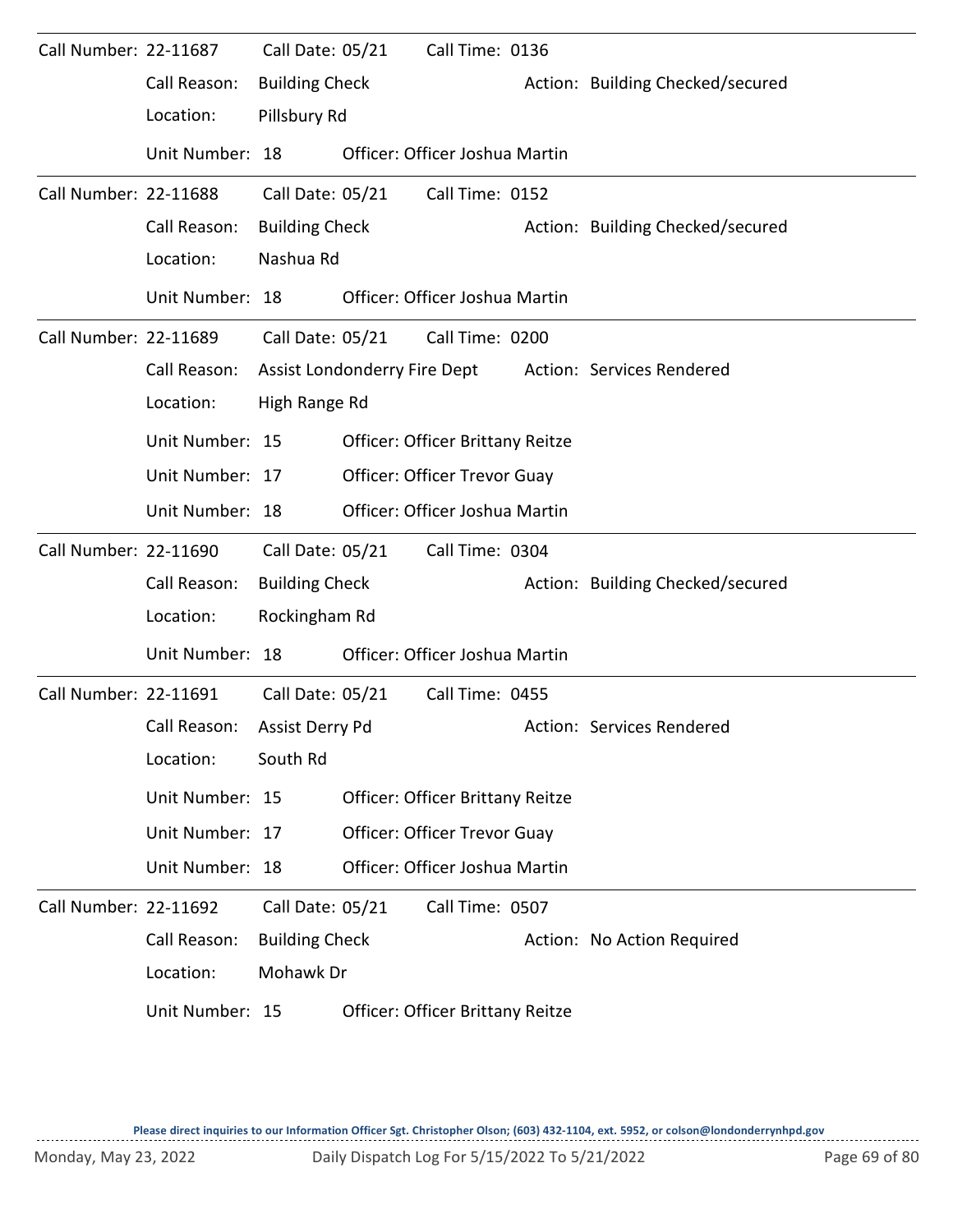| Call Number: 22-11693 |                 | Call Date: 05/21       |                  | Call Time: 0622                         |                                  |
|-----------------------|-----------------|------------------------|------------------|-----------------------------------------|----------------------------------|
|                       | Call Reason:    | <b>Building Check</b>  |                  |                                         | Action: Building Checked/secured |
|                       | Location:       | Shasta Dr              |                  |                                         |                                  |
|                       | Unit Number: 17 |                        |                  | <b>Officer: Officer Kenneth Morales</b> |                                  |
| Call Number: 22-11698 |                 | Call Date: 05/21       |                  | Call Time: 0654                         |                                  |
|                       | Call Reason:    | <b>Building Check</b>  |                  |                                         | Action: Building Checked/secured |
|                       | Location:       | Nashua Rd              |                  |                                         |                                  |
|                       | Unit Number: 17 |                        |                  | <b>Officer: Officer Kenneth Morales</b> |                                  |
| Call Number: 22-11699 |                 | Call Date: 05/21       |                  | Call Time: 0659                         |                                  |
|                       | Call Reason:    | <b>Building Check</b>  |                  |                                         | Action: Building Checked/secured |
|                       | Location:       | Orchard View Dr        |                  |                                         |                                  |
|                       | Unit Number: 17 |                        |                  | <b>Officer: Officer Kenneth Morales</b> |                                  |
| Call Number: 22-11700 |                 |                        | Call Date: 05/21 | Call Time: 0702                         |                                  |
|                       | Call Reason:    | <b>Building Check</b>  |                  |                                         | Action: Building Checked/secured |
|                       | Location:       | Orchard View Dr        |                  |                                         |                                  |
|                       | Unit Number: 17 |                        |                  | <b>Officer: Officer Kenneth Morales</b> |                                  |
| Call Number: 22-11701 |                 | Call Date: 05/21       |                  | Call Time: 0704                         |                                  |
|                       | Call Reason:    | <b>Building Check</b>  |                  |                                         | Action: Building Checked/secured |
|                       | Location:       | <b>Orchard View Dr</b> |                  |                                         |                                  |
|                       | Unit Number: 17 |                        |                  | Officer: Officer Kenneth Morales        |                                  |
| Call Number: 22-11702 |                 | Call Date: 05/21       |                  | Call Time: 0708                         |                                  |
|                       | Call Reason:    | <b>Building Check</b>  |                  |                                         | Action: Building Checked/secured |
|                       | Location:       | Nashua Rd              |                  |                                         |                                  |
|                       | Unit Number: 17 |                        |                  | <b>Officer: Officer Kenneth Morales</b> |                                  |
| Call Number: 22-11703 |                 | Call Date: 05/21       |                  | Call Time: 0710                         |                                  |
|                       | Call Reason:    | <b>Building Check</b>  |                  |                                         | Action: Building Checked/secured |
|                       | Location:       | Londonderry Rd         |                  |                                         |                                  |
|                       | Unit Number: 17 |                        |                  | <b>Officer: Officer Kenneth Morales</b> |                                  |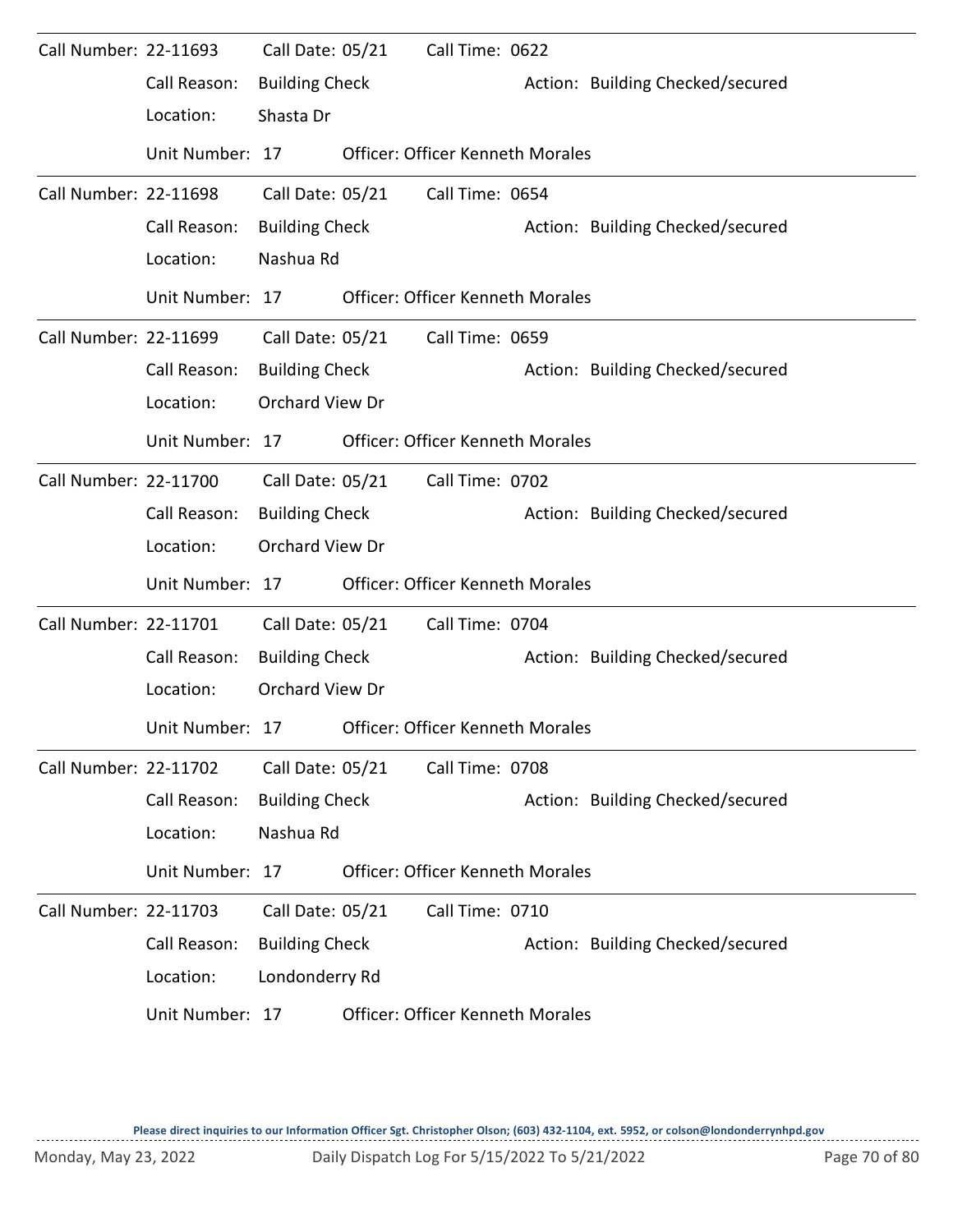| Call Number: 22-11705 |                 | Call Date: 05/21         |                          | Call Time: 0727                         |                                  |
|-----------------------|-----------------|--------------------------|--------------------------|-----------------------------------------|----------------------------------|
|                       | Call Reason:    | <b>Building Check</b>    |                          |                                         | Action: Building Checked/secured |
|                       | Location:       | South Rd                 |                          |                                         |                                  |
|                       | Unit Number: 17 |                          |                          | <b>Officer: Officer Kenneth Morales</b> |                                  |
| Call Number: 22-11706 |                 | Call Date: 05/21         |                          | Call Time: 0731                         |                                  |
|                       | Call Reason:    | <b>Building Check</b>    |                          |                                         | Action: Building Checked/secured |
|                       | Location:       | South Rd                 |                          |                                         |                                  |
|                       | Unit Number: 17 |                          |                          | <b>Officer: Officer Kenneth Morales</b> |                                  |
| Call Number: 22-11711 |                 | Call Date: 05/21         |                          | Call Time: 0755                         |                                  |
|                       | Call Reason:    | <b>Building Check</b>    |                          |                                         | Action: Building Checked/secured |
|                       | Location:       | Rockingham Rd            |                          |                                         |                                  |
|                       | Unit Number: 10 |                          |                          | <b>Officer: Sergeant Randy Duguay</b>   |                                  |
| Call Number: 22-11713 |                 | Call Date: 05/21         |                          | Call Time: 0814                         |                                  |
|                       | Call Reason:    | <b>Building Check</b>    |                          |                                         | Action: Building Checked/secured |
|                       | Location:       | Rockingham Rd            |                          |                                         |                                  |
|                       | Unit Number: 21 |                          |                          | Officer: Officer Sydney Delforte        |                                  |
| Call Number: 22-11715 |                 | Call Date: 05/21         |                          | Call Time: 0818                         |                                  |
|                       | Call Reason:    | <b>Building Check</b>    |                          |                                         | Action: Building Checked/secured |
|                       | Location:       | Hampton Dr               |                          |                                         |                                  |
|                       | Unit Number: 17 |                          |                          | Officer: Officer Kenneth Morales        |                                  |
| Call Number: 22-11716 |                 | Call Date: 05/21         |                          | Call Time: 0842                         |                                  |
|                       | Call Reason:    | <b>Community Contact</b> |                          |                                         | Action: Services Rendered        |
|                       | Location:       |                          | Rockingham Rd @ 7-eleven |                                         |                                  |
|                       | Unit Number: 21 |                          |                          | Officer: Officer Sydney Delforte        |                                  |
| Call Number: 22-11717 |                 | Call Date: 05/21         |                          | Call Time: 0917                         |                                  |
|                       | Call Reason:    | Follow-up                |                          |                                         | Action: No Action Required       |
|                       | Location:       |                          | Nashua Rd @ Staples      |                                         |                                  |
|                       | Unit Number: 21 |                          |                          | Officer: Officer Sydney Delforte        |                                  |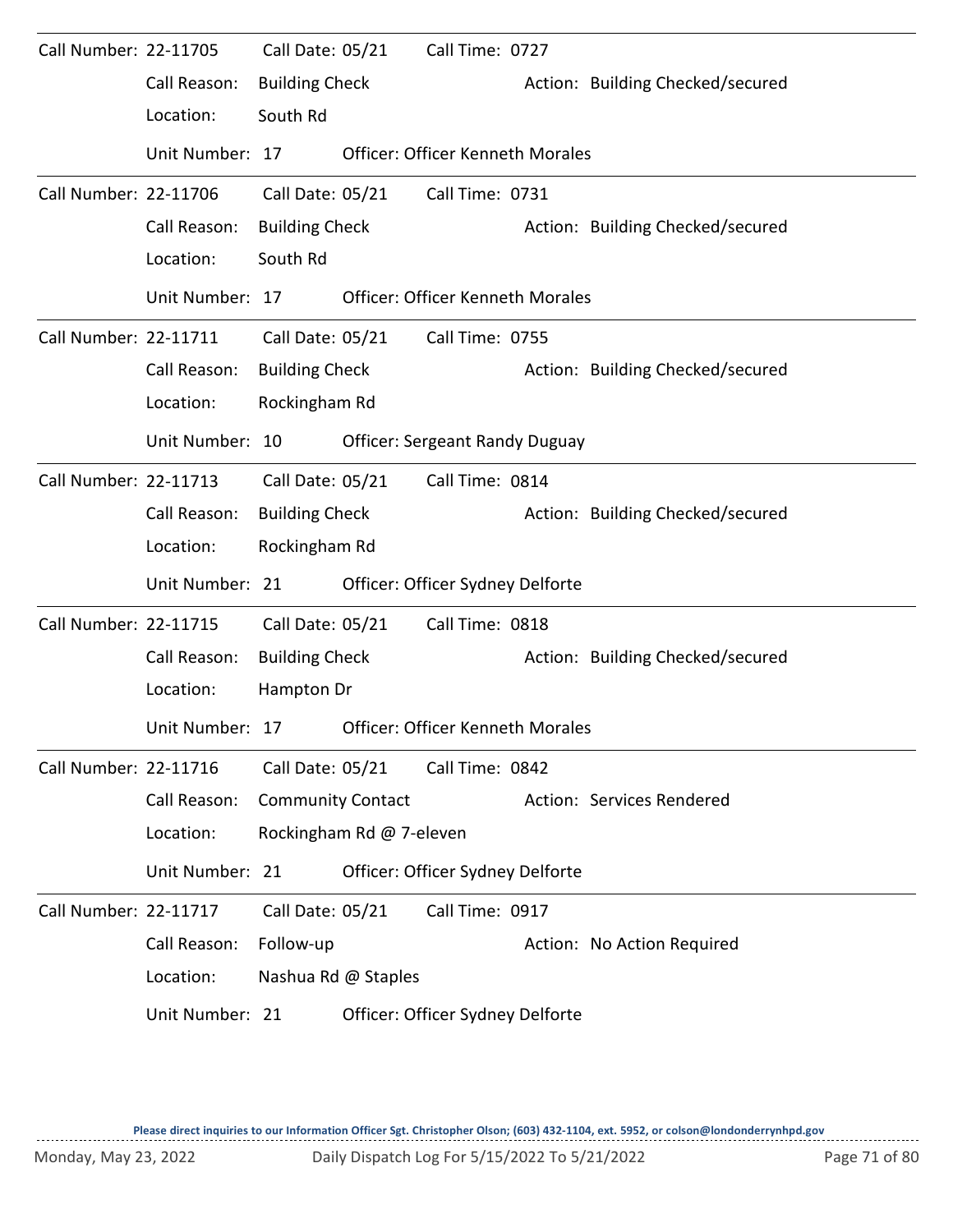| Call Number: 22-11720 |                 | Call Date: 05/21         |                             | Call Time: 0936                         |                           |
|-----------------------|-----------------|--------------------------|-----------------------------|-----------------------------------------|---------------------------|
|                       | Call Reason:    | <b>Community Contact</b> |                             |                                         | Action: Services Rendered |
|                       | Location:       |                          |                             | Pillsbury Rd @ Moose Hill School        |                           |
|                       | Unit Number: 21 |                          |                             | Officer: Officer Sydney Delforte        |                           |
| Call Number: 22-11721 |                 | Call Date: 05/21         |                             | Call Time: 0943                         |                           |
|                       | Call Reason:    | <b>Traffic Control</b>   |                             |                                         | Action: Services Rendered |
|                       | Location:       | Colonial Dr              |                             |                                         |                           |
|                       | Unit Number: 10 |                          |                             | <b>Officer: Sergeant Randy Duguay</b>   |                           |
| Call Number: 22-11722 |                 | Call Date: 05/21         |                             | Call Time: 0950                         |                           |
|                       | Call Reason:    | School Check/walk-thru   |                             |                                         | Action: Services Rendered |
|                       | Location:       |                          |                             | Mammoth Rd @ Londonderry Middle School  |                           |
|                       | Unit Number: 21 |                          |                             | Officer: Officer Sydney Delforte        |                           |
| Call Number: 22-11724 |                 | Call Date: 05/21         |                             | Call Time: 1033                         |                           |
|                       | Call Reason:    |                          | Motor Vehicle Complaint     |                                         | Action: Could Not Locate  |
|                       | Location:       |                          | Winding Pond Rd @ Nashua Rd |                                         |                           |
|                       | Unit Number: 17 |                          |                             | Officer: Officer Kenneth Morales        |                           |
| Call Number: 22-11725 |                 | Call Date: 05/21         |                             | Call Time: 1037                         |                           |
|                       | Call Reason:    |                          | Animal Control - Found Dog  |                                         | Action: Could Not Locate  |
|                       | Location:       |                          |                             | Mohawk Dr @ White Birch Fine Art        |                           |
|                       | Unit Number: 17 |                          |                             | Officer: Officer Kenneth Morales        |                           |
| Call Number: 22-11726 |                 | Call Date: 05/21         |                             | Call Time: 1054                         |                           |
|                       | Call Reason:    |                          | School Check/walk-thru      |                                         | Action: Services Rendered |
|                       | Location:       |                          |                             | Mammoth Rd @ Londonderry High School    |                           |
|                       | Unit Number: 21 |                          |                             | Officer: Officer Sydney Delforte        |                           |
| Call Number: 22-11729 |                 | Call Date: 05/21         |                             | Call Time: 1139                         |                           |
|                       | Call Reason:    | <b>Community Contact</b> |                             |                                         | Action: Services Rendered |
|                       | Location:       |                          |                             | Pillsbury Rd @ Moose Hill School        |                           |
|                       | Unit Number: 17 |                          |                             | <b>Officer: Officer Kenneth Morales</b> |                           |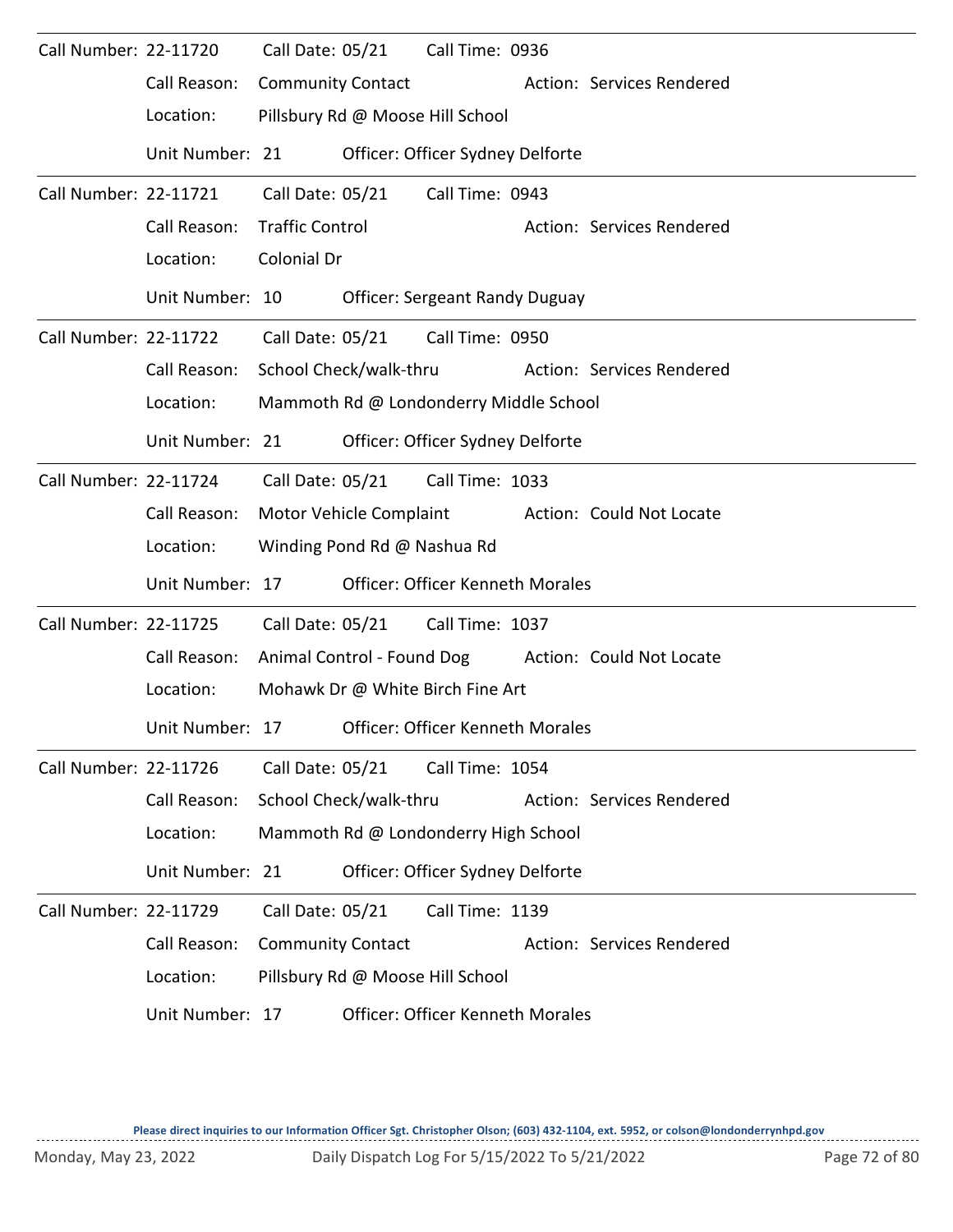| Call Number: 22-11730 |                 | Call Date: 05/21<br>Call Time: 1143                    |
|-----------------------|-----------------|--------------------------------------------------------|
|                       | Call Reason:    | Larceny /forgery/ Fraud<br>Action: Investigated        |
|                       | Location:       | Lance Ave                                              |
|                       | Unit Number: 21 | Officer: Officer Sydney Delforte                       |
|                       |                 | Refer to Incident Number: 22-744-OF                    |
| Call Number: 22-11732 |                 | Call Date: 05/21<br>Call Time: 1244                    |
|                       | Call Reason:    | <b>Community Contact</b><br>Action: Services Rendered  |
|                       | Location:       | Pillsbury Rd @ Moose Hill School                       |
|                       | Unit Number: 17 | <b>Officer: Officer Kenneth Morales</b>                |
| Call Number: 22-11733 |                 | Call Date: 05/21<br>Call Time: 1316                    |
|                       | Call Reason:    | Assist Londonderry Fire Dept Action: Services Rendered |
|                       | Location:       | Nashua Rd                                              |
|                       | Unit Number: 17 | <b>Officer: Officer Kenneth Morales</b>                |
| Call Number: 22-11734 |                 | Call Date: 05/21 Call Time: 1322                       |
|                       | Call Reason:    | Abandoned 911<br>Action: Services Rendered             |
|                       | Location:       | Jack's Bridge Rd                                       |
|                       | Unit Number: 10 | <b>Officer: Sergeant Randy Duguay</b>                  |
|                       | Unit Number: 21 | Officer: Officer Sydney Delforte                       |
|                       | Unit Number: 4  | Officer: Sergeant Ryan Buker                           |
|                       |                 | Refer to Incident Number: 22-746-OF                    |
| Call Number: 22-11735 |                 | Call Date: 05/21<br>Call Time: 1344                    |
|                       | Call Reason:    | Motor Vehicle Accident<br>Action: Services Rendered    |
|                       | Location:       | Action Blvd @ Auto Auction Of New England, Inc.        |
|                       | Unit Number: 17 | Officer: Officer Kenneth Morales                       |
| Call Number: 22-11736 |                 | Call Date: 05/21<br>Call Time: 1402                    |
|                       | Call Reason:    | <b>Community Contact</b><br>Action: Services Rendered  |
|                       | Location:       | Pillsbury Rd @ Moose Hill School                       |
|                       | Unit Number: 9  | <b>Officer: Officer Rafael Ribeiro</b>                 |
|                       |                 | Refer to Incident Number: 22-745-OF                    |
|                       |                 |                                                        |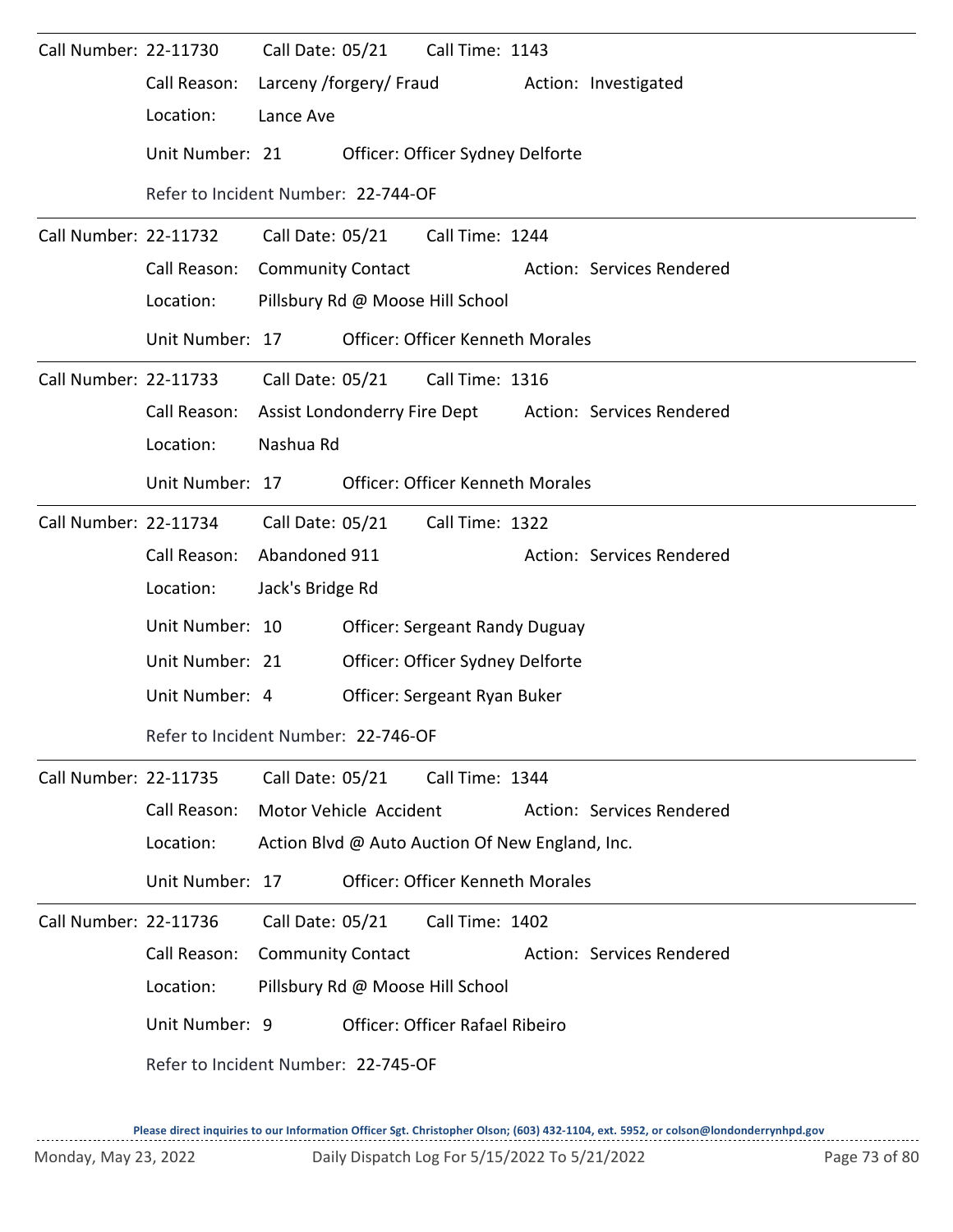| Call Number: 22-11737 |                                         | Call Date: 05/21           |                                | Call Time: 1434 |                                               |                                                                                                                                     |               |  |  |
|-----------------------|-----------------------------------------|----------------------------|--------------------------------|-----------------|-----------------------------------------------|-------------------------------------------------------------------------------------------------------------------------------------|---------------|--|--|
|                       | Call Reason:                            | Motor Vehicle Accident     |                                |                 |                                               | Action: Services Rendered                                                                                                           |               |  |  |
|                       | Location:                               |                            | Michels Wy @ Nashua Rd         |                 |                                               |                                                                                                                                     |               |  |  |
|                       | Unit Number: 17                         |                            |                                |                 |                                               | Officers: Officer Brandon Gauthier & Officer Cameron Verrie                                                                         |               |  |  |
|                       | Unit Number: 18                         |                            |                                |                 | Officer: Officer Tyler Macdonald              |                                                                                                                                     |               |  |  |
| Call Number: 22-11738 |                                         | Call Date: 05/21           |                                | Call Time: 1451 |                                               |                                                                                                                                     |               |  |  |
|                       | Call Reason:                            | Neighborhood Disputes      |                                |                 |                                               | Action: Services Rendered                                                                                                           |               |  |  |
|                       | Location:                               | Quentin Dr                 |                                |                 |                                               |                                                                                                                                     |               |  |  |
|                       | Unit Number: 18                         |                            |                                |                 | Officer: Officer Tyler Macdonald              |                                                                                                                                     |               |  |  |
|                       | Unit Number: 21                         |                            | Officer: Officer Sarah Sabella |                 |                                               |                                                                                                                                     |               |  |  |
|                       | Refer to Incident Number: 22-747-OF     |                            |                                |                 |                                               |                                                                                                                                     |               |  |  |
| Call Number: 22-11740 |                                         | Call Date: 05/21           |                                | Call Time: 1529 |                                               |                                                                                                                                     |               |  |  |
|                       | Call Reason:                            | Motor Vehicle Check        |                                |                 |                                               | Action: Services Rendered                                                                                                           |               |  |  |
|                       | Location:                               |                            | Pettengill Rd @ Harvey Rd      |                 |                                               |                                                                                                                                     |               |  |  |
|                       | Unit Number: 18                         |                            |                                |                 | Officer: Officer Tyler Macdonald              |                                                                                                                                     |               |  |  |
| Call Number: 22-11742 |                                         | Call Date: 05/21           |                                | Call Time: 1538 |                                               |                                                                                                                                     |               |  |  |
|                       | Call Reason:                            | Motor Vehicle Check        |                                |                 |                                               | Action: Arrest(s) Made                                                                                                              |               |  |  |
|                       | Location:                               | Planeview Dr               |                                |                 |                                               |                                                                                                                                     |               |  |  |
|                       | Unit Number: 17                         |                            |                                |                 |                                               | Officers: Officer Brandon Gauthier & Officer Cameron Verrie                                                                         |               |  |  |
|                       | Unit Number: 18                         |                            |                                |                 | Officer: Officer Tyler Macdonald              |                                                                                                                                     |               |  |  |
|                       | Arrest Number: 22-216-AR                |                            |                                |                 |                                               |                                                                                                                                     |               |  |  |
|                       |                                         |                            |                                |                 | Date: 05/21                                   |                                                                                                                                     |               |  |  |
|                       |                                         | <b>Photo Not Available</b> |                                |                 | Time: 1600                                    |                                                                                                                                     |               |  |  |
|                       |                                         |                            |                                |                 |                                               | Name: Maldonado, Hector                                                                                                             |               |  |  |
|                       |                                         |                            |                                |                 |                                               | Address: 54 Pennacook St, Apt. 2                                                                                                    |               |  |  |
|                       |                                         |                            |                                |                 |                                               | Manchester, NH                                                                                                                      |               |  |  |
|                       |                                         |                            |                                | Age: 21         |                                               |                                                                                                                                     |               |  |  |
|                       | Charge #1: Drive After Rev/sus - Subsqt |                            |                                |                 |                                               |                                                                                                                                     |               |  |  |
| Call Number: 22-11743 |                                         | Call Date: 05/21           |                                | Call Time: 1555 |                                               |                                                                                                                                     |               |  |  |
|                       | Call Reason:                            | Alarm, Business            |                                |                 |                                               | Action: Building Checked/secured                                                                                                    |               |  |  |
|                       | Location:                               | Delta Dr                   |                                |                 |                                               |                                                                                                                                     |               |  |  |
|                       |                                         |                            |                                |                 |                                               | Please direct inquiries to our Information Officer Sgt. Christopher Olson; (603) 432-1104, ext. 5952, or colson@londonderrynhpd.gov |               |  |  |
| Monday, May 23, 2022  |                                         |                            |                                |                 | Daily Dispatch Log For 5/15/2022 To 5/21/2022 |                                                                                                                                     | Page 74 of 80 |  |  |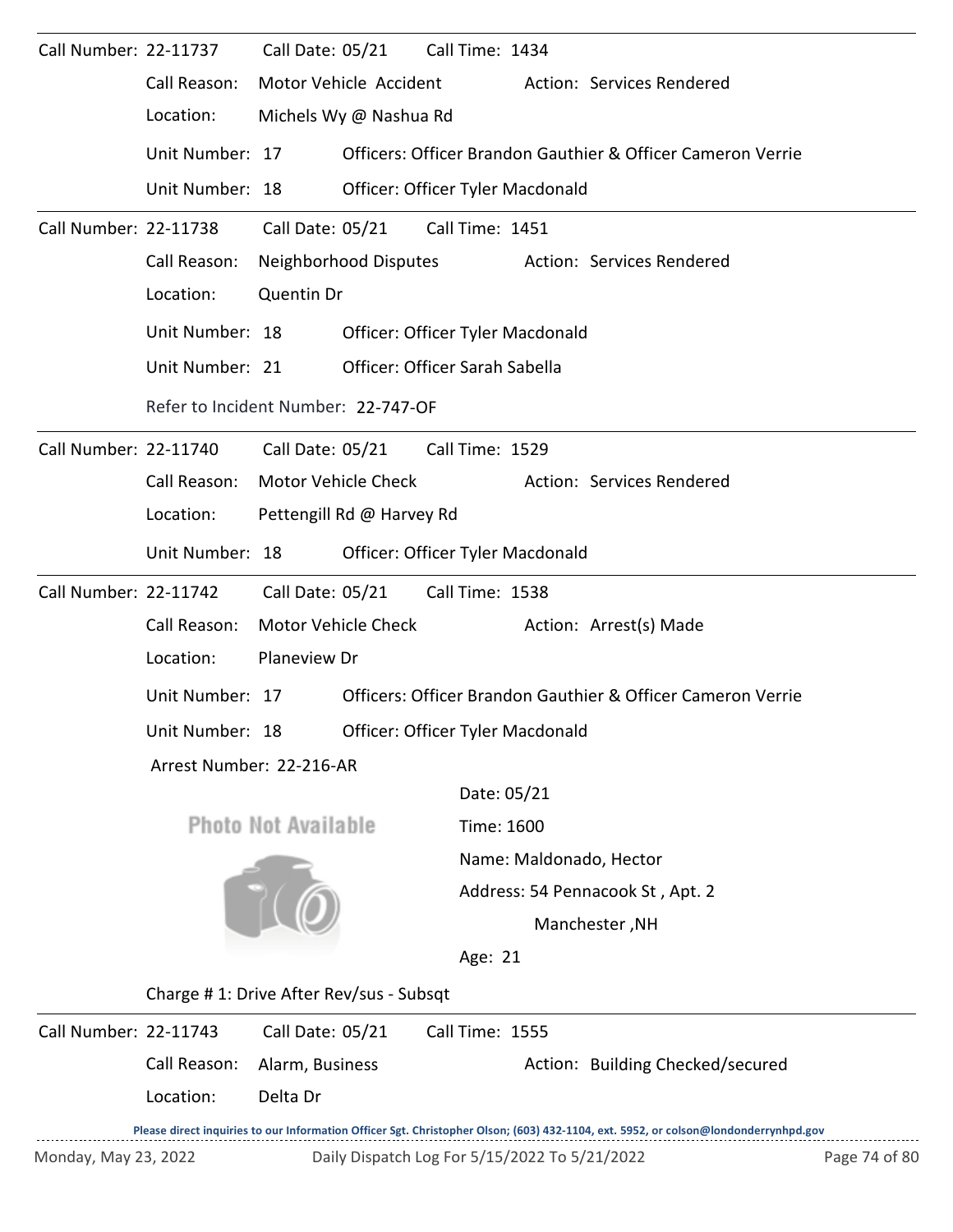|                       | Unit Number: 19  |                       | <b>Officer: Officer Trevor Guay</b> |                                         |  |                                                             |  |  |
|-----------------------|------------------|-----------------------|-------------------------------------|-----------------------------------------|--|-------------------------------------------------------------|--|--|
|                       | Unit Number: 21  |                       |                                     | Officer: Officer Sarah Sabella          |  |                                                             |  |  |
| Call Number: 22-11744 |                  | Call Date: 05/21      |                                     | Call Time: 1616                         |  |                                                             |  |  |
|                       | Call Reason:     |                       | Motor Vehicle Accident              |                                         |  | Action: Transported To Hospital                             |  |  |
|                       | Location:        |                       | Gilcreast Rd @ Home Depot           |                                         |  |                                                             |  |  |
|                       | Unit Number: 17  |                       |                                     |                                         |  | Officers: Officer Brandon Gauthier & Officer Cameron Verrie |  |  |
|                       | Unit Number: 19  |                       |                                     | Officer: Officer Trevor Guay            |  |                                                             |  |  |
|                       | Unit Number: 21  |                       |                                     | Officer: Officer Sarah Sabella          |  |                                                             |  |  |
|                       | Unit Number: 4   |                       |                                     | <b>Officer: Sergeant Justin Hallock</b> |  |                                                             |  |  |
|                       | Unit Number: Unk |                       |                                     | Officer: Captain Timothy O'donaghue     |  |                                                             |  |  |
| Call Number: 22-11745 |                  | Call Date: 05/21      |                                     | Call Time: 1715                         |  |                                                             |  |  |
|                       | Call Reason:     |                       | <b>Motor Vehicle Check</b>          |                                         |  | Action: Warning Issued                                      |  |  |
|                       | Location:        |                       |                                     |                                         |  | Airport Rd @ Manchester Boston Regional Airport/terminal&g  |  |  |
|                       | Unit Number: Unk |                       |                                     | <b>Officer: Sergeant Timothy Moran</b>  |  |                                                             |  |  |
| Call Number: 22-11747 |                  | Call Date: 05/21      |                                     | Call Time: 1759                         |  |                                                             |  |  |
|                       | Call Reason:     |                       | Motor Vehicle Complaint             |                                         |  | Action: Services Rendered                                   |  |  |
|                       | Location:        | Adams Rd              |                                     |                                         |  |                                                             |  |  |
|                       | Unit Number: 19  |                       |                                     | Officer: Officer Trevor Guay            |  |                                                             |  |  |
|                       | Unit Number: 21  |                       |                                     | Officer: Officer Sarah Sabella          |  |                                                             |  |  |
| Call Number: 22-11749 |                  | Call Date: 05/21      |                                     | Call Time: 1821                         |  |                                                             |  |  |
|                       | Call Reason:     | Follow-up             |                                     |                                         |  | Action: Warning Issued                                      |  |  |
|                       | Location:        | High Range Rd         |                                     |                                         |  |                                                             |  |  |
|                       | Unit Number: 19  |                       |                                     | Officer: Officer Trevor Guay            |  |                                                             |  |  |
| Call Number: 22-11751 |                  | Call Date: 05/21      |                                     | Call Time: 1845                         |  |                                                             |  |  |
|                       | Call Reason:     | <b>Building Check</b> |                                     |                                         |  | Action: Services Rendered                                   |  |  |
|                       | Location:        | Nashua Rd             |                                     |                                         |  |                                                             |  |  |
|                       | Unit Number: 19  |                       |                                     | <b>Officer: Officer Trevor Guay</b>     |  |                                                             |  |  |
| Call Number: 22-11753 |                  | Call Date: 05/21      |                                     | Call Time: 1920                         |  |                                                             |  |  |
|                       | Call Reason:     | Alarm, Residence      |                                     |                                         |  | Action: False Alarm                                         |  |  |
|                       | Location:        | Forest St             |                                     |                                         |  |                                                             |  |  |

**Please direct inquiries to our Information Officer Sgt. Christopher Olson; (603) 432-1104, ext. 5952, or colson@londonderrynhpd.gov**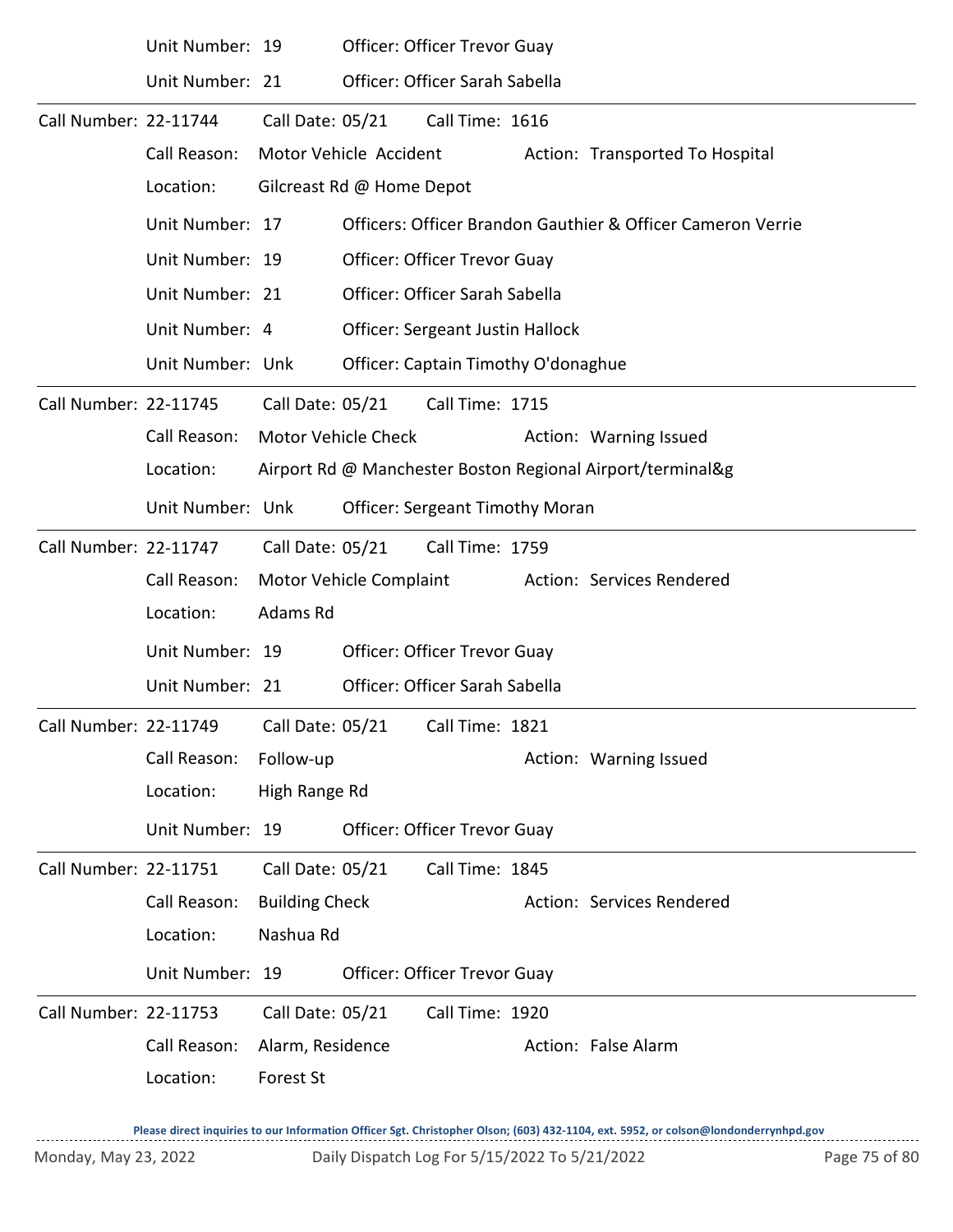| Call Number: 22-11754 |                                     | Call Date: 05/21           |                             | Call Time: 1920                         |                                                             |
|-----------------------|-------------------------------------|----------------------------|-----------------------------|-----------------------------------------|-------------------------------------------------------------|
|                       | Call Reason:                        | <b>Suspicious Activity</b> |                             |                                         | Action: Services Rendered                                   |
|                       | Location:                           |                            | Nashua Rd @ Shell Food Mart |                                         |                                                             |
|                       | Unit Number: 18                     |                            |                             | Officer: Officer Tyler Macdonald        |                                                             |
|                       | Unit Number: 19                     |                            |                             | Officer: Officer Trevor Guay            |                                                             |
| Call Number: 22-11755 |                                     | Call Date: 05/21           |                             | Call Time: 1929                         |                                                             |
|                       | Call Reason:                        | <b>Building Check</b>      |                             |                                         | Action: Building Checked/secured                            |
|                       | Location:                           | Perkins Rd                 |                             |                                         |                                                             |
|                       | Unit Number: 21                     |                            |                             | Officer: Officer Sarah Sabella          |                                                             |
| Call Number: 22-11756 |                                     | Call Date: 05/21           |                             | Call Time: 1936                         |                                                             |
|                       | Call Reason:                        | <b>Building Check</b>      |                             |                                         | Action: Building Checked/secured                            |
|                       | Location:                           | Rockingham Rd              |                             |                                         |                                                             |
|                       | Unit Number: 21                     |                            |                             | Officer: Officer Sarah Sabella          |                                                             |
| Call Number: 22-11757 |                                     |                            | Call Date: 05/21            | Call Time: 1936                         |                                                             |
|                       | Call Reason:                        | <b>Welfare Check</b>       |                             |                                         | Action: Services Rendered                                   |
|                       | Location:                           | Fieldstone Dr              |                             |                                         |                                                             |
|                       | Unit Number: 17                     |                            |                             |                                         | Officers: Officer Brandon Gauthier & Officer Cameron Verrie |
|                       | Unit Number: 21                     |                            |                             | Officer: Officer Sarah Sabella          |                                                             |
|                       | Refer to Incident Number: 22-748-OF |                            |                             |                                         |                                                             |
| Call Number: 22-11758 |                                     | Call Date: 05/21           |                             | Call Time: 1938                         |                                                             |
|                       | Call Reason:                        | Pedestrian Check           |                             |                                         | Action: Services Rendered                                   |
|                       | Location:                           |                            |                             |                                         | Orchard View Dr @ Workout Club And Wellness Center          |
|                       | Unit Number: 18                     |                            |                             | Officer: Officer Tyler Macdonald        |                                                             |
| Call Number: 22-11759 |                                     | Call Date: 05/21           |                             | Call Time: 1940                         |                                                             |
|                       | Call Reason:                        |                            | Suicide Attempt/threat      |                                         | Action: Transported To Hospital                             |
|                       | Location:                           | Nashua Rd                  |                             |                                         |                                                             |
|                       | Unit Number: 18                     |                            |                             | Officer: Officer Tyler Macdonald        |                                                             |
|                       | Unit Number: 19                     |                            |                             | Officer: Officer Trevor Guay            |                                                             |
|                       | Unit Number: 4                      |                            |                             | <b>Officer: Sergeant Justin Hallock</b> |                                                             |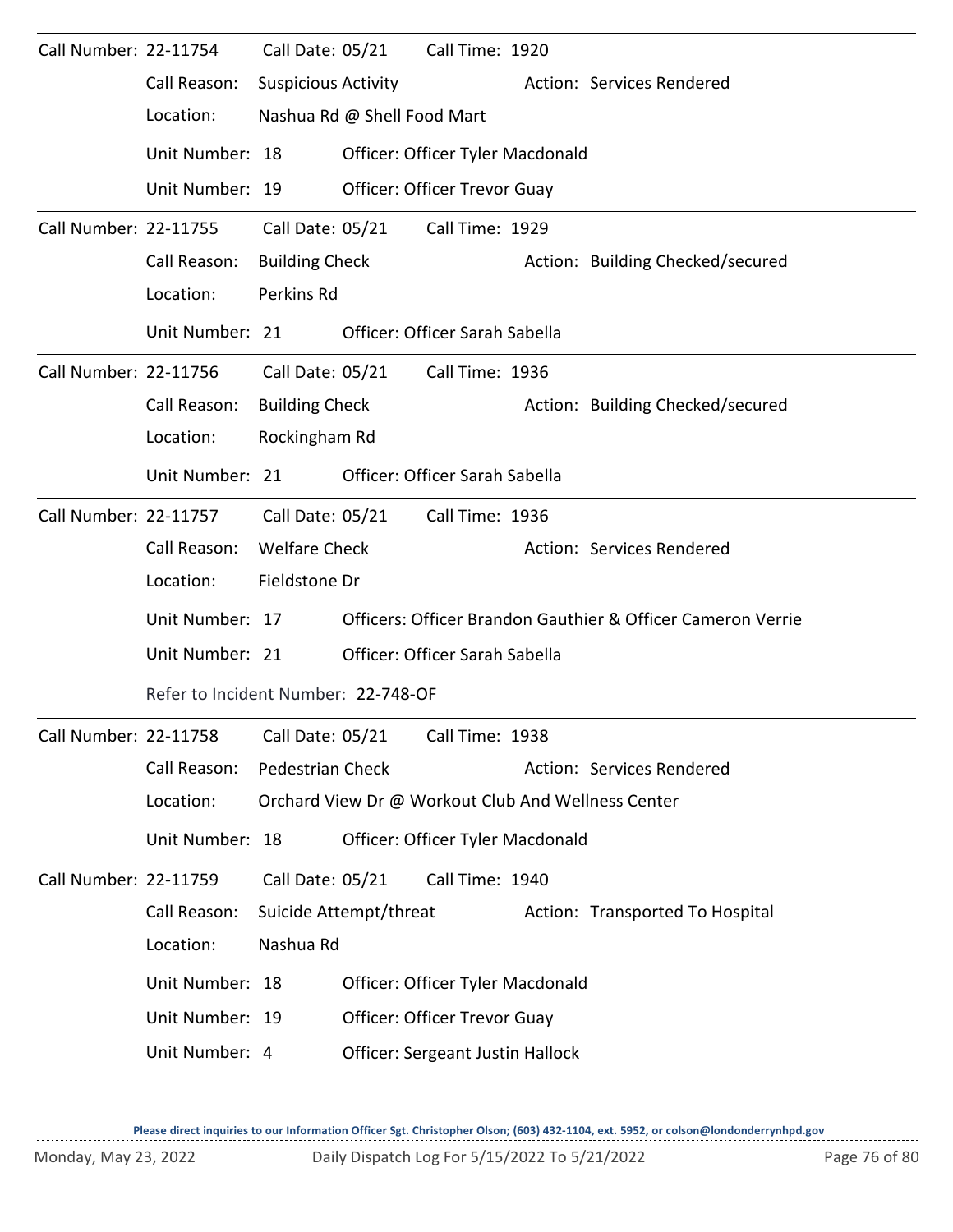| Call Number: 22-11760 |                                                                                                                                     | Call Date: 05/21      |                         | Call Time: 2001                     |  |                                  |  |
|-----------------------|-------------------------------------------------------------------------------------------------------------------------------------|-----------------------|-------------------------|-------------------------------------|--|----------------------------------|--|
|                       | Call Reason:                                                                                                                        |                       | Motor Vehicle Complaint |                                     |  | Action: Services Rendered        |  |
|                       | Location:                                                                                                                           | Mammoth Rd            |                         |                                     |  |                                  |  |
|                       | Unit Number: 19                                                                                                                     |                       |                         | <b>Officer: Officer Trevor Guay</b> |  |                                  |  |
|                       | Unit Number: 21                                                                                                                     |                       |                         | Officer: Officer Sarah Sabella      |  |                                  |  |
| Call Number: 22-11761 |                                                                                                                                     |                       |                         | Call Date: 05/21 Call Time: 2012    |  |                                  |  |
|                       | Call Reason:                                                                                                                        |                       | Motor Vehicle Check     |                                     |  | Action: No Action Required       |  |
|                       | Location:                                                                                                                           | Memorial Dr           |                         |                                     |  |                                  |  |
|                       | Unit Number: 18                                                                                                                     |                       |                         | Officer: Officer Tyler Macdonald    |  |                                  |  |
| Call Number: 22-11762 |                                                                                                                                     | Call Date: 05/21      |                         | Call Time: 2016                     |  |                                  |  |
|                       | Call Reason:                                                                                                                        | <b>Building Check</b> |                         |                                     |  | Action: Building Checked/secured |  |
|                       | Location:                                                                                                                           | Delta Dr              |                         |                                     |  |                                  |  |
|                       | Unit Number: 18                                                                                                                     |                       |                         | Officer: Officer Tyler Macdonald    |  |                                  |  |
| Call Number: 22-11763 |                                                                                                                                     | Call Date: 05/21      |                         | Call Time: 2020                     |  |                                  |  |
|                       | Call Reason:                                                                                                                        | Found/lost Property   |                         |                                     |  | Action: Services Rendered        |  |
|                       | Location:                                                                                                                           |                       |                         | Hampton Dr @ Hannaford Food & Drug  |  |                                  |  |
|                       | Refer to Incident Number: 22-749-OF                                                                                                 |                       |                         |                                     |  |                                  |  |
| Call Number: 22-11765 |                                                                                                                                     | Call Date: 05/21      |                         | Call Time: 2028                     |  |                                  |  |
|                       | Call Reason:                                                                                                                        | <b>Building Check</b> |                         |                                     |  | Action: Services Rendered        |  |
|                       | Location:                                                                                                                           | Shasta Dr             |                         |                                     |  |                                  |  |
|                       | Unit Number: 18                                                                                                                     |                       |                         | Officer: Officer Tyler Macdonald    |  |                                  |  |
| Call Number: 22-11767 |                                                                                                                                     | Call Date: 05/21      |                         | Call Time: 2040                     |  |                                  |  |
|                       | Call Reason:                                                                                                                        | <b>Building Check</b> |                         |                                     |  | Action: Building Checked/secured |  |
|                       | Location:                                                                                                                           | Rockingham Rd         |                         |                                     |  |                                  |  |
|                       | Unit Number: 21                                                                                                                     |                       |                         | Officer: Officer Sarah Sabella      |  |                                  |  |
| Call Number: 22-11768 |                                                                                                                                     | Call Date: 05/21      |                         | Call Time: 2049                     |  |                                  |  |
|                       | Call Reason:                                                                                                                        | <b>Building Check</b> |                         |                                     |  | Action: Building Checked/secured |  |
|                       | Location:                                                                                                                           | <b>Brewster Rd</b>    |                         |                                     |  |                                  |  |
|                       | Unit Number: 21                                                                                                                     |                       |                         | Officer: Officer Sarah Sabella      |  |                                  |  |
|                       | Unit Number: 21                                                                                                                     |                       |                         | Officer: Officer Sarah Sabella      |  |                                  |  |
|                       | Please direct inquiries to our Information Officer Sgt. Christopher Olson; (603) 432-1104, ext. 5952, or colson@londonderrynhpd.gov |                       |                         |                                     |  |                                  |  |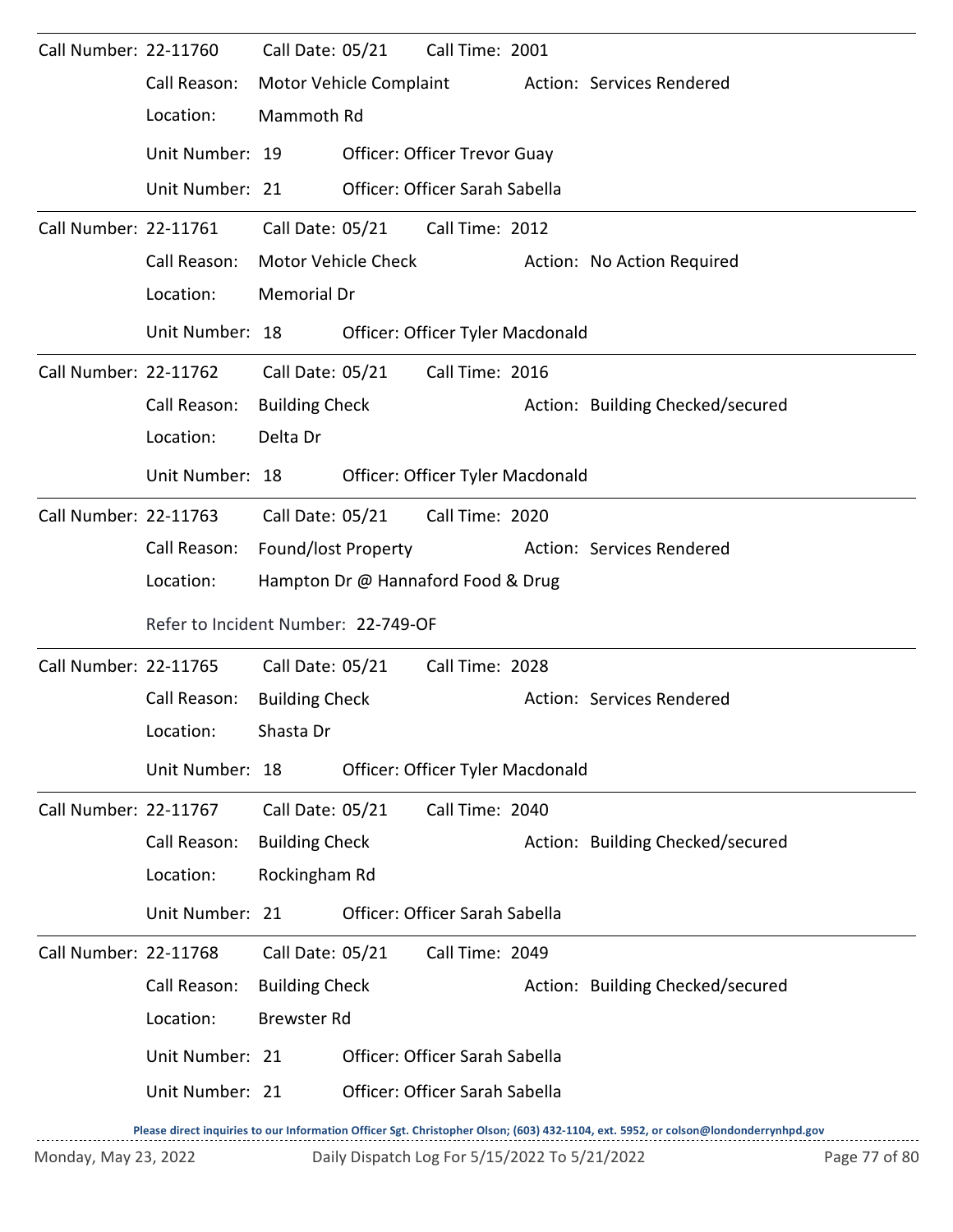| Call Number: 22-11771        |                                     | Call Date: 05/21           |                            | Call Time: 2057                     |                                  |
|------------------------------|-------------------------------------|----------------------------|----------------------------|-------------------------------------|----------------------------------|
|                              | Call Reason:                        | Motor Vehicle Check        |                            |                                     | Action: Services Rendered        |
|                              | Location:                           | Brewster Rd @ Boat Ramp    |                            |                                     |                                  |
|                              | Unit Number: 21                     |                            |                            | Officer: Officer Sarah Sabella      |                                  |
| <b>Call Number: 22-11772</b> |                                     | Call Date: 05/21           |                            | Call Time: 2106                     |                                  |
|                              | Call Reason:                        | <b>Building Check</b>      |                            |                                     | Action: Building Checked/secured |
|                              | Location:                           | <b>Orchard View Dr</b>     |                            |                                     |                                  |
|                              | Unit Number: 18                     |                            |                            | Officer: Officer Tyler Macdonald    |                                  |
| Call Number: 22-11774        |                                     |                            | Call Date: 05/21           | Call Time: 2107                     |                                  |
|                              | Call Reason:                        | <b>Pedestrian Check</b>    |                            |                                     | Action: Services Rendered        |
|                              | Location:                           |                            |                            | Rockingham Rd @ The Stumble Inn     |                                  |
|                              | Unit Number: 18                     |                            |                            | Officer: Officer Tyler Macdonald    |                                  |
|                              | Unit Number: 19                     |                            |                            | Officer: Officer Trevor Guay        |                                  |
|                              | Unit Number: 21                     |                            |                            | Officer: Officer Sarah Sabella      |                                  |
|                              | Refer to Incident Number: 22-750-OF |                            |                            |                                     |                                  |
|                              |                                     |                            |                            |                                     |                                  |
| <b>Call Number: 22-11775</b> |                                     | Call Date: 05/21           |                            | Call Time: 2111                     |                                  |
|                              | Call Reason:                        | <b>Building Check</b>      |                            |                                     | Action: Building Checked/secured |
|                              | Location:                           | Nelson Rd                  |                            |                                     |                                  |
|                              | Unit Number: 19                     |                            |                            | <b>Officer: Officer Trevor Guay</b> |                                  |
| Call Number: 22-11776        |                                     | Call Date: 05/21           |                            | Call Time: 2140                     |                                  |
|                              | Call Reason:                        | Pedestrian Check           |                            |                                     | Action: Services Rendered        |
|                              | Location:                           |                            | Mammoth Rd @ Litchfield Rd |                                     |                                  |
|                              | Unit Number: 18                     |                            |                            | Officer: Officer Tyler Macdonald    |                                  |
|                              | Unit Number: 19                     |                            |                            | <b>Officer: Officer Trevor Guay</b> |                                  |
| <b>Call Number: 22-11777</b> |                                     | Call Date: 05/21           |                            | Call Time: 2300                     |                                  |
|                              | Call Reason:                        | <b>Suspicious Activity</b> |                            |                                     | Action: Could Not Locate         |
|                              | Location:                           | Poplar Cir                 |                            |                                     |                                  |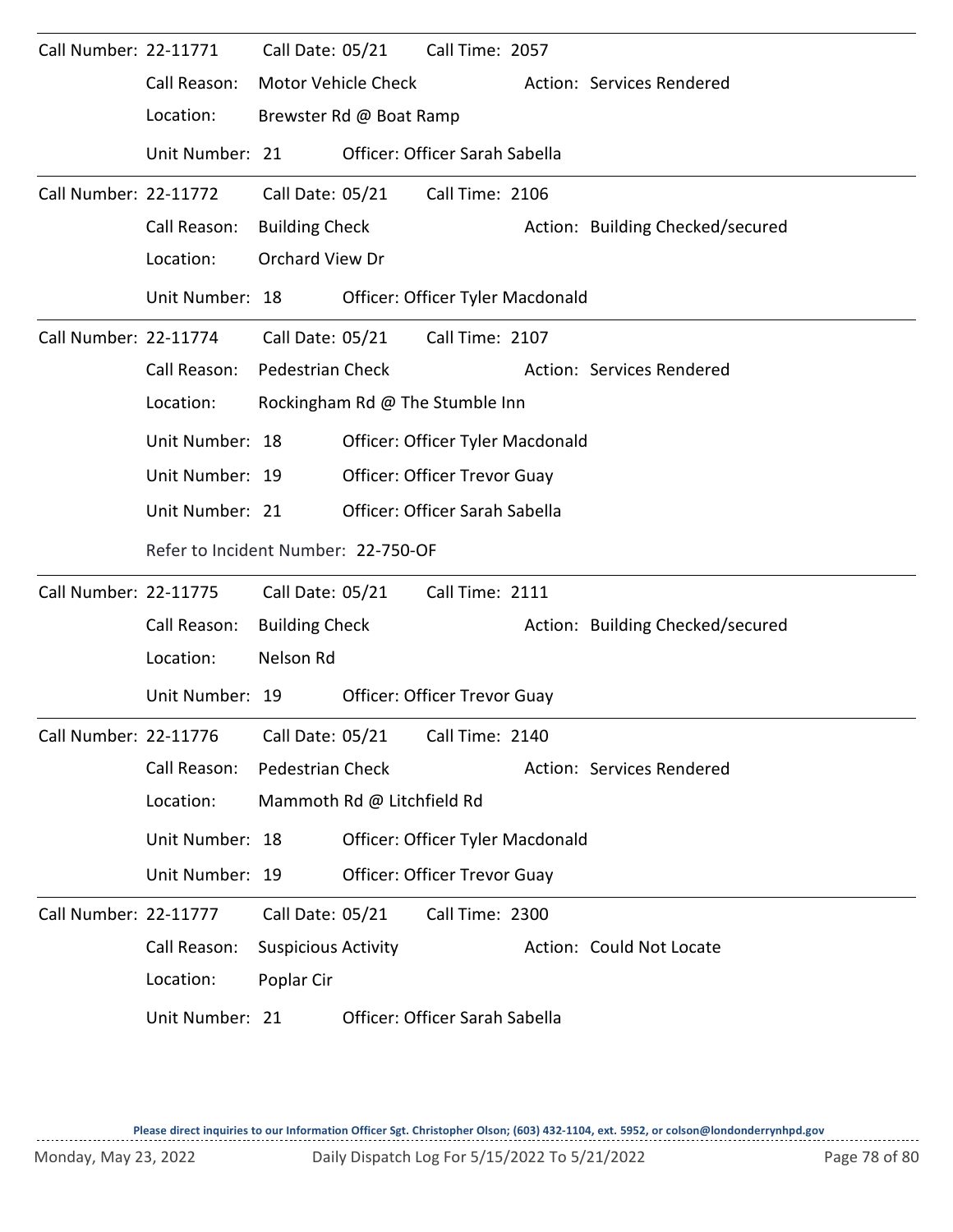| Call Number: 22-11778 |                 | Call Date: 05/21      | Call Time: 2307                  |                                  |
|-----------------------|-----------------|-----------------------|----------------------------------|----------------------------------|
|                       | Call Reason:    | Juvenile Offenses     |                                  | Action: Investigated             |
|                       | Location:       | Rolling Ridge Rd      |                                  |                                  |
|                       | Unit Number: 21 |                       | Officer: Officer Sarah Sabella   |                                  |
| Call Number: 22-11779 |                 | Call Date: 05/21      | Call Time: 2326                  |                                  |
|                       | Call Reason:    | <b>Building Check</b> |                                  | Action: Building Checked/secured |
|                       | Location:       | Mammoth Rd            |                                  |                                  |
|                       | Unit Number: 18 |                       | Officer: Officer Tyler Macdonald |                                  |
| Call Number: 22-11780 |                 | Call Date: 05/21      | Call Time: 2333                  |                                  |
|                       | Call Reason:    | <b>Building Check</b> |                                  | Action: Building Checked/secured |
|                       | Location:       | Rockingham Rd         |                                  |                                  |
|                       | Unit Number: 17 |                       | Officer: Officer Joshua Martin   |                                  |
| Call Number: 22-11781 |                 | Call Date: 05/21      | Call Time: 2336                  |                                  |
|                       | Call Reason:    | <b>Building Check</b> |                                  | Action: Building Checked/secured |
|                       | Location:       | Nashua Rd             |                                  |                                  |
|                       | Unit Number: 18 |                       | Officer: Officer Tyler Macdonald |                                  |
| Call Number: 22-11784 |                 | Call Date: 05/21      | Call Time: 2344                  |                                  |
|                       | Call Reason:    | <b>Building Check</b> |                                  | Action: Building Checked/secured |
|                       | Location:       | Hampton Dr            |                                  |                                  |
|                       | Unit Number: 21 |                       | Officer: Officer Sarah Sabella   |                                  |
| Call Number: 22-11785 |                 | Call Date: 05/21      | Call Time: 2347                  |                                  |
|                       | Call Reason:    | <b>Building Check</b> |                                  | Action: Building Checked/secured |
|                       | Location:       | Orchard View Dr       |                                  |                                  |
|                       | Unit Number: 18 |                       | Officer: Officer Tyler Macdonald |                                  |
| Call Number: 22-11786 |                 | Call Date: 05/21      | Call Time: 2348                  |                                  |
|                       | Call Reason:    | <b>Building Check</b> |                                  | Action: Building Checked/secured |
|                       | Location:       | Rockingham Rd         |                                  |                                  |
|                       | Unit Number: 17 |                       | Officer: Officer Joshua Martin   |                                  |